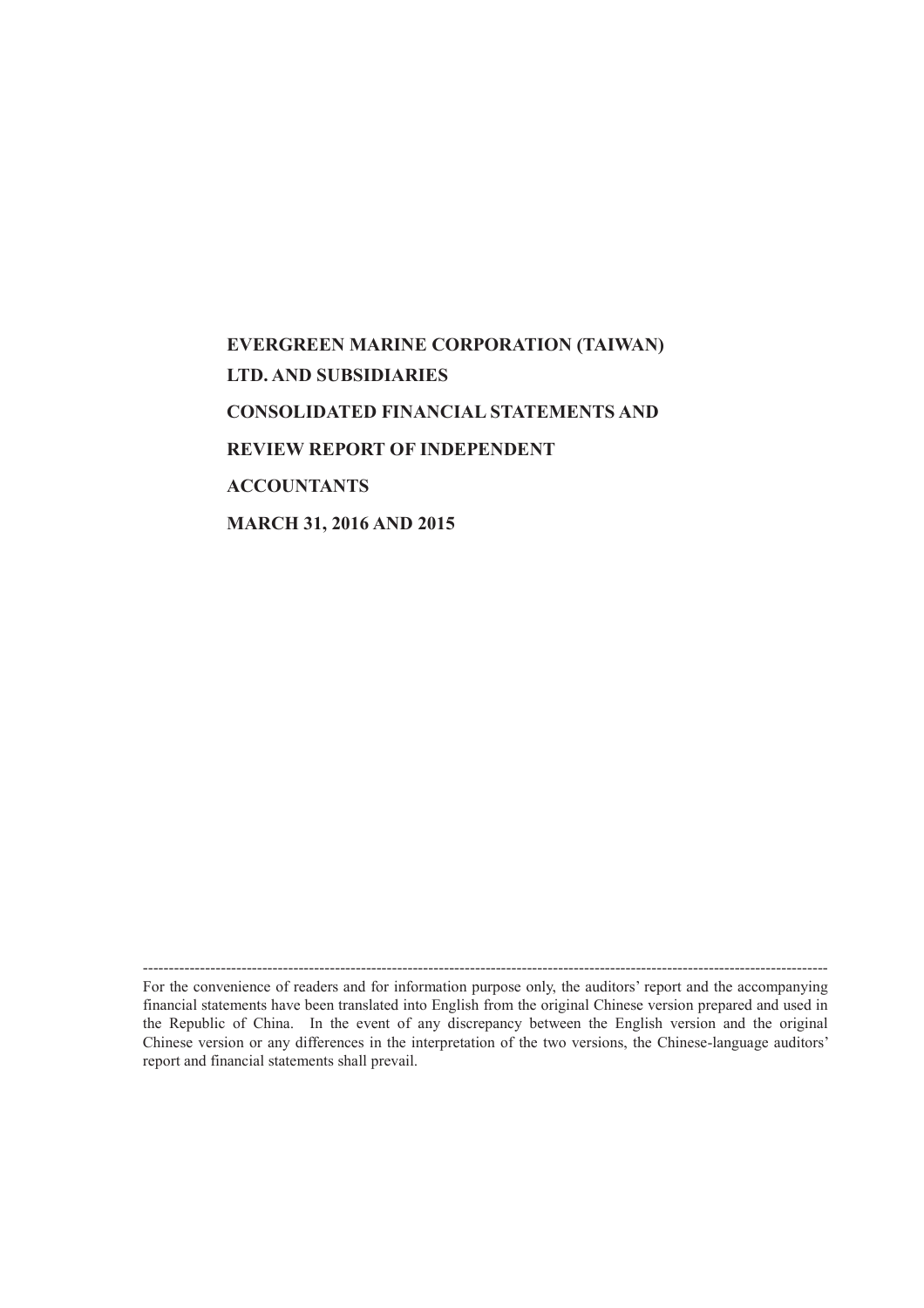#### REVIEW REPORT OF INDEPENDENT ACCOUNTANTS TRANSLATED FROM CHINESE

To the Board of Directors and Shareholders of Evergreen Marine Corporation (Taiwan) Ltd.

We have reviewed the accompanying consolidated balance sheets of Evergreen Marine Corporation (Taiwan) Ltd. and subsidiaries as of March 31, 2016 and 2015, and the related consolidated statements of comprehensive income, of changes in equity and of cash flows for the three-month periods then ended. These consolidated financial statements are the responsibility of the Company's management. Our responsibility is to express an opinion on these consolidated financial statements based on our reviews. We did not review the financial statements of all the consolidated subsidiaries. Those financial statements and the information disclosed in Note 13 were reviewed by other independent accountants whose reports thereon have been furnished to us, and our opinion expressed herein is based solely on the review reports of other independent accountants. The statements reflect total assets of NT\$62,059,781 thousand and NT\$69,478,111 thousand, constituting 32.79% and 36.37% of total consolidated assets as of March 31, 2016 and 2015, respectively, and operating revenues of NT\$11,283,490 thousand and NT\$13,319,453 thousand, constituting 39.45% and 37.73% of the total consolidated operating revenues for the three-month periods then ended. In addition, we did not review the financial statements of certain investee companies accounted for using equity method. Those statements were reviewed by other independent accountants, whose reports thereon have been furnished to us, and our opinion expressed herein, insofar as it relates to the amounts included for those investee companies accounted for using equity method and information disclosed in Note 13 relating to these long-term equity investments, is based solely on the review reports of other independent accountants. Long-term investments in these investee companies amounted to NT\$ NT\$13,674,289 thousand and NT\$13,448,533 thousand, constituting 7.22% and 7.04% of total consolidated assets as of March 31, 2016 and 2015, respectively, and comprehensive loss (including share of profit or loss and share of other comprehensive income of associates and joint ventures accounted for using equity method) was NT\$516,581 thousand and comprehensive income NT\$106,047 thousand for the three-month periods then ended.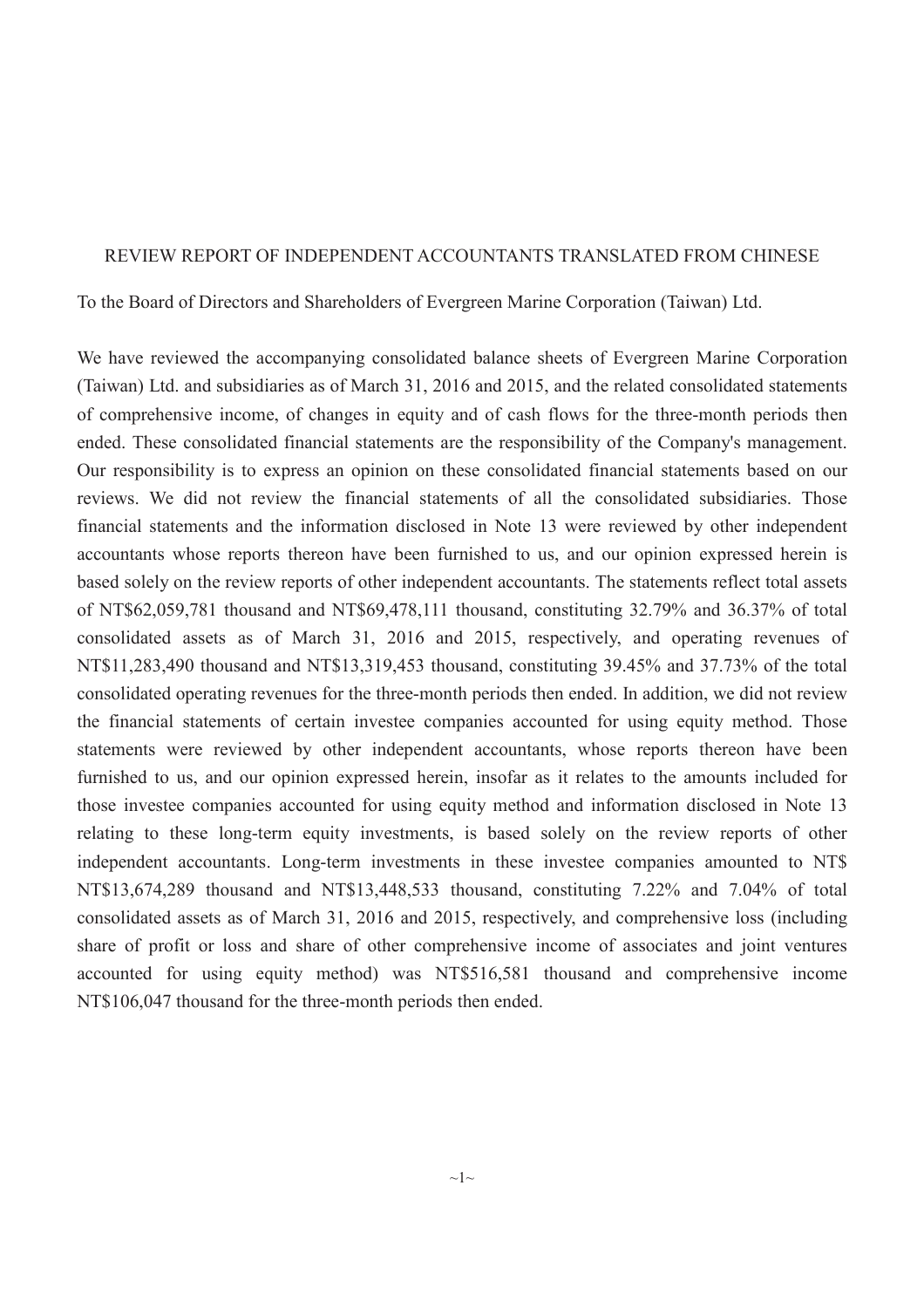Except as explained in the following paragraph, we conducted our reviews in accordance with the Statement of Auditing Standards No. 36, "Engagement to Review Financial Statements" in the Republic of China. A review consists primarily of inquiries of company personnel and analytical procedures applied to financial data. It is substantially less in scope than an audit conducted in accordance with generally accepted auditing standards in the Republic of China, the objective of which is the expression of an opinion regarding the financial statements taken as a whole. Accordingly, we do not express such an opinion.

As described in Note 6(8) to the consolidated financial statements, we did not review the financial statements of certain investee companies accounted for using equity method, which statements reflect investments accounted for using equity method of NT\$2,225,193 thousand and NT\$2,042,502 thousand, constituting 1.18% and 1.07% of total consolidated assets as of March 31, 2016 and 2015, respectively, and comprehensive income (including share of profit or loss and share of other comprehensive income of associates and joint ventures accounted for using equity method) was NT\$14,019 thousand and NT\$12,551 thousand for the three-month periods then ended. These amounts and the related information disclosed in Note 13 were also based on the unreviewed financial statements of such investees companies.

Based on our reviews and the reports of the other independent accountants, except for the effect on the consolidated financial statements and related disclosures of such adjustments, if any, as might have been determined to be necessary had the financial statements of certain investee companies accounted for using equity method been reviewed by independent accountants as explained in the preceding paragraph and disclosed in Note 13, we are not aware of any material modifications that should be made to the consolidated financial statements referred to in the first paragraph for them to be in conformity with the "Regulations Governing the Preparation of Financial Reports by Securities Issuers", and International Accounting Standard No. 34 "Interim Financial Reporting", as endorsed by the Financial Supervisory Commission.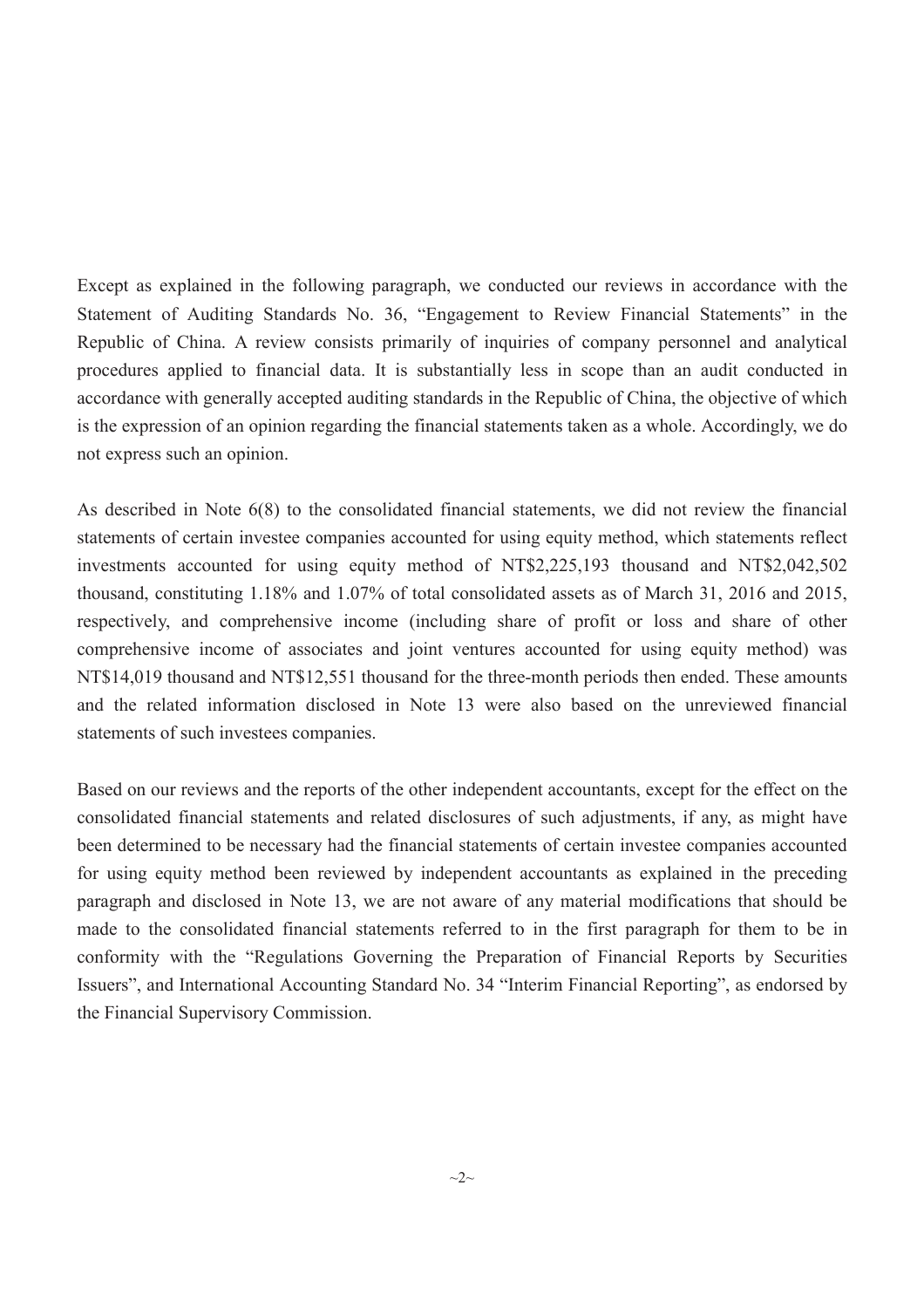PricewaterhouseCoopers, Taiwan May 11, 2016 Taipei, Taiwan Republic of China

<sup>-------------------------------------------------------------------------------------------------------------------------------------------------</sup> The accompanying consolidated financial statements are not intended to present the financial position and results of operations and cash flows in accordance with accounting principles generally accepted in countries and jurisdictions other than the Republic of China. The standards, procedures and practices in the Republic of China governing the audit of such financial statements may differ from those generally accepted in countries and jurisdictions other than the Republic of China. Accordingly, the accompanying consolidated financial statements and report of independent accountants are not intended for use by those who are not informed about the accounting principles or auditing standards generally accepted in the Republic of China, and their applications in practice.

As the financial statements are the responsibility of the management, PricewaterhouseCoopers cannot accept any liability for the use of, or reliance on, the English translation or for any errors or misunderstandings that may derive from the translation.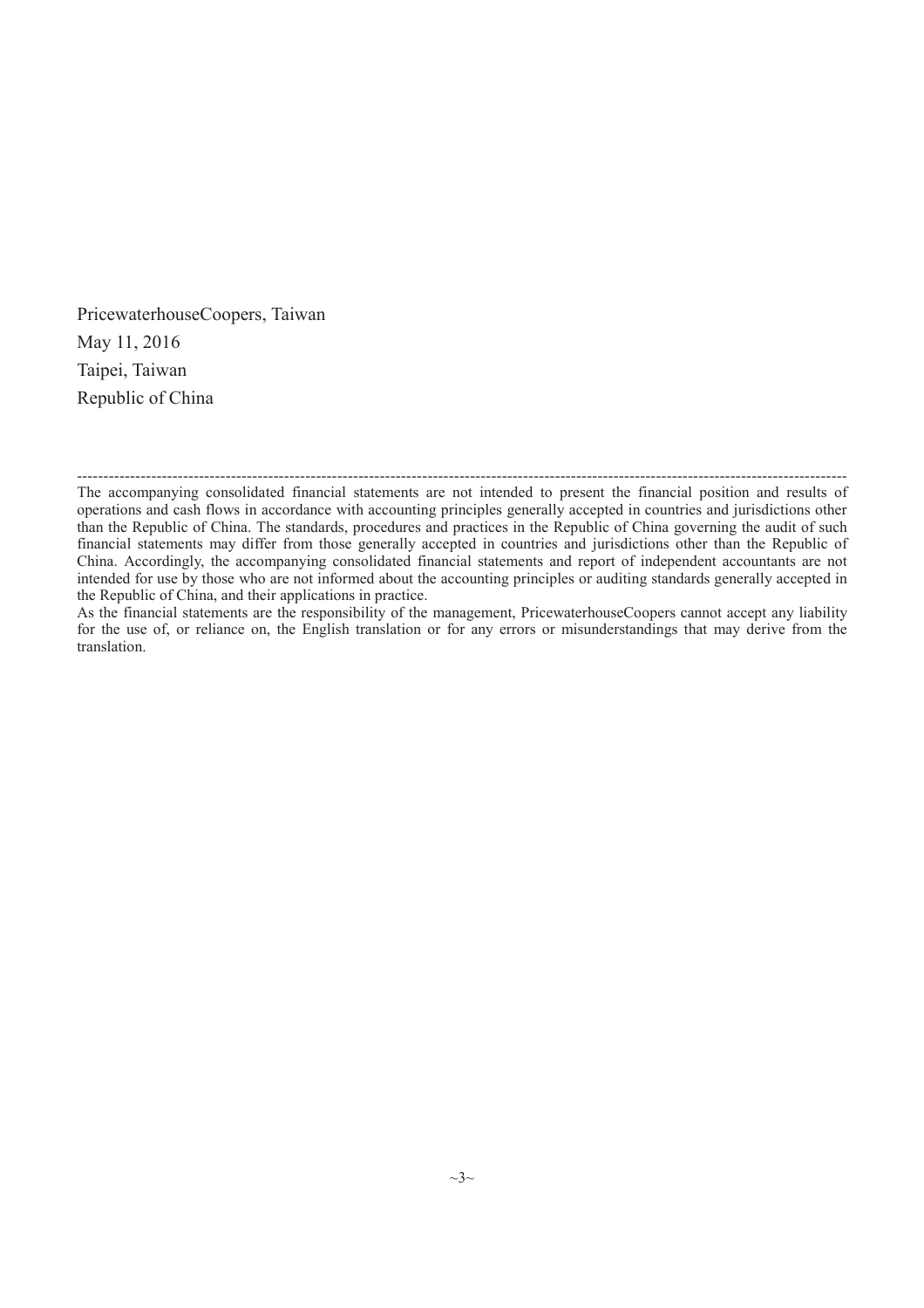|                                                                    |                |        | March 31, 2016       |                |                         | December 31, 2015    |                |               | March 31, 2015       |                |  |
|--------------------------------------------------------------------|----------------|--------|----------------------|----------------|-------------------------|----------------------|----------------|---------------|----------------------|----------------|--|
| Assets<br><b>Current assets</b>                                    | <b>Notes</b>   |        | <b>AMOUNT</b>        | $\%$           |                         | <b>AMOUNT</b>        | $\%$           |               | <b>AMOUNT</b>        | $\frac{0}{6}$  |  |
| Cash and cash equivalents                                          |                | $\$\,$ | 33,738,690           | 18             |                         |                      |                |               |                      |                |  |
| Financial assets at fair value through $6(2)$                      | 6(1)           |        |                      |                | $\sqrt[6]{\frac{1}{2}}$ | 32,834,520           | 17             | $\mathcal{S}$ | 33,662,237           | 18             |  |
| profit or loss - current                                           |                |        | 700,552              |                |                         |                      |                |               | 531,065              |                |  |
| Held-to-maturity financial assets -                                | 6(4)           |        |                      |                |                         |                      |                |               |                      |                |  |
| current                                                            |                |        | 320,000              |                |                         | 200,000              |                |               |                      |                |  |
| Notes receivable, net                                              |                |        | 45,179               |                |                         | 39,624               |                |               | 72,274               |                |  |
| Accounts receivable, net                                           | 6(5)           |        | 9,004,334            | 5              |                         | 10,783,582           | 6              |               | 11,888,984           | 6              |  |
| Accounts receivable, net - related                                 | 7              |        |                      |                |                         |                      |                |               |                      |                |  |
| parties                                                            |                |        | 553,036              |                |                         | 762,913              |                |               | 862,962              | 1              |  |
| Other receivables                                                  |                |        | 288,675              |                |                         | 320,983              |                |               | 365,174              |                |  |
| Other receivables - related parties                                |                |        | 540,268              |                |                         |                      |                |               |                      |                |  |
| Current income tax assets                                          | 7              |        | 234,098              |                |                         | 470,771              |                |               | 468,578<br>5,652     |                |  |
| Inventories                                                        | 6(6)           |        |                      | 1              |                         | 226,444              |                |               |                      |                |  |
| Prepayments                                                        |                |        | 2,259,304<br>954,226 | 1              |                         | 2,798,186<br>917,626 | 1<br>1         |               | 3,763,012<br>983,436 | $\mathfrak{2}$ |  |
| Other current assets                                               | $6(7)$ , 7 and |        |                      |                |                         |                      |                |               |                      | $\mathbf 1$    |  |
|                                                                    | $8\,$          |        |                      |                |                         |                      |                |               |                      |                |  |
| <b>Current assets</b>                                              |                |        | 2,893,396            | $\overline{c}$ |                         | 2,817,350            | $\overline{c}$ |               | 4,003,434            | $\overline{2}$ |  |
|                                                                    |                |        | 51, 531, 758         | 27             |                         | 52, 171, 999         | 27             |               | 56,606,808           | 30             |  |
| <b>Non-current assets</b><br>Available-for-sale financial assets - |                |        |                      |                |                         |                      |                |               |                      |                |  |
|                                                                    | 6(3)           |        |                      |                |                         |                      |                |               |                      |                |  |
| non-current                                                        |                |        | 2,868,978            | 2              |                         | 2,576,927            | 1              |               | 2,741,913            | 1              |  |
| Held-to-maturity financial assets -                                | 6(4)           |        |                      |                |                         |                      |                |               |                      |                |  |
| non-current                                                        |                |        | 100,000              |                |                         | 220,000              |                |               | 370,000              |                |  |
| Investments accounted for using                                    | 6(8)           |        |                      |                |                         |                      |                |               |                      |                |  |
| equity method                                                      |                |        | 24, 667, 842         | 13             |                         | 24, 584, 558         | 13             |               | 24, 240, 434         | 13             |  |
| Property, plant and equipment, net                                 | $6(9)$ , 7 and |        |                      |                |                         |                      |                |               |                      |                |  |
|                                                                    | 8              |        | 104, 705, 952        | 55             |                         | 107,619,180          | 56             |               | 101,882,577          | 53             |  |
| Investment property, net                                           | $6(10)$ and 8  |        | 1,960,100            | 1              |                         | 1,967,025            | 1              |               | 1,981,152            | $\mathbf{1}$   |  |
| Intangible assets                                                  |                |        | 25,909               |                |                         | 22,371               |                |               | 20,945               |                |  |
| Deferred income tax assets                                         |                |        | 551,467              |                |                         | 489,531              |                |               | 397,090              |                |  |
| Other non-current assets                                           | $6(11)$ and 8  |        | 2,865,557            | 2              |                         | 3,000,616            | $\mathbf{c}$   |               | 2,767,594            | $\mathfrak{c}$ |  |
| Non-current assets                                                 |                |        | 137, 745, 805        | 73             |                         | 140,480,208          | 73             |               | 134, 401, 705        | 70             |  |
| <b>Total assets</b>                                                |                | \$     | 189, 277, 563        | 100            |                         | 192, 652, 207        | 100            |               | 191,008,513          | 100            |  |

#### EVERGREEN MARINE CORPORATION (TAIWAN) LTD. AND SUBSIDIARIES CONSOLIDATED BALANCE SHEETS (Expressed in thousands of New Taiwan Dollars)

(The consolidated balance sheets as of March 31, 2016 and 2015 are reviewed, not audited)

(Continued)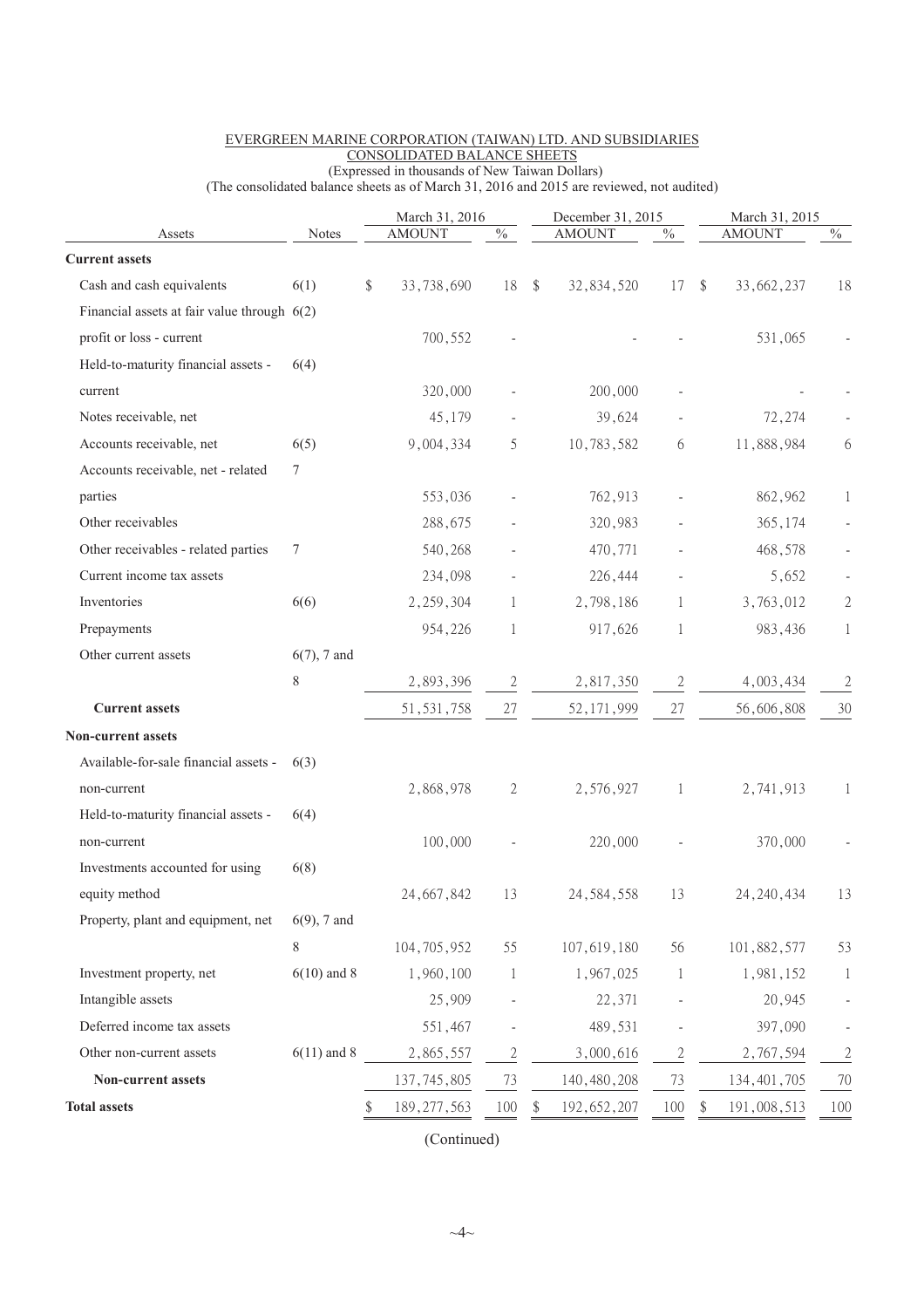|                                          |               |    | March 31, 2016 |                          |      | December 31, 2015 |                              |      | March 31, 2015 |                |
|------------------------------------------|---------------|----|----------------|--------------------------|------|-------------------|------------------------------|------|----------------|----------------|
| Liabilities and Equity                   | <b>Notes</b>  |    | <b>AMOUNT</b>  | $\%$                     |      | <b>AMOUNT</b>     | $\%$                         |      | <b>AMOUNT</b>  | $\%$           |
| <b>Current liabilities</b>               |               |    |                |                          |      |                   |                              |      |                |                |
| Derivative financial liabilities for     |               |    |                |                          |      |                   |                              |      |                |                |
| hedging - current                        |               | \$ |                |                          | \$   |                   |                              | \$   | 6,135          |                |
| Accounts payable                         |               |    | 11,256,902     | 6                        |      | 12,658,949        | 6                            |      | 16,360,030     | $\overline{9}$ |
| Accounts payable - related parties       | 7             |    | 340,224        |                          |      | 192,562           |                              |      | 656,484        |                |
| Other payables                           |               |    | 1,499,666      | 1                        |      | 1,826,325         | 1                            |      | 2,062,430      | $\,1$          |
| Other payables - related parties         | 7             |    | 129,616        |                          |      | 133,170           |                              |      | 96,090         |                |
| Current income tax liabilities           |               |    | 216,021        |                          |      | 217,478           |                              |      | 1,061,094      | 1              |
| Other current liabilities                | $6(12)$ and 7 |    | 20,569,467     | 11                       |      | 24, 327, 683      | 13                           |      | 21,914,063     | 11             |
| <b>Current liabilities</b>               |               |    | 34,011,896     | 18                       |      | 39, 356, 167      | $20\,$                       |      | 42, 156, 326   | 22             |
| <b>Non-current liabilities</b>           |               |    |                |                          |      |                   |                              |      |                |                |
| Corporate bonds payable                  | 6(13)         |    | 3,000,000      | 2                        |      | 3,000,000         | 2                            |      | 3,000,000      | 1              |
| Long-term loans                          | 6(14)         |    | 78,809,194     | 42                       |      | 71,095,549        | 37                           |      | 60, 297, 186   | 32             |
| Deferred income tax liabilities          |               |    | 791,671        | $\overline{\phantom{a}}$ |      | 961,391           | $\qquad \qquad \blacksquare$ |      | 1,231,155      | 1              |
| Other non-current liabilities            | 6(15)(16)     |    | 16,081,214     | 8                        |      | 16, 944, 498      | 9                            |      | 17, 317, 359   | $\overline{9}$ |
| <b>Non-current liabilities</b>           |               |    | 98,682,079     | 52                       |      | 92,001,438        | 48                           |      | 81, 845, 700   | 43             |
| <b>Total liabilities</b>                 |               |    | 132,693,975    | 70                       |      | 131, 357, 605     | 68                           |      | 124,002,026    | 65             |
| Equity attributable to owners of the     |               |    |                |                          |      |                   |                              |      |                |                |
| parent                                   |               |    |                |                          |      |                   |                              |      |                |                |
| Capital                                  | 6(18)         |    |                |                          |      |                   |                              |      |                |                |
| Common stock                             |               |    | 35, 123, 560   | 19                       |      | 35, 123, 560      | 18                           |      | 34,775,802     | 18             |
| <b>Capital surplus</b>                   | 6(19)         |    |                |                          |      |                   |                              |      |                |                |
| Capital surplus                          |               |    | 7,987,301      | 4                        |      | 7,986,633         | 4                            |      | 7,985,241      | 4              |
| <b>Retained earnings</b>                 | 6(20)         |    |                |                          |      |                   |                              |      |                |                |
| Legal reserve                            |               |    | 9, 233, 242    | 5                        |      | 9, 233, 242       | 5                            |      | 9,115,638      | 5              |
| Special reserve                          |               |    |                |                          |      |                   |                              |      | 828,940        |                |
| Unappropriated retained earnings         |               | (  | $1,278,299$ )( | 1)                       |      | 2,561,825         | 1                            |      | 8,766,459      | 5              |
| Other equity interest                    | 6(21)         |    |                |                          |      |                   |                              |      |                |                |
| Other equity interest                    |               |    | 3,010,217      | $\mathbf{2}$             |      | 3,095,787         | $\sqrt{2}$                   |      | 1,438,188      |                |
| Equity attributable to owners of         |               |    |                |                          |      |                   |                              |      |                |                |
| the parent                               |               |    | 54,076,021     | 29                       |      | 58,001,047        | 30                           |      | 62,910,268     | 33             |
| Non-controlling interest                 |               |    | 2,507,567      | $\mathbf{1}$             |      | 3, 293, 555       | $\mathbf{2}$                 |      | 4,096,219      | $\mathfrak{2}$ |
| <b>Total equity</b>                      |               |    | 56, 583, 588   | $30\,$                   |      | 61, 294, 602      | $32\,$                       |      | 67,006,487     | 35             |
| Significant contingent liabilities and 9 |               |    |                |                          |      |                   |                              |      |                |                |
| unrecognized contract commitments        |               |    |                |                          |      |                   |                              |      |                |                |
| Significant events after the balance     | 11            |    |                |                          |      |                   |                              |      |                |                |
| sheet date                               |               |    |                |                          |      |                   |                              |      |                |                |
| <b>Total liabilities and equity</b>      |               |    | 189, 277, 563  | 100                      | - \$ | 192, 652, 207     | 100                          | - \$ | 191,008,513    | 100            |
|                                          |               |    |                |                          |      |                   |                              |      |                |                |

#### EVERGREEN MARINE CORPORATION (TAIWAN) LTD. AND SUBSIDIARIES CONSOLIDATED BALANCE SHEETS (Expressed in thousands of New Taiwan Dollars)

(The consolidated balance sheets as of March 31, 2016 and 2015 are reviewed, not audited)

The accompanying notes are an integral part of these consolidated financial statements. See review report of independent accountants dated May 11, 2016.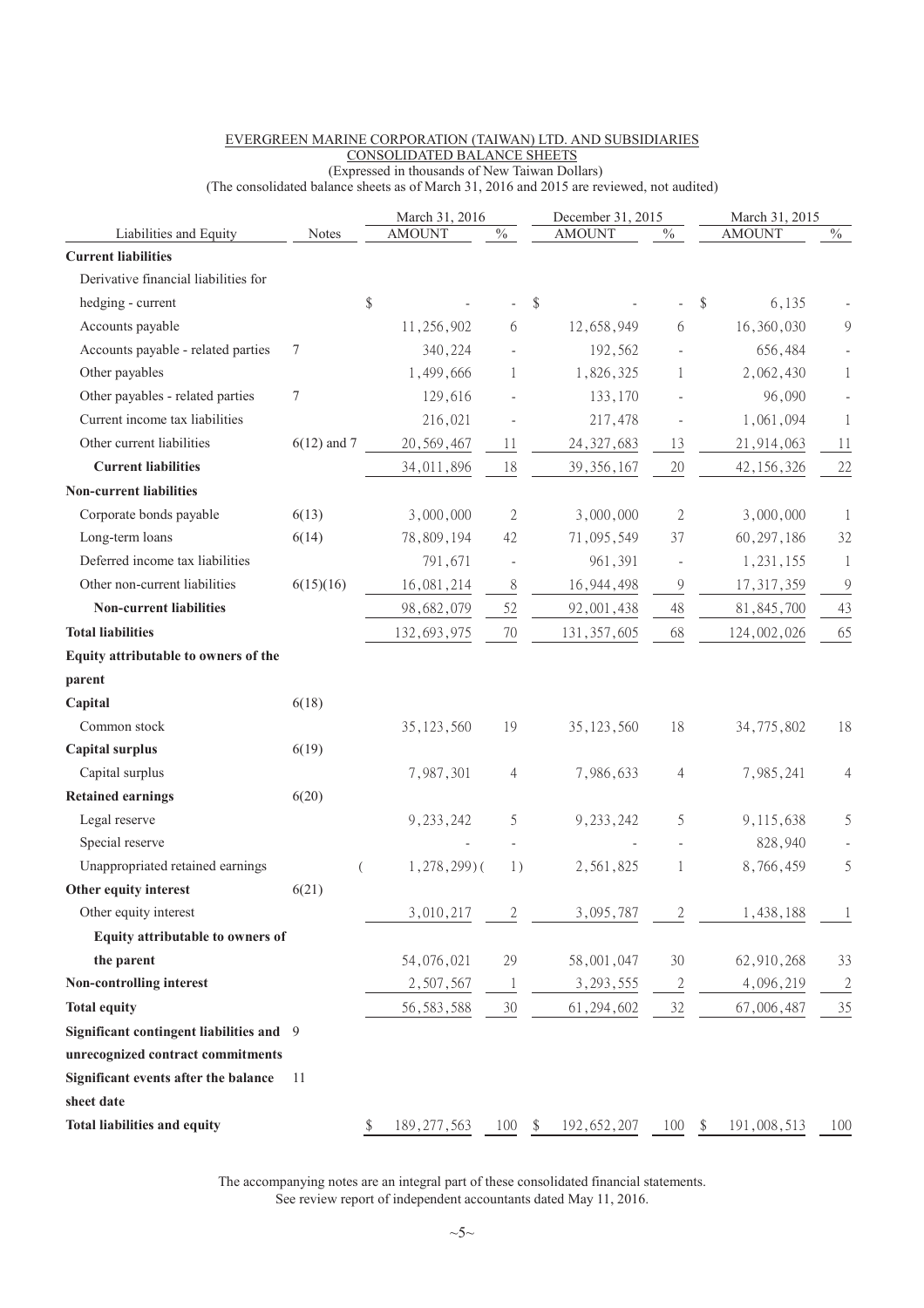#### EVERGREEN MARINE CORPORATION (TAIWAN) LTD. AND SUBSIDIARIES CONSOLIDATED STATEMENTS OF COMPREHENSIVE INCOME (Expressed in thousands of New Taiwan Dollars, except (loss) earnings per share) (Reviewed, not audited)

|                                             |                          |                          |                          |                                     | Three-month periods ended March 31 |                |  |  |  |  |  |  |  |  |
|---------------------------------------------|--------------------------|--------------------------|--------------------------|-------------------------------------|------------------------------------|----------------|--|--|--|--|--|--|--|--|
|                                             |                          |                          | 2016                     |                                     | 2015                               |                |  |  |  |  |  |  |  |  |
| Items                                       | <b>Notes</b>             |                          | <b>AMOUNT</b>            | $\frac{0}{0}$                       | <b>AMOUNT</b>                      | $\frac{0}{0}$  |  |  |  |  |  |  |  |  |
| <b>Operating revenue</b>                    | $\overline{6(22)}$ and 7 | \$                       | 28,604,206               | \$<br>100                           | 35, 304, 000                       | 100            |  |  |  |  |  |  |  |  |
| <b>Operating costs</b>                      | $6(27)(28)$ and 7        |                          | $31, 275, 934$ (         | 110)                                | $32, 138, 061$ )                   | 91)            |  |  |  |  |  |  |  |  |
| Gross (loss) profit                         |                          |                          | $2,671,728$ ) (          | 10)                                 | 3, 165, 939                        | 9              |  |  |  |  |  |  |  |  |
| Unrealized loss (profit) from sales         |                          |                          | 6,796                    | $\overline{\phantom{a}}$            | 15,944)                            |                |  |  |  |  |  |  |  |  |
| Realized profit from sales                  |                          |                          | 2,089                    |                                     | 318                                |                |  |  |  |  |  |  |  |  |
| Gross (loss) profit                         |                          |                          | $2,662,843$ (            | 10)                                 | 3,150,313                          | 9              |  |  |  |  |  |  |  |  |
| <b>Operating expenses</b>                   | $6(27)(28)$ and 7        |                          | $1,461,006$ ) (          | $5)$ (                              | $1,373,501$ (                      | 4)             |  |  |  |  |  |  |  |  |
| Other gains, net                            | 6(23)                    |                          | 11,705                   |                                     | 46,382                             |                |  |  |  |  |  |  |  |  |
| <b>Operating (loss) profit</b>              |                          |                          | $\overline{4,112,144}$   | $\overline{15})$                    | 1,823,194                          | $\overline{5}$ |  |  |  |  |  |  |  |  |
| Non-operating income and expenses           |                          |                          |                          |                                     |                                    |                |  |  |  |  |  |  |  |  |
| Other income                                | 6(24)                    |                          | 186,268                  | 1                                   | 150,643                            |                |  |  |  |  |  |  |  |  |
| Other gains and losses                      | 6(25)                    |                          | 38,141)                  |                                     | 179,839                            | $\mathbf{1}$   |  |  |  |  |  |  |  |  |
| Finance costs                               | 6(26)                    |                          | 294,959)(                | $1)$ (                              | $217,472$ ) (                      | 1)             |  |  |  |  |  |  |  |  |
| Share of (loss) income of associates and    |                          |                          |                          |                                     |                                    |                |  |  |  |  |  |  |  |  |
| joint ventures accounted for using equity   |                          |                          |                          |                                     |                                    |                |  |  |  |  |  |  |  |  |
| method                                      |                          |                          | $511,985$ ) (            | 2)                                  | 154,306                            |                |  |  |  |  |  |  |  |  |
| Total non-operating income and              |                          |                          |                          |                                     |                                    |                |  |  |  |  |  |  |  |  |
| expenses                                    |                          |                          | $658, 817)$ (            | 2)                                  | 267,316                            |                |  |  |  |  |  |  |  |  |
| (Loss) profit before income tax             |                          |                          | $\overline{4,770,961}$ ( | $\overline{17})$                    | 2,090,510                          | 6              |  |  |  |  |  |  |  |  |
| Income tax benefit (expense)                | 6(29)                    |                          | 183,373                  |                                     | 233,948)                           |                |  |  |  |  |  |  |  |  |
| (Loss) profit for the period                |                          |                          | 4,587,588)               | 16)                                 | ,856,562                           |                |  |  |  |  |  |  |  |  |
| Other comprehensive income (loss)           |                          |                          |                          |                                     |                                    |                |  |  |  |  |  |  |  |  |
| <b>Components of other comprehensive</b>    |                          |                          |                          |                                     |                                    |                |  |  |  |  |  |  |  |  |
| income (loss) that will be reclassified to  |                          |                          |                          |                                     |                                    |                |  |  |  |  |  |  |  |  |
| profit or loss                              |                          |                          |                          |                                     |                                    |                |  |  |  |  |  |  |  |  |
| Exchange differences on translating the     |                          |                          |                          |                                     |                                    |                |  |  |  |  |  |  |  |  |
| financial statements of foreign operations  |                          | $($ \$                   | 458,730) (               | $1)$ (\$)                           | $962, 134)$ (                      | 3)             |  |  |  |  |  |  |  |  |
| Unrealized gain on valuation of             |                          |                          |                          |                                     |                                    |                |  |  |  |  |  |  |  |  |
| available-for-sale financial assets         |                          |                          | 317,578                  | 1                                   | 543,347                            | 2              |  |  |  |  |  |  |  |  |
| Cash flow hedges                            |                          |                          |                          |                                     | 6,181)                             |                |  |  |  |  |  |  |  |  |
| Share of other comprehensive income of      |                          |                          |                          |                                     |                                    |                |  |  |  |  |  |  |  |  |
| associates and joint ventures accounted for |                          |                          |                          |                                     |                                    |                |  |  |  |  |  |  |  |  |
| using equity method                         |                          |                          | 15,904                   |                                     | 60,138                             |                |  |  |  |  |  |  |  |  |
| Income tax relating to the components of    |                          |                          |                          |                                     |                                    |                |  |  |  |  |  |  |  |  |
| other comprehensive income (loss)           |                          |                          | 1,154                    |                                     | 14,361)                            |                |  |  |  |  |  |  |  |  |
| <b>Components of other comprehensive</b>    |                          |                          |                          |                                     |                                    |                |  |  |  |  |  |  |  |  |
| loss that will be reclassified to profit    |                          |                          |                          |                                     |                                    |                |  |  |  |  |  |  |  |  |
| or loss                                     |                          |                          | 124,094)                 |                                     | 379, 191)                          |                |  |  |  |  |  |  |  |  |
| Other comprehensive loss for the period,    |                          |                          |                          |                                     |                                    |                |  |  |  |  |  |  |  |  |
| net of income tax                           |                          |                          | 124,094)                 |                                     | 379, 191)                          |                |  |  |  |  |  |  |  |  |
| Total comprehensive (loss) income for the   |                          |                          |                          |                                     |                                    |                |  |  |  |  |  |  |  |  |
| period                                      |                          | $\frac{1}{2}$            | 4,711,682                | 16)<br>\$                           | , 477, 371                         |                |  |  |  |  |  |  |  |  |
| (Loss) profit, attributable to:             |                          |                          |                          |                                     |                                    |                |  |  |  |  |  |  |  |  |
| Owners of the parent                        |                          | $\underline{\$}$         | 3,840,124)               | 13)                                 | 1,525,952                          |                |  |  |  |  |  |  |  |  |
|                                             |                          |                          |                          | $\frac{1}{2}$                       |                                    |                |  |  |  |  |  |  |  |  |
| Non-controlling interest                    |                          | $\overline{\frac{1}{2}}$ | 747, 464)                | $\overline{\$}$<br>3)               | 330,610                            |                |  |  |  |  |  |  |  |  |
| Comprehensive (loss) income attributable    |                          |                          |                          |                                     |                                    |                |  |  |  |  |  |  |  |  |
| to:                                         |                          |                          |                          |                                     |                                    |                |  |  |  |  |  |  |  |  |
| Owners of the parent                        |                          | $\frac{15}{2}$           | $3,925,694)$ (           | 13)<br>$\frac{1}{2}$                | 1,336,700                          |                |  |  |  |  |  |  |  |  |
| Non-controlling interest                    |                          | $\frac{1}{2}$            | $785,988$ )              | \$<br>3)                            | 140,671                            |                |  |  |  |  |  |  |  |  |
| (Loss) earnings per share (in dollars)      | 6(30)                    |                          |                          |                                     |                                    |                |  |  |  |  |  |  |  |  |
| Basic (loss) earnings per share             |                          | <u>(\$</u>               |                          | .09)                                |                                    | 0.43           |  |  |  |  |  |  |  |  |
| Diluted (loss) earnings per share           |                          | $\sqrt{3}$               |                          | $\sqrt[6]{\frac{1}{2}}$<br>$1.09$ ) |                                    | 0.43           |  |  |  |  |  |  |  |  |
|                                             |                          |                          |                          |                                     |                                    |                |  |  |  |  |  |  |  |  |

The accompanying notes are an integral part of these consolidated financial statements. See review report of independent accountants dated May 11, 2016.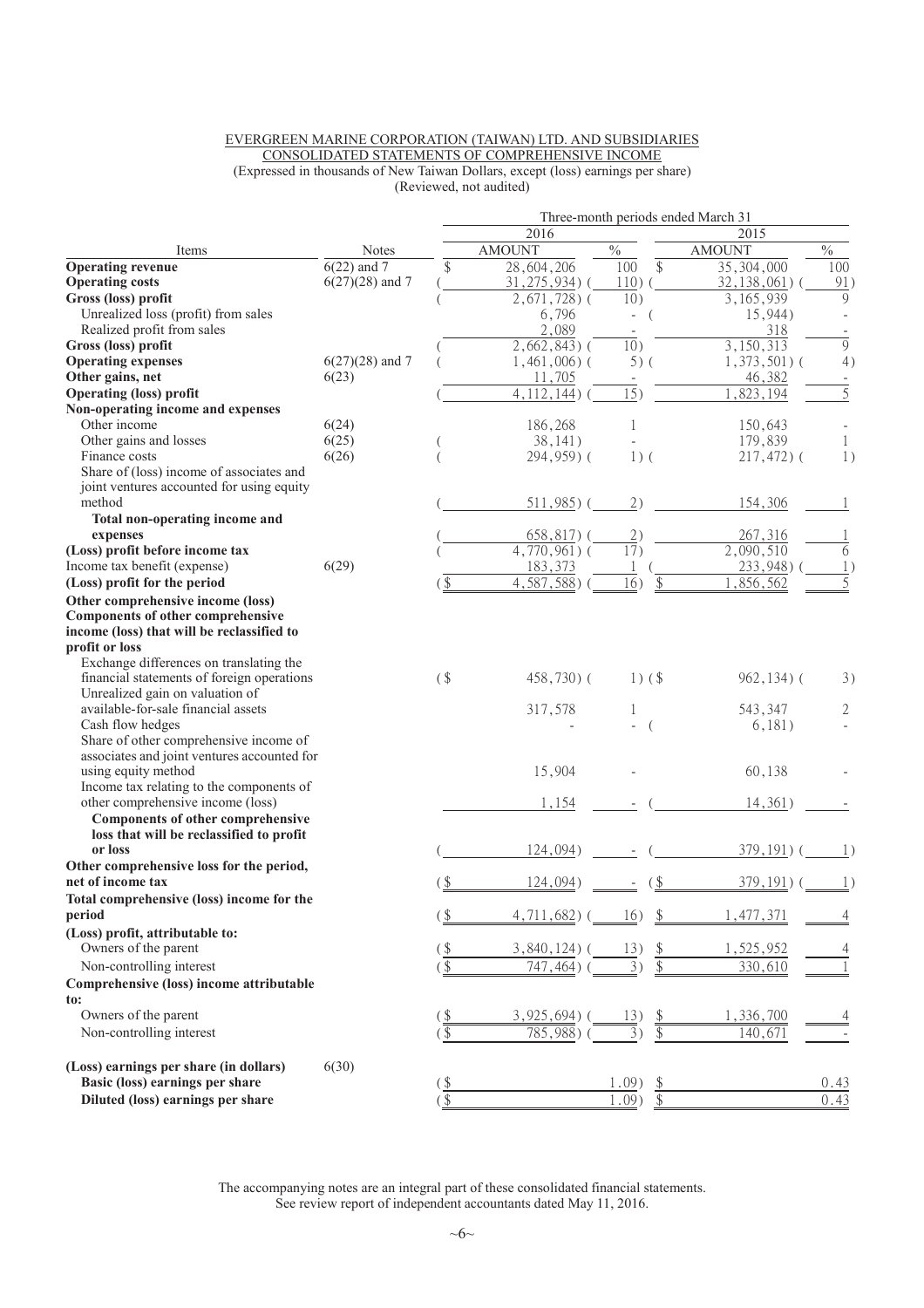# EVERGREEN MARINE CORPORATION (TAIWAN) LTD. AND SUBSIDIARIES CONSOLIDATED STATEMENTS OF CHANGES IN EQUITY (Expressed in thousands of New Taiwan dollars) (Reviewed, not audited)

Equity attributable to owners of the parent

|                                                                                       |       |              |                 |               | <b>Retained Earnings</b> |                                        |                                                                                                      | Other equity interest                                                       |                                                                                      |                 |                             |              |
|---------------------------------------------------------------------------------------|-------|--------------|-----------------|---------------|--------------------------|----------------------------------------|------------------------------------------------------------------------------------------------------|-----------------------------------------------------------------------------|--------------------------------------------------------------------------------------|-----------------|-----------------------------|--------------|
|                                                                                       | Notes | Common stock | Capital surplus | Legal reserve | Special<br>reserve       | Unappropriated<br>retained<br>earnings | Exchange<br>differences on<br>translating the<br>financial<br>statements of<br>foreign<br>operations | Unrealized gain<br>or loss on<br>available-for-<br>sale financial<br>assets | Hedging<br>instrument<br>gain (loss) on<br>effective<br>hedge of cash<br>flow hedges | Total           | Non-controlling<br>interest | Total equity |
| Year 2015                                                                             |       |              |                 |               |                          |                                        |                                                                                                      |                                                                             |                                                                                      |                 |                             |              |
| Balance at January 1, 2015                                                            |       | \$34,775,802 | \$7,292,458     | \$9,115,638   | \$828,940                | \$7,240,507                            | \$1,356,698                                                                                          | 636,519                                                                     | 365,777)<br>(S)                                                                      | \$60,880,785    | 3,955,548                   | \$64,836,333 |
| Adjustments to share of changes in equity of 6(19)<br>associates and joint ventures   |       | $\sim$       | 692,783         |               |                          |                                        |                                                                                                      |                                                                             |                                                                                      | 692,783         |                             | 692,783      |
| Profit for the period                                                                 |       |              |                 |               | a.                       | 1.525.952                              |                                                                                                      |                                                                             | $\sim$                                                                               | 1,525,952       | 330,610                     | 1,856,562    |
| Other comprehensive income (loss) for the $6(21)$<br>period                           |       |              |                 |               |                          |                                        | 815,642                                                                                              | 577,919                                                                     | 48,471                                                                               | 189,252         | 189,939                     | 379,191      |
| Balance at March 31, 2015                                                             |       | \$34,775,802 | \$7,985,241     | \$9,115,638   | \$828,940                | \$8,766,459                            | 541,056                                                                                              | \$1,214,438                                                                 | 317,306                                                                              | \$62,910,268    | 4,096,219                   | \$67,006,487 |
| Year 2016                                                                             |       |              |                 |               |                          |                                        |                                                                                                      |                                                                             |                                                                                      |                 |                             |              |
| Balance at January 1, 2016                                                            |       | \$35,123,560 | \$ 7,986,633    | \$9,233,242   |                          | \$2,561,825                            | \$2.155.086                                                                                          | \$1,461,850                                                                 | 521,149)<br>(S                                                                       | \$58,001,047    | 3,293,555                   | \$61,294,602 |
| Adjustments to share of changes in equity of $6(19)$<br>associates and joint ventures |       | $\sim$       | 668             |               |                          |                                        |                                                                                                      |                                                                             |                                                                                      | 668             |                             | 668          |
| Loss for the period                                                                   |       |              |                 |               | $\sim$                   | 3,840,124)                             |                                                                                                      |                                                                             | $\sim$                                                                               | $3,840,124$ ) ( | 747,464)                    | 4,587,588)   |
| Other comprehensive income (loss) for the $6(21)$<br>period                           |       |              |                 |               |                          |                                        | 508,876                                                                                              | 354,048                                                                     | 69,258                                                                               | 85,570          | 38,524                      | 124,094      |
| Balance at March 31, 2016                                                             |       | \$35,123,560 | \$7,987,301     | \$9,233,242   |                          | ,278,299<br>'S                         | 1,646,210                                                                                            | 1,815,898<br>S.                                                             | 451,891                                                                              | \$54,076,021    | 2,507,567                   | \$56,583,588 |

The accompanying notes are an integral part of these consolidated financial statements. See review report of independent accountants dated May 11, 2016.

 $~\sim$ 7 $\sim$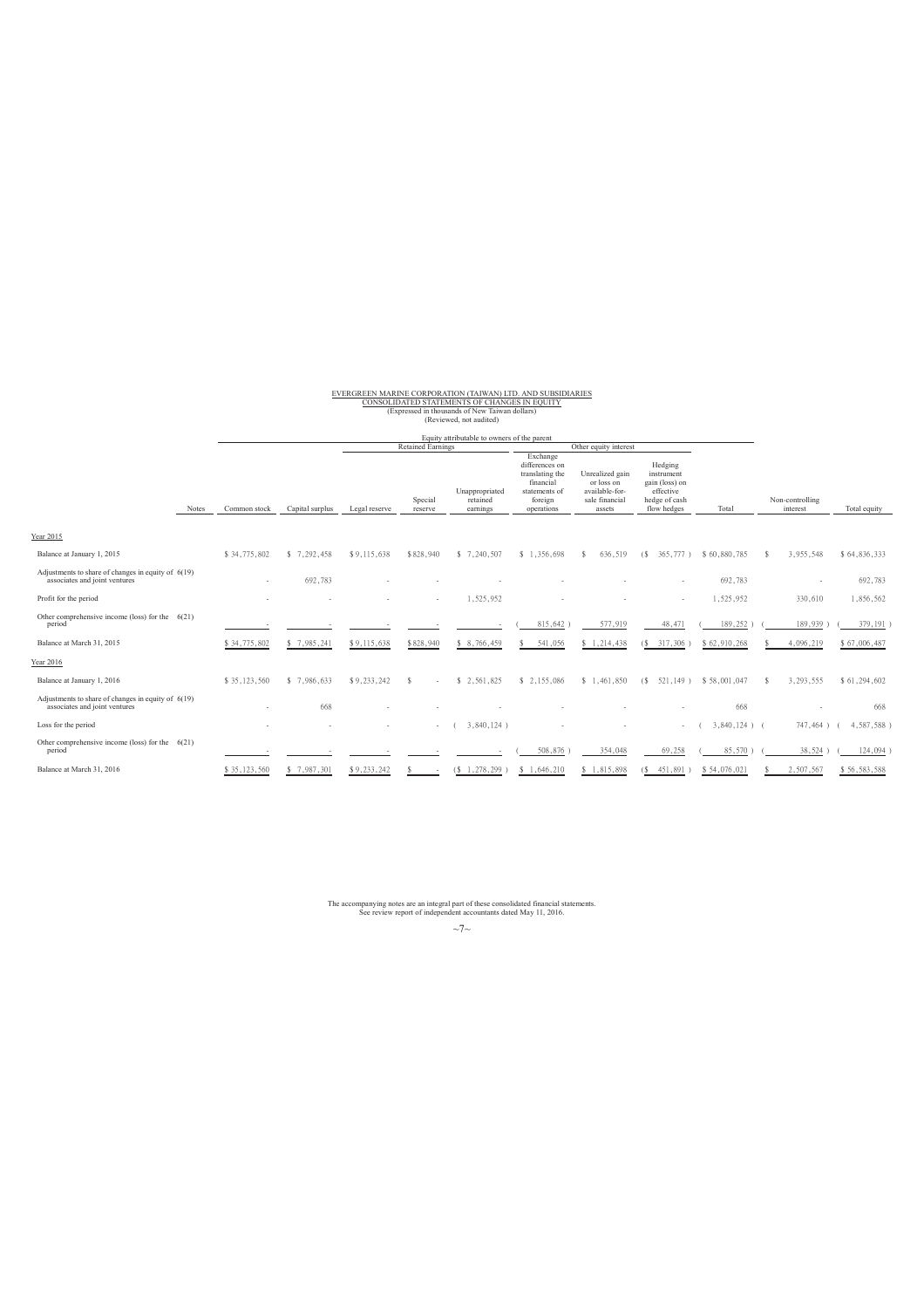#### EVERGREEN MARINE CORPORATION (TAIWAN) LTD. AND SUBSIDIARIES CONSOLIDATED STATEMENTS OF CASH FLOWS FOR THE THREE-MONTH PERIODS ENDED MARCH 31 (Expressed in thousands of New Taiwan Dollars)

(Reviewed, not audited)

|                                                                                               | <b>Notes</b> |                | 2016           |          | 2015          |
|-----------------------------------------------------------------------------------------------|--------------|----------------|----------------|----------|---------------|
| CASH FLOWS FROM OPERATING ACTIVITIES                                                          |              |                |                |          |               |
| (Loss) profit before income tax                                                               |              | $($ \$         | 4,770,961)     | \$       | 2,090,510     |
| Adjustments                                                                                   |              |                |                |          |               |
| Income and expenses having no effect on cash flows                                            |              |                |                |          |               |
| Financial assets at fair value through profit or loss                                         | 6(25)        | $\left($       | $167)$ (       |          | 692)          |
| Depreciation                                                                                  | 6(9)(10)     |                | 2, 153, 833    |          | 2,004,309     |
| Amortization                                                                                  | 6(27)        |                | 4,881          |          | 3,863         |
| Bad debts expense                                                                             | 6(5)         |                | 219            |          | 11,225        |
| Interest income                                                                               | 6(24)        | (              | $60,698$ ) (   |          | 59,670)       |
| Interest expense                                                                              | 6(26)        |                | 294,959        |          | 217,472       |
| Dividend income                                                                               | 6(24)        | $\overline{(}$ | $37,637$ ) (   |          | 38,822)       |
| Loss on disposal of investments accounted for using equity<br>method                          |              |                |                |          | 7,550         |
| Share of loss (income) of associates and joint ventures                                       |              |                |                |          |               |
| accounted for using equity method                                                             |              |                | 511,985        | $\left($ | 154,306)      |
| Net gain on disposal of property, plant and equipment                                         | 6(23)        |                | $11,705$ ) (   |          | 46,382)       |
| Realized income with affiliated companies                                                     |              |                | $4,322$ ) (    |          | 2,551)        |
| Unrealized income (loss) with affiliated companies                                            |              |                | 6,796)         |          | 15,944        |
| Changes in assets/liabilities relating to operating activities<br>Changes in operating assets |              |                |                |          |               |
| Financial assets at fair value through profit or loss                                         |              | (              | $700,385$ ) (  |          | 530, 373)     |
| Notes receivable, net                                                                         |              | (              | $6,358$ ) (    |          | 5,014)        |
| Accounts receivable                                                                           |              |                | 1,594,633      |          | 2, 119, 463   |
| Accounts receivable, net - related parties                                                    |              |                | 197,618        | - (      | 415,774)      |
| Other receivables                                                                             |              |                | 28,345         |          | 73,725        |
| Other receivables - related parties                                                           |              | $\left($       | $76,101$ ) (   |          | 154,321)      |
| Inventories                                                                                   |              |                | 491,780        |          | 682,427       |
| Prepayments                                                                                   |              | $\overline{(}$ | 51,391)        |          | 11,790        |
| Other current assets                                                                          |              |                | $130, 186$ ) ( |          | 547,937)      |
| Other non-current assets                                                                      |              |                | $15,589$ ) (   |          | $2,099$ )     |
| Net changes in liabilities relating to operating activities                                   |              |                |                |          |               |
| Accounts payable                                                                              |              | (              | $1,190,407$ )  |          | 2, 122, 405   |
| Accounts payable - related parties                                                            |              |                | 151,503        | $\left($ | 3,560)        |
| Other payables                                                                                |              |                | $358,743$ ) (  |          | 471,944)      |
| Other payables - related parties                                                              |              |                | $22,926$ ) (   |          | 20,828)       |
| Other current liabilities                                                                     |              |                | 867,698) (     |          | $1,277,737$ ) |
| Other non-current liabilities                                                                 |              |                | 22,368)        |          | 19,371        |
| Cash (outflow) inflow generated from operations                                               |              |                | 2,904,682)     |          | 5,648,044     |
| Interest received                                                                             |              |                | 60,698         |          | 59,670        |
| Interest paid                                                                                 |              |                | 287,810) (     |          | 220,409)      |
| Income tax paid                                                                               |              |                | 51,976)        |          | 64,890)       |
| Net cash flows (used in) from operating activities                                            |              |                | 3, 183, 770)   |          | 5,422,415     |
|                                                                                               |              |                |                |          |               |

(Continued)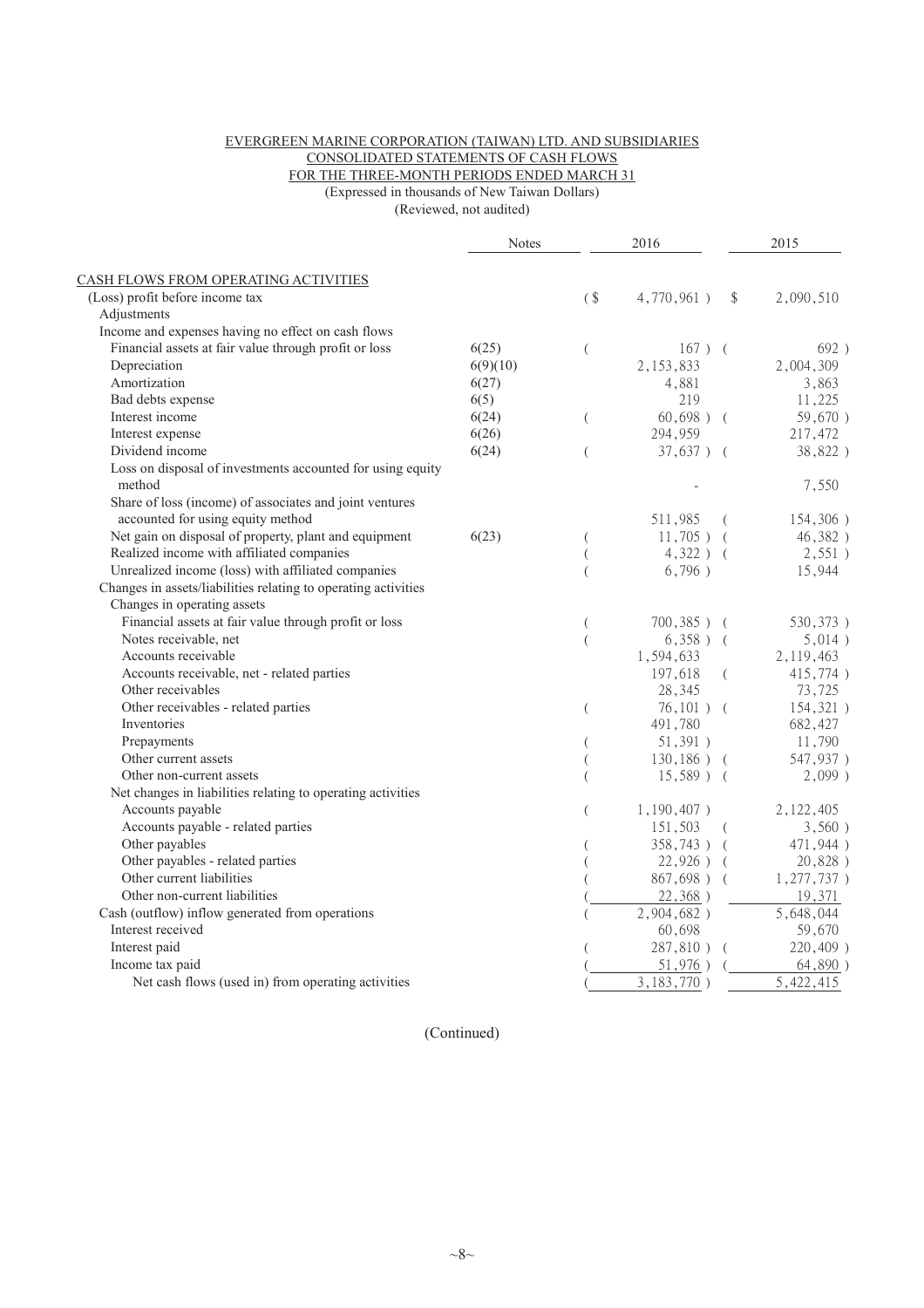#### EVERGREEN MARINE CORPORATION (TAIWAN) LTD. AND SUBSIDIARIES CONSOLIDATED STATEMENTS OF CASH FLOWS FOR THE THREE-MONTH PERIODS ENDED MARCH 31 (Expressed in thousands of New Taiwan Dollars)

(Reviewed, not audited)

|                                                              | Notes | 2016     |                 | 2015 |                                |
|--------------------------------------------------------------|-------|----------|-----------------|------|--------------------------------|
| CASH FLOWS FROM INVESTING ACTIVITIES                         |       |          |                 |      |                                |
| Acquisition of investments accounted for using equity method |       | $($ \$   | $755,952$ ) (\$ |      | 25,568)                        |
| Acquisition of property, plant and equipment                 | 6(31) |          | $323,752$ ) (   |      | 922,809)                       |
| Proceeds from disposal of property, plant and equipment      |       |          | 33,039          |      | 81,068                         |
| Acquisition of intangible assets                             |       | €        | 8,238) (        |      | 2,922)                         |
| Increase in other non-current assets                         | 6(31) |          | $263, 143$ ) (  |      | 3,485,611)                     |
| Dividend received                                            |       |          | 134,950         |      | 87,199                         |
| Net cash flows used in investing activities                  |       |          | $1,183,096$ ) ( |      | 4,268,643)                     |
| CASH FLOWS FROM FINANCING ACTIVITIES                         |       |          |                 |      |                                |
| Decrease in other payables - related parties                 | 7     | $\left($ | $1,658$ ) (     |      | 1,230)                         |
| Increase in long-term loans                                  |       |          | 12,846,291      |      | 13,631,586                     |
| Decrease in long-term loans                                  |       |          |                 |      | $6,935,803$ ) ( $12,718,048$ ) |
| Decrease in other non-current liabilities                    |       |          | $533,990$ ) (   |      | 723,855)                       |
| Net cash flows from financing activities                     |       |          | 5,374,840       |      | 188,453                        |
| Effect of exchange rate changes                              |       |          | $103,804$ )     |      | 506,529)                       |
| Net increase in cash and cash equivalents                    |       |          | 904,170         |      | 835,696                        |
| Cash and cash equivalents at beginning of period             |       |          | 32,834,520      |      | 32,826,541                     |
| Cash and cash equivalents at end of period                   |       | \$       | 33,738,690      |      | 33,662,237                     |

The accompanying notes are an integral part of these consolidated financial statements. See review report of independent accountants dated May 11, 2016.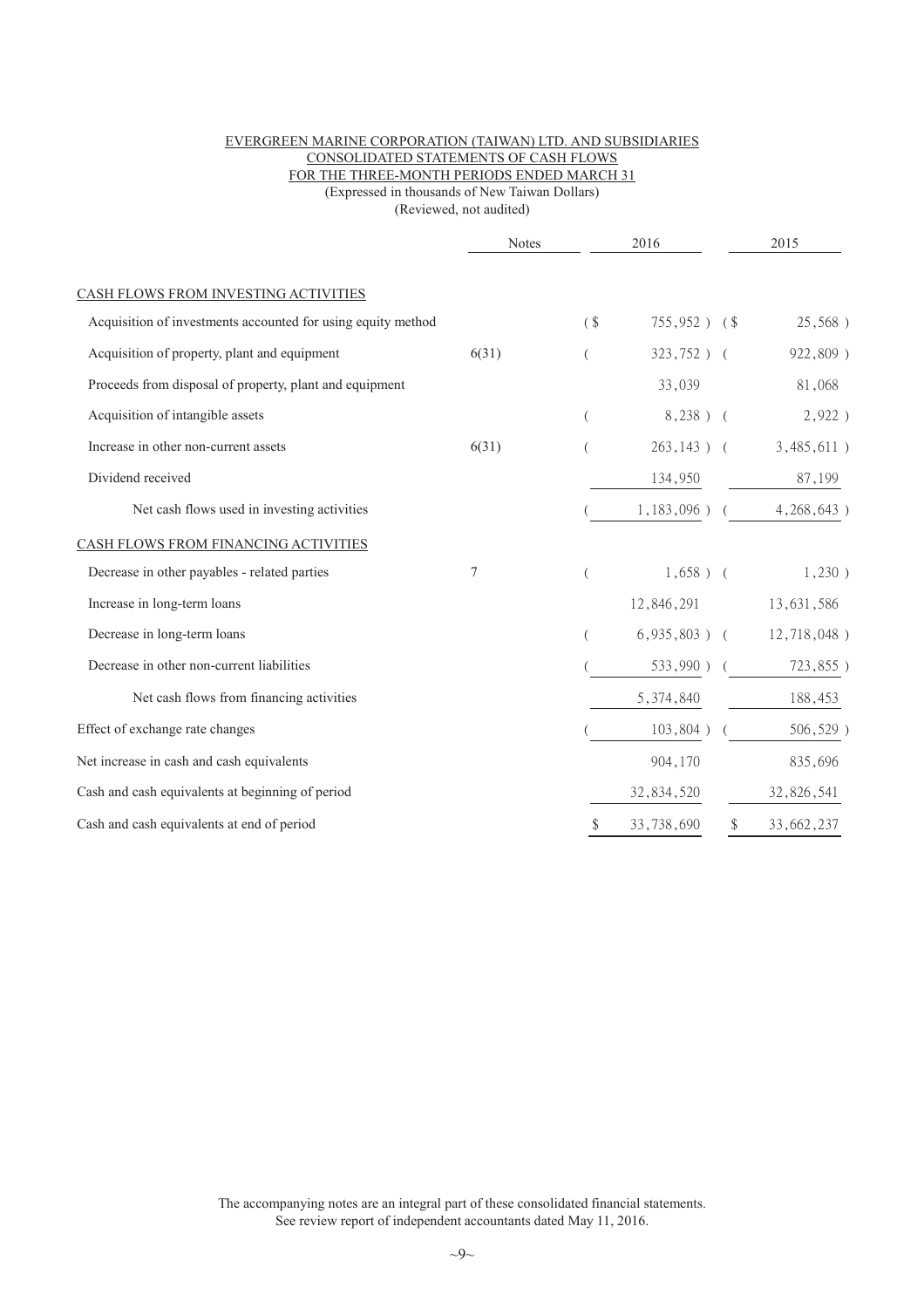# EVERGREEN MARINE CORPORATION (TAIWAN) LTD. AND SUBSIDIARIES NOTES TO THE CONSOLIDATED FINANCIAL STATEMENTS (Expressed in thousands of New Taiwan Dollars, except as otherwise indicated) (Reviewed, not audited)

# 1. HISTORY AND ORGANIZATION

Evergreen Marine Corporation (Taiwan) Ltd. (the "Company") was established in the Republic of China. The Company and its subsidiaries (collectively referred herein as the "Group") are mainly engaged in domestic and international marine transportation, shipping agency services, and the distribution of containers. The Company was approved by the Securities and Futures Bureau (SFB), Financial Supervisory Commission, Executive Yuan, R.O.C. to be a public company on November 2, 1982 and was further approved by the SFB to be a listed company on July 6, 1987. The Company's shares have been publicly traded on the Taiwan Stock Exchange since September 21, 1987.

# 2. THE DATE OF AUTHORIZATION FOR ISSUANCE OF THE CONSOLIDATED FINANCIAL STATEMENTS AND PROCEDURES FOR AUTHORIZATION

These consolidated financial statements were authorised for issuance by the Board of Directors on May 11, 2016.

- 3. APPLICATION OF NEW STANDARDS, AMENDMENTS AND INTERPRETATIONS
	- (1) Effect of the adoption of new issuances of or amendments to International Financial Reporting Standards ("IFRS") as endorsed by the Financial Supervisory Commission ("FSC") None.
	- (2) Effect of new issuances of or amendments to IFRSs as endorsed by the FSC but not yet adopted by the Group

None.

(3) Effect of IFRSs issued by IASB but not yet endorsed by the FSC

New standards, interpretations and amendments issued by IASB but not yet included in the 2013 version of IFRS as endorsed by the FSC:

|                                                                         | Effective date by               |
|-------------------------------------------------------------------------|---------------------------------|
|                                                                         | <b>International Accounting</b> |
| New Standards, Interpretations and Amendments                           | <b>Standards Board</b>          |
| IFRS 9, 'Financial instruments'                                         | January 1, 2018                 |
| Sale or contribution of assets between an investor and its associate or | To be determined by             |
| joint venture (amendments to IFRS 10 and IAS 28)                        | <b>International Accounting</b> |
|                                                                         | <b>Standards Board</b>          |
| Investment entities: applying the consolidation exception (amendments)  | January 1, 2016                 |
| to IFRS 10, IFRS 12 and IAS 28)                                         |                                 |
| Accounting for acquisition of interests in joint operations             | January 1, 2016                 |
| (amendments to IFRS 11)                                                 |                                 |
| IFRS 14, Regulatory deferral accounts'                                  | January 1, 2016                 |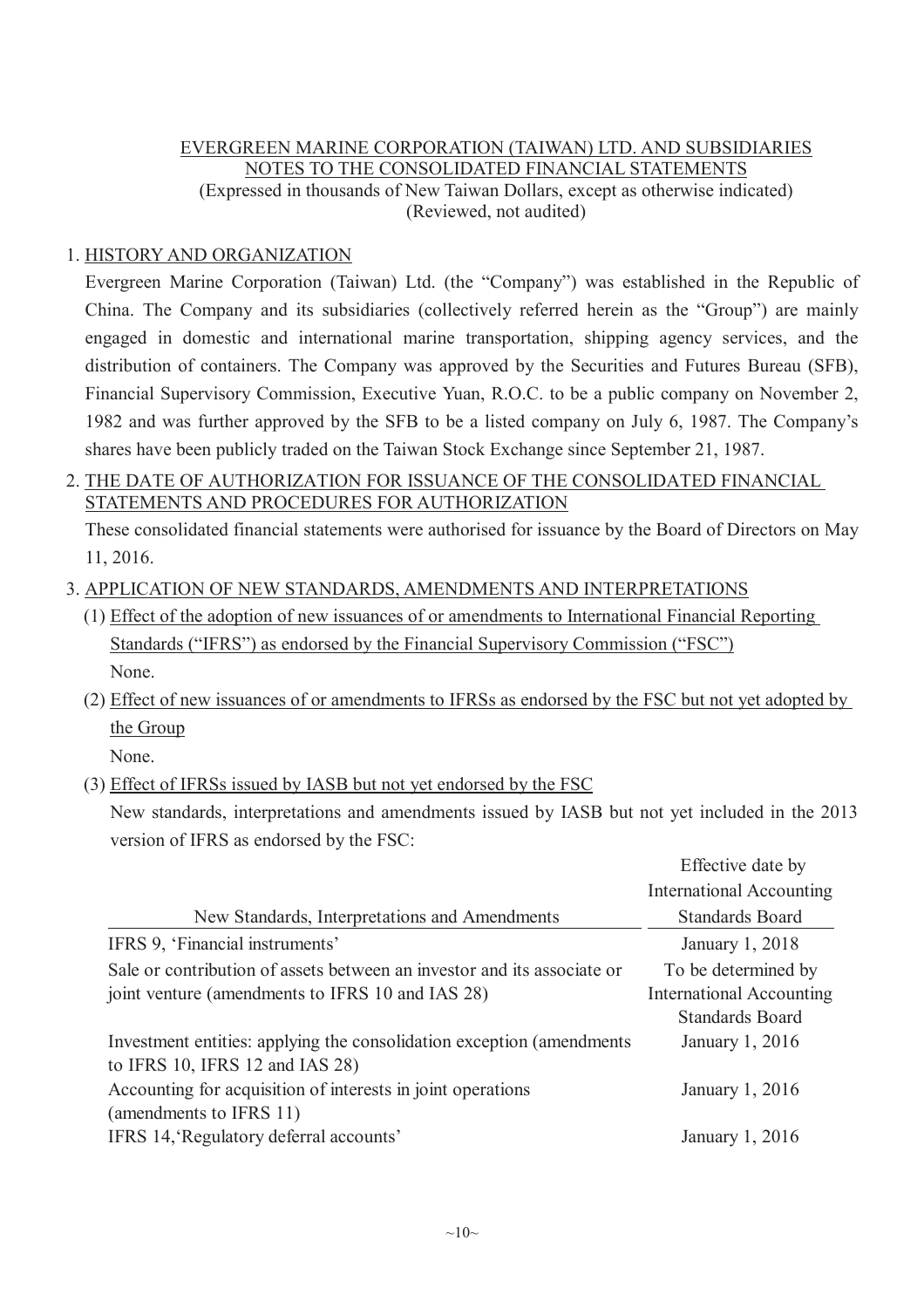|                                                                                                           | Effective date by               |
|-----------------------------------------------------------------------------------------------------------|---------------------------------|
|                                                                                                           | <b>International Accounting</b> |
| New Standards, Interpretations and Amendments                                                             | <b>Standards Board</b>          |
| IFRS 15, 'Revenue from contracts with customers'                                                          | January 1, 2018                 |
| Clarifications to IFRS 15, 'Revenue from contracts with customers'<br>(amendments to IFRS 15)             | January 1, 2018                 |
| IFRS 16, 'Leases'                                                                                         | January 1, 2019                 |
| Disclosure initiative (amendments to IAS 1)                                                               | January 1, 2016                 |
| Disclosure initiative (amendments to IAS 7)                                                               | January 1, 2017                 |
| Recognition of deferred tax assets for unrealised losses (amendments to<br>IAS 12)                        | January 1, 2017                 |
| Clarification of acceptable methods of depreciation and amortisation<br>(amendments to IAS 16 and IAS 38) | January 1, 2016                 |
| Agriculture: bearer plants (amendments to IAS 16 and IAS 41)                                              | January 1, 2016                 |
| Defined benefit plans: employee contributions (amendments to IAS<br>19R)                                  | July 1, 2014                    |
| Equity method in separate financial statements (amendments to IAS 27)                                     | January 1, 2016                 |
| Recoverable amount disclosures for non-financial assets (amendments<br>to IAS $36)$                       | January 1, 2014                 |
| Novation of derivatives and continuation of hedge accounting<br>(amendments to IAS 39)                    | January 1, 2014                 |
| IFRIC 21, 'Levies'                                                                                        | January 1, 2014                 |
| Improvements to IFRSs 2010-2012                                                                           | July 1, 2014                    |
| Improvements to IFRSs 2011-2013                                                                           | July 1, 2014                    |
| Improvements to IFRSs 2012-2014                                                                           | January 1, 2016                 |

Except for the followings, the above standards and interpretations have no significant impact to the Group's financial condition and operating result based on the Group's assessment.

- A. IFRS 9, 'Financial instruments'
	- (a) Classification of debt instruments is driven by the entity's business model and the contractual cash flow characteristics of the financial assets, which would be classified as financial asset at fair value through profit or loss, financial asset measured at fair value through other comprehensive income or financial asset measured at amortised cost. Equity instruments would be classified as financial asset at fair value through profit or loss, unless an entity makes an irrevocable election at inception to present in other comprehensive income subsequent changes in the fair value of an investment in an equity instrument that is not held for trading.
	- (b) The impairment losses of debt instruments are assessed using an 'expected credit loss' approach. An entity assesses at each balance sheet date whether there has been a significant increase in credit risk on that instrument since initial recognition to recognise 12-month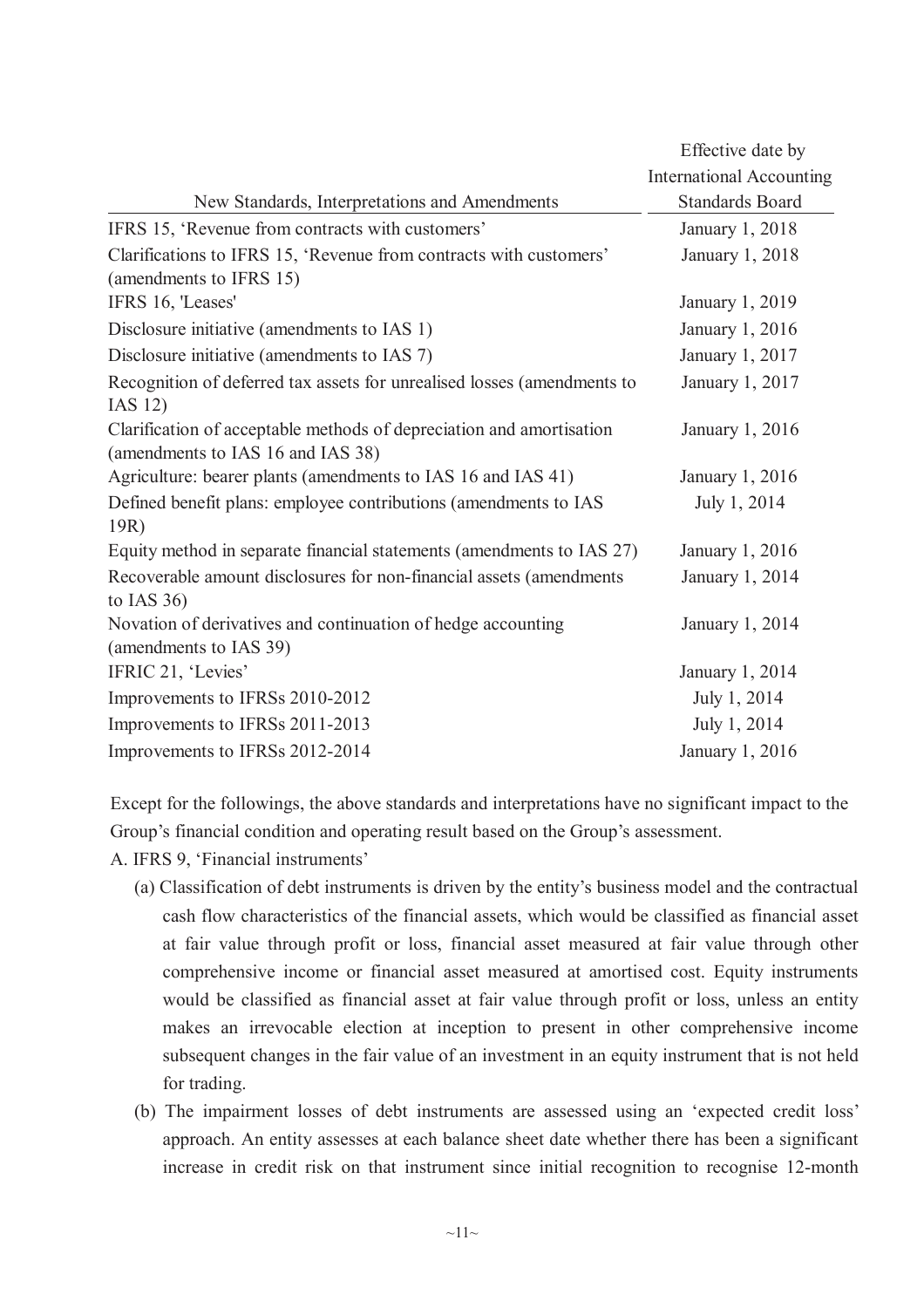expected credit losses ('ECL') or lifetime ECL (interest revenue would be calculated on the gross carrying amount of the asset before impairment losses occurred); or if the instrument that has objective evidence of impairment, interest revenue after the impairment would be calculated on the book value of net carrying amount (i.e. net of credit allowance).

- (c) The amended general hedge accounting requirements align hedge accounting more closely with an entity's risk management strategy. Risk components of non-financial items and a group of items can be designated as hedged items. The standard relaxes the requirements for hedge effectiveness, removing the 80-125% bright line, and introduces the concept of 'rebalancing'; while its risk management objective remains unchanged, an entity shall rebalance the hedged item or the hedging instrument for the purpose of maintaining the hedge ratio.
- H. IFRS 16, 'Leases'

IFRS 16, 'Leases', replaces IAS 17, 'Leases' and related interpretations and SICs. The standard requires lessees to recognise a 'right-of-use asset' and a lease liability (except for those leases with terms of 12 months or less and leases of low-value assets). The accounting stays the same for lessors, which is to classify their leases as either finance leases or operating leases and account for those two types of leases differently. IFRS 16 only requires enhanced disclosures to be provided by lessors.

#### 4. SUMMARY OF SIGNIFICANT ACCOUNTING POLICIES

The principal accounting policies applied in the preparation of these consolidated financial statements are set out below. These policies have been consistently applied to all the periods presented, unless otherwise stated.

(1) Compliance statement

The consolidated financial statements of the Group have been prepared in accordance with the ȸRegulations Governing the Preparation of Financial Reports by Securities Issuers" and the International Accounting Standard 34, "Interim financial reporting" as endorsed by the FSC.

- (2) Basis of preparation
	- A.Except for the following items, these consolidated financial statements have been prepared under the historical cost convention:
		- (a)Financial assets and financial liabilities (including derivative instruments) at fair value through profit or loss.
		- (b)Available-for-sale financial assets measured at fair value.
		- (c)Liabilities on cash-settled share-based payment arrangements measured at fair value.
		- (d)Defined benefit liabilities recognised based on the net amount of pension fund assets less present value of defined benefit obligation.
	- B.The preparation of financial statements in conformity with International Financial Reporting Standards, International Accounting Standards, IFRIC Interpretations, and SIC Interpretations as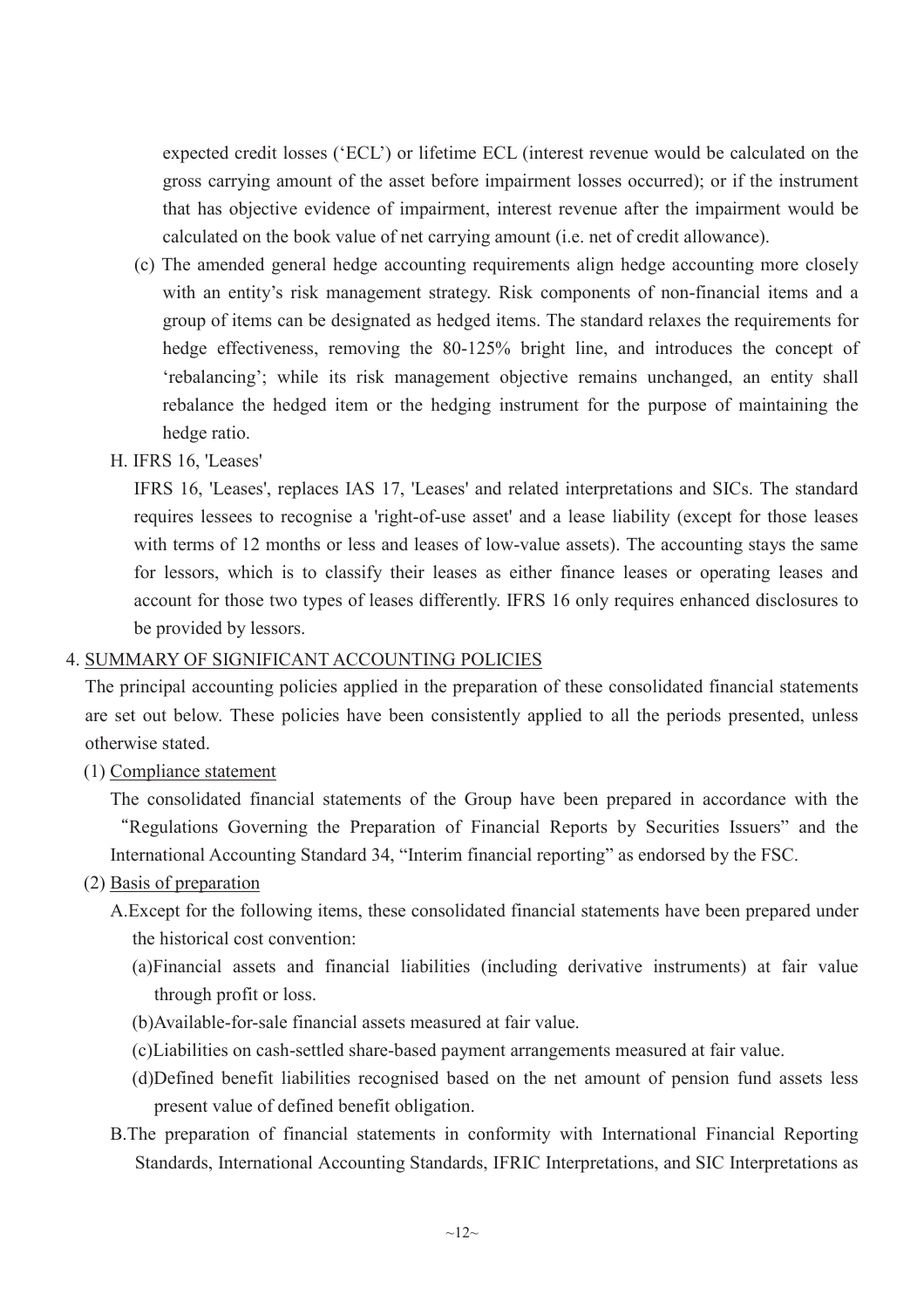endorsed by the FSC (collectively referred herein as the "IFRSs") requires the use of certain critical accounting estimates. It also requires management to exercise its judgment in the process of applying the Group's accounting policies. The areas involving a higher degree of judgment or complexity, or areas where assumptions and estimates are significant to the consolidated financial statements are disclosed in Note 5.

### (3) Basis of consolidation

- A.Basis for preparation of consolidated financial statements
	- (a)All subsidiaries are included in the Group's consolidated financial statements. Subsidiaries are all entities (including special purpose entities) controlled by the Group. The Group controls an entity when the Group is exposed, or has rights, to variable returns from its involvement with the entity and has the ability to affect those returns through its power over the entity. Consolidation of subsidiaries begins from the date the Group obtains control of the subsidiaries and ceases when the Group loses control of the subsidiaries.
	- (b)Inter-company transactions, balances and unrealised gains or losses on transactions between companies within the Group are eliminated. Accounting policies of subsidiaries have been adjusted where necessary to ensure consistency with the policies adopted by the Group.
	- (c)Profit or loss and each component of other comprehensive income are attributed to the owners of the parent and to the non-controlling interests. Total comprehensive income is attributed to the owners of the parent and to the non-controlling interests even if this results in the non-controlling interests having a deficit balance.
	- (d)Changes in a parent's ownership interest in a subsidiary that do not result in the parent losing control of the subsidiary (transactions with non-controlling interests) are accounted for as equity transactions, i.e. transactions with owners in their capacity as owners. Any difference between the amount by which the non-controlling interests are adjusted and the fair value of the consideration paid or received is recognised directly in equity.
	- (e)When the Group loses control of a subsidiary, the Group remeasures any investment retained in the former subsidiary at its fair value. That fair value is regarded as the fair value on initial recognition of a financial asset or the cost on initial recognition of the associate or joint venture. Any difference between fair value and carrying amount is recognised in profit or loss. All amounts previously recognised in other comprehensive income in relation to the subsidiary are reclassified to profit or loss, on the same basis as would be required if the related assets or liabilities were disposed of. That is, when the Group loses control of a subsidiary, all gains or losses previously recognised in other comprehensive income in relation to the subsidiary should be reclassified from equity to profit or loss, if such gains or losses would be reclassified to profit or loss when the related assets or liabilities are disposed of.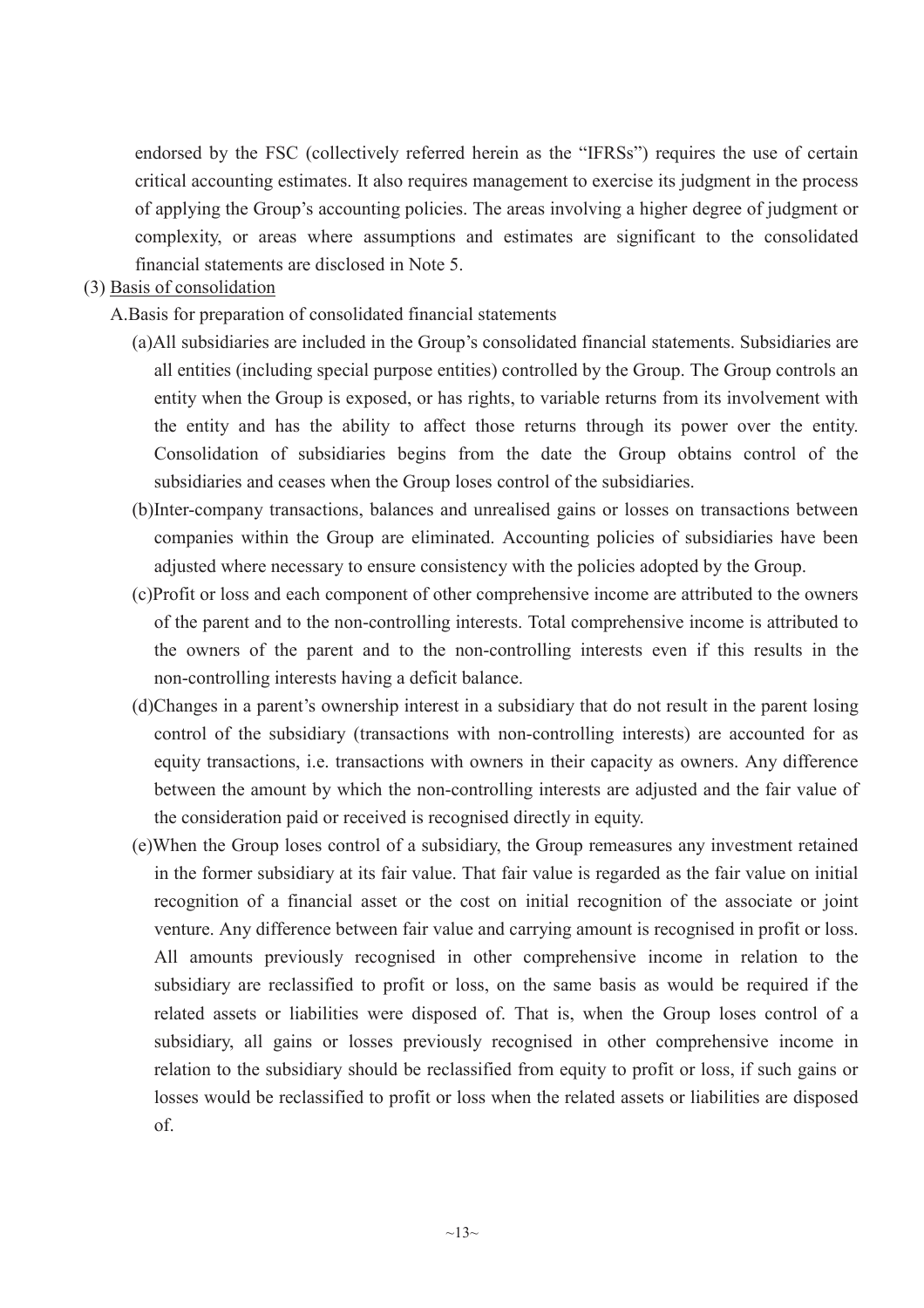| Name of<br>Investor | Name of<br>Subsidiary | Main business<br>activities                                                    | March 31,<br>2016 | December 31, March 31,<br>2015 | 2015   | Description |
|---------------------|-----------------------|--------------------------------------------------------------------------------|-------------------|--------------------------------|--------|-------------|
| The<br>Company      | <b>TTSC</b>           | Cargo loading<br>and discharging                                               | 55.00             | 55.00                          | 55.00  |             |
| The<br>Company      | Peony                 | Investments in<br>transport-related<br>business                                | 100.00            | 100.00                         | 100.00 |             |
| The<br>Company      | <b>ETS</b>            | Terminal services                                                              | 100.00            | 100.00                         | 100.00 |             |
| Peony               | <b>GMS</b>            | Container shipping                                                             | 100.00            | 100.00                         | 100.00 |             |
| Peony               | Clove                 | Investments in container<br>yards and port terminals                           | 100.00            | 100.00                         | 100.00 |             |
| Peony               | <b>EMU</b>            | Container shipping                                                             | 51.00             | 51.00                          | 51.00  |             |
| Peony               | EHIC(M)               | Manufacturing of<br>dry steel containers<br>and container parts                | 84.44             | 84.44                          | 84.44  |             |
| Peony               | Armand<br>N.V.        | Investments in container<br>yards and port terminals                           | 70.00             | 70.00                          | 70.00  |             |
| Peony               | <b>KTIL</b>           | Loading,<br>discharging, storage,<br>repairs and cleaning<br>of containers     | 20.00             | 20.00                          | 20.00  | (a)         |
| Peony               | <b>MBPI</b>           | Containers storage<br>and inspections of<br>containers at the<br>customs house | 95.03             | 95.03                          | 95.03  |             |
| Peony               | <b>MBT</b>            | Inland transportation,<br>repairs and cleaning<br>of containers                | 17.39             | 17.39                          | 17.39  |             |
| Peony               | EGS                   | Agency services dealing<br>with port formalities                               | 51.00             | 51.00                          | 51.00  |             |
| Peony               | EGK                   | Agency services dealing<br>with port formalities                               | 100.00            | 100.00                         | 100.00 |             |
| Peony               | EGT                   | Agency services dealing<br>with port formalities                               | 51.00             | 51.00                          | 51.00  |             |
| Peony               | EGI                   | Agency services dealing<br>with port formalities                               | 99.99             | 99.99                          | 99.99  |             |
| Peony               | <b>EMA</b>            | Agency services dealing<br>with port formalities                               | 67.50             | 67.50                          | 67.50  |             |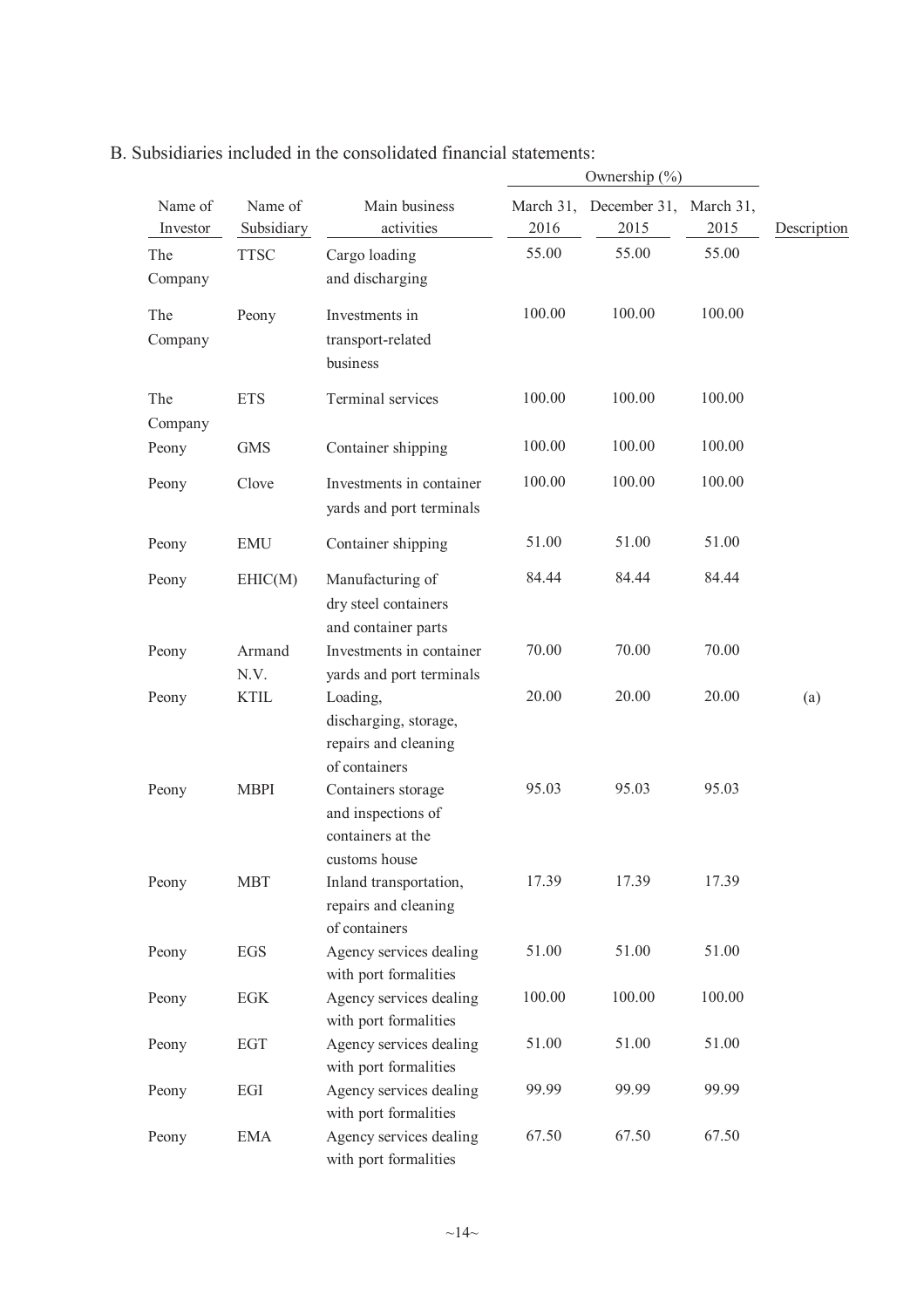|            |                       |                         |           | Ownership (%) |           |             |  |  |
|------------|-----------------------|-------------------------|-----------|---------------|-----------|-------------|--|--|
| Name of    | Name of               | Main business           | March 31, | December 31,  | March 31, |             |  |  |
| Investor   | Subsidiary            | activities              | 2016      | 2015          | 2015      | Description |  |  |
| Peony      | <b>EIT</b>            | Agency services dealing | 55.00     | 55.00         | 55.00     |             |  |  |
|            |                       | with port formalities   |           |               |           |             |  |  |
| Peony      | <b>EES</b>            | Agency services dealing | 55.00     | 55.00         | 55.00     |             |  |  |
|            |                       | with port formalities   |           |               |           |             |  |  |
| Peony      | <b>ERU</b>            | Agency services dealing | 51.00     | 51.00         | 51.00     |             |  |  |
|            |                       | with port formalities   |           |               |           |             |  |  |
| Peony      | <b>EGD</b>            | Agency services dealing | 100.00    | 100.00        | 100.00    |             |  |  |
|            |                       | with port formalities   |           |               |           |             |  |  |
| Peony      | $\operatorname{EGUD}$ | Agency services dealing | 100.00    | 100.00        | 100.00    |             |  |  |
|            |                       | with port formalities   |           |               |           |             |  |  |
| Peony      | EGD-WWX               | Agency services dealing | 100.00    | 100.00        | 100.00    |             |  |  |
|            |                       | with port formalities   |           |               |           |             |  |  |
| Peony      | EGF                   | Agency services dealing | 100.00    | 100.00        | 100.00    |             |  |  |
|            |                       | with port formalities   |           |               |           |             |  |  |
| Peony      | <b>EGN</b>            | Agency services dealing | 100.00    | 100.00        | 100.00    |             |  |  |
|            |                       | with port formalities   |           |               |           |             |  |  |
| Peony      | EGV                   | Agency services dealing | 49.00     | 49.00         | 51.00     | (b)         |  |  |
|            |                       | with port formalities   |           |               |           |             |  |  |
| Peony      | <b>ESA</b>            | Agency services dealing | 55.00     | 55.00         | 55.00     |             |  |  |
|            |                       | with port formalities   |           |               |           |             |  |  |
| Peony      | EGB                   | Real estate leasing     | 95.00     | 95.00         | 95.00     |             |  |  |
| <b>EMU</b> | Island                | Investments in          | 15.00     | 15.00         | 15.00     |             |  |  |
|            |                       | operating machinery     |           |               |           |             |  |  |
|            |                       | and equipment of        |           |               |           |             |  |  |
|            |                       | port terminals          |           |               |           |             |  |  |
| <b>EMU</b> | <b>KTIL</b>           | Loading,                | 20.00     | 20.00         | 20.00     | (a)         |  |  |
|            |                       | discharging, storage,   |           |               |           |             |  |  |
|            |                       | repairs and cleaning    |           |               |           |             |  |  |
|            |                       | of containers           |           |               |           |             |  |  |
| <b>EMU</b> | <b>EGU</b>            | Agency services         | 100.00    | 100.00        | 100.00    |             |  |  |
|            |                       | dealing with port       |           |               |           |             |  |  |
|            |                       | formalities             |           |               |           |             |  |  |
| EGD        | <b>EGDL</b>           | Agency services         | 100.00    | 100.00        | 100.00    |             |  |  |
|            |                       | dealing with port       |           |               |           |             |  |  |
|            |                       | formalities             |           |               |           |             |  |  |
| EGD        | <b>EGDV</b>           | Agency services         | 100.00    | 100.00        | 100.00    |             |  |  |
|            |                       | dealing with port       |           |               |           |             |  |  |
|            |                       | formalities             |           |               |           |             |  |  |
| Clove      | Island                | Investments in          | 36.00     | 36.00         | 36.00     |             |  |  |
|            |                       | operating machinery     |           |               |           |             |  |  |
|            |                       | and equipment of        |           |               |           |             |  |  |
|            |                       | port terminals          |           |               |           |             |  |  |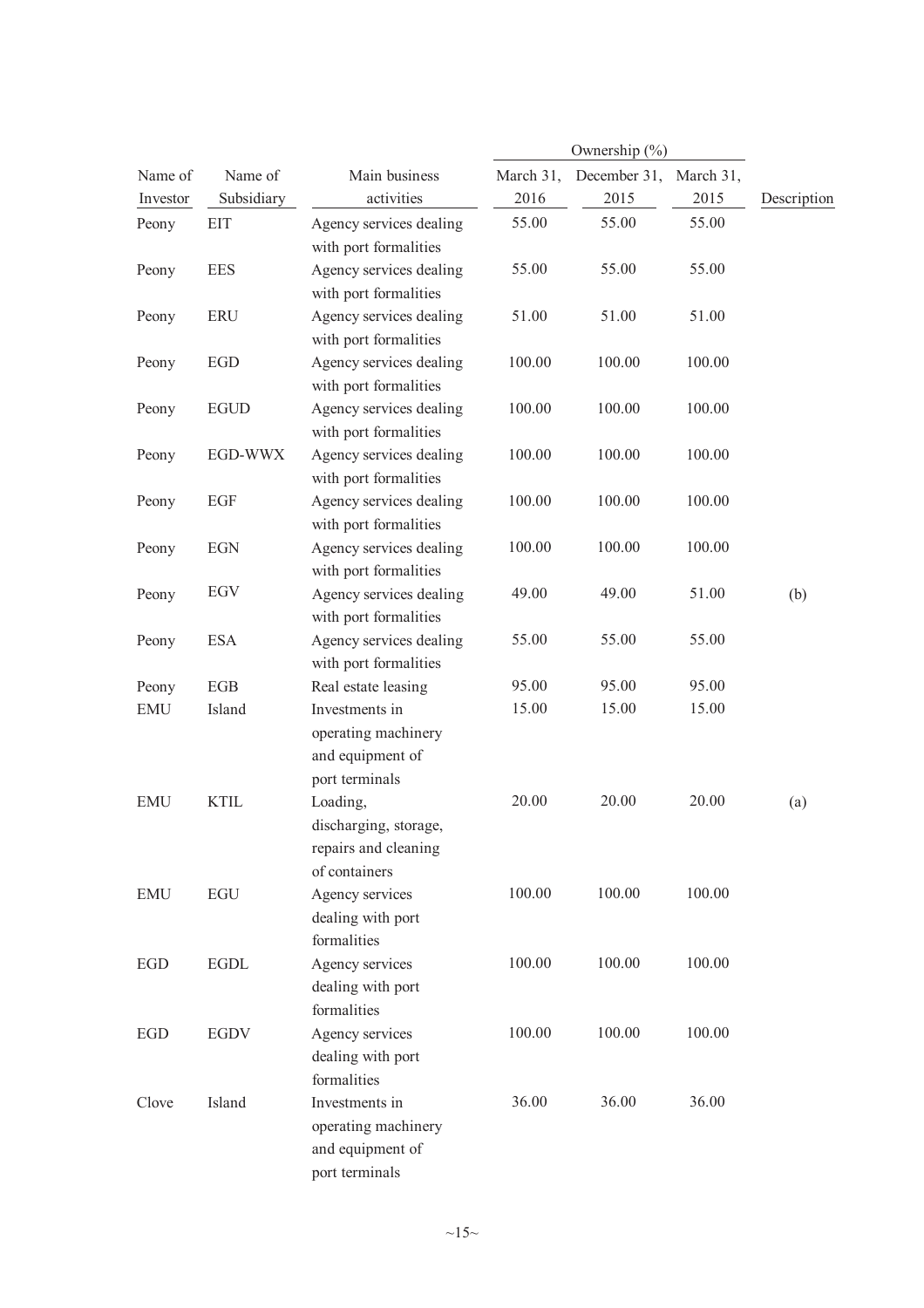| Name of<br>Investor | Name of<br>Subsidiary | Main business<br>activities                                                               | 2016   | March 31, December 31, March 31,<br>2015 | 2015   | Description |
|---------------------|-----------------------|-------------------------------------------------------------------------------------------|--------|------------------------------------------|--------|-------------|
| Armand<br>N.V.      | Armand<br>B.V.        | Investments in container<br>yards and port terminals                                      | 100.00 | 100.00                                   | 100.00 |             |
| Island              | Whitney               | Investments and<br>leases of operating<br>machinery and<br>equipment of port<br>terminals | 100.00 | 100.00                                   | 100.00 |             |
| Island              | Hemlock               | Investments and<br>leases of operating<br>machinery and<br>equipment of port<br>terminals | 100.00 | 100.00                                   | 100.00 |             |
| <b>MBPI</b>         | <b>MBT</b>            | Inland transportation,<br>repairs and cleaning<br>of containers                           | 72.95  | 72.95                                    | 72.95  |             |

- (a)The Group shall present consolidated financial statements in which it consolidates its investments in KTIL since control is presumed to exist when the Group merely owns 40% interests of the entity and when there is power to cast the majority of votes at meetings of the Board of Directors.
- (b)On September 25, 2015, the Board of Directors has resolved that the subsidiary Peony to sell 2% share ownership in the indirect subsidiary – EGV, amounting to USD 221 thousand on September 30, 2015. After the Group sold its shares, the shareholding ratio was reduced to 49% and the majority of the voting power of the Board of Directors has been lost. It is assessed that Peony has already lost control over EGV and thus accounted for EGV using equity method.
- C.Subsidiary not included in the consolidated financial statements: None.
- D.Adjustments for subsidiaries with different balance sheet dates: None.
- E.Significant restrictions: None.
- F. Subsidiaries that have non-controlling interests that are material to the Group:

As of March 31, 2016, December 31, 2015 and March 31, 2015, the non-controlling interest amounted to \$2,507,567, \$3,293,555 and \$4,096,219, respectively. The information on non-controlling interest and the respective subsidiaries is as follows: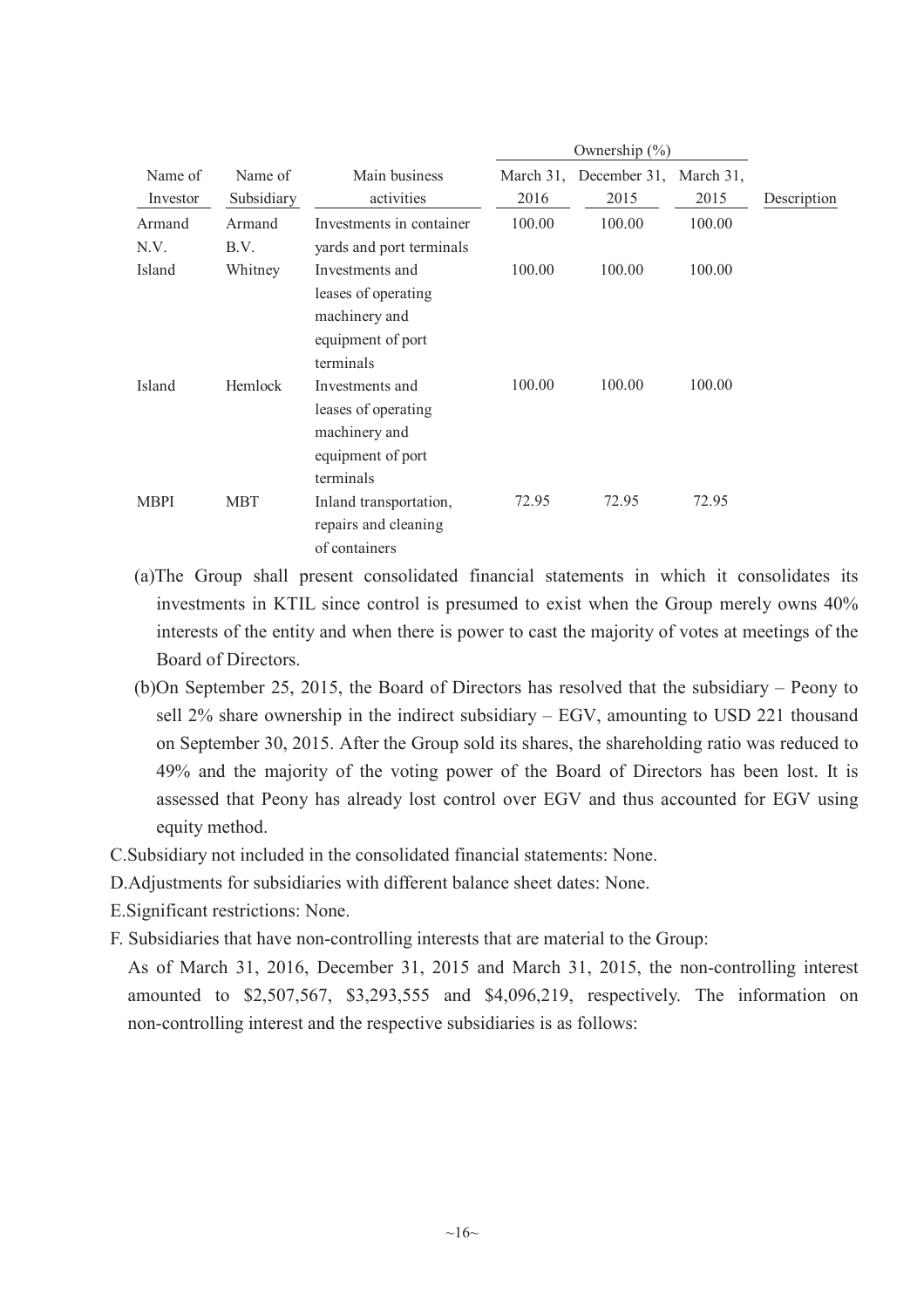|            |                 |                | Non-controlling interest |                          |                |             |  |  |  |
|------------|-----------------|----------------|--------------------------|--------------------------|----------------|-------------|--|--|--|
|            |                 | March 31, 2016 |                          | December 31, 2015        |                |             |  |  |  |
| Name of    | Principal place |                | Ownership                |                          | Ownership      |             |  |  |  |
| subsidiary | of business     | Amount         | $(\%)$                   | Amount                   | $(\%)$         | Description |  |  |  |
| <b>EMU</b> | U.K.            | \$1,135,093    | 49%                      | \$1,918,751              | 49%            |             |  |  |  |
|            |                 |                |                          | Non-controlling interest |                |             |  |  |  |
|            |                 |                |                          |                          | March 31, 2015 |             |  |  |  |
| Name of    | Principal place |                |                          |                          | Ownership      |             |  |  |  |
| subsidiary | of business     |                |                          | Amount                   | $\frac{1}{2}$  | Description |  |  |  |
| <b>EMU</b> | U.K.            |                |                          | \$2,678,073              | 49%            |             |  |  |  |

# Summarised financial information of the subsidiaries: Balance sheets

|                         | <b>EMU</b> |                |   |                   |  |                |  |  |
|-------------------------|------------|----------------|---|-------------------|--|----------------|--|--|
|                         |            | March 31, 2016 |   | December 31, 2015 |  | March 31, 2015 |  |  |
| Current assets          |            | 6,872,403      | S | 8,805,235         |  | 9,904,423      |  |  |
| Non-current assets      |            | 45,745,902     |   | 47,285,533        |  | 43,194,861     |  |  |
| Current liabilities     |            | $12,933,436$ ( |   | 15,396,098) (     |  | 13,927,177)    |  |  |
| Non-current liabilities |            | 37,368,352)    |   | 36,778,851)       |  | 33,706,652)    |  |  |
| Total net assets        |            | 2,316,517      |   | 3,915,819         |  | 5,465,455      |  |  |

Statements of comprehensive income

|                                                                | <b>EMU</b> |                                            |              |                                            |  |  |  |  |
|----------------------------------------------------------------|------------|--------------------------------------------|--------------|--------------------------------------------|--|--|--|--|
|                                                                |            | Three-month period<br>ended March 31, 2016 |              | Three-month period<br>ended March 31, 2015 |  |  |  |  |
| Revenue                                                        |            | 11,054,849                                 | $\mathbb{S}$ | 12,279,699                                 |  |  |  |  |
| (Loss) profit before income tax                                | $(\$\,$    | 1,552,764)                                 | <sup>S</sup> | 479,221                                    |  |  |  |  |
| Income tax expense                                             |            | 8,422)                                     |              | 2,800)                                     |  |  |  |  |
| (Loss) profit for the period                                   |            | 1,561,186)                                 |              | 476,421                                    |  |  |  |  |
| Other comprehensive<br>loss, net of tax                        |            | 945)                                       |              | 625)                                       |  |  |  |  |
| Total comprehensive (loss)<br>income for the period            | `S         | 1,562,131)                                 | <sup>S</sup> | 475,796                                    |  |  |  |  |
| Comprehensive (loss) income<br>attributable to non-controlling |            |                                            |              |                                            |  |  |  |  |
| interest                                                       |            | 765,444                                    |              | 233,140                                    |  |  |  |  |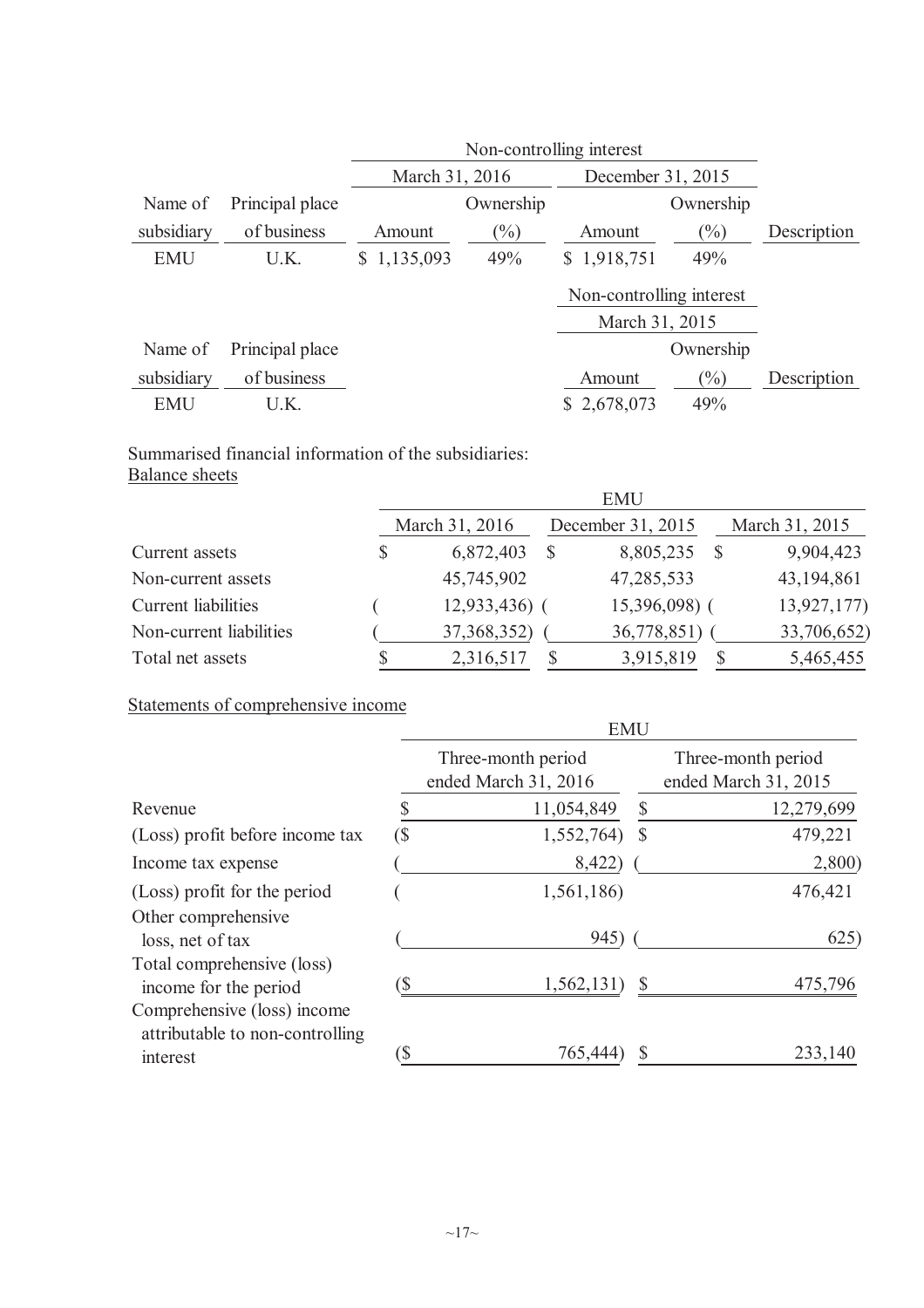#### Statements of cash flows

|                                                          |                          | Three-month period<br>ended March 31, 2016 | Three-month period<br>ended March 31, 2015 |
|----------------------------------------------------------|--------------------------|--------------------------------------------|--------------------------------------------|
| Net cash (used in) provided by<br>operating activities   | $\overline{\mathcal{S}}$ | $1,235,042$ \$                             | 814,744                                    |
| Net cash used in investing<br>activities                 |                          | $40,523$ (                                 | 52,263)                                    |
| Net cash provided by (used in)<br>financing activities   |                          | $1,152,965$ (                              | 404,495)                                   |
| Effect of exchange rates on cash<br>and cash equivalents |                          |                                            |                                            |
|                                                          |                          | 33,254)                                    | 19,676)                                    |
| (Decrease) increase in cash and<br>cash equivalents      |                          | 155,854)                                   | 338,310                                    |
| Cash and cash equivalents,<br>beginning of period        |                          | 1,803,873                                  | 1,370,292                                  |
| Cash and cash equivalents,                               |                          |                                            |                                            |
| end of period                                            |                          | 1,648,019<br>\$                            | 1,708,602                                  |

#### (4) Foreign currency translation

Items included in the financial statements of each of the Group's entities are measured using the currency of the primary economic environment in which the entity operates (the "functional currency"). The consolidated financial statements are presented in New Taiwan Dollars, which is the Company's functional and the Group's presentation currency.

- A.Foreign currency transactions and balances
	- (a)Foreign currency transactions are translated into the functional currency using the exchange rates prevailing at the dates of the transactions or valuation where items are remeasured. Foreign exchange gains and losses resulting from the settlement of such transactions are recognised in profit or loss in the period in which they arise, except when deferred in other comprehensive income as qualifying cash flow hedges and qualifying net investment hedges.
	- (b)Monetary assets and liabilities denominated in foreign currencies at the period end are re-translated at the exchange rates prevailing at the balance sheet date. Exchange differences arising upon re-translation at the balance sheet date are recognised in profit or loss.
	- (c)Non-monetary assets and liabilities denominated in foreign currencies held at fair value through profit or loss are re-translated at the exchange rates prevailing at the balance sheet date; their translation differences are recognised in profit or loss. Non-monetary assets and liabilities denominated in foreign currencies held at fair value through other comprehensive income are re-translated at the exchange rates prevailing at the balance sheet date; their translation differences are recognised in other comprehensive income. However, non-monetary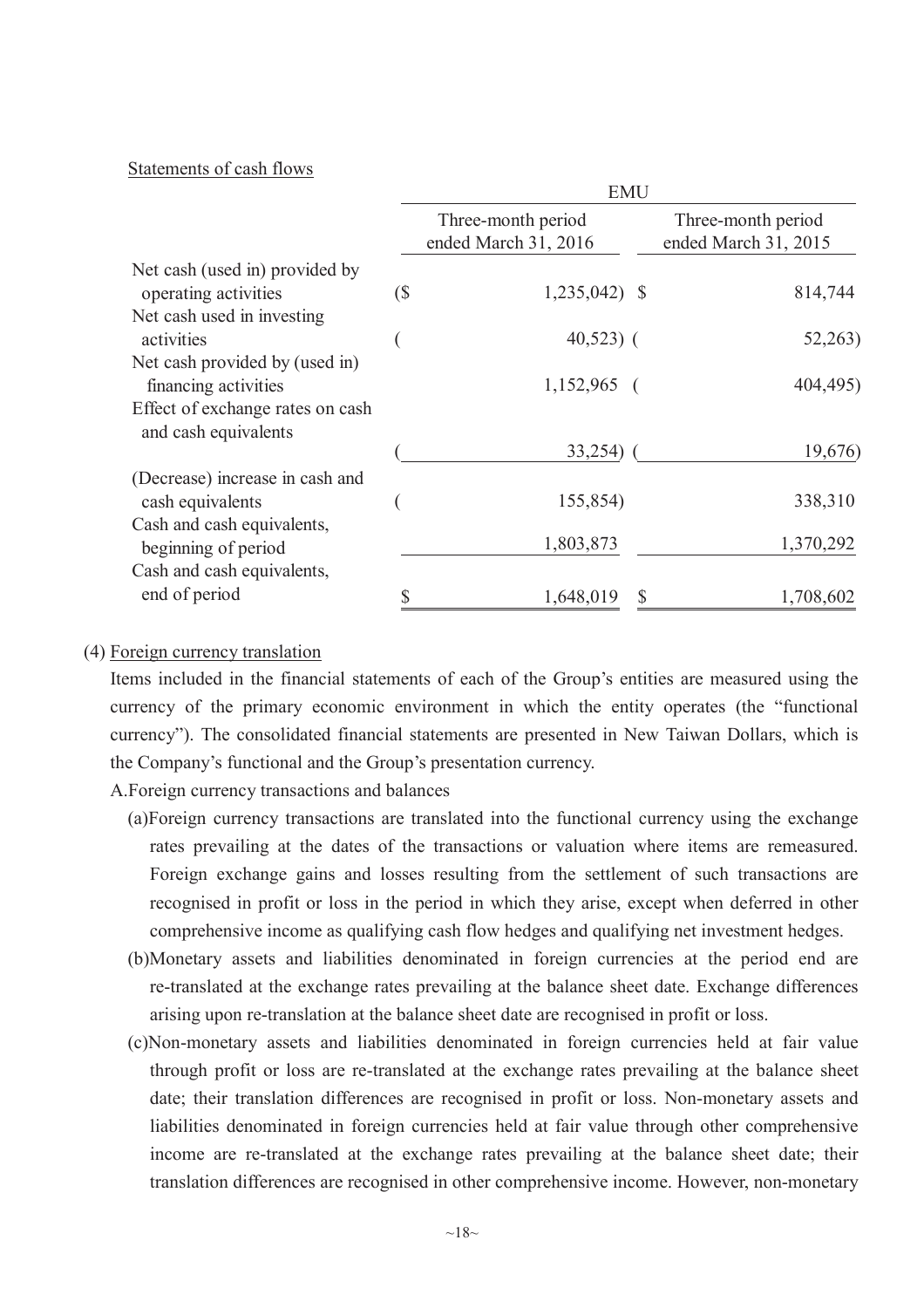assets and liabilities denominated in foreign currencies that are not measured at fair value are translated using the historical exchange rates at the dates of the initial transactions.

- (d)All other foreign exchange gains and losses based on the nature of those transactions are presented in the statement of comprehensive income within 'other gains and losses'.
- B.Translation of foreign operations
	- (a)The operating results and financial position of all the group entities and associates that have a functional currency different from the presentation currency are translated into the presentation currency as follows:
		- i. Assets and liabilities for each balance sheet presented are translated at the closing exchange rate at the date of that balance sheet;
		- ii. Income and expenses for each statement of comprehensive income are translated at average exchange rates of that period; and
		- iii. All resulting exchange differences are recognised in other comprehensive income.
	- (b)When the foreign operation partially disposed of or sold is an associate, exchange differences that were recorded in other comprehensive income are proportionately reclassified to profit or loss as part of the gain or loss on sale. In addition, even when the Group still retains partial interest in the former foreign associate after losing significant influence over the former foreign associate, such transactions should be accounted for as disposal of all interest in these foreign operations.
	- (c)When the foreign operation partially disposed of or sold is a subsidiary, cumulative exchange differences that were recorded in other comprehensive income are proportionately transferred to the non-controlling interest in this foreign operation. In addition, even when the Group still retains partial interest in the former foreign subsidiary after losing control of the former foreign subsidiary, such transactions should be accounted for as disposal of all interest in the foreign operation.
- (5) Classification of current and non-current items
	- A.Assets that meet one of the following criteria are classified as current assets; otherwise they are classified as non-current assets:
		- (a)Assets arising from operating activities that are expected to be realised, or are intended to be sold or consumed within the normal operating cycle;
		- (b)Assets held mainly for trading purposes;
		- (c)Assets that are expected to be realised within twelve months from the balance sheet date;
		- (d)Cash and cash equivalents, excluding restricted cash and cash equivalents and those that are to be exchanged or used to pay off liabilities more than twelve months after the balance sheet date.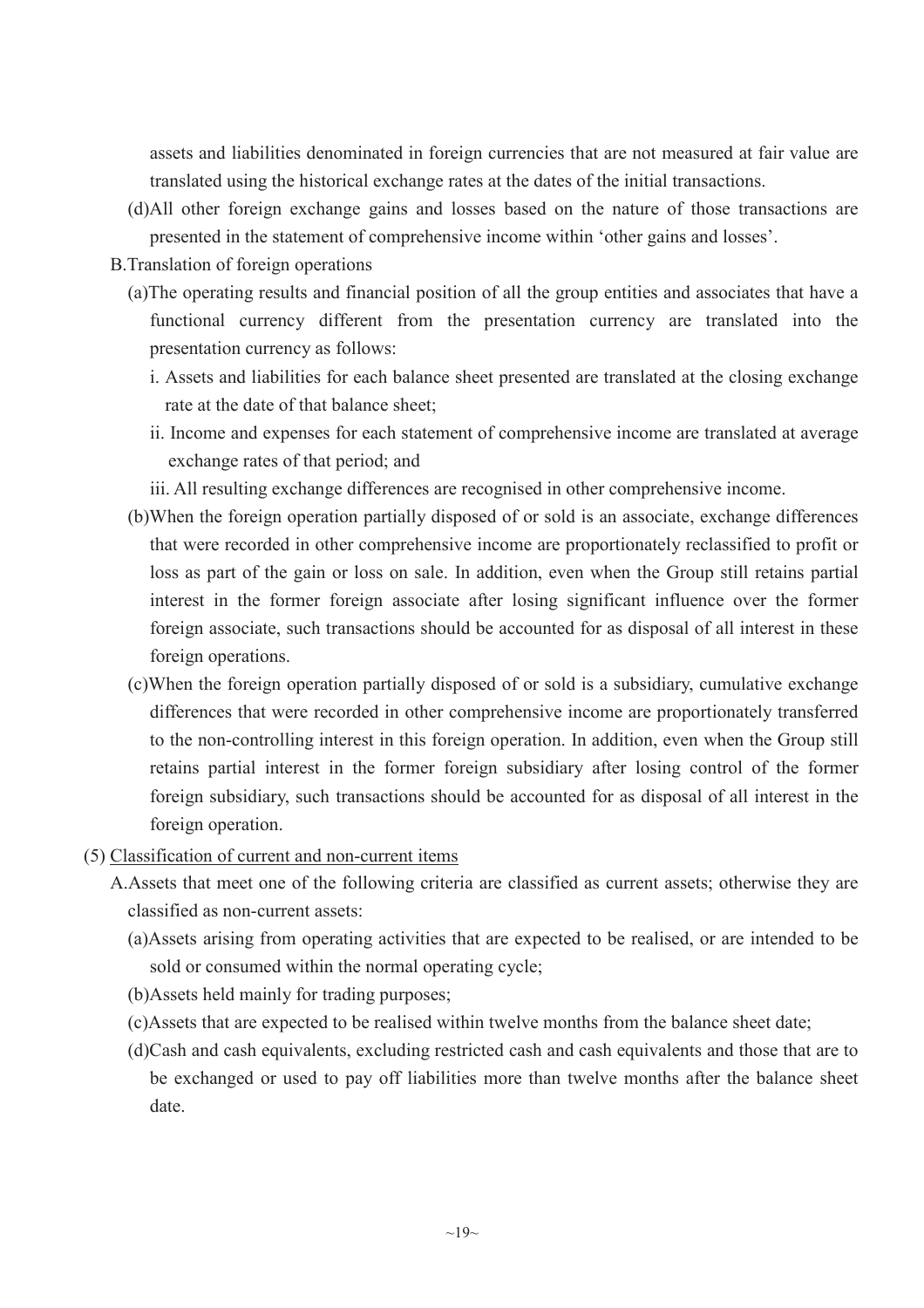- B.Liabilities that meet one of the following criteria are classified as current liabilities; otherwise they are classified as non-current liabilities:
	- (a)Liabilities that are expected to be paid off within the normal operating cycle;
	- (b)Liabilities arising mainly from trading activities;
	- (c)Liabilities that are to be paid off within twelve months from the balance sheet date;
	- (d)Liabilities for which the repayment date cannot be extended unconditionally to more than twelve months after the balance sheet date. Terms of a liability that could, at the option of the counterparty, result in its settlement by the issue of equity instruments do not affect its classification.
- (6) Cash equivalents

Cash equivalents refer to short-term, highly liquid investments that are readily convertible to known amounts of cash and which are subject to an insignificant risk of changes in value. Time deposits with original maturities of one year or less that meet the definition above and are held for the purpose of meeting short-term cash commitments in operations are classified as cash equivalents.

- (7) Financial assets at fair value through profit or loss
	- A.Financial assets at fair value through profit or loss are financial assets held for trading or financial assets designated as at fair value through profit or loss on initial recognition. Financial assets are classified in this category of held for trading if acquired principally for the purpose of selling in the short-term. Derivatives are also categorized as financial assets held for trading unless they are designated as hedges. Financial assets that meet one of the following criteria are designated as at fair value through profit or loss on initial recognition:
		- (a)Hybrid (combined) contracts; or
		- (b)They eliminate or significantly reduce a measurement or recognition inconsistency; or
		- (c)They are managed and their performance is evaluated on a fair value basis, in accordance with a documented risk management or investment strategy.
	- B.On a regular way purchase or sale basis, financial assets at fair value through profit or loss are recognised and derecognised using trade date accounting.
	- C.Financial assets at fair value through profit or loss are initially recognised at fair value. Related transaction costs are expensed in profit or loss. These financial assets are subsequently remeasured and stated at fair value, and any changes in the fair value of these financial assets are recognised in profit or loss.
- (8) Available-for-sale financial assets
	- A.Available-for-sale financial assets are non-derivatives that are either designated in this category or not classified in any of the other categories.
	- B.On a regular way purchase or sale basis, available-for-sale financial assets are recognised and derecognised using trade date accounting.
	- C.Available-for-sale financial assets are initially recognised at fair value plus transaction costs.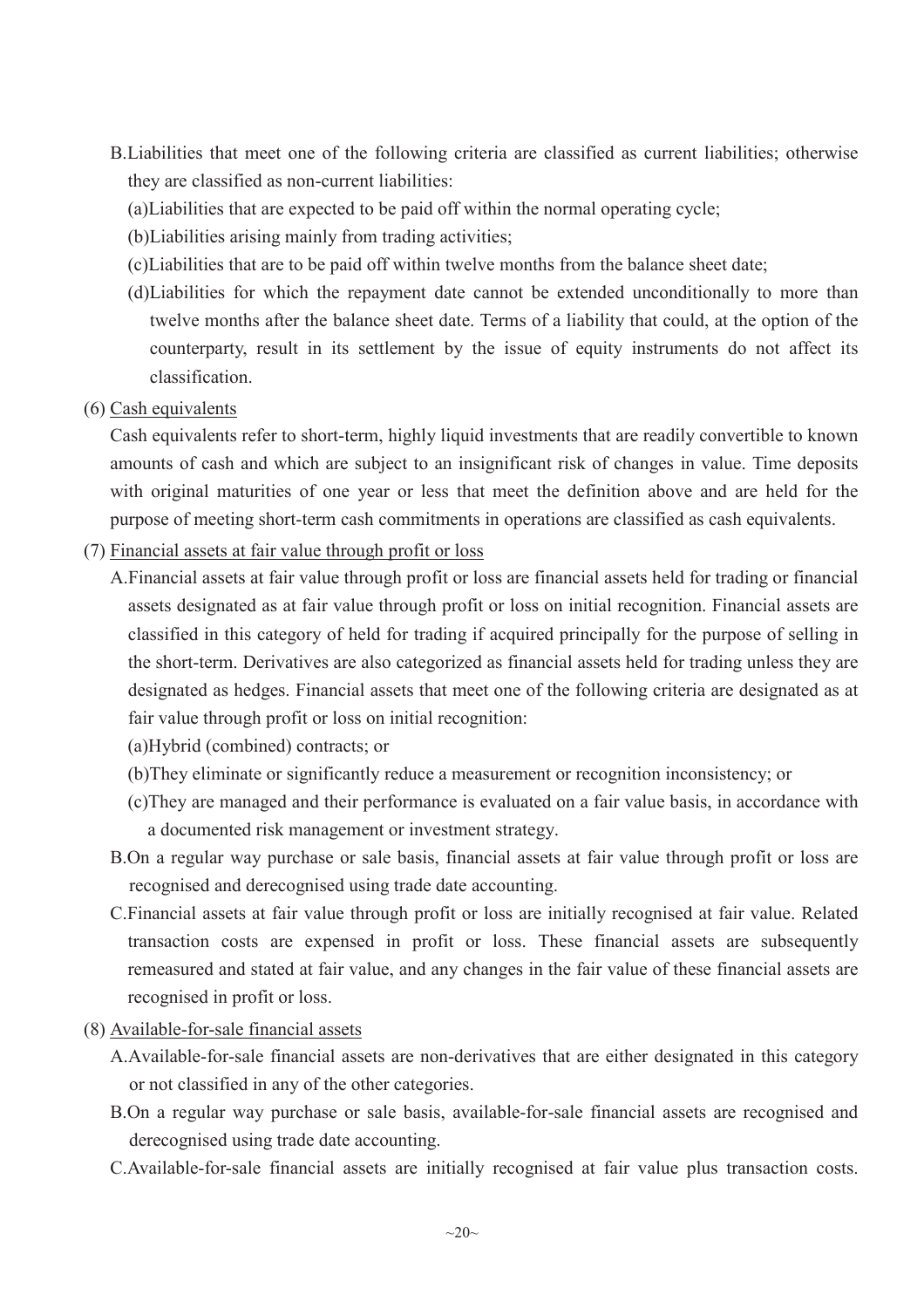These financial assets are subsequently remeasured and stated at fair value, and any changes in the fair value of these financial assets are recognised in other comprehensive income. Investments in equity instruments that do not have a quoted market price in an active market and whose fair value cannot be reliably measured are presented in 'financial assets carried at cost'.

- (9) Held-to-maturity financial assets
	- A.Held-to-maturity financial assets are non-derivative financial assets with fixed or determinable payments and fixed maturity date that the Group has the positive intention and ability to hold to maturity other than those that meet the definition of loans and receivables and those that are designated as at fair value through profit or loss or as available-for-sale on initial recognition.
	- B.On a regular way purchase or sale basis, held-to-maturity financial assets are recognised and derecognised using trade date accounting.
	- C.Held-to-maturity financial assets are initially recognised at fair value on the trade date plus transaction costs and subsequently measured at amortised cost using the effective interest method, less provision for impairment. Amortisation of a premium or a discount on such assets is recognised in profit or loss.
- (10) Notes, accounts and other receivables

Notes and accounts receivable are claims resulting from the sale of goods or services. Receivables arising from transactions other than the sale of goods or services are classified as other receivables. Notes, accounts and other receivables are recognised initially at fair value and subsequently measured at amortised cost using the effective interest method, less provision for impairment. However, short-term accounts receivable without bearing interest are subsequently measured at initial invoice amount as effect of discounting is immaterial.

- (11) Impairment of financial assets
	- A.The Group assesses at each balance sheet date whether there is objective evidence that a financial asset or a group of financial assets is impaired as a result of one or more events that occurred after the initial recognition of the asset (a 'loss event') and that loss event (or events) has an impact on the estimated future cash flows of the financial asset or group of financial assets that can be reliably estimated.
	- B.The criteria that the Group uses to determine whether there is objective evidence of an impairment loss is as follows:
		- (a)Significant financial difficulty of the issuer or debtor;
		- (b)A breach of contract, such as a default or delinquency in interest or principal payments;
		- (c)The Group, for economic or legal reasons relating to the borrower's financial difficulty, granted the borrower a concession that a lender would not otherwise consider;
		- (d)It becomes probable that the borrower will enter bankruptcy or other financial reorganisation;
		- (e)The disappearance of an active market for that financial asset because of financial difficulties;
		- (f)Observable data indicating that there is a measurable decrease in the estimated future cash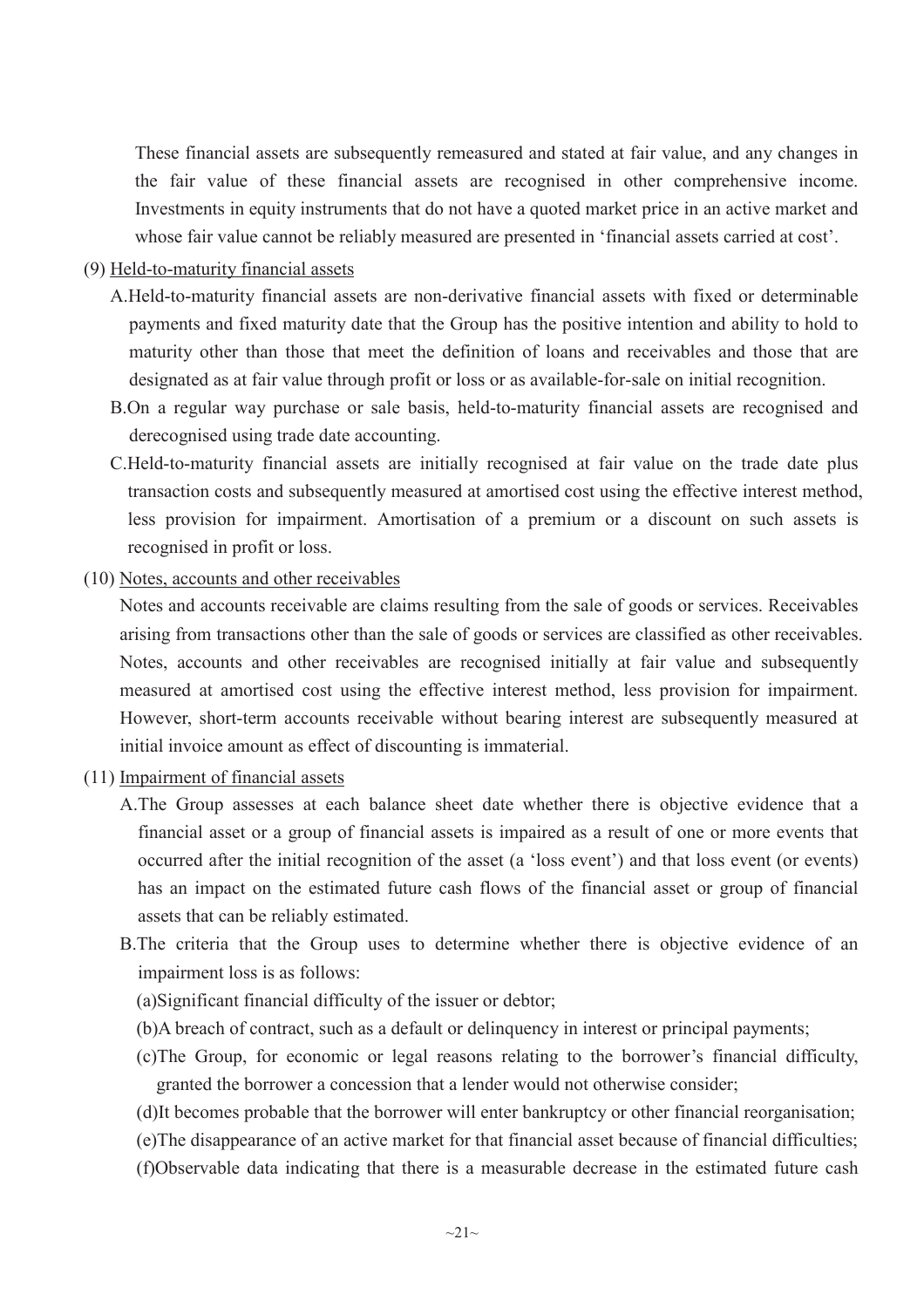flows from a group of financial assets since the initial recognition of those assets, although the decrease cannot yet be identified with the individual financial asset in the group, including adverse changes in the payment status of borrowers in the group or national or local economic conditions that correlate with defaults on the assets in the group;

- (g)Information about significant changes with an adverse effect that have taken place in the technology, market, economic or legal environment in which the issuer operates, and indicates that the cost of the investment in the equity instrument may not be recovered; or
- (h)A significant or prolonged decline in the fair value of an investment in an equity instrument below its cost.
- C.When the Group assesses that there has been objective evidence of impairment and an impairment loss has occurred, accounting for impairment is made as follows according to the category of financial assets:
	- (a)Financial assets measured at cost

The amount of the impairment loss is measured as the difference between the asset's carrying amount and the present value of estimated future cash flows discounted at current market return rate of similar financial assets, and is recognised in profit or loss. Impairment loss recognised for this category shall not be reversed subsequently. Impairment loss is recognised by adjusting the carrying amount of the asset through the use of an impairment allowance account.

(b)Available-for-sale financial assets

The amount of the impairment loss is measured as the difference between the asset's acquisition cost (less any principal repayment and amortisation) and current fair value, less any impairment loss on that financial asset previously recognised in profit or loss, and is reclassified from 'other comprehensive income' to 'profit or loss'. If, in a subsequent period, the fair value of an investment in a debt instrument increases, and the increase can be related objectively to an event occurring after the impairment loss was recognised, then such impairment loss is reversed through profit or loss. Impairment loss of an investment in an equity instrument recognised in profit or loss shall not be reversed through profit or loss. Impairment loss is recognised and reversed by adjusting the carrying amount of the asset through the use of an impairment allowance account.

(12) Derecognition of financial assets

The Group derecognises a financial asset when one of the following conditions is met:

- A.The contractual rights to receive cash flows from the financial asset expire.
- B.The contractual rights to receive cash flows from the financial asset have been transferred and the Group has transferred substantially all risks and rewards of ownership of the financial asset.
- C.The contractual rights to receive cash flows from the financial asset have been transferred; however, the Group has not retained control of the financial asset.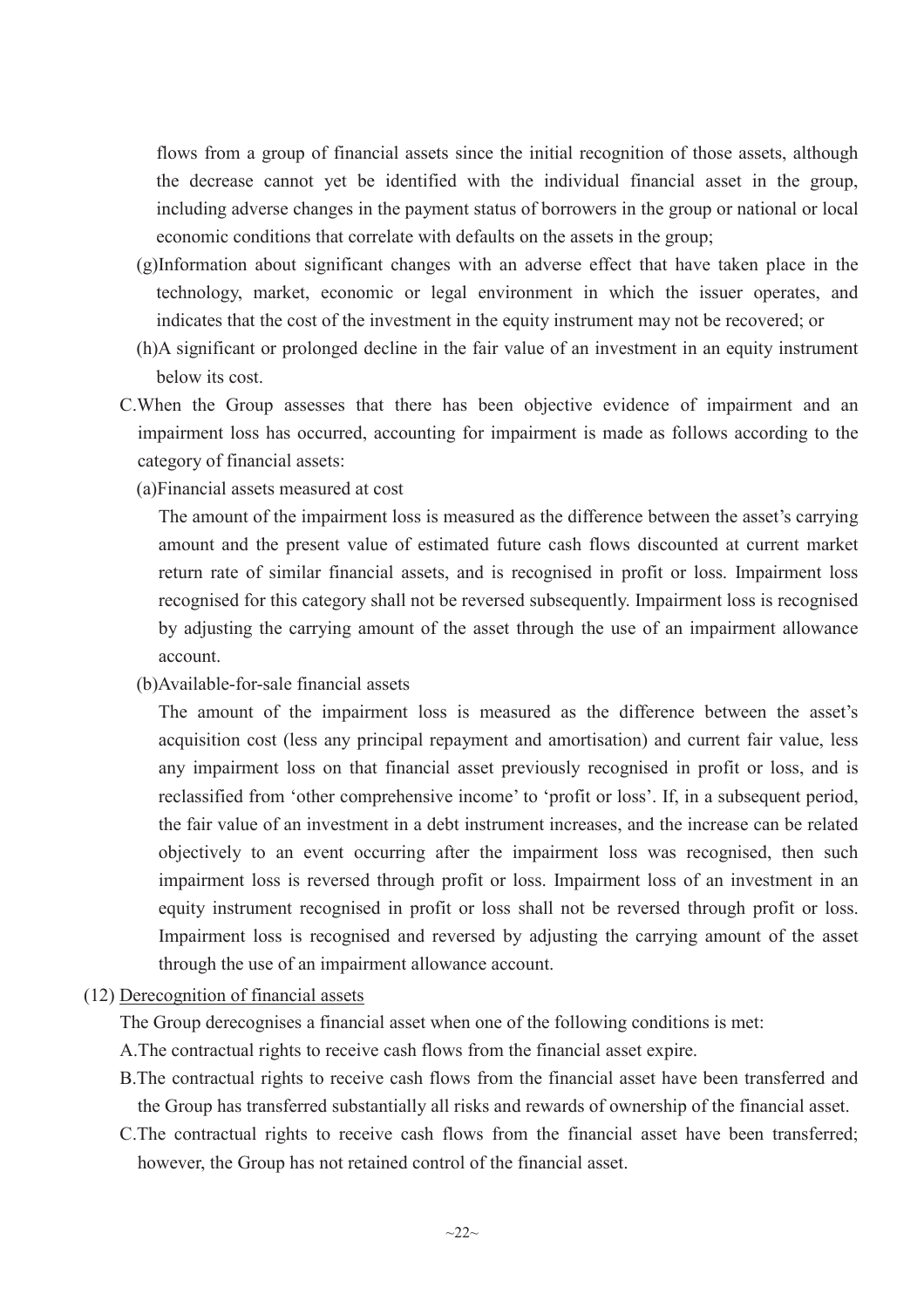## (13) Leases (lessor)

Lease income from an operating lease (net of any incentives given to the lessee) is recognised in profit or loss on a straight-line basis over the lease term.

## (14) Inventories

Inventories refer to fuel inventories and steel inventories. Fuel inventories are physically measured by the crew of each ship and reported back to the Head Office through telegraph for recording purposes at balance sheet date. Valuation of inventories is based on the exchange rate prevailing at balance sheet date.

The perpetual inventory system is adopted for steel inventory recognition. Steel inventories are stated at cost. The cost is determined using the weighted-average method. At the end of period, inventories are evaluated at the lower of cost or net realisable value, and the individual item approach is used in the comparison of cost and net realisable value. The calculation of net realisable value should be based on the estimated selling price in the normal course of business, net of estimated costs of completion and estimated selling expenses.

## (15) Investments accounted for using equity method / associates

- A.Associates are all entities over which the Group has significant influence but not control. In general, it is presumed that the investor has significant influence, if an investor holds, directly or indirectly 20 percent or more of the voting power of the investee. Investments in associates are accounted for using the equity method and are initially recognised at cost.
- B.The Group's share of its associates' post-acquisition profits or losses is recognised in profit or loss, and its share of post-acquisition movements in other comprehensive income is recognised in other comprehensive income. When the Group's share of losses in an associate equals or exceeds its interest in the associate, including any other unsecured receivables, the Group does not recognise further losses, unless it has incurred legal or constructive obligations or made payments on behalf of the associate.
- C.When changes in an associate's equity that are not recognised in profit or loss or other comprehensive income of the associate and such changes not affecting the Group's ownership percentage of the associate, the Group recognises the Group's share of change in equity of the associate in 'capital surplus' in proportion to its ownership.
- D.Unrealised gains and loss on transactions between the Group and its associates are eliminated to the extent of the Group's interest in the associates. Unrealised losses are also eliminated unless the transaction provides evidence of an impairment of the asset transferred. Accounting policies of associates have been adjusted where necessary to ensure consistency with the policies adopted by the Group.
- E.In the case that an associate issues new shares and the Group does not subscribe or acquire new shares proportionately, which results in a change in the Group's ownership percentage of the associate but maintains significant influence on the associate, then 'capital surplus' and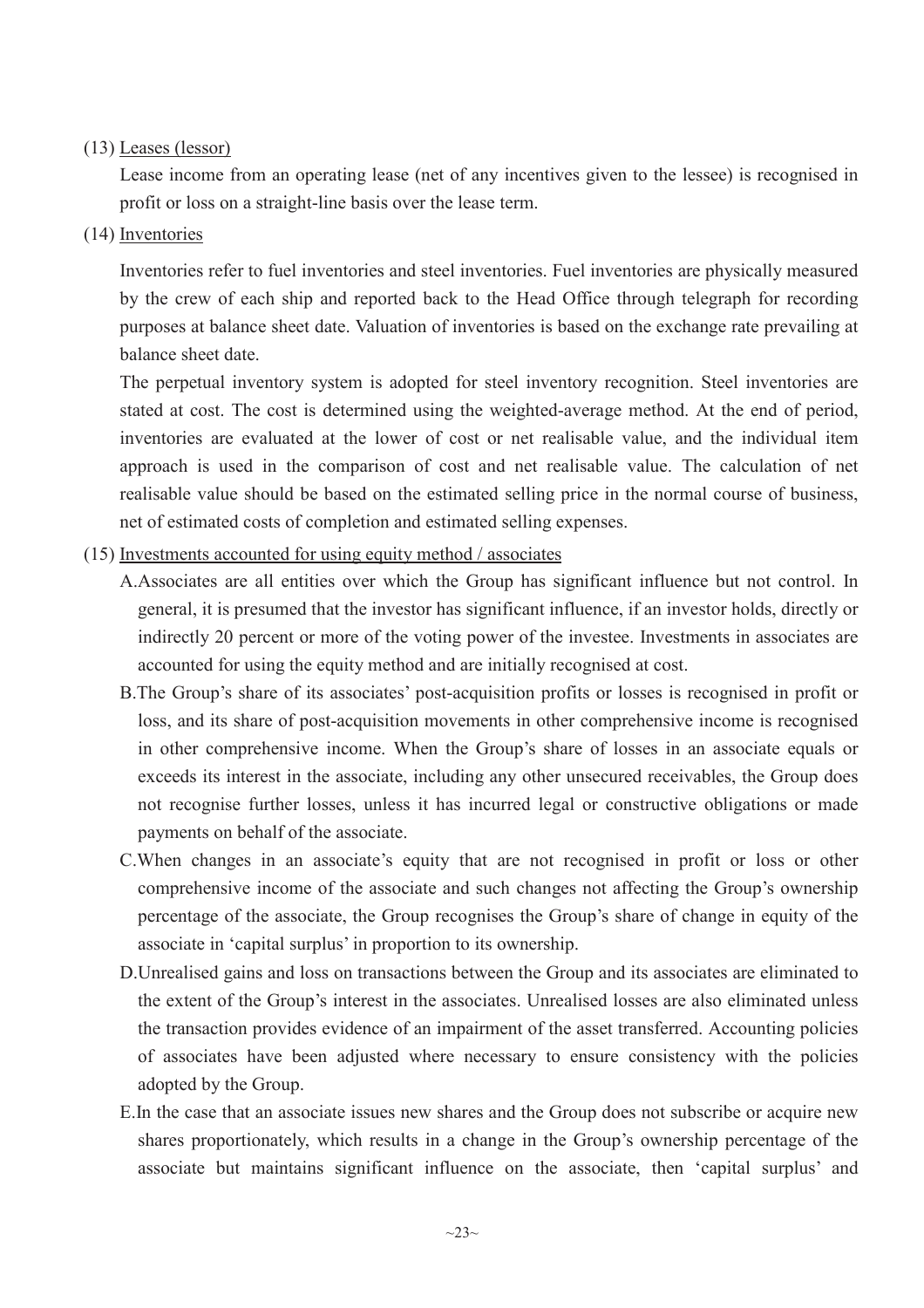'investments accounted for using equity method' shall be adjusted for the increase or decrease of its share of equity interest. If the above condition causes a decrease in the Group's ownership percentage of the associate, in addition to the above adjustment, the amounts previously recognised in other comprehensive income in relation to the associate are reclassified to profit or loss proportionately on the same basis as would be required if the relevant assets or liabilities were disposed of.

- F.Upon loss of significant influence over an associate, the Group remeasures any investment retained in the former associate at its fair value. Any difference between fair value and carrying amount is recognised in profit or loss.
- G.When the Group disposes its investment in an associate, if it loses significant influence over this associate, the amounts previously recognised in other comprehensive income in relation to the associate, are reclassified to profit or loss, on the same basis as would be required if the relevant assets or liabilities were disposed of. If it still retains significant influence over this associate, then the amounts previously recognised in other comprehensive income in relation to the associate are reclassified to profit or loss proportionately in accordance with the aforementioned approach.
- H.When the Group disposes its investment in an associate, if it loses significant influence over this associate, the amounts previously recognised as capital surplus in relation to the associate are transferred to profit or loss. If it still retains significant influence over this associate, then the amounts previously recognised as capital surplus in relation to the associate are transferred to profit or loss proportionately.
- (16) Property, plant and equipment
	- A.Property, plant and equipment are initially recorded at cost. Borrowing costs incurred during the construction period are capitalised.
	- B.Subsequent costs are included in the asset's carrying amount or recognised as a separate asset, as appropriate, only when it is probable that future economic benefits associated with the item will flow to the Group and the cost of the item can be measured reliably. The carrying amount of the replaced part is derecognised. All other repairs and maintenance are charged to profit or loss during the financial period in which they are incurred.
	- C.Land is not depreciated. Other property, plant and equipment apply cost model and are depreciated using the straight-line method to allocate their cost over their estimated useful lives. Each part of an item of property, plant, and equipment with a cost that is significant in relation to the total cost of the item must be depreciated separately.
	- D.The assets' residual values, useful lives and depreciation methods are reviewed, and adjusted if appropriate, at each balance sheet date. If expectations for the assets' residual values and useful lives differ from previous estimates or the patterns of consumption of the assets' future economic benefits embodied in the assets have changed significantly, any change is accounted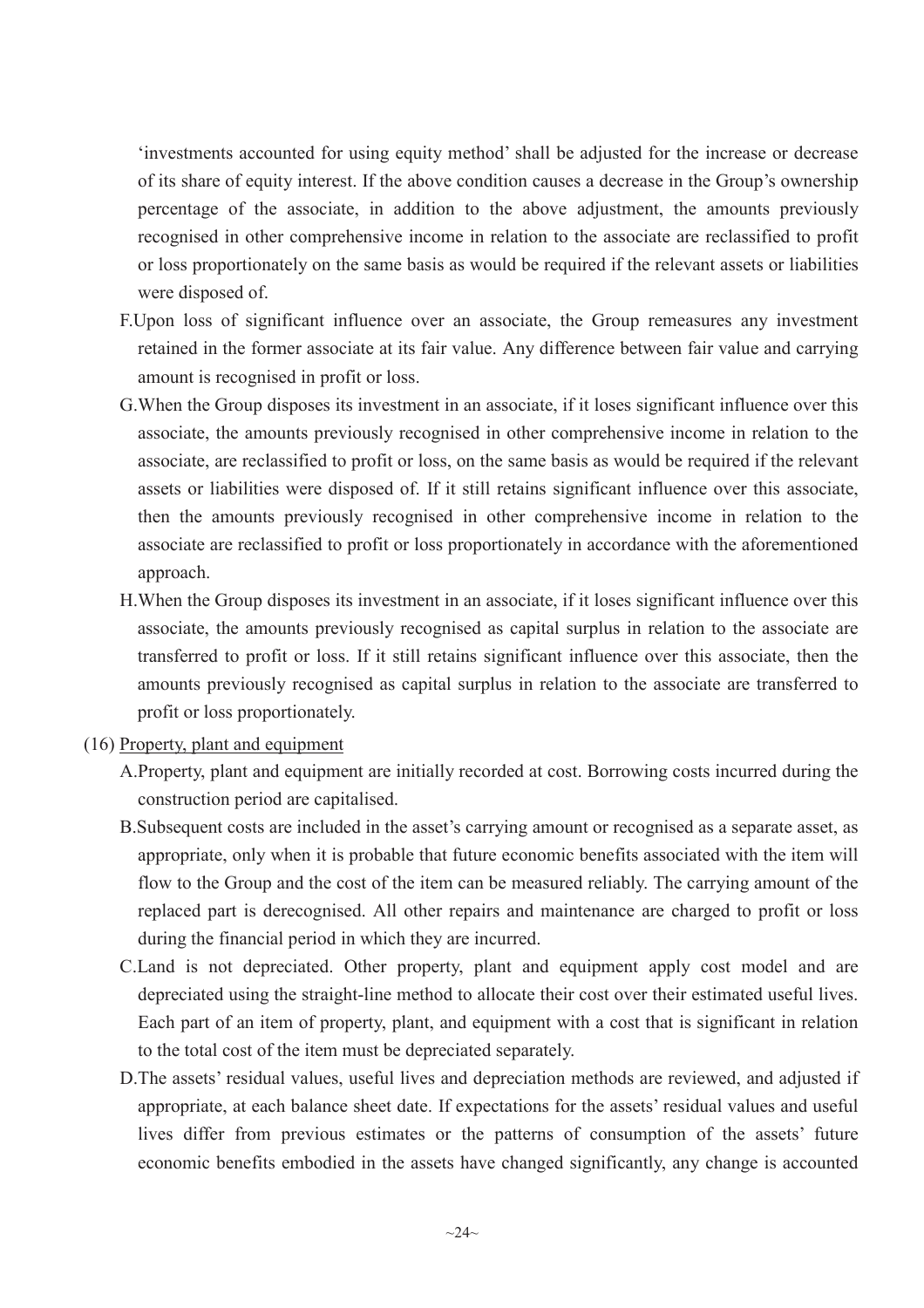for as a change in estimate under IAS 8, 'Accounting Policies, Changes in Accounting Estimates and Errors', from the date of the change. The estimated useful lives of property, plant and equipment are as follows:

| $20 \sim 60$ years |
|--------------------|
| $1 \sim 20$ years  |
| $18 \sim 25$ years |
| $6 \sim 10$ years  |
| $3 \sim 90$ years  |
| $1 \sim 15$ years  |
|                    |

## (17) Leased assets/ leases (lessee)

A.Based on the terms of a lease contract, a lease is classified as a finance lease if the Group assumes substantially all the risks and rewards incidental to ownership of the leased asset.

- (a)A finance lease is recognised as an asset and a liability at the lease's commencement at the lower of the fair value of the leased asset or the present value of the minimum lease payments.
- (b)The minimum lease payments are apportioned between the finance charges and the reduction of the outstanding liability. The finance charges are allocated to each period over the lease term so as to produce a constant periodic rate of interest on the remaining balance of the liability.
- (c)Property, plant and equipment held under finance leases are depreciated over their estimated useful lives. If there is no reasonable certainty that the Group will obtain ownership at the end of the lease, the asset shall be depreciated over the shorter of the lease term and its useful life.
- B.Payments made under an operating lease (net of any incentives received from the lessor) are recognised in profit or loss on a straight-line basis over the lease term.
- C.The accounting treatment of sale and leaseback transactions depends on the substance of the transaction. If sale and finance leaseback is in substance a financing transaction, the difference between the sales proceeds and the carrying value of the asset is deferred and amortised to the income statement over the lease term. If the sale price is below the fair value, the difference between sale price and carrying amount should be recognised immediately except that, if a loss arising is compensated by future rent at below market price, it should be deferred and amortised in proportion to the rent payments over the period for which the asset is expected to be used. If the sale price is above the fair value, the excess of proceeds over fair value should be deferred and amortised over the period for which the asset is expected to be used.
- (18) Investment property

An investment property is stated initially at its cost and measured subsequently using the cost model. Except for land, investment property is depreciated on a straight-line basis over its estimated useful life of  $20 \sim 60$  years.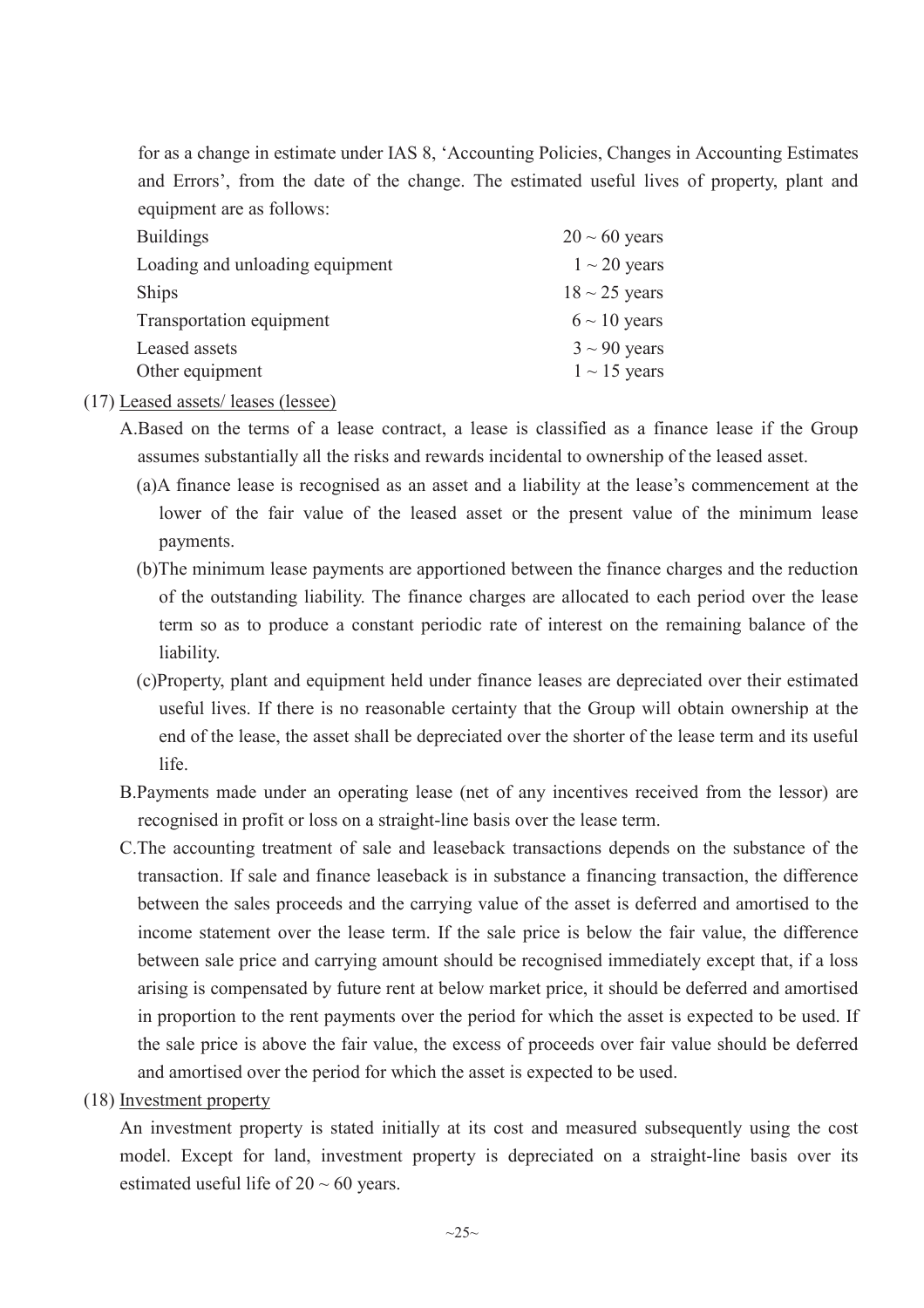# (19) Intangible assets

Computer software is stated at cost and amortised on a straight-line basis over its estimated useful life of 3 years.

## (20) Impairment of non-financial assets

The Group assesses at each balance sheet date the recoverable amounts of those assets where there is an indication that they are impaired. An impairment loss is recognised for the amount by which the asset's carrying amount exceeds its recoverable amount. The recoverable amount is the higher of an asset's fair value less costs to sell or value in use. When the circumstances or reasons for recognizing impairment loss for an asset in prior years no longer exist or diminish, the impairment loss is reversed. The increased carrying amount due to reversal should not be more than what the depreciated or amortised historical cost would have been if the impairment had not been recognised.

## (21) Loans

- A.Borrowings are recognised initially at fair value, net of transaction costs incurred. Borrowings are subsequently stated at amortised cost; any difference between the proceeds (net of transaction costs) and the redemption value is recognised in profit or loss over the period of the borrowings using the effective interest method.
- B.Fees paid on the establishment of loan facilities are recognised as transaction costs of the loan to the extent that it is probable that some or all of the facility will be drawn down. In this case, the fee is deferred until the draw-down occurs. To the extent there is no evidence that it is probable that some or all of the facility will be drawn down, the fee is capitalised as a pre-payment for liquidity services and amortised over the period of the facility to which it relates.
- (22) Accounts payable

Notes and accounts payable are obligations to pay for goods or services that have been acquired in the ordinary course of business from suppliers. They are recognised initially at fair value and subsequently measured at amortised cost using the effective interest method. However, short-term accounts payable without bearing interest are subsequently measured at initial invoice amount as effect of discounting is immaterial.

- (23) Financial liabilities at fair value through profit or loss
	- A.Financial liabilities at fair value through profit or loss are financial liabilities held for trading or financial liabilities designated as at fair value through profit or loss on initial recognition. Financial liabilities are classified in this category of held for trading if acquired principally for the purpose of repurchasing in the short-term. Derivatives are also categorized as financial liabilities held for trading unless they are designated as hedges. Financial liabilities that meet one of the following criteria are designated as at fair value through profit or loss on initial recognition:

# (a)Hybrid (combined) contracts; or

(b)They eliminate or significantly reduce a measurement or recognition inconsistency; or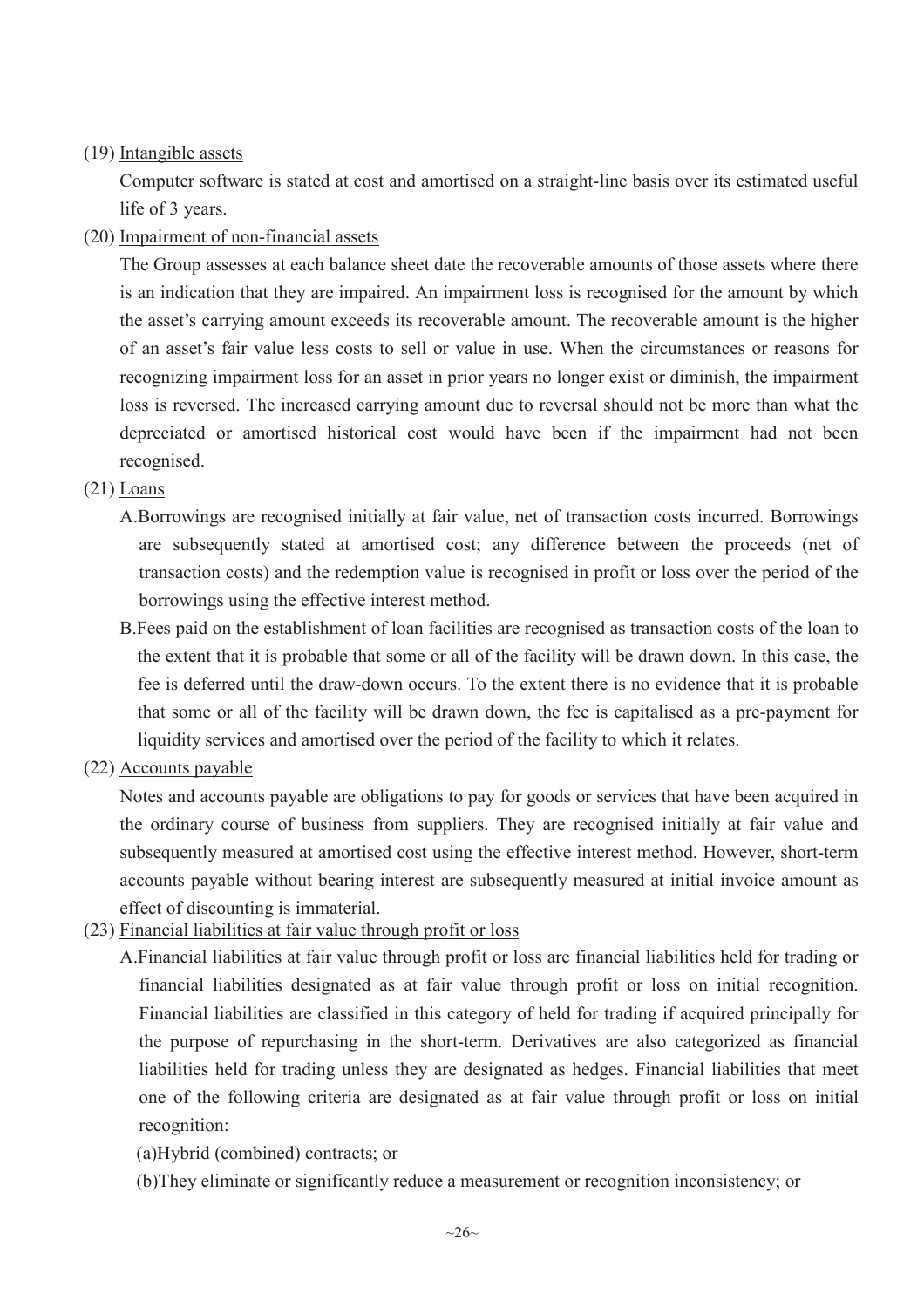(c)They are managed and their performance is evaluated on a fair value basis, in accordance with a documented risk management policy.

- B.Financial liabilities at fair value through profit or loss are initially recognised at fair value. Related transaction costs are expensed in profit or loss. These financial liabilities are subsequently remeasured and stated at fair value, and any changes in the fair value of these financial liabilities are recognised in profit or loss. Derivative liabilities that are linked to equity instruments which do not have a quoted market price in an active market and whose fair value cannot be reliably measured, and that must be settled by delivery of such unquoted equity instruments are presented in 'financial liabilities measured at cost'.
- (24) Derecognition of financial liabilities

A financial liability is derecognised when the obligation under the liability specified in the contract is discharged or cancelled or expires.

(25) Offsetting financial instruments

Financial assets and liabilities are offset and reported in the net amount in the balance sheet when there is a legally enforceable right to offset the recognised amounts and there is an intention to settle on a net basis or realise the asset and settle the liability simultaneously.

- (26) Financial liabilities and equity instruments
	- A.Ordinary corporate bonds issued by the Group are initially recognised at fair value, net of transaction costs incurred. Ordinary corporate bonds are subsequently stated at amortised cost; any difference between the proceeds (net of transaction costs) and the redemption value is accounted for as the premium or discount on bonds payable and presented as an addition to or deduction from bonds payable, which is amortised in profit or loss as an adjustment to the 'finance costs' over the period of bond circulation using the effective interest method.
	- B.Convertible corporate bonds issued by the Group contain conversion options (that is, the bondholders have the right to convert the bonds into the Group's common shares by exchanging a fixed amount of cash for a fixed number of common shares), call options and put options. The Group classifies the bonds payable and derivative features embedded in convertible corporate bonds on initial recognition as a financial asset, a financial liability or an equity instrument. Convertible corporate bonds are accounted for as follows:
		- (a)Call options and put options embedded in convertible corporate bonds are recognised initially at net fair value as 'financial assets or financial liabilities at fair value through profit or loss'. They are subsequently remeasured and stated at fair value on each balance sheet date; the gain or loss is recognised as 'gain or loss on valuation of financial assets or financial liabilities at fair value through profit or loss'.
		- (b)Bonds payable of convertible corporate bonds is initially recognised at fair value and subsequently stated at amortised cost. Any difference between the proceeds and the redemption value is accounted for as the premium or discount on bonds payable and presented as an addition to or deduction from bonds payable, which is amortised in profit or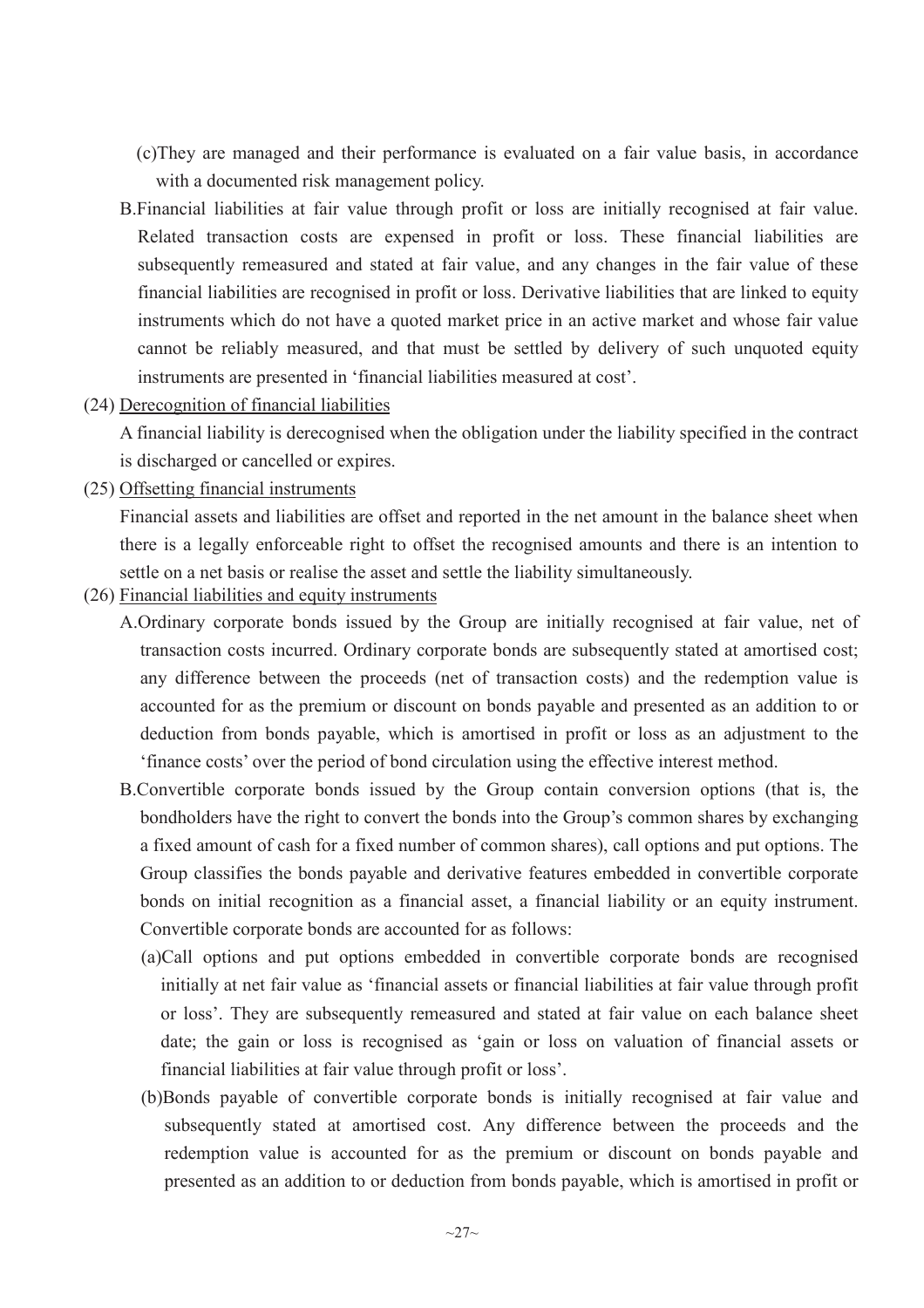loss as an adjustment to the 'finance costs' over the period of bond circulation using the effective interest method.

- (c)Conversion options embedded in convertible corporate bonds issued by the Group, which meet the definition of an equity instrument, are initially recognised in 'capital surplus - stock warrants' at the residual amount of total issue price less amounts of 'financial assets or financial liabilities at fair value through profit or loss' and 'bonds payable - net' as stated above. Conversion options are not subsequently remeasured.
- (d)Any transaction costs directly attributable to the issuance of convertible corporate bonds are allocated to the liability and equity components in proportion to the allocation of proceeds.
- (e)When bondholders exercise conversion options, the liability component of the bonds (including 'bonds payable' and 'financial assets or financial liabilities at fair value through profit or loss') shall be remeasured on the conversion date. The book value of common shares issued due to the conversion shall be based on the adjusted book value of the above-mentioned liability component plus the book value of 'capital surplus - stock warrants'.
- (27) Derivative financial instruments and hedging activities
	- A.Derivatives are initially recognised at fair value on the date a derivative contract is entered into and are subsequently remeasured at their fair value. Any changes in the fair value are recognised in profit or loss.
	- B.The Group designates certain derivatives as hedges of a particular risk associated with a recognised asset or liability or a highly probable forecast transaction (cash flow hedge).
	- C.The Group documents at the inception of the transaction the relationship between hedging instruments and hedged items, as well as its risk management objectives and strategy for undertaking various hedging transactions. The Group also documents its assessment, both at hedge inception and on an ongoing basis, of whether the derivatives that are used in hedging transactions are highly effective in offsetting changes in fair values or cash flows of hedged items.
	- D.The full fair value of a hedging derivative is classified as a non-current asset or liability when the remaining maturity of the hedged item is more than 12 months, and as a current asset or liability when the remaining maturity of the hedged item is less than 12 months. Trading derivatives are classified as current assets or liabilities.
	- E.Cash flow hedge
		- (a) The effective portion of changes in the fair value of derivatives that are designated and qualified as cash flow hedges is recognised in other comprehensive income. The gain or loss relating to the ineffective portion is recognised immediately in the statement of comprehensive income within 'other gains and losses'.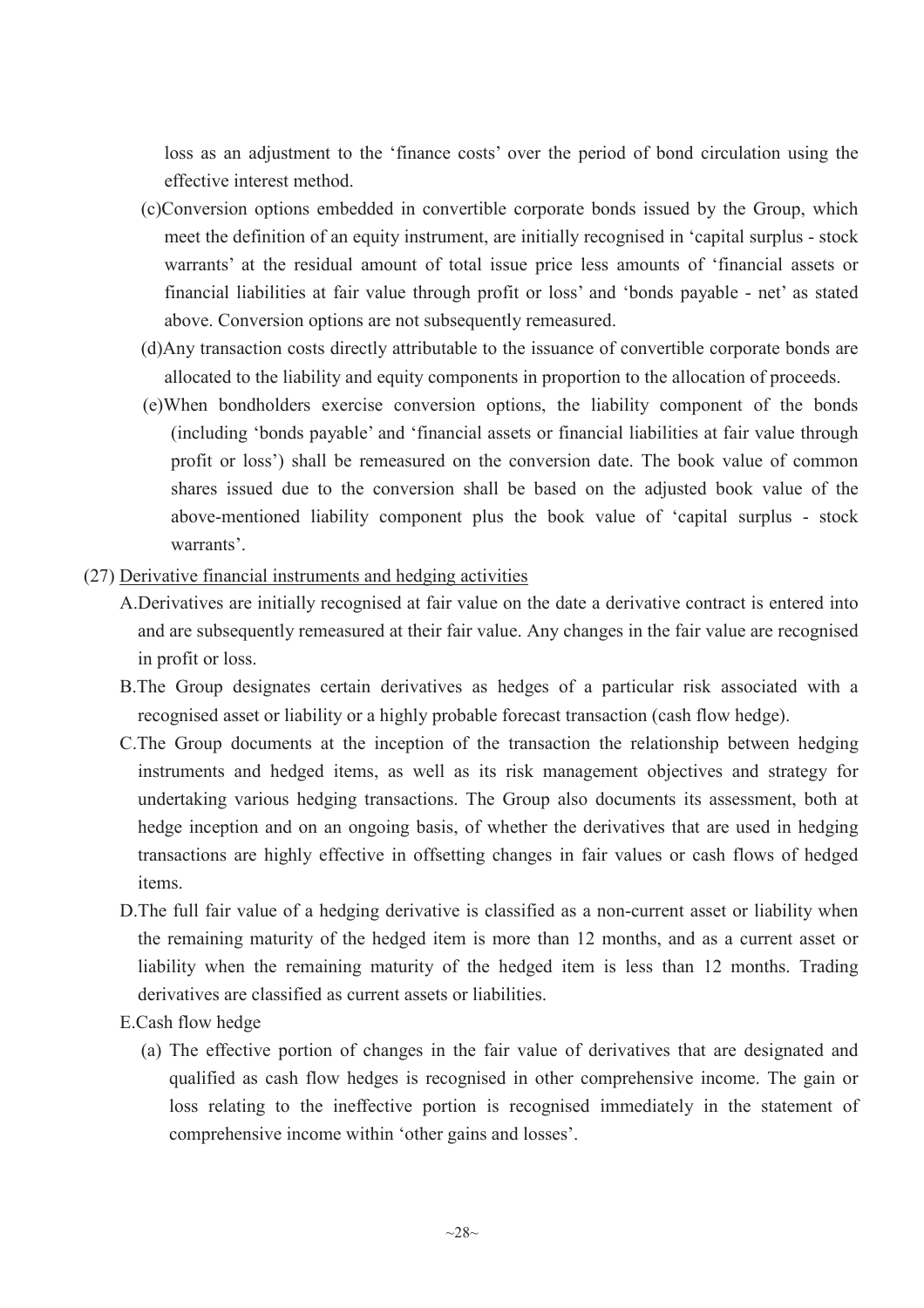- (b) Amounts accumulated in other comprehensive income are reclassified into profit or loss in the periods when the hedged item affects profit or loss. The gain or loss relating to the effective portion of interest rate swaps hedging variable rate borrowings is recognised in the statement of comprehensive income within 'finance costs'. However, when the forecast transaction that is hedged results in the recognition of a non-financial asset or financial liability, the gains and losses previously deferred in other comprehensive income are reclassified into profit or loss in the periods when the asset acquired or the liability assumed affects profit or loss. The deferred amounts are ultimately recognised in operating costs.
- (c) When a hedging instrument expires, or is sold, cancelled or executed, or when a hedge no longer meets the criteria for hedge accounting, any cumulative gain or loss existing in other comprehensive income at that time remains in other comprehensive income. When a forecast transaction occurs or is no longer expected to occur, the cumulative gain or loss that was reported in other comprehensive income is transferred to profit or loss in the periods when the hedged forecast cash flow affects profit or loss.
- (28) Employee benefits
	- A. Short-term employee benefits

Short-term employee benefits are measured at the undiscounted amount of the benefits expected to be paid in respect of service rendered by employees in a period and should be recognised as expenses in that period when the employees render service.

- B. Pensions
	- (a) Defined contribution plans

For defined contribution plans, the contributions are recognised as pension expenses when they are due on an accrual basis. Prepaid contributions are recognised as an asset to the extent of a cash refund or a reduction in the future payments.

- (b) Defined benefit plans
	- i. Net obligation under a defined benefit plan is defined as the present value of an amount of pension benefits that employees will receive on retirement for their services with the Group in current period or prior periods. The liability recognised in the balance sheet in respect of defined benefit pension plans is the present value of the defined benefit obligation at the balance sheet date less the fair value of plan assets. The defined benefit net obligation is calculated annually by independent actuaries using the projected unit credit method. The rate used to discount is determined by using interest rates of high-quality corporate bonds that are denominated in the currency in which the benefits will be paid, and that have terms to maturity approximating to the terms of the related pension liability; when there is no deep market in high-quality corporate bonds, the Group uses interest rates of government bonds (at the balance sheet date) instead.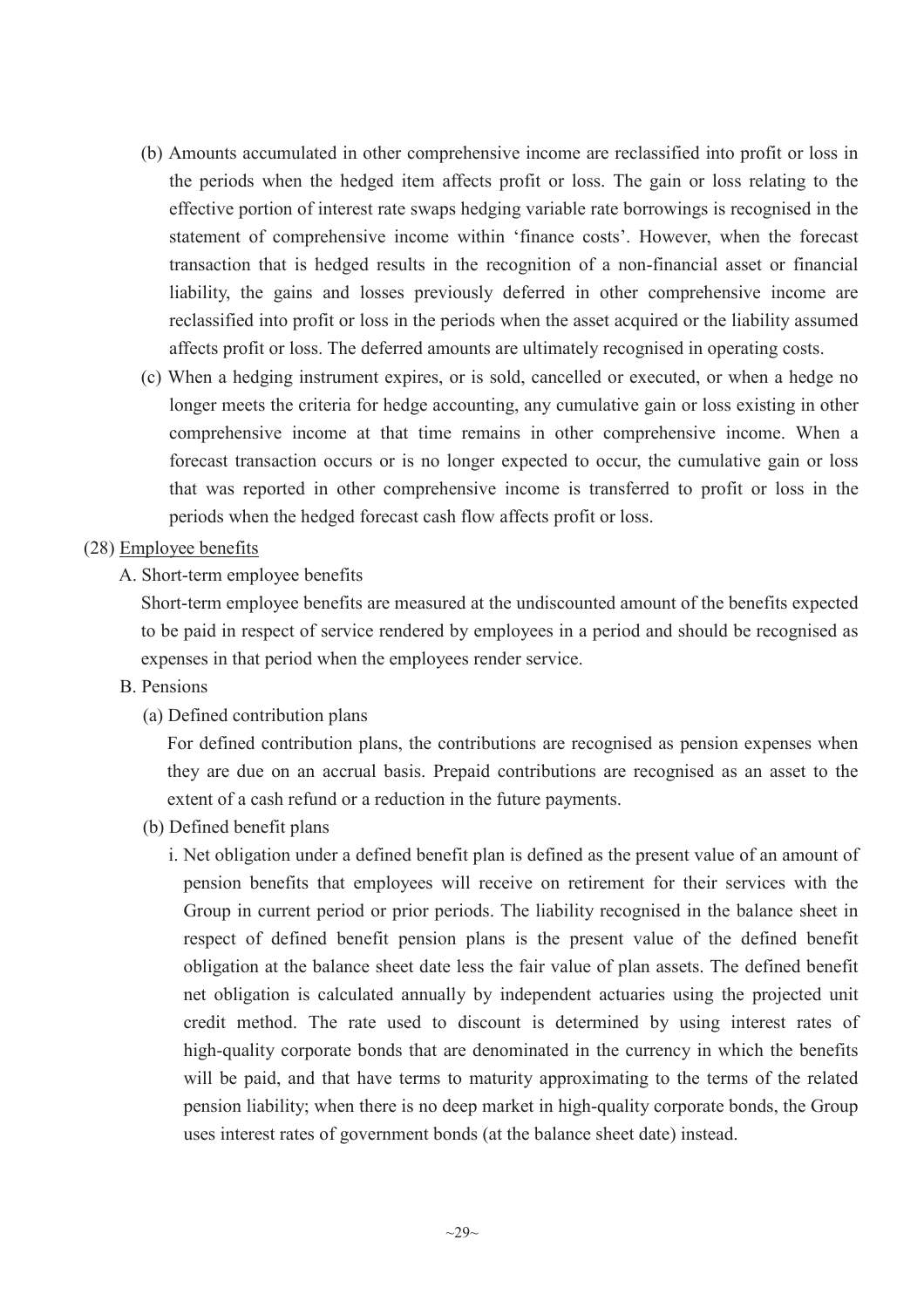- ii. Actuarial gains and losses arising on defined benefit plans are recognised in other comprehensive income in the period in which they arise and adjust to undistributed earnings.
- iii. Past service costs are recognised immediately in profit or loss.
- iv. Pension cost for the interim period is calculated on a year-to-date basis by using the pension cost rate derived from the actuarial valuation at the end of the prior financial year, adjusted for significant market fluctuations since that time and for significant curtailments, settlements, or other significant one-off events. And, the related information is disclosed accordingly.
- C. Termination benefits

Termination benefits are employee benefits provided in exchange for the termination of employment as a result from either the Group's decision to terminate an employee's employment before the normal retirement date, or an employee's decision to accept an offer of redundancy benefits in exchange for the termination of employment. The Group recognises expense as it can no longer withdraw an offer of termination benefits or it recognises relating restructuring costs, whichever is earlier. Benefits that are expected to be due more than 12 months after balance sheet date shall be discounted to their present value.

D. Employees', directors' and supervisors' remuneration

Employees', directors' and supervisors' remuneration are recognised as expenses and liabilities, provided that such recognition is required under legal obligation or constructive obligation and those amounts can be reliably estimated. Any difference between the resolved amounts and the subsequently actual distributed amounts is accounted for as changes in estimates. If employee compensation is distributed by shares, the Group calculates the number of shares based on the closing price at the previous day of the board meeting resolution.

- (29) Income tax
	- A. The tax expense for the period comprises current and deferred tax. Tax is recognised in profit or loss, except to the extent that it relates to items recognised in other comprehensive income or items recognised directly in equity, in which cases the tax is recognised in other comprehensive income or equity.
	- B. The current income tax expense is calculated on the basis of the tax laws enacted or substantively enacted at the balance sheet date in the countries where the Group and its subsidiaries operate and generate taxable income. Management periodically evaluates positions taken in tax returns with respect to situations in accordance with applicable tax regulations. It establishes provisions where appropriate based on the amounts expected to be paid to the tax authorities. An additional 10% tax is levied on the unappropriated retained earnings and is recorded as income tax expense in the year the stockholders resolve to retain the earnings.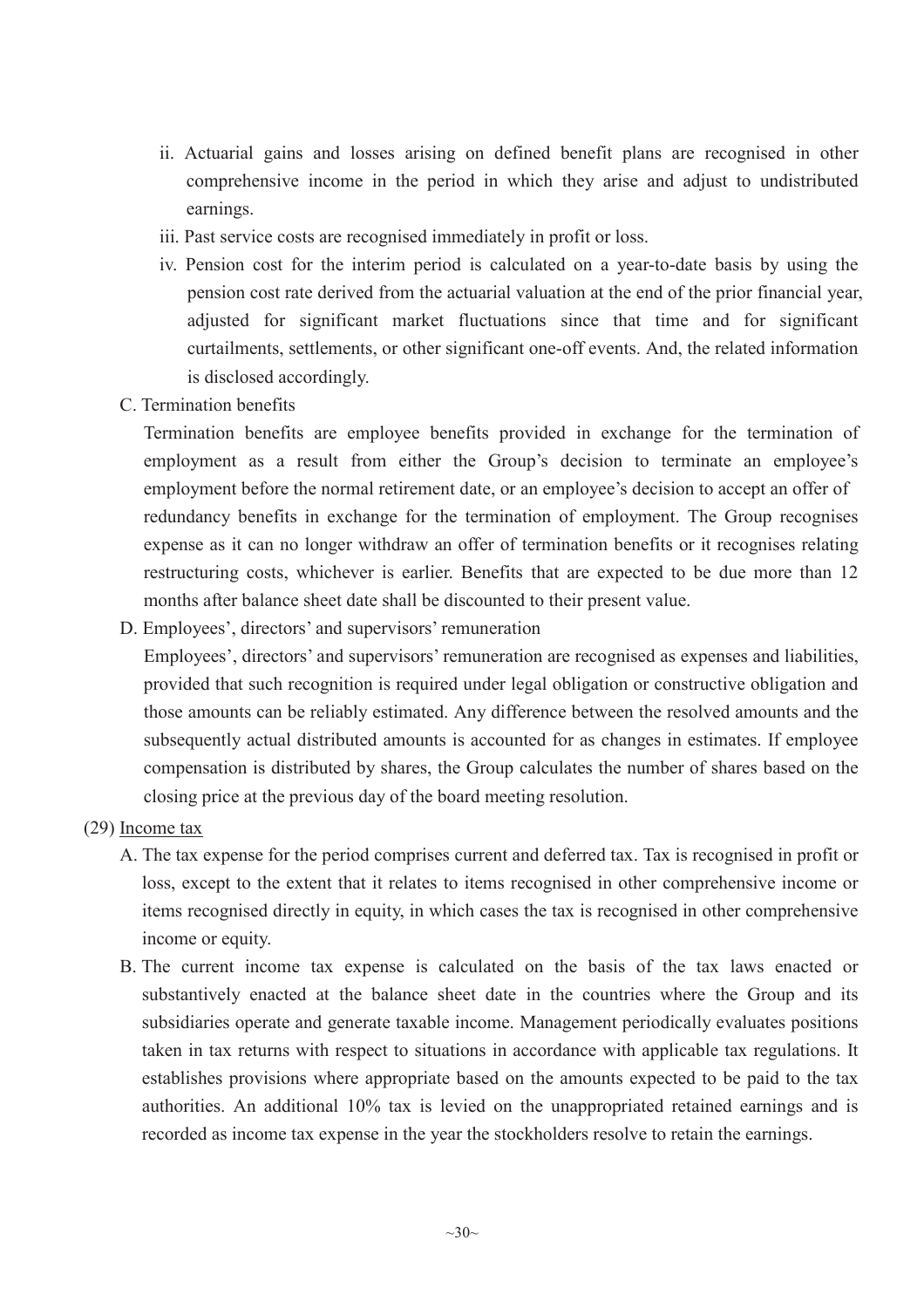- C. Deferred income tax is recognised, using the balance sheet liability method, on temporary differences arising between the tax bases of assets and liabilities and their carrying amounts in the consolidated balance sheet. Deferred income tax is provided on temporary differences arising on investments in subsidiaries and associates, except where the timing of the reversal of the temporary difference is controlled by the Group and it is probable that the temporary difference will not reverse in the foreseeable future. Deferred income tax is determined using tax rates and laws that have been enacted or substantially enacted by the balance sheet date and are expected to apply when the related deferred income tax asset is realised or the deferred income tax liability is settled.
- D. Deferred income tax assets are recognised only to the extent that it is probable that future taxable profit will be available against which the temporary differences can be utilized. At each balance sheet date, unrecognised and recognised deferred income tax assets are reassessed.
- E. Current income tax assets and liabilities are offset and the net amount reported in the balance sheet when there is a legally enforceable right to offset the recognised amounts and there is an intention to settle on a net basis or realise the asset and settle the liability simultaneously. Deferred income tax assets and liabilities are offset on the balance sheet when the entity has the legally enforceable right to offset current tax assets against current tax liabilities and they are levied by the same taxation authority on either the same entity or different entities that intend to settle on a net basis or realise the asset and settle the liability simultaneously.
- F. A deferred tax asset shall be recognised for the carryforward of unused tax credits resulting from acquisitions of equipment or technology, research and development expenditures and equity investments to the extent that it is possible that future taxable profit will be available against which the unused tax credits can be utilised.
- G.The interim period income tax expense is recognised based on the estimated average annual effective income tax rate expected for the full financial year applied to the pretax income of the interim period, and the related information is disclosed accordingly.

## (30) Dividends

Dividends are recorded in the Company's financial statements in the period in which they are approved by the Company's shareholders. Cash dividends are recorded as liabilities; stock dividends are recorded as stock dividends to be distributed and are reclassified to ordinary shares on the effective date of new shares issuance.

## (31) Revenue recognition

## A. Sales of goods

Revenue is measured at the fair value of the consideration received or receivable taking into account of business tax, returns, rebates and discounts for the sale of goods to external customers in the ordinary course of the Group's activities. Revenue arising from the sales of goods should be recognised when the Group has delivered the goods to the customer, the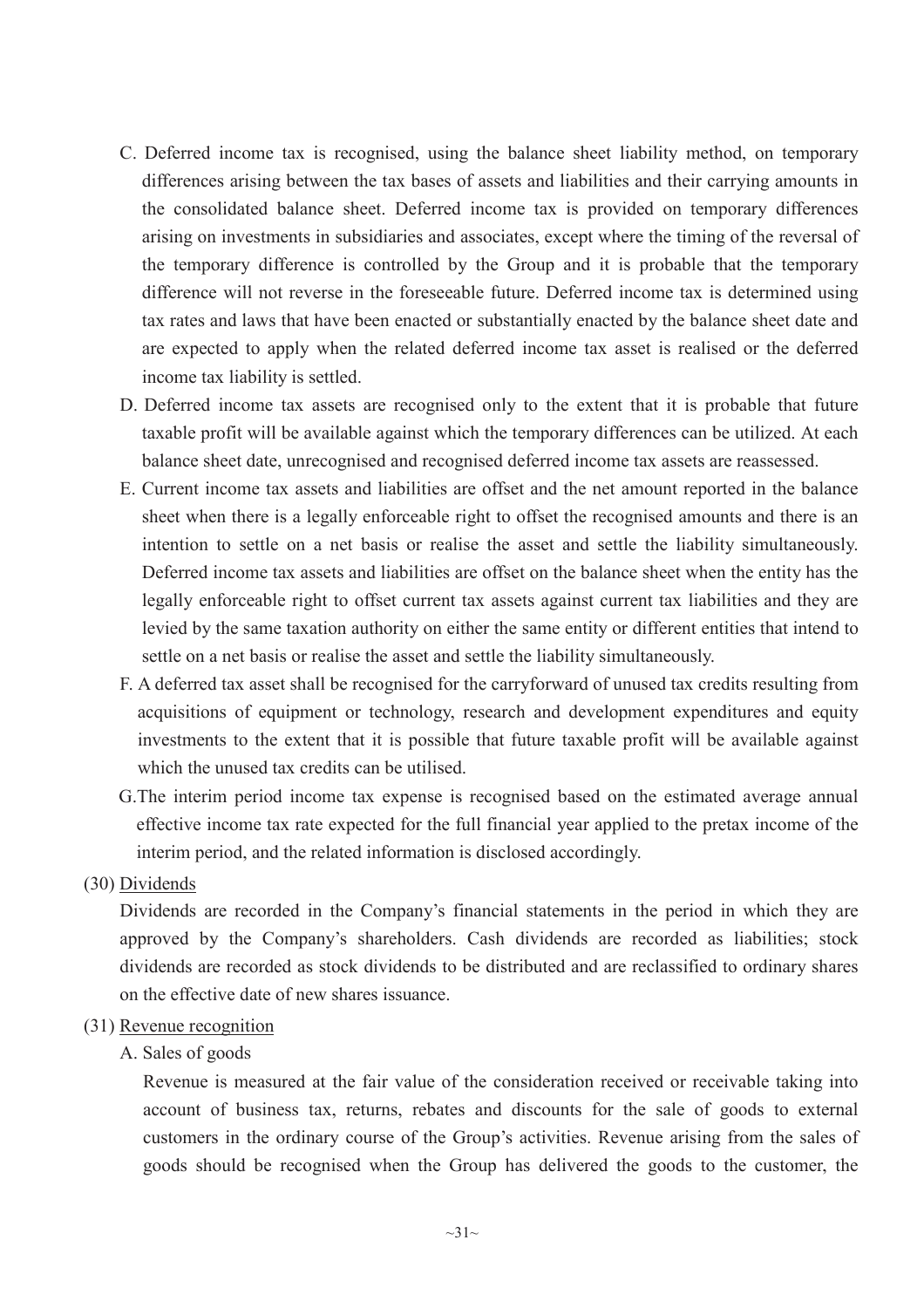amount of sales revenue can be measured reliably and it is probable that the future economic benefits associated with the transaction will flow to the entity. The delivery of goods is completed when the significant risks and rewards of ownership have been transferred to the customer, the Group retains neither continuing managerial involvement to the degree usually associated with ownership nor effective control over the goods sold, and the customer has accepted the goods based on the sales contract or there is objective evidence showing that all acceptance provisions have been satisfied.

B. Sales of services

The Group provides shipping and transportation services revenue from delivering services is recognised under the percentage-of-completion method when the outcome of services provided can be estimated reliably. The stage of completion of a service contract is measured by the percentage of the actual services performed as of the financial reporting date to the total services to be performed. If the outcome of a service contract cannot be estimated reliably, contract revenue should be recognised only to the extent that contract costs incurred are likely to be recoverable.

(32) Operating segments

Operating segments are reported in a manner consistent with the internal reporting provided to the chief operating decision-maker. The chief operating decision-maker is responsible for allocating resources and assessing performance of the operating segments.

# 5. CRITICAL ACCOUNTING JUDGEMENTS, ESTIMATES AND KEY SOURCES OF

ASSUMPTION UNCERTAINTY

The preparation of these consolidated financial statements requires management to make critical judgements in applying the Group's accounting policies and make critical assumptions and estimates concerning future events. Assumptions and estimates may differ from the actual results and are continually evaluated and adjusted based on historical experience and other factors. Such assumptions and estimates have a significant risk of causing a material adjustment to the carrying amounts of assets and liabilities within the next financial year; and the related information is addressed below:

(1) Critical judgements in applying the Group's accounting policies

Financial assets—impairment of equity investments

The Group follows the guidance of IAS 39 to determine whether a financial asset—equity investment is impaired. This determination requires significant judgement. In making this judgement, the Group evaluates, among other factors, the duration and extent to which the fair value of an equity investment is less than its cost and the financial health of and short-term business outlook for the investee, including factors such as industry and sector performance, changes in technology and operational and financing cash flow.

If the decline of the fair value of an individual equity investment below cost was considered significant or prolonged, the Group would transfer the accumulated fair value adjustments recognised in other comprehensive income on the impaired available-for-sale financial assets to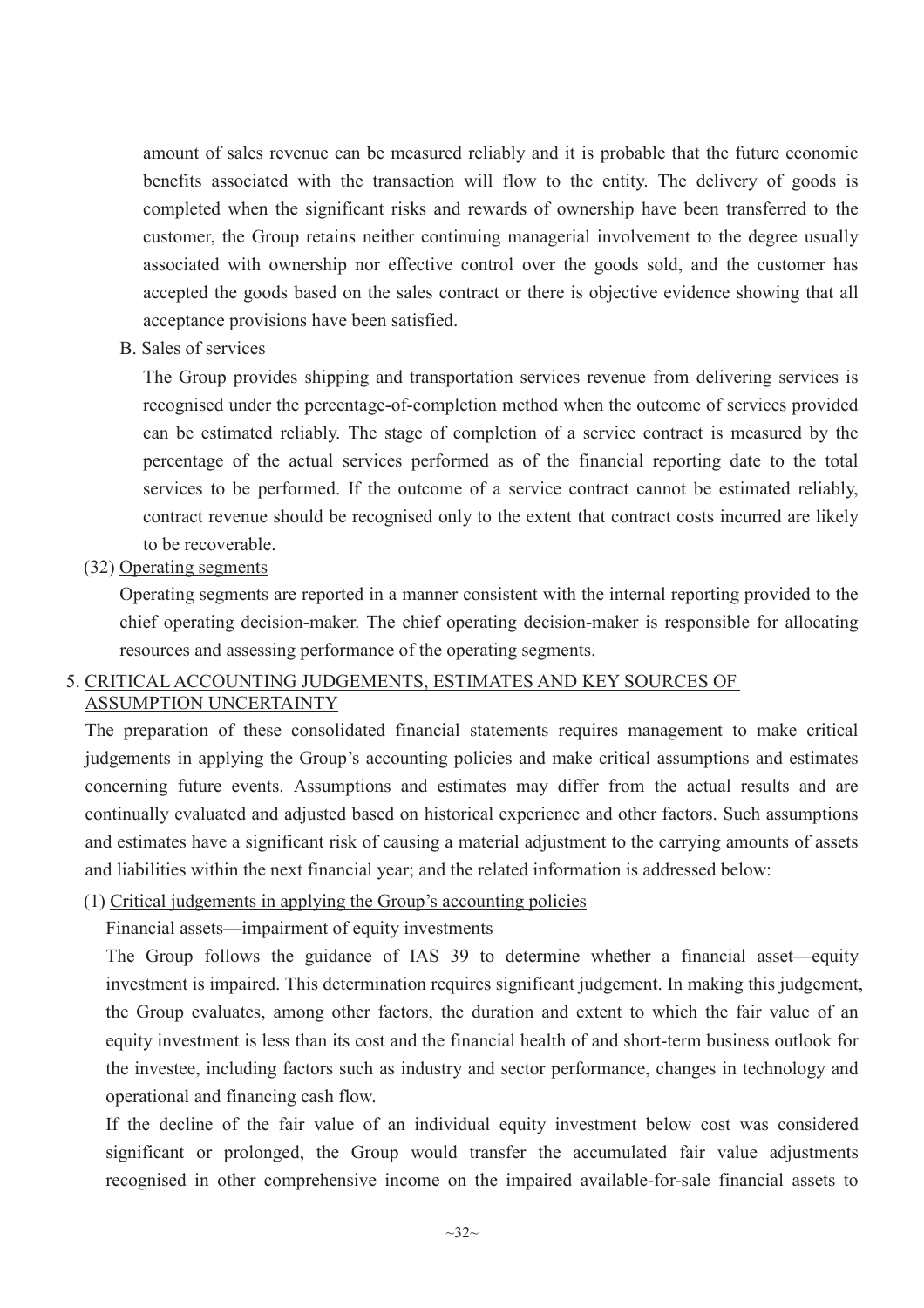profit or loss or being the recognition of the impairment loss on the impaired financial assets measured at cost in profit or loss. Please refer to Note 6(3).

(2) Critical accounting estimates and assumptions

A.Revenue recognition

Revenue from delivering services and related costs are recognised under the percentage-of-completion method when the outcome of services provided can be estimated reliably. The stage of completion of a service contract is measured by the percentage of the actual services performed as of the financial reporting date to the total services to be performed.

B.Impairment assessment of tangible and intangible assets (excluding goodwill)

The Group assesses impairment based on its subjective judgement and determines the separate cash flows of a specific group of assets, useful lives of assets and the future possible income and expenses arising from the assets depending on how assets are utilized and industrial characteristics. Any changes of economic circumstances or estimates due to the change of Group strategy might cause material impairment on assets in the future.

C.Impairment assessment of investments accounted for using equity method

The Group assesses the impairment of an investment accounted for using equity method as soon as there is any indication that it might have been impaired and its carrying amount cannot be recoverable. The Group assesses the recoverable amounts of an investment accounted for using equity method based on the present value of the Group's share of expected future cash flows of the investee, and analyzes the reasonableness of related assumptions.

D.Financial assets—fair value measurement of unlisted stocks without active market The fair value of unlisted stocks held by the Group that are not traded in an active market is determined considering those companies' recent funding raising activities, fair value assessment of other companies of the same type, market conditions and other economic indicators existing on balance sheet date. Any changes in these judgements and estimates will impact the fair value measurement of these unlisted stocks. Please refer to Note 12(3) for the financial instruments fair value information.

As of March 31, 2016, the carrying amount of unlisted stocks without active market was \$1,354,647.

E.Impairment assessment of financial assets without active markets

When there is an impairment indication that a financial instrument is impaired so the carrying amount of such investment may not be recoverable, the Group would assess the impairment loss of the investment accordingly. For a financial asset without an active market, the Group assesses its impairment based on the present value of estimated future cash flows from the expected cash dividends and disposal value discounted using the market rate of return at the balance sheet date for a similar financial instrument to determine its recoverable amount as well as by analysing the reasonableness of the related assumptions used.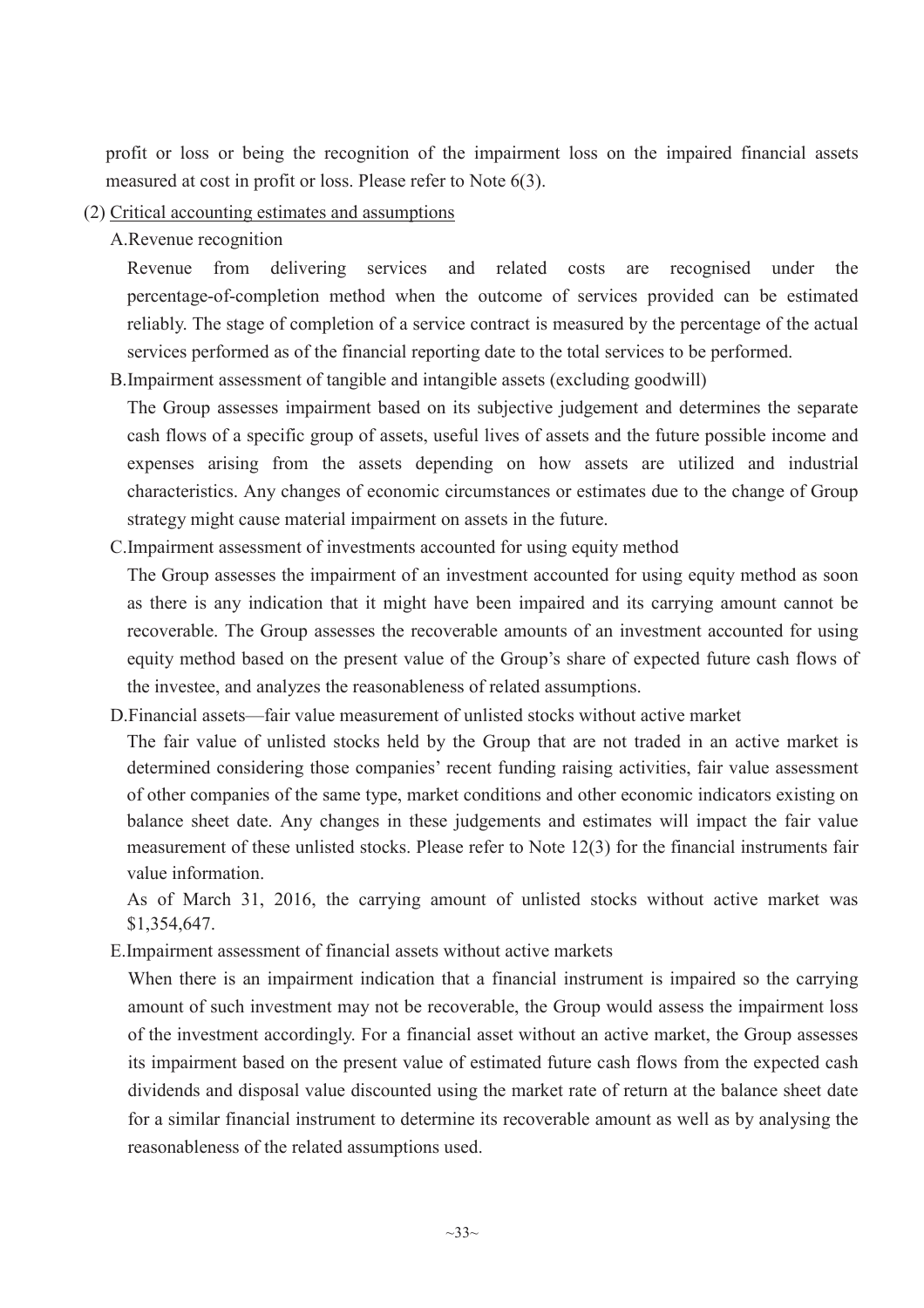#### 6. DETAILS OF SIGNIFICANT ACCOUNTS

(1) Cash and cash equivalents

|                             | March 31, 2016 |            | December 31, 2015 |            |   | March 31, 2015 |
|-----------------------------|----------------|------------|-------------------|------------|---|----------------|
| Cash on hand and petty cash | $\mathcal{S}$  | 18,329     | <sup>S</sup>      | 17,180     | S | 18,444         |
| Checking accounts and       |                |            |                   |            |   |                |
| demand deposits             |                | 4,856,017  |                   | 6,715,600  |   | 5,210,035      |
| Time deposits               |                | 28,864,344 |                   | 25,452,362 |   | 28,283,961     |
| Cash equivalents            |                |            |                   | 649,378    |   | 149,797        |
|                             |                | 33,738,690 |                   | 32,834,520 |   | 33,662,237     |

A.The Group transacts with a variety of financial institutions all with high credit quality to disperse credit risk, so it expects that the probability of counterparty default is remote.

B.The Group has no cash and cash equivalents pledged to others.

(2) Financial assets at fair value through profit or loss

| Items                    | March 31, 2016 | December 31, 2015 | March 31, 2015 |
|--------------------------|----------------|-------------------|----------------|
| Current items:           |                |                   |                |
| trading                  |                |                   |                |
| Beneficiary certificates | 700,385        | ۰.                | 530,373        |
| Valuation adjustment     | 167            |                   | 692            |
|                          | 700,552        | ۰                 | 531,065        |

A.The Group recognised net gain of \$167 and \$692 on financial assets held for trading for the three-month periods ended March 31, 2016 and 2015, respectively.

B.The counterparties of the Group's debt instrument investments have good credit quality.

C.The Group has no financial assets at fair value through profit or loss pledged to others.

(3) Available-for-sale financial assets

| Items                | March 31, 2016  | December 31, 2015 |           | March 31, 2015 |           |  |
|----------------------|-----------------|-------------------|-----------|----------------|-----------|--|
| Non-current items:   |                 |                   |           |                |           |  |
| Listed (TSE and OTC) |                 |                   |           |                |           |  |
| stocks               | \$<br>490,801   | S                 | 490,801   | $\mathcal{S}$  | 490,801   |  |
| Emerging stocks      | 532,287         |                   | 532,287   |                | 1,250,000 |  |
| Unlisted stocks      | 269,964         |                   | 273,564   |                | 264,892   |  |
|                      | 1,293,052       |                   | 1,296,652 |                | 2,005,693 |  |
| Valuation adjustment | 1,575,926       |                   | 1,280,275 |                | 736,220   |  |
|                      | \$<br>2,868,978 |                   | 2,576,927 | <sup>S</sup>   | 2,741,913 |  |

A. The Group recognised \$295,651 and \$532,780 in other comprehensive income for fair value change for the three-month periods ended March 31, 2016 and 2015, respectively.

B. The Group recognised impairment loss of \$717,713 on emerging stocks.

C. The Group recognised impairment loss of \$1,844 on unlisted stocks.

D. The Group has no available-for-sale assets pledged to others.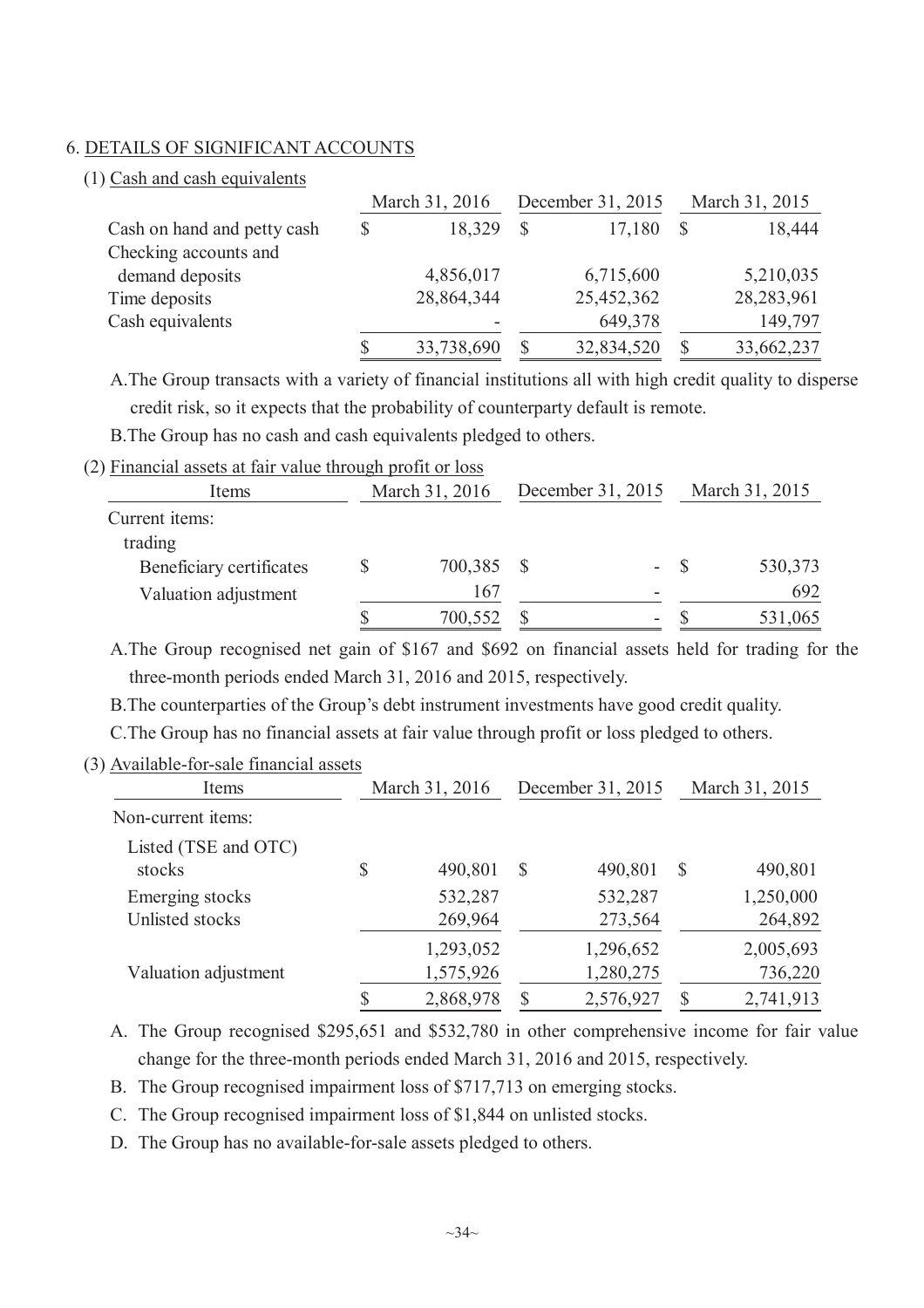#### (4) Held-to-maturity financial assets

| Items                                     | March 31, 2016 | December 31, 2015 |         | March 31, 2015 |         |
|-------------------------------------------|----------------|-------------------|---------|----------------|---------|
| Current <i>items</i> :<br>Financial bonds | 320,000        |                   | 200,000 |                |         |
| Non-current items:                        |                |                   |         |                |         |
| Financial bonds                           | 100,000        |                   | 220,000 |                | 370,000 |

A.The Group recognised interest income of \$2,720 and \$2,546 for amortised cost in profit or loss for the three-month periods ended March 31, 2016 and 2015, respectively.

B.The counterparties of the Group's investments have good credit quality.

C.The Group has no held-to-maturity financial assets pledged to others.

(5) Accounts receivable, net

|                               | March 31, 2016 |  | December 31, 2015 |  | March 31, 2015 |
|-------------------------------|----------------|--|-------------------|--|----------------|
| Accounts receivable           | $9,022,225$ \$ |  | $10,814,354$ \$   |  | 11,911,943     |
| Less: allowance for bad debts | 17,891)        |  | 30,772            |  | 22,959)        |
|                               | 9,004,334      |  | 10,783,582        |  | 11,888,984     |

A.The credit quality of accounts receivable that were neither past due nor impaired was in the following categories based on the Group's credit quality control policy.

|         | March 31, 2016 | December 31, 2015 | March 31, 2015 |
|---------|----------------|-------------------|----------------|
| Group 1 | 855,250        | 998,102           | 889,120        |
| Group 2 | 7,274,532      | 8,809,632         | 10,190,018     |
|         | 8,129,782      | 9,807,734         | 11,079,138     |

Note:

Group1: Low risk: The Group's ten largest customers, with sound performance and high transparency of financial information, are approved based on the Group's credit quality control policy.

Group 2: General risk.

B.The aging analysis of accounts receivable that were past due but not impaired is as follows:

|                | March 31, 2016 | December 31, 2015 | March 31, 2015 |
|----------------|----------------|-------------------|----------------|
| Up to 30 days  | 573,131        | 786,868           | 628,173        |
| 31 to 180 days | 301,421        | 188,980           | 181,673        |
|                | 874,552        | 975,848           | 809,846        |

The above aging analysis was based on past due date.

C.Movement analysis of financial assets that were impaired is as follows:

(a)As of March 31, 2016, December 31, 2015 and March 31, 2015, the Group's accounts receivable that were impaired amounted to \$17,891, \$30,772 and \$22,959, respectively.

(b)Movements on the Group's provision for impairment of accounts receivable are as follows: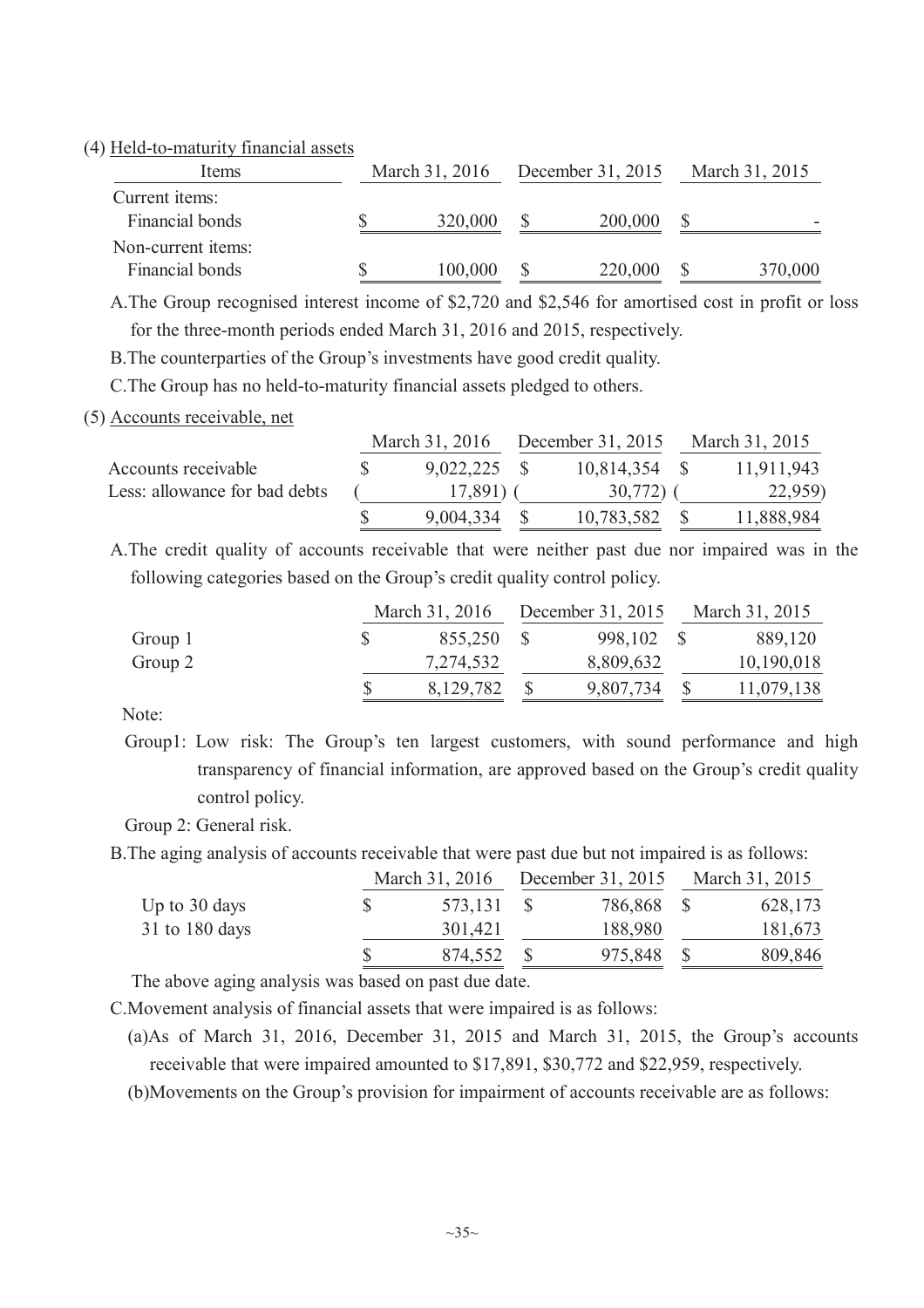|                              |     |                      |              | 2016            |                              |         |  |
|------------------------------|-----|----------------------|--------------|-----------------|------------------------------|---------|--|
|                              |     | Individual provision |              | Group provision | Total                        |         |  |
| At January 1                 | (\$ | 30,772)              | S            | Ξ.              | (S)                          | 30,772) |  |
| Provision for impairment     |     | 219)                 |              | -               |                              | 219)    |  |
| Reversal of impairment       |     | 13,620               |              |                 |                              | 13,620  |  |
| Write-offs during the period |     | 46                   |              |                 |                              | 46      |  |
| Net exchange differences     |     | 566)                 |              |                 |                              | 566)    |  |
| At March 31                  |     | 17,891)              |              |                 | $\left( \mathsf{\$} \right)$ | 17,891) |  |
|                              |     |                      |              | 2015            |                              |         |  |
|                              |     | Individual provision |              | Group provision |                              | Total   |  |
| At January 1                 | (\$ | 37,089)              | <sup>S</sup> | -               | (S)                          | 37,089) |  |
| Provision for impairment     |     | 11,225               |              | -               |                              | 11,225  |  |
| Reversal of impairment       |     | 22,213               |              |                 |                              | 22,213  |  |
| Net exchange differences     |     | 3,142                |              |                 |                              | 3,142   |  |
| At March 31                  |     | 22,959)              |              |                 |                              | 22,959) |  |

D.The Group does not hold any collateral as security.

# (6) Inventories

|                               | March 31, 2016 |                      |                                 |              |              |                      |  |  |  |  |
|-------------------------------|----------------|----------------------|---------------------------------|--------------|--------------|----------------------|--|--|--|--|
|                               |                | Cost                 | Allowance for<br>valuation loss |              | Book value   |                      |  |  |  |  |
| Ship fuel<br>Steel and others | \$             | 1,795,742<br>463,562 | $\mathcal{S}$                   | $\mathbb{S}$ |              | 1,795,742<br>463,562 |  |  |  |  |
|                               | \$             | 2,259,304            | \$                              |              | $\mathbb{S}$ | 2,259,304            |  |  |  |  |
|                               |                |                      | December 31, 2015               |              |              |                      |  |  |  |  |
|                               |                | Cost                 | Allowance for<br>valuation loss |              |              | Book value           |  |  |  |  |
| Ship fuel<br>Steel and others | \$             | 2,401,157<br>397,029 | $\mathcal{S}$                   |              | \$           | 2,401,157<br>397,029 |  |  |  |  |
|                               | \$             | 2,798,186            | \$                              |              | \$           | 2,798,186            |  |  |  |  |
|                               | March 31, 2015 |                      |                                 |              |              |                      |  |  |  |  |
|                               |                |                      | Allowance for                   |              |              |                      |  |  |  |  |
|                               |                | Cost                 | valuation loss                  |              |              | Book value           |  |  |  |  |
| Ship fuel<br>Steel and others | \$             | 3,272,515<br>490,497 | $\mathcal{S}$                   |              | $\mathbb{S}$ | 3,272,515<br>490,497 |  |  |  |  |
|                               | \$             | 3,763,012            | \$                              |              | \$           | 3,763,012            |  |  |  |  |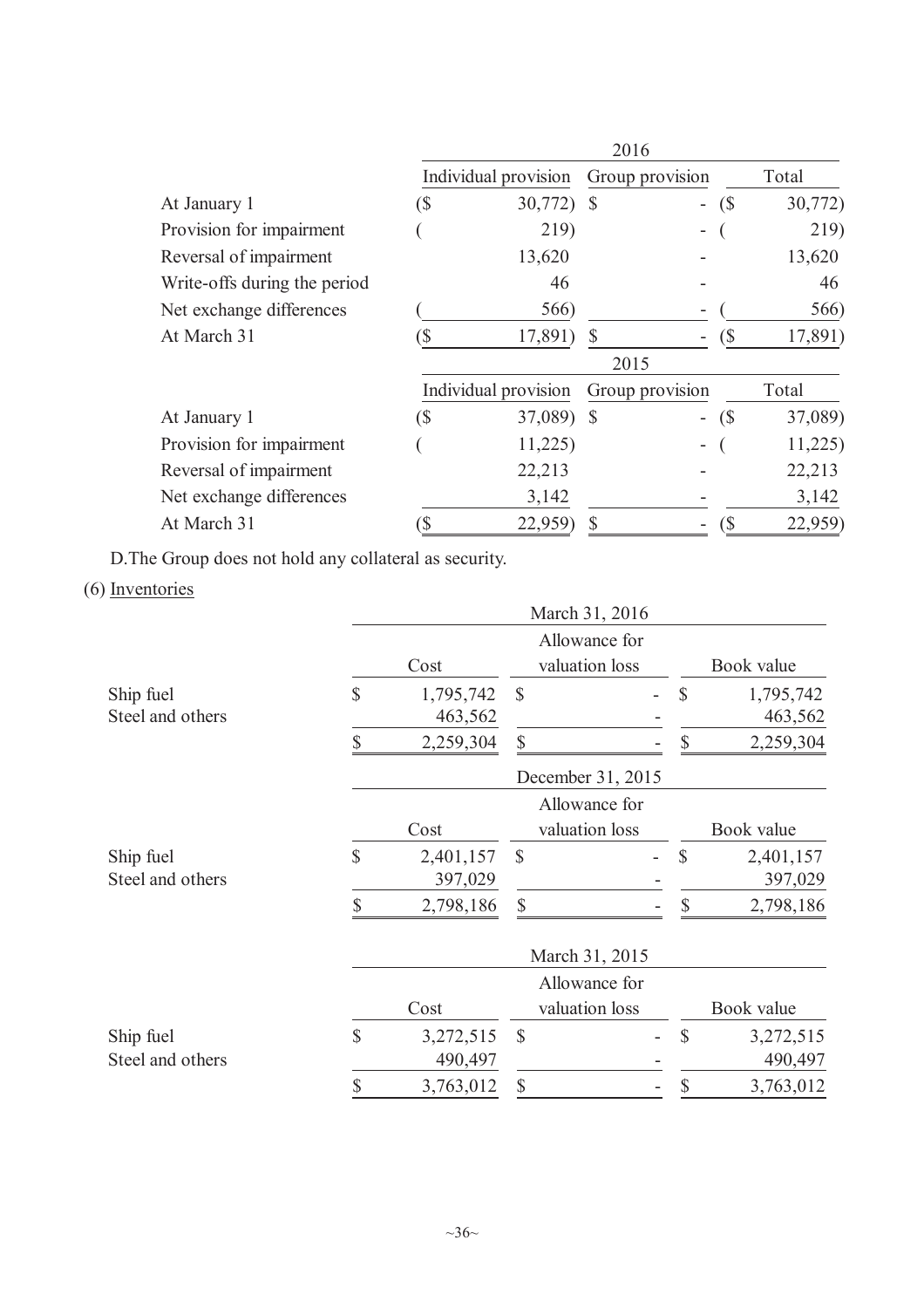### (7) Other current assets

|                        |    | March 31, 2016 | December 31, 2015 | March 31, 2015 |           |  |
|------------------------|----|----------------|-------------------|----------------|-----------|--|
| Shipowner's accounts   | \$ | 1,603,630      | 1,066,136         |                | 2,434,869 |  |
| Agency accounts        |    | 363,616        | 618,677           |                | 917,354   |  |
| Other financial assets |    | 569,596        | 774,273           |                | 212,877   |  |
| Temporary debits       |    | 356,554        | 358,264           |                | 438,334   |  |
|                        | S  | 2,893,396      | 2,817,350         | S              | 4,003,434 |  |

A. Shipowner's accounts:

- (a)Temporary accounts, between the Group and other related parties Evergreen International S.A., Gaining Enterprise S.A., Italia Marittima S.p.A., Evergreen Marine (Hong Kong) Ltd. and Evergreen Marine (Singapore) Pte. Ltd. incurred due to foreign port formalities and pier rental expenses.
- (b)In response to market competition and enhancement of global transportation network to provide better logistics services to customers, the Group has joined Cosco Container Lines Co., Ltd., Kawasaki Kisen Kaisha, Ltd., Yang Ming (UK), Ltd. and Hanjin Shipping Co., Ltd. to form the new CKYHE Alliance. Transactions for trading of shipping spaces.

### B.Agency accounts:

The Group entered into agency agreements with its related parties, whereby the related parties act as the Group's agents to deal with domestic and foreign port formalities, such as arrival and departure of the Group's ships, cargo stevedoring and forwarding, freight collection, and payment of expenses incurred in domestic and foreign ports.

### (8) Investments accounted for using equity method

A.Details of long-term equity investments accounted for using equity method are set forth below:

|                                     |               | March 31, 2016 |               | December 31, 2015 |               | March 31, 2015 |
|-------------------------------------|---------------|----------------|---------------|-------------------|---------------|----------------|
| Evergreen International Storage and | $\mathcal{S}$ | 8,387,477      | $\mathcal{S}$ | 8,394,827         | $\mathcal{S}$ | 8,387,623      |
| <b>Transport Corporation</b>        |               |                |               |                   |               |                |
| <b>EVA Airways Corporation</b>      |               | 8,255,577      |               | 7,970,003         |               | 7,626,183      |
| Taipei Port Container Terminal      |               | 1,425,024      |               | 1,432,922         |               | 1,460,646      |
| Corporation                         |               |                |               |                   |               |                |
| Charng Yang Development Co., Ltd.   |               | 539,607        |               | 521,634           |               | 500,952        |
| Luanta Investment (Netherlands)     |               | 1,994,713      |               | 2,035,947         |               | 2,363,218      |
| N.V.                                |               |                |               |                   |               |                |
| Balsam Investment (Netherlands)     |               |                |               | 249,716           |               | 338,970        |
| N.V.                                |               |                |               |                   |               |                |
| Colon Container Terminal S.A.       |               | 2,783,380      |               | 2,852,856         |               | 2,644,383      |
| Others                              |               | 1,282,064      |               | 1,126,653         |               | 918,459        |
|                                     | $\mathbf S$   | 24,667,842     | $\mathbb{S}$  | 24,584,558        | $\mathcal{S}$ | 24,240,434     |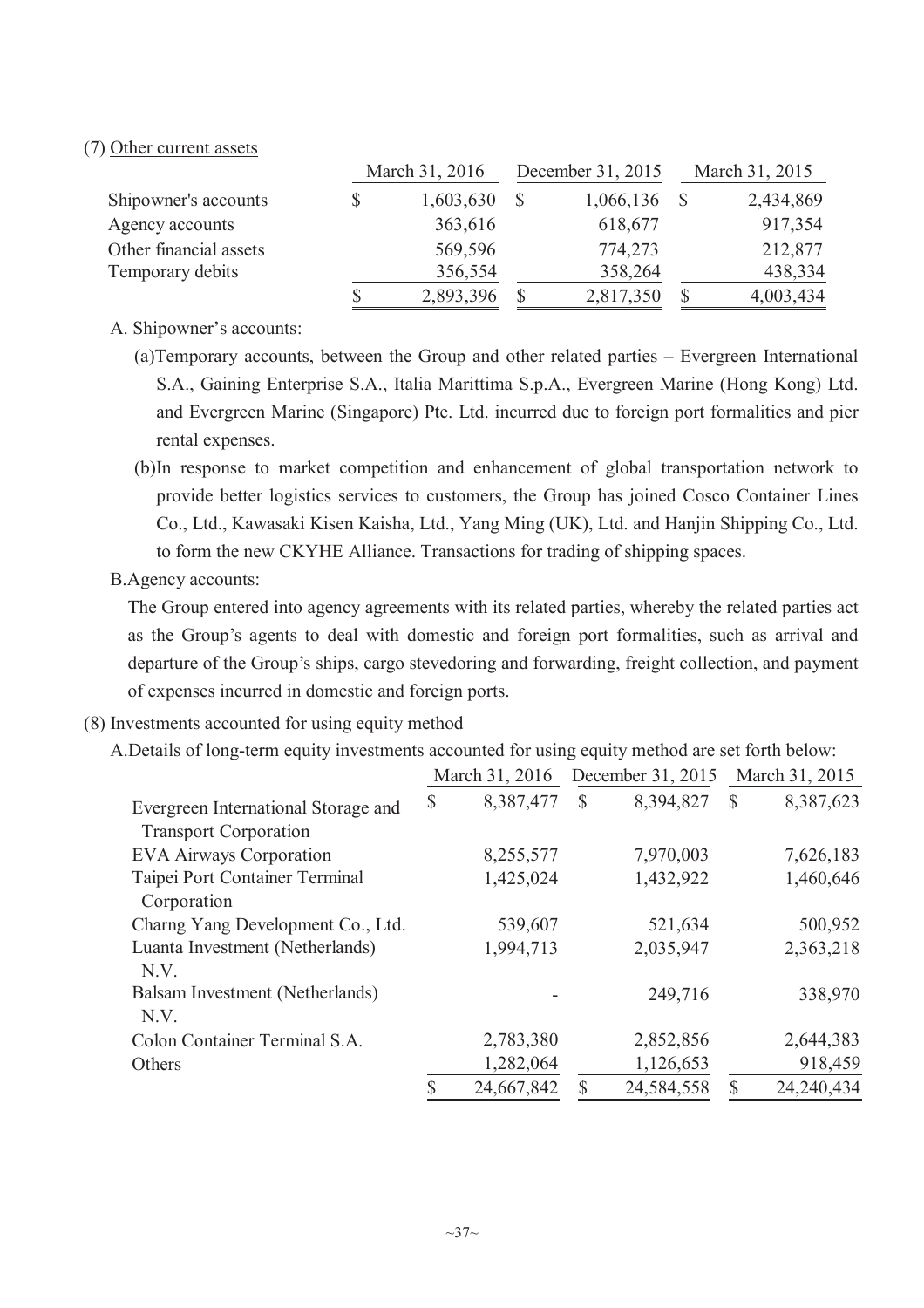## B.Associates

(a)The basic information of the associates that are material to the Group is as follows:

|                                                                       | Principal |        |                                      |        |                                                         |                  |  |  |
|-----------------------------------------------------------------------|-----------|--------|--------------------------------------|--------|---------------------------------------------------------|------------------|--|--|
|                                                                       | place of  |        |                                      |        | Nature of                                               | Methods of       |  |  |
| Company name                                                          | business  |        | Ownership $\left(\frac{6}{6}\right)$ |        | relationship                                            | measurement      |  |  |
|                                                                       |           | March  | December                             | March  |                                                         |                  |  |  |
|                                                                       |           |        | 31, 2016 31, 2015 31, 2015           |        |                                                         |                  |  |  |
| Evergreen<br>International<br>Storage and<br>Transport<br>Corporation | TW        |        | 39.74% 39.74%                        | 39.74% | With a right over<br>$20\%$ to vote                     | Equity<br>method |  |  |
| <b>EVA Airways</b><br>Corporation                                     | TW        | 16.31% | $16.31\%$                            | 16.31% | Have a right to<br>vote in the<br>Board of<br>Directors | Equity<br>method |  |  |

(b)The summarised financial information of the associates that are material to the Group is as follows: Balance sheet

|                                                |                |               |   | Evergreen International Storage and Transport Corporation |              |                |  |  |
|------------------------------------------------|----------------|---------------|---|-----------------------------------------------------------|--------------|----------------|--|--|
|                                                | March 31, 2016 |               |   | December 31, 2015                                         |              | March 31, 2015 |  |  |
| Current assets                                 | S              | 4,920,239     | S | 4,831,723                                                 | <sup>S</sup> | 5,766,250      |  |  |
| Non-current assets                             |                | 28,843,565    |   | 29,250,378                                                |              | 28,167,950     |  |  |
| Current liabilities                            |                | $2,100,390$ ( |   | $1,911,824$ (                                             |              | 2,781,225)     |  |  |
| Non-current liabilities                        |                | 10, 195, 685  |   | 10,654,488)                                               |              | 9,778,673)     |  |  |
| Total net assets                               |                | 21,467,729    |   | 21,515,789                                                |              | 21,374,302     |  |  |
| Share in associate's net assets                | S              | 8,468,913     | S | 8,485,861                                                 | S            | 8,417,413      |  |  |
| Unrealised income with affiliated<br>companies |                | 81,436)       |   | 91,034)                                                   |              | 29,790)        |  |  |
| Carrying amount of the associate               |                | 8,387,477     |   | 8,394,827                                                 |              | 8,387,623      |  |  |

|                                 | <b>EVA Airways Corporation</b> |                |  |                |                                  |             |  |  |  |  |
|---------------------------------|--------------------------------|----------------|--|----------------|----------------------------------|-------------|--|--|--|--|
|                                 |                                | March 31, 2016 |  |                | December 31, 2015 March 31, 2015 |             |  |  |  |  |
| Current assets                  |                                | 61,963,779     |  | 58, 585, 588   |                                  | 62,634,122  |  |  |  |  |
| Non-current assets              |                                | 137,506,474    |  | 136,820,724    |                                  | 122,668,285 |  |  |  |  |
| Current liabilities             |                                | 58,889,488) (  |  | $58,580,061$ ( |                                  | 52,577,579) |  |  |  |  |
| Non-current liabilities         |                                | 83,968,975)    |  | 82,098,729)    |                                  | 80,575,812) |  |  |  |  |
| Total net assets                |                                | 56,611,790     |  | 54,727,522     |                                  | 52,149,016  |  |  |  |  |
| Share in associate's net assets |                                | 8,255,577      |  | 7,970,003      |                                  | 7,626,183   |  |  |  |  |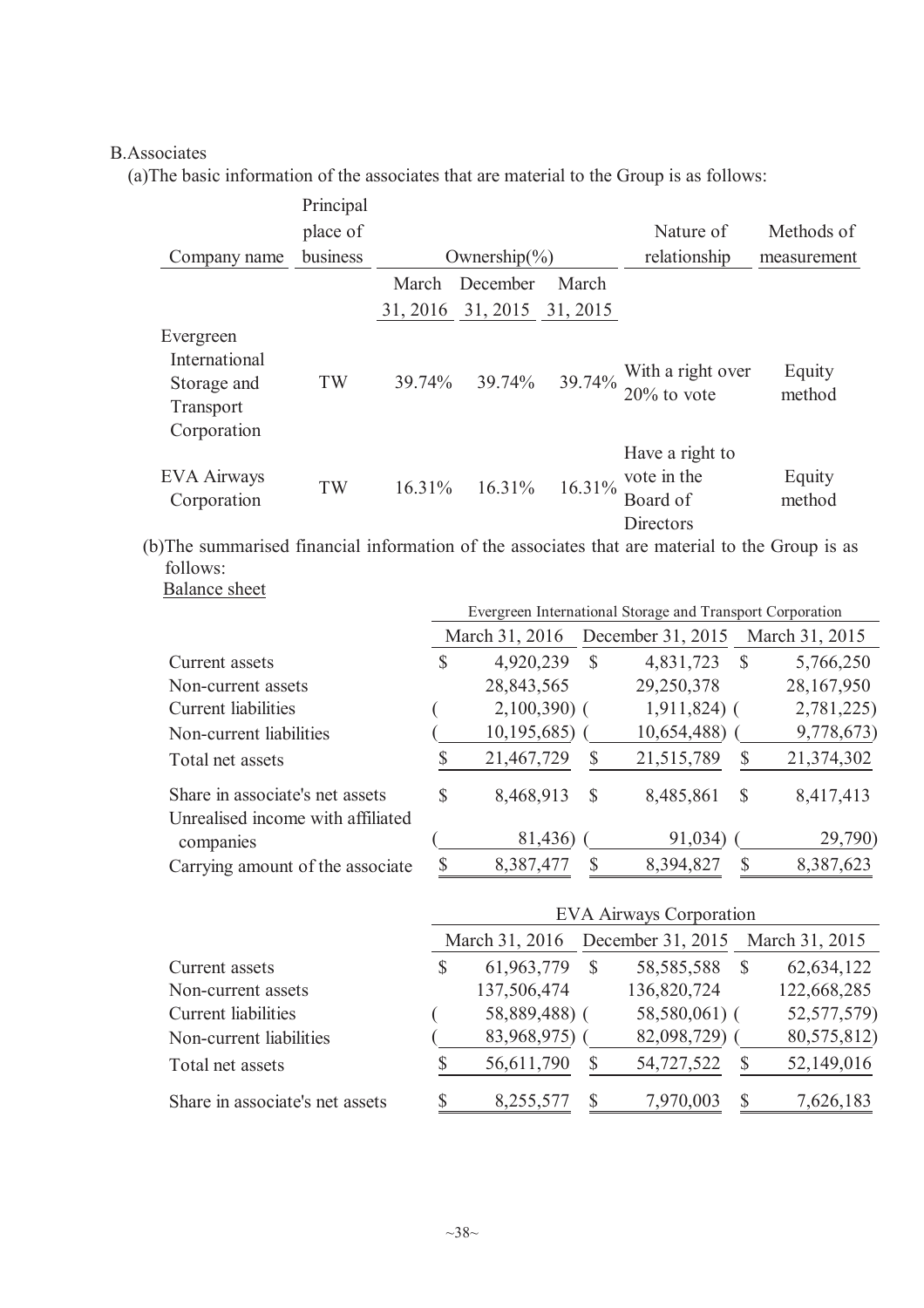| Evergreen International Storage and Transport Corporation |            |                                                                                                     |                                            |  |  |  |  |
|-----------------------------------------------------------|------------|-----------------------------------------------------------------------------------------------------|--------------------------------------------|--|--|--|--|
|                                                           |            |                                                                                                     | Three-month period<br>ended March 31, 2015 |  |  |  |  |
|                                                           | 1,782,364  | \$                                                                                                  | 1,765,985                                  |  |  |  |  |
| $\mathbf S$                                               | 196,290    | \$                                                                                                  | 196,944                                    |  |  |  |  |
|                                                           | 244,479)   |                                                                                                     | 1,351                                      |  |  |  |  |
|                                                           |            |                                                                                                     | 198,295                                    |  |  |  |  |
| <b>EVA Airways Corporation</b>                            |            |                                                                                                     |                                            |  |  |  |  |
|                                                           |            |                                                                                                     | Three-month period<br>ended March 31, 2015 |  |  |  |  |
|                                                           | 34,906,089 | \$                                                                                                  | 33, 374, 491                               |  |  |  |  |
| \$                                                        | 1,201,439  | \$                                                                                                  | 2,141,433                                  |  |  |  |  |
|                                                           | 682,829    |                                                                                                     | 331,399                                    |  |  |  |  |
|                                                           |            |                                                                                                     |                                            |  |  |  |  |
|                                                           | S          | Three-month period<br>ended March 31, 2016<br>48,189)<br>Three-month period<br>ended March 31, 2016 | \$                                         |  |  |  |  |

Statement of comprehensive income

(c)The carrying amount of the Group's interests in all individually immaterial associates and

the Group's share of the operating results are summarised below: As of March 31, 2016, December 31, 2015 and March 31, 2015, the carrying amount of the Group's individually immaterial associates amounted to \$8,024,788, \$8,219,728 and \$8,226,628, respectively.

|                                      |    | Three-month period   | Three-month period   |
|--------------------------------------|----|----------------------|----------------------|
|                                      |    | ended March 31, 2016 | ended March 31, 2015 |
| Loss for the period                  | (১ | $1,537,274$ (\$)     | 497,673)             |
| Other comprehensive loss, net of tax |    | -                    |                      |
| Total comprehensive loss             |    | 1,537,274)           | 497,673)             |

C.The fair value of the Group's associates which have quoted market price was as follows:

|                                                             |   | March 31, 2016 | December 31, 2015 March 31, 2015 |            |
|-------------------------------------------------------------|---|----------------|----------------------------------|------------|
| Evergreen International Storage                             | S | 5,724,841 \$   | 5,873,263                        | 7,569,512  |
| and Transport Corporation<br><b>EVA Airways Corporation</b> |   | 11,330,698     | 11,708,388                       | 14,446,640 |
|                                                             |   | 17,055,539     | 17,581,651                       | 22,016,152 |

D. To meet the operational needs in Vietnam, the Board of Directors has resolved on November 13, 2015, that the subsidiary - Peony Investment S.A. to participate in VIP Greenport Joint Stock Company's capital increase as the original shareholder. The investment amount was VND125,000 thousand and the capital increase was effective from January 16, 2016. The shareholding ratio is 21.74% after the capital increase and VIP Greenport Joint Stock Company is accounted for using equity method.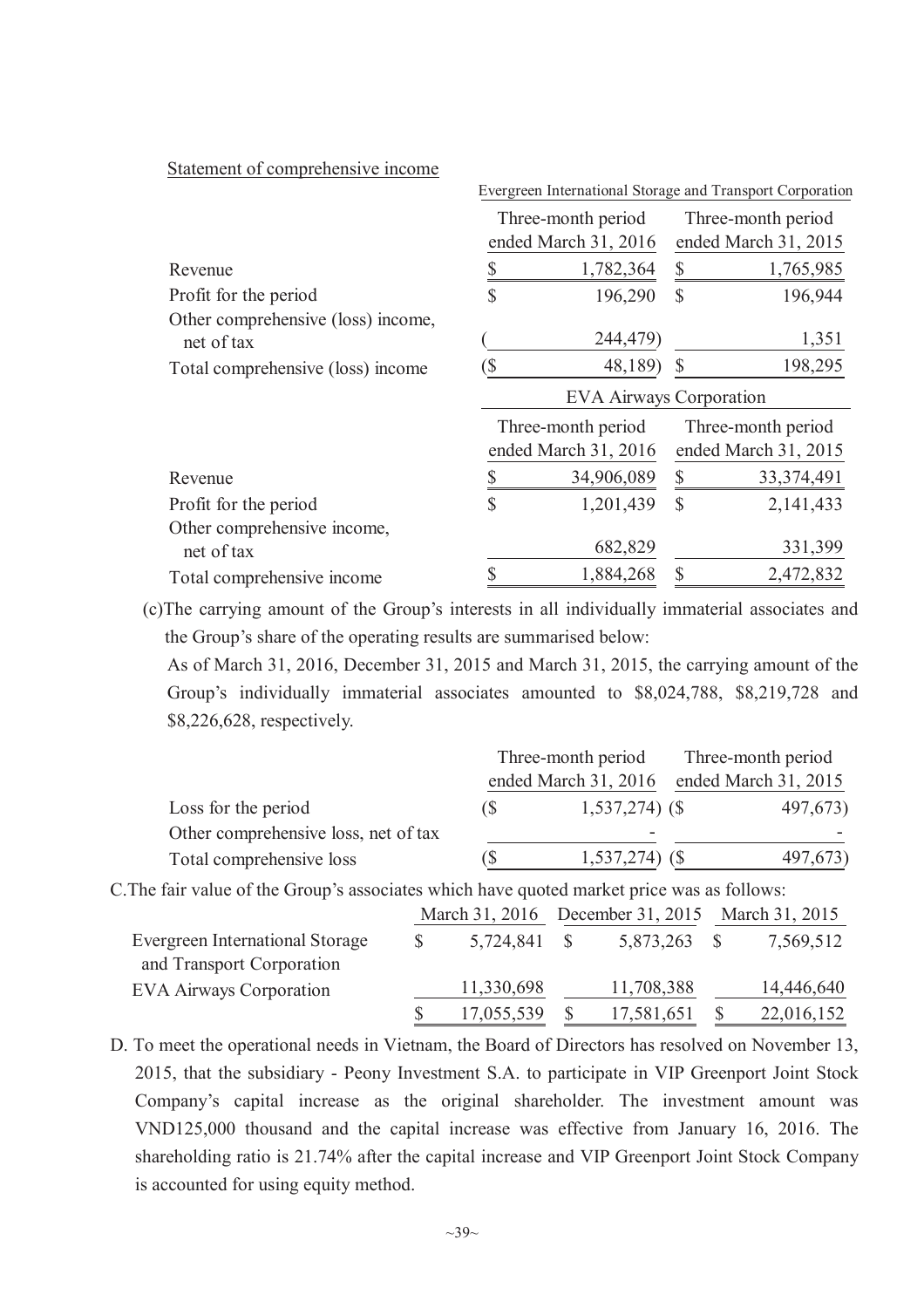- E. The Board of Directors has resolved that the subsidiary Peony Investment S.A. participated in Balsam Investment (Netherlands) N.V.'s capital increase as an original shareholder. The investment amount was USD 17,150 thousand and USD 42,695 thousand for the three-month period ended March 31, 2016 and for the year ended December 31, 2015, respectively. The shareholding ratio remains at 49% after the capital increase and Balsam Investment (Netherlands) N.V. is accounted for using equity method.
- F. The Board of Directors has resolved that the subsidiary Peony Investment S.A. participated in Greenpen Properties Sdn. Bhd.'s capital increase as the original shareholder, and the investment amount was MYR 1,200 thousand as of January 14, 2015. The shareholding ratio remained at 30% after the capital increase and Greenpen Properties Sdn. Bhd. is accounted for using equity method.
- G. The Board of Directors has resolved that the subsidiary Peony Investment S.A. participated in Luanta Investment (Netherlands) N.V.'s capital increase as the original shareholder, and the investment amount was EUR 1,900 thousand for the year ended December 31, 2015. The shareholding ratio remained at 50% after the capital increase and Luanta Investment (Netherlands) N.V. is accounted for using equity method.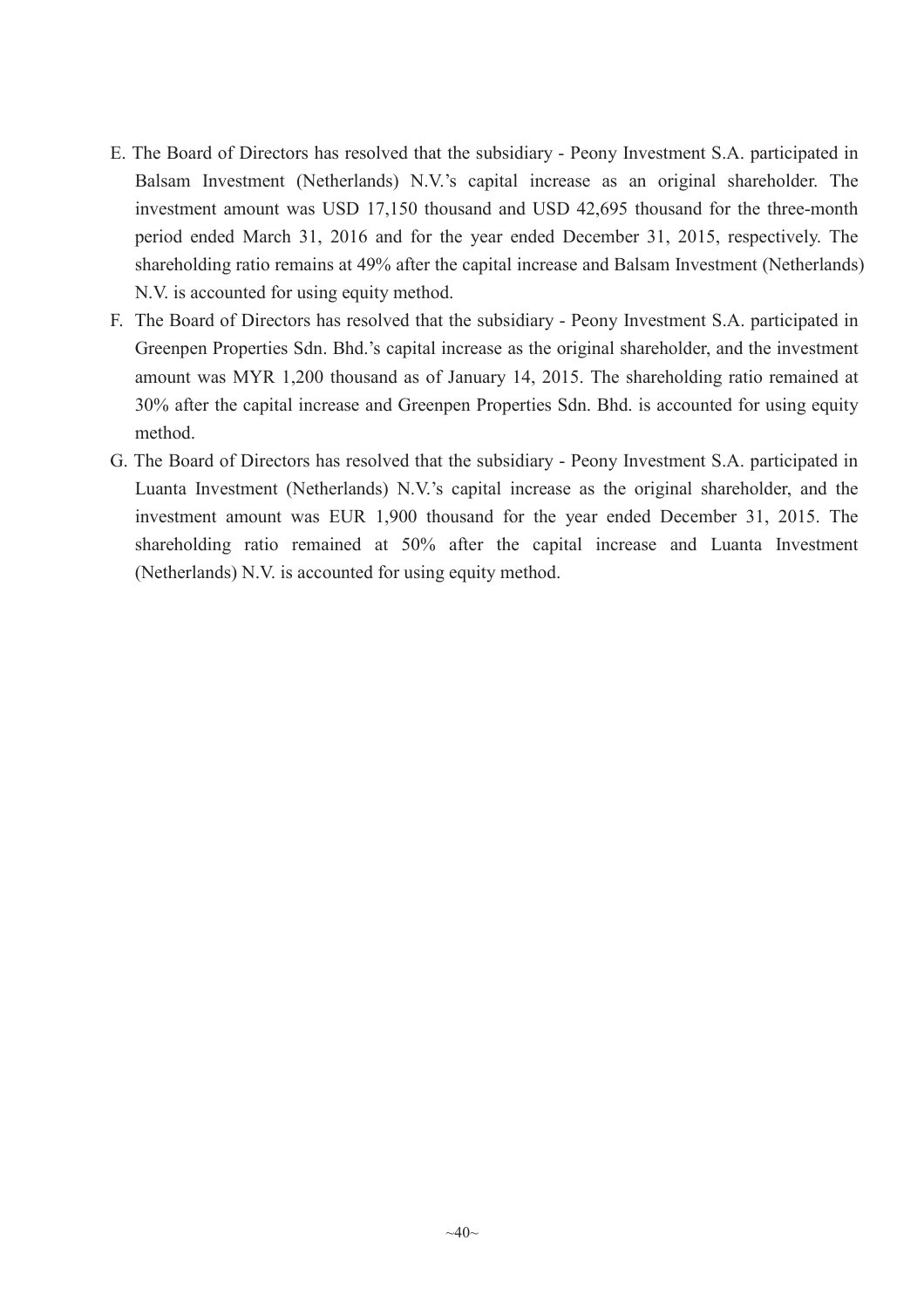#### (9) Property, plant and equipment, net

|                             |           |                  |           | Loading        |      |               |                             |                 |           |                   |                         |           |               |
|-----------------------------|-----------|------------------|-----------|----------------|------|---------------|-----------------------------|-----------------|-----------|-------------------|-------------------------|-----------|---------------|
|                             |           |                  |           | and            |      | Computer and  |                             |                 |           |                   |                         |           |               |
|                             |           |                  | Machinery | unloading      |      | communication | Transportation              |                 | Office    | Leased            | Leasehold               |           |               |
|                             | Land      | <b>Buildings</b> | equipment | equipment      |      | equipment     | equipment                   | Ships           | equipment | assets            | improvements            | Others    | Total         |
| At January 1, 2016          |           |                  |           |                |      |               |                             |                 |           |                   |                         |           |               |
| Cost                        | \$823.656 | \$1.658,060      | \$638.955 | \$8,698,643    | - \$ | 235.114       | 19.390.776<br><sup>S</sup>  | \$112,145,161   | \$516,257 | \$23,354,144 \$   | 350.042                 | \$466.263 | \$168,277,071 |
| Accumulated<br>depreciation |           | 976.105)         | 499,554)  | 5,283,786)     |      | 197,883)      | 7,513,029)                  | 39,141,571      | 420,350)  | 6,450,500         | 175,065)                | 48)       | 60,657,891)   |
|                             | \$823,656 | S<br>681,955     | \$139,401 | \$3,414,857    | -S   | 37,231        | 11,877,747                  | 73,003,590      | \$95,907  | \$16,903,644      | 174,977                 | \$466,215 | \$107,619,180 |
| 2016<br>Opening net book    |           |                  |           |                |      |               |                             |                 |           |                   |                         |           |               |
| amount                      | \$823,656 | S<br>681.955     | \$139.401 | \$3,414,857 \$ |      | 37,231        | 11,877,747<br>S             | 73.003.590<br>S | \$95,907  | $$16,903,644$ \\$ | 174,977                 | \$466,215 | \$107,619,180 |
| Additions                   |           | 272              | 1,017     | 25,996         |      | 1,615         | 8,941                       | 67,774          | 2,482     | 2,736             | 3,481                   | 244,172   | 358,486       |
| Disposals                   |           | ÷                | $\sim$    | 4)             |      | $-$ (         | 11,895)                     | - (             | $43)$ (   | 9,685             |                         | $-1$      | 21,627)       |
| Reclassifications           |           |                  | ٠         | 342,298        |      | ٠             |                             | 76,565          | 131       |                   | 1,128                   | 2,169     | 422,291       |
| Depreciation                | $\sim$    | $8,930$ )        | 3,264     | $108,260$ (    |      | $4,452$ ) (   | 375,199) (                  | 1,157,569)      | 7,473) (  | $466,923$ (       | $16,843$ ) (            | 42)       | 2,148,955)    |
| Net exchange<br>differences | 5,862     | 8,167            | 9,666     | 32,376)        |      | 202           | 156,313)                    | 1,020,513       | 404       | 323,820)          | 318                     | 15,020)   | 1,523,423)    |
| Closing net book<br>amount  | \$829,518 | 681,464<br>S     | \$146,820 | \$3,642,511    |      | 34,596        | 11,343,281<br>S             | 70,969,847<br>S | \$91,408  | \$16,105,952      | 163,061<br>S            | \$697,494 | \$104,705,952 |
| At March 31, 2016           |           |                  |           |                |      |               |                             |                 |           |                   |                         |           |               |
| Cost                        | \$829,518 | \$1,687,721      | \$684,817 | \$8,947,550    | - S  | 237,175       | <sup>\$</sup><br>19,074,758 | \$110,510,403   | \$523,497 | \$22,843,227      | 355,312<br><sup>S</sup> | \$697,585 | \$166,391,563 |
| Accumulated<br>depreciation | ۰.        | ,006,257)        | 537,997)  | 5,305,039)     |      | 202,579)      | 7.731.477)                  | 39,540,556)     | 432,089)  | 6,737,275         | 192,251)                | 91)       | 61,685,611)   |
|                             | \$829,518 | S<br>681,464     | \$146,820 | \$3,642,511    | -S   | 34,596        | 11,343,281                  | 70,969,847      | \$91,408  | \$16,105,952      | 163,061                 | \$697,494 | \$104,705,952 |

 $~1~1~$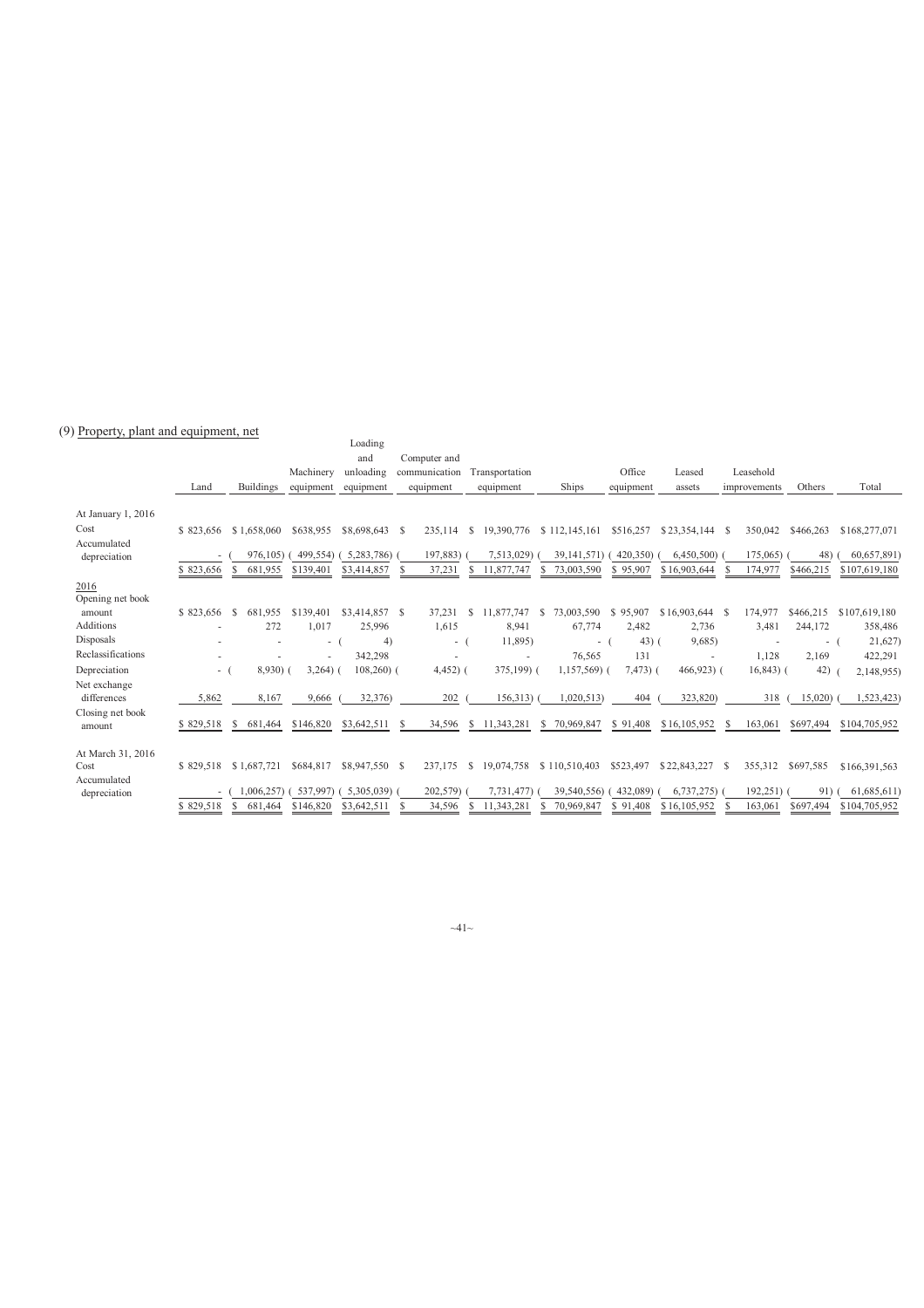|                                                 |           |                  |            | Loading and   | Computer and             |                     |               |              |              |                          |                  |
|-------------------------------------------------|-----------|------------------|------------|---------------|--------------------------|---------------------|---------------|--------------|--------------|--------------------------|------------------|
|                                                 |           |                  | Machinery  | unloading     | communication            | Transportation      |               | Office       | Leased       | Leasehold                |                  |
|                                                 | Land      | <b>Buildings</b> | equipment  | equipment     | equipment                | equipment           | Ships         | equipment    | assets       | improvements             | Total            |
| At January 1, 2015                              |           |                  |            |               |                          |                     |               |              |              |                          |                  |
| Cost                                            | \$843.655 | \$1,846,873      | \$757,910  | \$7.521.651   | 256.551<br>-S            | \$17,894,326<br>- S | 99,827,604    | \$513.386    | \$22,761,125 | 228,617<br>-S            | \$152,451,698    |
| Accumulated                                     |           |                  |            |               |                          |                     |               |              |              |                          |                  |
| depreciation                                    | ۰.        | 1,054,389        | 565,562)   | 4,915,222)    | 216,249)                 | 6,249,241           | 34,797,467)   | 429,329)     | 4,570,222)   | 129,728                  | 52,927,409)      |
|                                                 | \$843,655 | 792,484<br>\$    | \$192,348  | \$2,606,429   | 40,302<br>S              | \$11,645,085        | 65,030,137    | S.<br>84,057 | \$18,190,903 | 98,889                   | 99,524,289       |
| 2015                                            |           |                  |            |               |                          |                     |               |              |              |                          |                  |
| Opening net book                                |           |                  |            |               |                          |                     |               |              |              |                          |                  |
| amount                                          | \$843,655 | 792,484<br>S.    | \$192,348  | \$2,606,429   | 40,302<br>-S             | \$11,645,085<br>-S  | 65,030,137    | 84,057<br>S. | \$18,190,903 | 98,889<br>- \$           | 99,524,289<br>S. |
| Additions                                       | 84        |                  |            | 12,263        | 3,918                    | 1,143,464           | 85,789        | 7.059        | 60           | 32,249                   | 1,284,886        |
| Disposals                                       |           | $-1$             | $41)$ (    | $4,284$ ) (   | $8)$ (                   | 4,132)              | $\sim$        | $18)$ (      | 26,428)      | $\sim$                   | 34,911)          |
| Reclassifications                               |           |                  |            | 802,169 (     | 14)                      |                     | 3,319,007     |              |              | $\overline{\phantom{a}}$ | 4,121,162        |
| Depreciation                                    | $\sim$    | $13,435$ ) (     | $7,462)$ ( | $90,981$ (    | $5,421)$ (               | $353,754$ ) (       | $1,044,096$ ) | $8,676$ (    | 465,777) (   | $9,777)$ (               | 1,999,379)       |
| Net exchange<br>differences<br>Closing net book | 21,599)   | 21.100)          | $13,230$ ) | $19,955$ )    | 1,683)                   | $110,533$ ) (       | 597,424)      | $3,820$ )    | 223,356)     | 770)                     | 1,013,470)       |
| amount                                          | \$822,140 | 757,949<br>S.    | \$171,615  | \$3,305,641   | 37,094<br>S              | \$12,320,130<br>S   | 66,793,413    | \$78,602     | \$17,475,402 | 120,591<br>S             | \$101,882,577    |
| At March 31,                                    |           |                  |            |               |                          |                     |               |              |              |                          |                  |
| Cost                                            | \$822,140 | \$1,750,626      | \$704,464  | \$8,234,984   | <sup>\$</sup><br>247,212 | \$18,813,632<br>S   | 102,241,594   | \$494,352    | \$22,418,435 | 259,598<br>S             | \$155,987,037    |
| Accumulated<br>depreciation                     |           | 992,677          | 532,849)   | $4,929,343$ ) | 210,118)                 | 6,493,502           | 35,448,181)   | 415,750)     | 4,943,033    | 139,007                  | 54,104,460)      |
|                                                 | \$822,140 | 757,949<br>S.    | \$171.615  | \$3,305,641   | 37,094<br>S              | \$12,320,130<br>-S  | 66,793,413    | \$78,602     | \$17,475,402 | 120,591                  | \$101,882,577    |

A.The Group has issued a negative pledge to granting banks for drawing borrowings within the credit line to purchase the above transportation equipment.

B.Information about the property, plant and equipment that were pledged to others as collaterals is provided in Note 8.

 $-42$ ~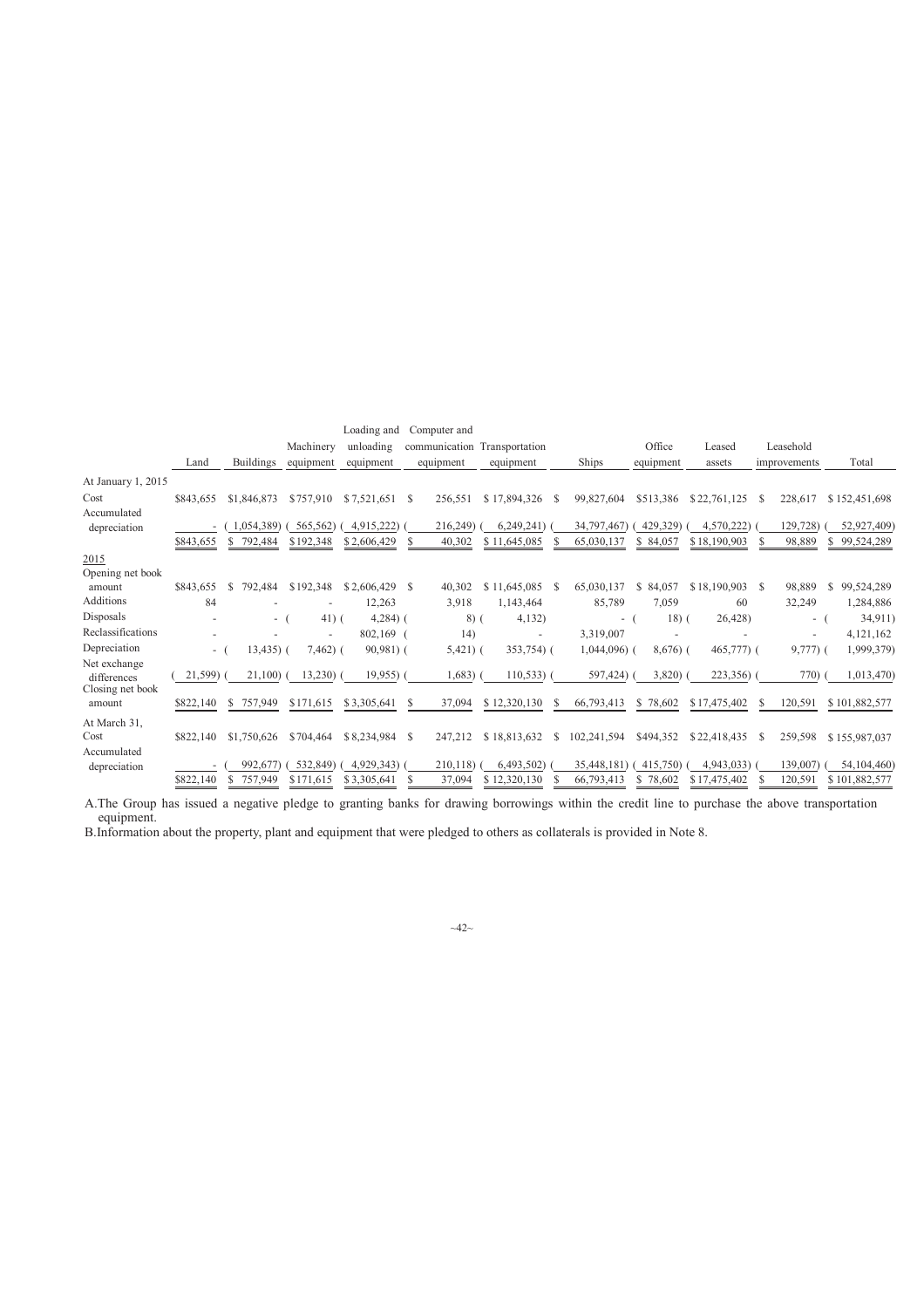(10) Investment property, net

|                          |                         | Land      |                           | <b>Buildings</b>                     | Total |           |  |
|--------------------------|-------------------------|-----------|---------------------------|--------------------------------------|-------|-----------|--|
| At January 1, 2016       |                         |           |                           |                                      |       |           |  |
| Cost                     | \$                      | 1,420,461 | \$                        | 1,046,174<br>$\mathbb{S}$            |       | 2,466,635 |  |
| Accumulated depreciation |                         |           |                           | 499,610)                             |       | 499,610)  |  |
|                          | \$                      | 1,420,461 | \$                        | 546,564<br>$\mathbb{S}$              |       | 1,967,025 |  |
| 2016                     |                         |           |                           |                                      |       |           |  |
| Opening net book amount  | \$                      | 1,420,461 | \$                        | 546,564<br>$\mathcal{S}$             |       | 1,967,025 |  |
| Depreciation             |                         |           |                           | $4,878$ ) (                          |       | 4,878)    |  |
| Net exchange differences |                         | 131)      |                           | 1,916)                               |       | 2,047)    |  |
| Closing net book amount  | \$                      | 1,420,330 | \$                        | 539,770<br>$\mathbb{S}$              |       | 1,960,100 |  |
| At March 31, 2016        |                         |           |                           |                                      |       |           |  |
| Cost                     | \$                      | 1,420,330 | $\mathbf S$               | 1,042,417<br>$\mathcal{S}$           |       | 2,462,747 |  |
| Accumulated depreciation |                         |           |                           | 502,647)                             |       | 502,647)  |  |
|                          | \$                      | 1,420,330 | $\boldsymbol{\mathsf{S}}$ | $\mathbb{S}$<br>539,770              |       | 1,960,100 |  |
| At January 1, 2015       |                         |           |                           |                                      |       |           |  |
| Cost                     | \$                      | 1,414,008 | \$                        | 1,005,858<br>$\mathcal{S}$           |       | 2,419,866 |  |
| Accumulated depreciation |                         |           |                           | 432,652)                             |       | 432,652)  |  |
|                          | \$                      | 1,414,008 | \$                        | $\boldsymbol{\mathsf{S}}$<br>573,206 |       | 1,987,214 |  |
| 2015                     |                         |           |                           |                                      |       |           |  |
| Opening net book amount  | \$                      | 1,414,008 | \$                        | 573,206<br>$\mathcal{S}$             |       | 1,987,214 |  |
| Depreciation             |                         |           |                           | $4,930$ (                            |       | 4,930)    |  |
| Net exchange differences |                         |           |                           | 1,132)                               |       | 1,132)    |  |
| Closing net book amount  | $\mathbb{S}$            | 1,414,008 | $\mathbb{S}$              | 567,144<br>$\mathcal{S}$             |       | 1,981,152 |  |
| At March 31, 2015        |                         |           |                           |                                      |       |           |  |
| Cost                     | \$                      | 1,414,008 | $\mathbf S$               | 1,004,280<br>$\mathbb{S}$            |       | 2,418,288 |  |
| Accumulated depreciation |                         |           |                           | 437,136)                             |       | 437,136)  |  |
|                          | $\overline{\mathbb{S}}$ | 1,414,008 | \$                        | 567,144<br>$\mathcal{S}$             |       | 1,981,152 |  |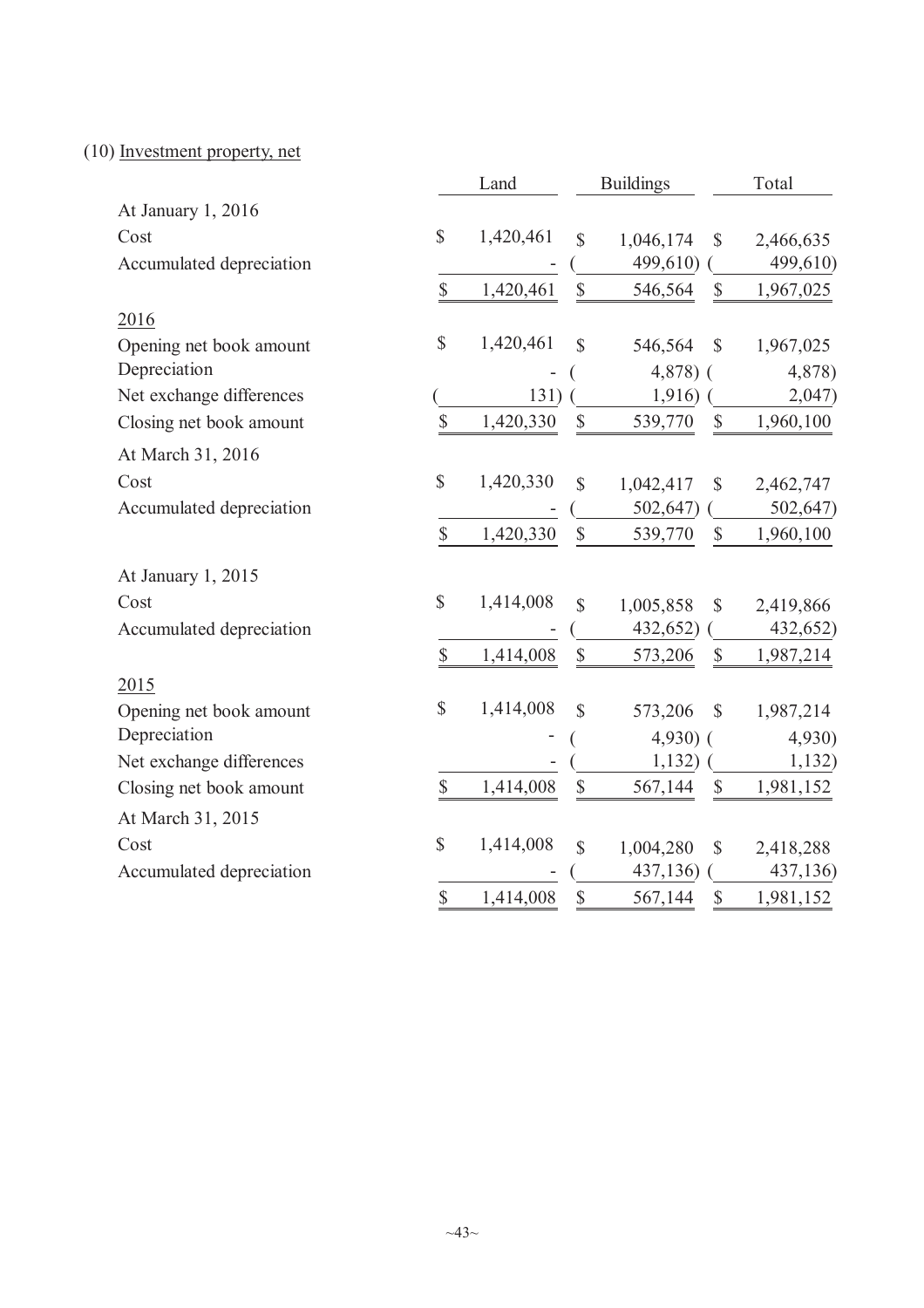A.Rental income from the investment property and direct operating expenses arising from the investment property are shown below:

|                                                                                                                           | Three-month period<br>ended March 31, 2016 | Three-month period<br>ended March 31, 2015 |        |  |  |
|---------------------------------------------------------------------------------------------------------------------------|--------------------------------------------|--------------------------------------------|--------|--|--|
| Rental revenue from the lease of the<br>investment property                                                               | 28,176                                     | S                                          | 25,238 |  |  |
| Direct operating expenses arising<br>from the investment property<br>that generated rental income<br>in the period        | 5,299                                      |                                            | 5,385  |  |  |
| Direct operating expenses arising<br>from the investment property that<br>did not generate rental income in<br>the period |                                            |                                            | 618    |  |  |

B.The fair value of the investment property held by the Group as of March 31, 2016, December 31, 2015 and March 31, 2015 was \$3,704,311, \$3,802,088 and \$3,200,912, respectively. The fair value measurements were based on the market prices of recently sold properties in the immediate vicinity of a certain property.

C.Information about the investment property that were pledged to others as collaterals is provided in Note 8.

(11) Other non-current assets

|                           | March 31, 2016  |  | December 31, 2015 | March 31, 2015 |           |  |
|---------------------------|-----------------|--|-------------------|----------------|-----------|--|
| Prepayments for equipment | \$<br>2,719,782 |  | 2,868,273         |                | 2,660,477 |  |
| Refundable deposits       | 144,791         |  | 131,330           |                | 106,726   |  |
| Others                    | 984             |  | 1,013             |                | 391       |  |
|                           | \$<br>2,865,557 |  | 3,000,616         |                | 2,767,594 |  |

Amount of borrowing costs capitalised as part of prepayment for equipment and the range of the interest rates for such capitalisation are as follows:

|                    | Three-month period | Three-month period     |                      |                      |  |
|--------------------|--------------------|------------------------|----------------------|----------------------|--|
|                    |                    | ended March $31, 2016$ | ended March 31, 2015 |                      |  |
| Amount capitalised |                    | 9 1 0 7                |                      | 9,123                |  |
| Interest rate      |                    | $1.37\% \sim 1.99\%$   |                      | $1.23\% \sim 1.88\%$ |  |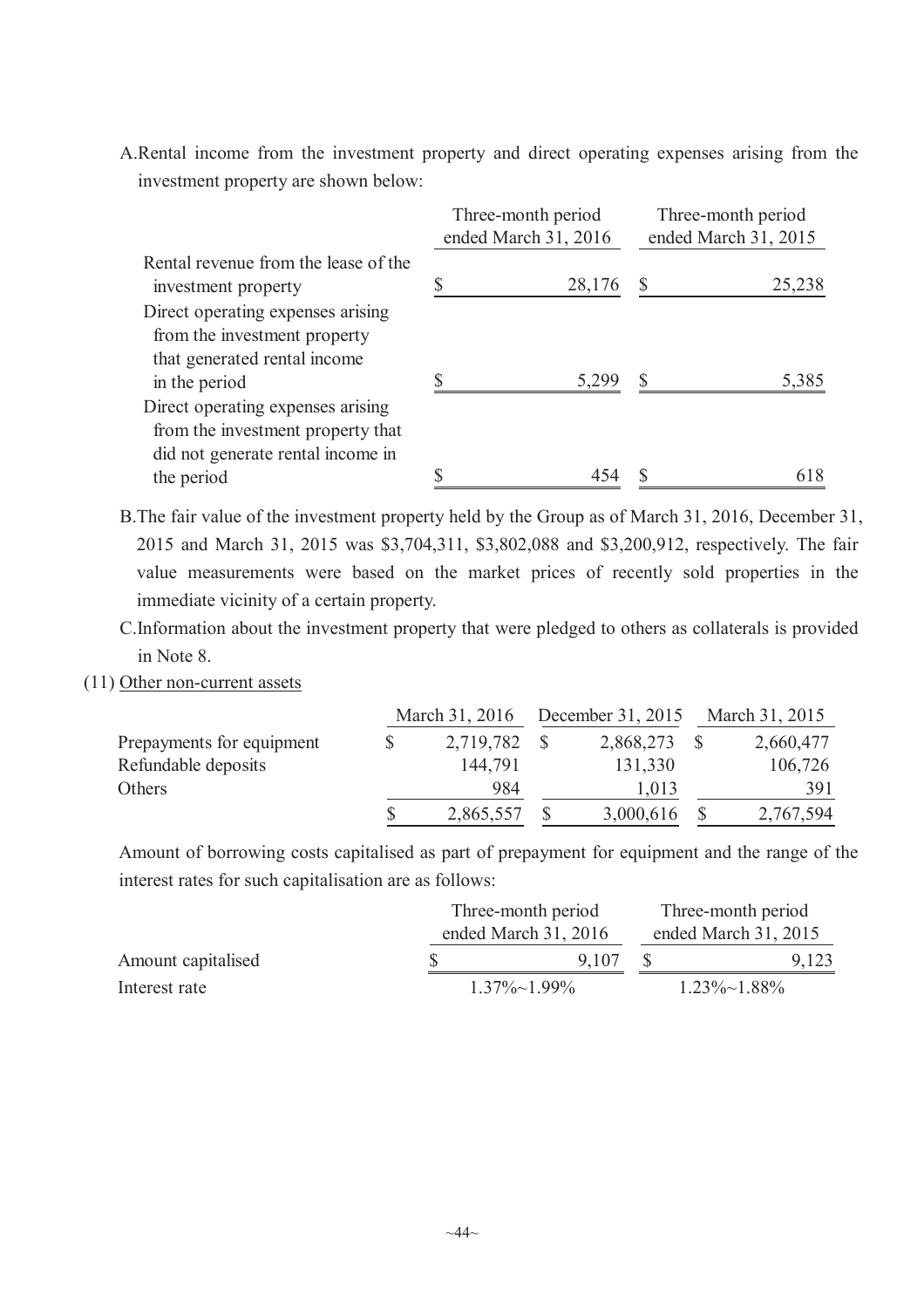### (12) Other current liabilities

|                                                     |              |            |    | March 31, 2016 December 31, 2015                |              | March 31, 2015 |
|-----------------------------------------------------|--------------|------------|----|-------------------------------------------------|--------------|----------------|
| Receipt in advance                                  | \$           | 78,287     | S  | 134,745                                         | <sup>S</sup> | 394,751        |
| Long-term liabilities - current portion             |              | 14,181,510 |    | 16,901,627                                      |              | 15,277,693     |
| Shipowner's accounts                                |              | 1,390,112  |    | 1,612,614                                       |              | 1,436,725      |
| Agency accounts                                     |              | 3,201,031  |    | 3,704,600                                       |              | 2,576,726      |
| Long-term leases payable - current                  |              | 1,694,968  |    | 1,948,979                                       |              | 2,206,390      |
| Others                                              |              | 23,559     |    | 25,118                                          |              | 21,778         |
|                                                     |              | 20,569,467 |    | 24,327,683                                      | S            | 21,914,063     |
| (13) Corporate bonds payable                        |              |            |    |                                                 |              |                |
|                                                     |              |            |    | March 31, 2016 December 31, 2015 March 31, 2015 |              |                |
| Domestic secured corporate bonds                    | $\mathbb{S}$ | 3,000,000  | S  | 3,000,000                                       | $\mathbb{S}$ | 3,000,000      |
| Less: current portion or exercise of<br>put options |              |            |    |                                                 |              |                |
|                                                     | \$           | 3,000,000  | \$ | 3,000,000                                       |              | 3,000,000      |

On April 26, 2012, the Company issued its twelfth domestic secured corporate bonds (referred herein as the "Twelfth Bonds"), totaling \$3,000,000. The Twelfth Bonds are categorized into Bond A and B, depending on the guarantee institution. Bond A totals \$2,000,000, and Bond B totals \$1,000,000. The major terms of the issuance are set forth below:

- (a) Period: 5 years (April 26, 2012 to April 26, 2017)
- (b) Coupon rate: 1.28% fixed per annum
- (c) Principal repayment and interest payment

Repayments for the Twelfth Bonds are paid annually on coupon rate, starting a year from the issuing date. The principal of the Twelfth Bonds shall be repaid in lump sum at maturity.

(d) Collaterals

The Twelfth Bonds are secured. Bond A is guaranteed by Bank Sinopac, and Bond B is guaranteed by Far Eastern International Bank.

(14) Long-term loans

|                                       |                      | March 31, 2016 December 31, 2015 March 31, 2015 |              |                      |
|---------------------------------------|----------------------|-------------------------------------------------|--------------|----------------------|
| Secured bank loans                    | \$<br>70,811,168     | \$<br>65,537,583                                | \$           | 57,692,192           |
| Unsecured bank loans                  | 21,640,667           | 21,603,500                                      |              | 17,427,778           |
| Add: unrealised foreign exchange loss | 573,701              | 884,380                                         |              | 485,096              |
| Less: hosting fee credit              | 34,832)              | 28,287)                                         |              | 30,187)              |
|                                       | 92,990,704           | 87,997,176                                      |              | 75,574,879           |
| Less: current portion                 | 14,181,510)          | 16,901,627)                                     |              | 15,277,693)          |
|                                       | \$<br>78,809,194     | 71,095,549                                      | $\mathbb{S}$ | 60,297,186           |
| Borrowing period                      | 2016.5~2027.4        | $2016.1 \times 2027.4$                          |              | 2015.4~2027.4        |
| Interest rate                         | $0.85\% \sim 5.22\%$ | $1.03\% \sim 5.22\%$                            |              | $0.87\% \sim 5.22\%$ |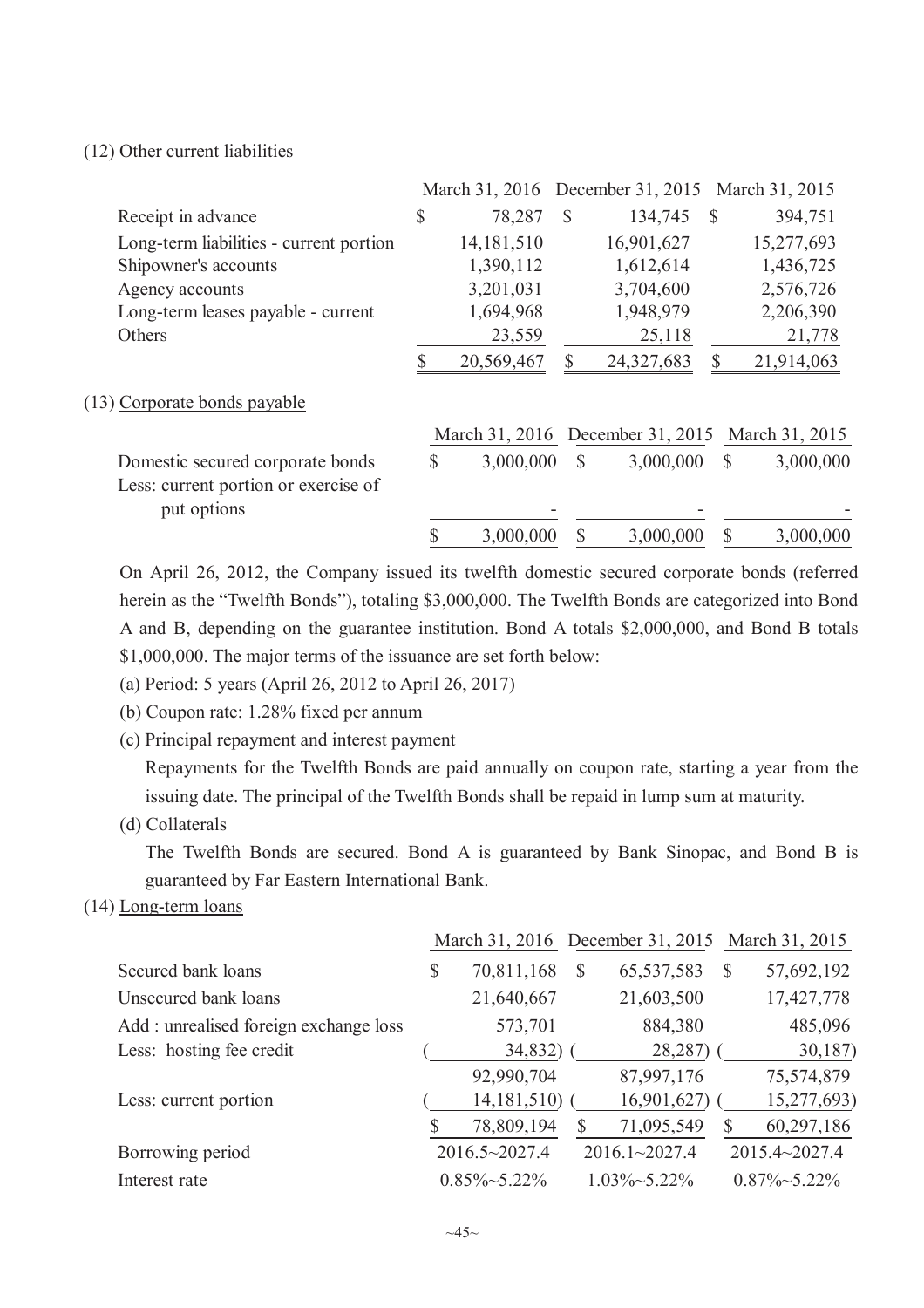Please refer to Note 8 for details of the collaterals pledged for the above long-term loans.

(15) Other non-current liabilities

|                                        | March 31, 2016 December 31, 2015 March 31, 2015 |            |            |   |            |
|----------------------------------------|-------------------------------------------------|------------|------------|---|------------|
| Long-term leases payable - non-current | $\mathbb{S}$                                    | 13,015,915 | 13,825,432 | S | 14,289,475 |
| Credit balances of investments         |                                                 |            |            |   |            |
| accounted for using equity method      |                                                 | 5,730      |            |   |            |
| Accrued pension liabilities            |                                                 | 2,963,839  | 3,012,333  |   | 2,882,525  |
| Unrealised gain on sale and leaseback  |                                                 | 69,063     | 74,966     |   | 103,725    |
| Guarantee deposits received            |                                                 | 26,667     | 31,767     |   | 41,634     |
|                                        |                                                 | 16,081,214 | 16,944,498 |   | 17,317,359 |

## (16) Finance lease liabilities

The Group leases in loading and unloading equipment, ships and transportation equipment under finance lease, based on the terms of the lease contracts. Future minimum lease payments and their present values as of March 31, 2016, December 31, 2015 and March 31, 2015 are as follows:

|                                                      | March 31, 2016 |                     |                            |                |                           |                           |  |  |  |  |
|------------------------------------------------------|----------------|---------------------|----------------------------|----------------|---------------------------|---------------------------|--|--|--|--|
|                                                      |                | Total finance lease |                            | Future finance |                           | Present value of          |  |  |  |  |
|                                                      |                | liabilities         |                            | charges        | finance lease liabilities |                           |  |  |  |  |
| Current                                              |                |                     |                            |                |                           |                           |  |  |  |  |
| Not later than one year                              | $\mathbb{S}$   | 2,212,896           | $\binom{6}{ }$             | 517,928)       | $\boldsymbol{\mathsf{S}}$ | 1,694,968                 |  |  |  |  |
| Non-current                                          |                |                     |                            |                |                           |                           |  |  |  |  |
| Later than one year but not<br>later than five years |                | 7,122,446 (         |                            | 1,508,369)     |                           | 5,614,077                 |  |  |  |  |
| Over five years                                      |                | 7,765,731           |                            | 363,893)       |                           | 7,401,838                 |  |  |  |  |
|                                                      |                | 14,888,177          |                            | 1,872,262)     |                           | 13,015,915                |  |  |  |  |
|                                                      | \$             | 17,101,073          | $\left( \text{\$} \right)$ | 2,390,190)     | $\boldsymbol{\mathsf{S}}$ | 14,710,883                |  |  |  |  |
|                                                      |                | December 31, 2015   |                            |                |                           |                           |  |  |  |  |
|                                                      |                | Total finance lease |                            | Future finance | Present value of          |                           |  |  |  |  |
|                                                      |                | liabilities         |                            | charges        |                           | finance lease liabilities |  |  |  |  |
| <b>Current</b>                                       |                |                     |                            |                |                           |                           |  |  |  |  |
| Not later than one year                              | $\mathbb{S}$   | 2,463,335 (\$)      |                            | 514,356) \$    |                           | 1,948,979                 |  |  |  |  |
| Non-current                                          |                |                     |                            |                |                           |                           |  |  |  |  |
| Later than one year but not<br>later than five years |                | 7,299,039 (         |                            | 1,502,409)     |                           | 5,796,630                 |  |  |  |  |
|                                                      |                |                     |                            |                |                           |                           |  |  |  |  |
| Over five years                                      |                | 8,463,609           |                            | 434,807)       |                           | 8,028,802                 |  |  |  |  |
|                                                      |                | 15,762,648          |                            | 1,937,216)     |                           | 13,825,432                |  |  |  |  |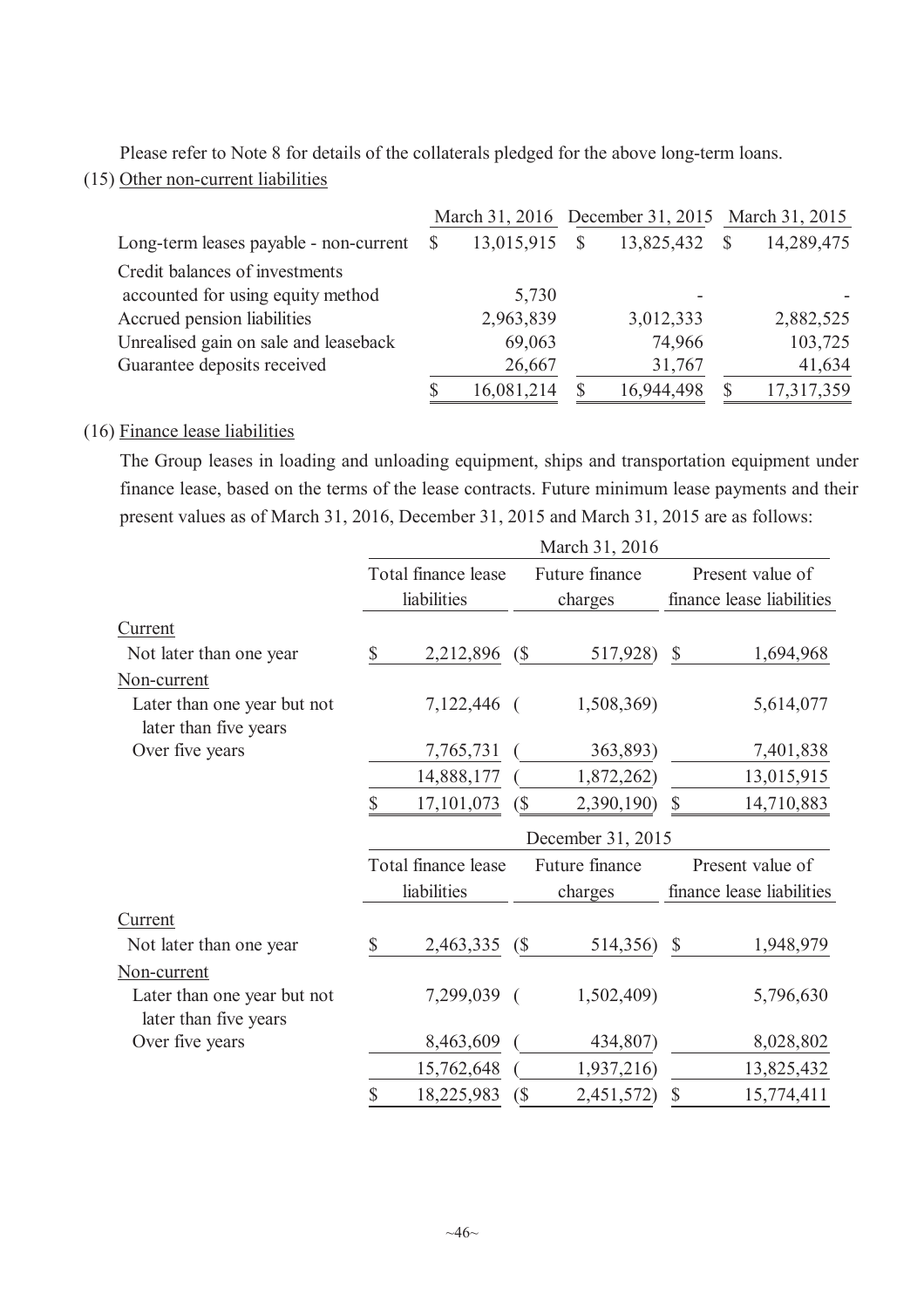|                                                      | March 31, 2015 |                     |                |                |                           |            |  |  |  |
|------------------------------------------------------|----------------|---------------------|----------------|----------------|---------------------------|------------|--|--|--|
|                                                      |                | Total finance lease |                | Future finance | Present value of          |            |  |  |  |
|                                                      | liabilities    |                     |                | charges        | finance lease liabilities |            |  |  |  |
| Current                                              |                |                     |                |                |                           |            |  |  |  |
| Not later than one year                              |                | 2,769,574           | $\binom{S}{ }$ | 563,184)       | S                         | 2,206,390  |  |  |  |
| Non-current                                          |                |                     |                |                |                           |            |  |  |  |
| Later than one year but not<br>later than five years |                | 7,742,789 (         |                | 1,635,693      |                           | 6,107,096  |  |  |  |
| Over five years                                      |                | 8,822,753           |                | 640, 374)      |                           | 8,182,379  |  |  |  |
|                                                      |                | 16,565,542          |                | 2,276,067)     |                           | 14,289,475 |  |  |  |
|                                                      |                | 19,335,116          |                | 2,839,251      |                           | 16,495,865 |  |  |  |

### (17) Pension

- A.(a) In accordance with the Labor Pension Act ("the Act"), effective July 1, 2005, which adopted a defined contribution scheme, employees of the Company and its subsidiary-TTSC may choose to be subject to either the Act, maintaining their seniority before the enforcement of the Act, or the pension mechanism of the Labor Standard Law. Under the defined benefit pension plan, two units are accrued for each year of service for the first 15 years and one unit for each additional year thereafter, subject to a maximum of 45 units. Pension benefits are based on the number of units accrued and the average monthly salaries and wages of the last 6 months prior to retirement. The Company and its subsidiary-TTSC contribute monthly an amount equal to 15% of the employees' monthly salaries and wages to the retirement fund deposited with the Trust Department of Bank of Taiwan under the name of the Labor Pension Fund Supervisory Committee. Also, the Company would assess the balance in the aforementioned labor pension reserve account by the end of December 31, every year. If the account balance is insufficient to pay the pension calculated by the aforementioned method, to the employees expected to be qualified for retirement next year, the Company will make contributions to cover the deficit by next March.
	- (b)The employees with R.O.C. nationality of the Group's subsidiaries, Greencompass Marine S. A. and Evergreen Marine (UK) Limited, adopted the Act. Under the defined benefit pension plan, two units are accrued for each year of service for the first 15 years and one unit for each additional year thereafter, subject to a maximum of 45 units. Pension benefits are based on the number of units accrued and the average monthly salaries and wages of the last 6 months prior to retirement.
	- (c) For the aforementioned pension plan, the Group recognised pension costs of \$56,697 and \$58,066 for the three-month periods ended March 31, 2016 and 2015, respectively.
	- (d) Expected contributions to the defined benefit pension plans of the Company and its subsidiary-TTSC within one year after March 31, 2016 amounts to \$100,931.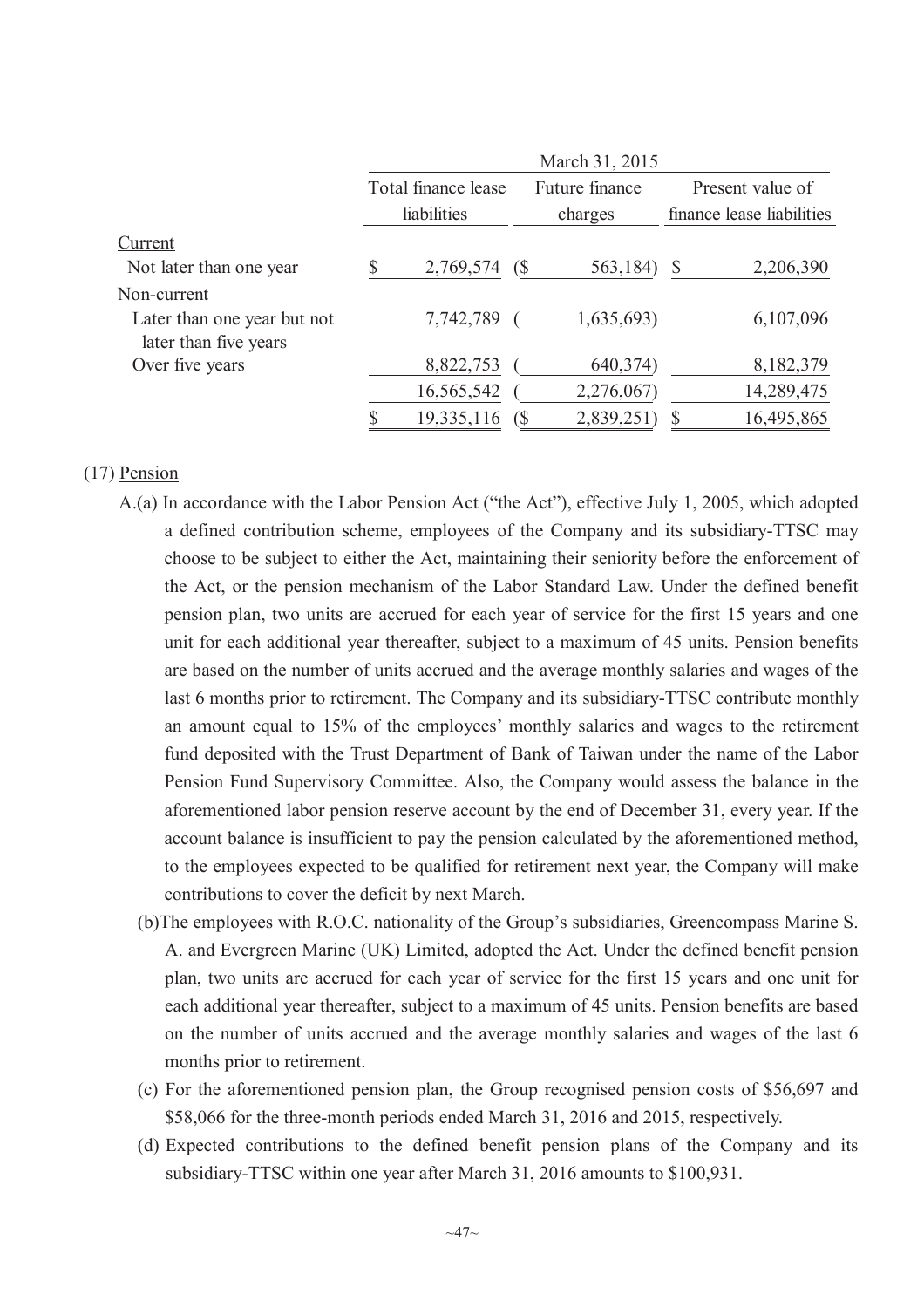- B. (a) Effective July 1, 2005, the Company and its domestic subsidiary-TTSC have established a defined contribution pension plan (the "New Plan") under the Labor Pension Act (the "Act"), covering all regular employees with R.O.C. nationality. Under the New Plan, the Company and its domestic subsidiary-TTSC contribute monthly an amount based on 6% of the employees' monthly salaries and wages to the employees' individual pension accounts at the Bureau of Labor Insurance. The benefits accrued are paid monthly or in lump sum upon termination of employment.
	- (b) The pension costs under defined contribution pension plans of the Group for the three-month periods ended March 31, 2016 and 2015 were \$41,402 and \$37,451, respectively.

### (18) Capital stock

As of March 31, 2016, the Company's authorized capital was \$36,000,000, and the paid-in capital was \$35,123,560, consisting of 3,512,356 thousand shares of common stocks with a par value of \$10 (in dollars) per share. All proceeds from shares issued have been collected.

### (19) Capital surplus

A.Pursuant to the R.O.C. Company Act, capital surplus arising from paid-in capital in excess of par value on issuance of common stocks and donations can be used to cover accumulated deficit or to issue new stocks or cash to shareholders in proportion to their share ownership, provided that the Company has no accumulated deficit. Further, the R.O.C. Securities and Exchange Law requires that the amount of capital surplus to be capitalised mentioned above should not exceed 10% of the paid-in capital each year. Capital surplus should not be used to cover accumulated deficit unless the legal reserve is insufficient.

|                                 | Three-month period ended March 31, 2016 |                                  |           |    |         |        |       |  |  |
|---------------------------------|-----------------------------------------|----------------------------------|-----------|----|---------|--------|-------|--|--|
|                                 | Adjustments to                          |                                  |           |    |         |        |       |  |  |
|                                 | share of changes                        |                                  |           |    |         |        |       |  |  |
|                                 | in equity of                            |                                  |           |    |         |        |       |  |  |
|                                 | Share                                   | associates and<br>joint ventures |           |    | Donated |        |       |  |  |
|                                 | premium                                 |                                  |           |    | assets  | Others |       |  |  |
| At January 1, 2016              | \$5,895,171                             | S                                | 2,084,303 | \$ | 446     | S      | 6,713 |  |  |
| Recognition of change in equity |                                         |                                  |           |    |         |        |       |  |  |
| of associates in proportion to  |                                         |                                  |           |    |         |        |       |  |  |
| the Company's ownership         |                                         |                                  | 668       |    |         |        |       |  |  |
| At March 31, 2016               | \$5,895,171                             |                                  | 2,084,971 | S  | 446     |        | 6,713 |  |  |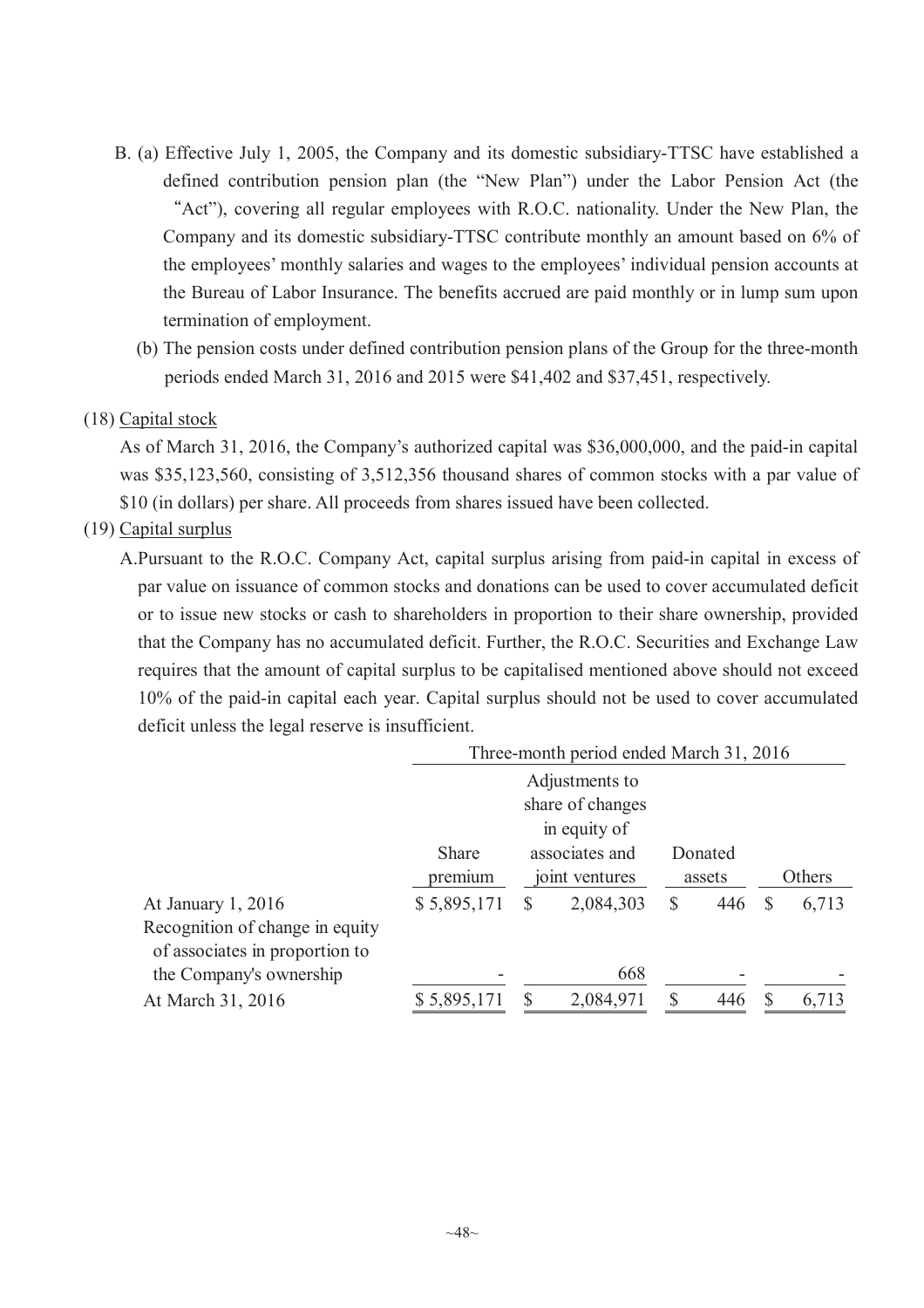|                          | Three-month period ended March 31, 2015 |                                  |           |              |         |        |       |  |  |  |
|--------------------------|-----------------------------------------|----------------------------------|-----------|--------------|---------|--------|-------|--|--|--|
|                          | Adjustments to                          |                                  |           |              |         |        |       |  |  |  |
|                          | share of changes<br>in equity of        |                                  |           |              |         |        |       |  |  |  |
|                          |                                         |                                  |           |              |         |        |       |  |  |  |
|                          | <b>Share</b>                            | associates and<br>joint ventures |           |              | Donated |        |       |  |  |  |
|                          | premium                                 |                                  |           | assets       |         | Others |       |  |  |  |
| At January 1, 2015       | \$5,895,171                             | S                                | 1,390,128 | $\mathbb{S}$ | 446     | S      | 6,713 |  |  |  |
| Recognition of change in |                                         |                                  |           |              |         |        |       |  |  |  |
| equity of associates in  |                                         |                                  |           |              |         |        |       |  |  |  |
| proportion to the        |                                         |                                  |           |              |         |        |       |  |  |  |
| Company's ownership      |                                         |                                  | 692,783   |              |         |        |       |  |  |  |
| At March 31, 2015        | \$5,895,171                             |                                  | 2,082,911 | \$           | 446     |        | 6,713 |  |  |  |

### (20) Retained earnings

- A. According to the Company's Articles of Incorporation, if there is any profit for a fiscal year, the Company shall first make provision for all taxes and cover prior years' losses and then appropriate 10% of the residual amount as legal reserve. Dividends shall be proposed by the Board of Directors and resolved by the stockholders.
- B. Dividend policy

In order to facilitate future expansion plans, dividends to stockholders are distributed mutually in the form of both cash and stocks with the basic principle that the ratio of cash dividends to total stock dividends shall not be lower than 10%.

C. Legal reserve

Except for covering accumulated deficit or issuing new stocks or cash to shareholders in proportion to their share ownership, the legal reserve shall not be used for any other purpose. The use of legal reserve for the issuance of stocks or cash to shareholders in proportion to their share ownership is permitted, provided that the distribution of the reserve is limited to the portion in excess of 25% of the Company's paid-in capital.

- D. (a) In accordance with the regulations, the Company shall set aside special reserve from the debit balance on other equity items at the balance sheet date before distributing earnings. When debit balance on other equity items is reversed subsequently, the reversed amount could be included in the distributable earnings.
	- (b) The amounts previously set aside by the Company as special reserve on initial application of IFRSs in accordance with Jin-Guan-Zheng-Fa-Zi Letter No. 1010012865, dated April 6, 2012, shall be reversed proportionately when the relevant assets are used, disposed of or reclassified subsequently. Such amounts are reversed upon disposal or reclassified if the assets are investment property of land, and reversed over the use period if the assets are investment property other than land.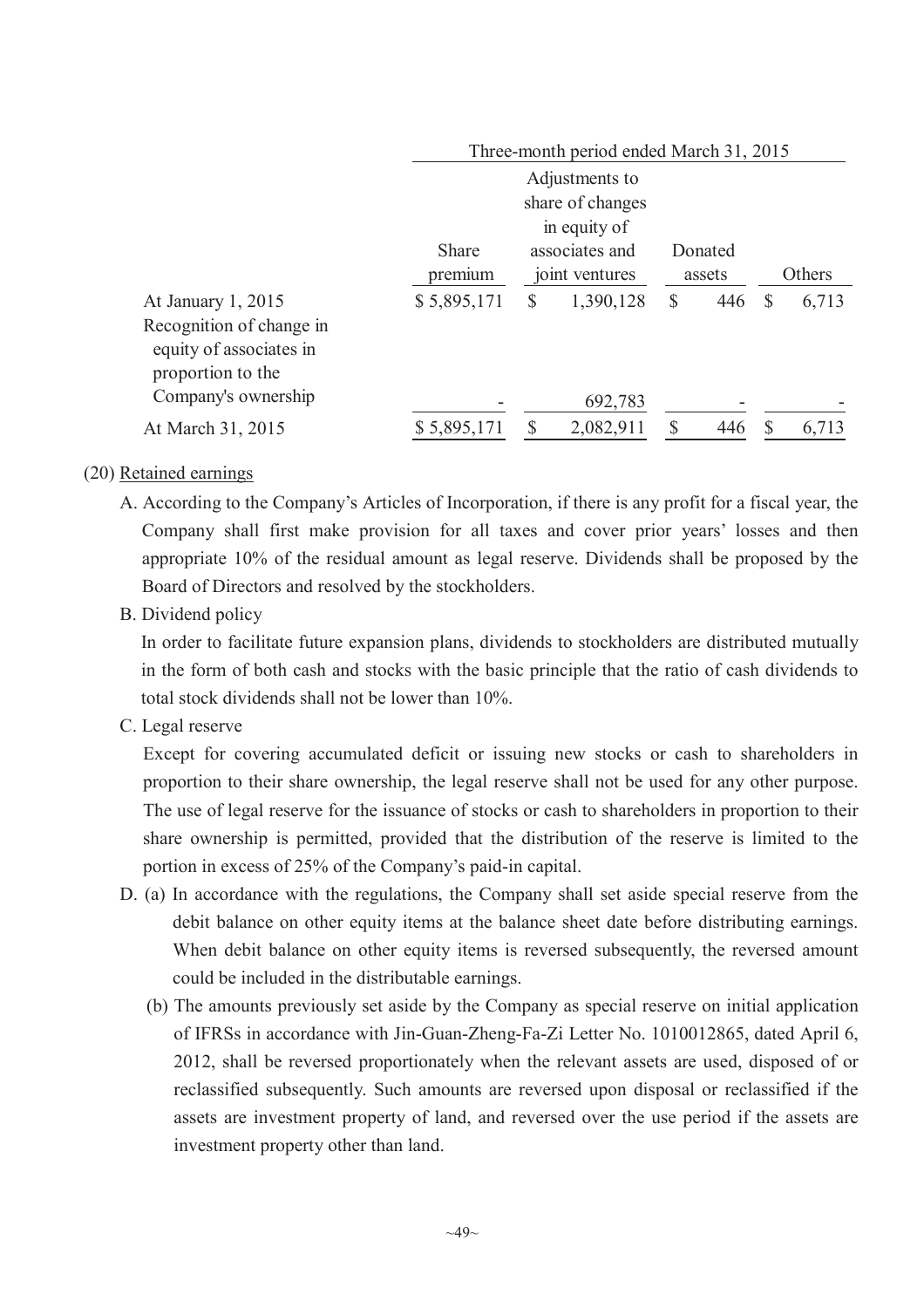E. As of 2015, the Company distributed no dividends to shareholders in order to facilitate future operation plans.

As of May 11, 2016, the above-mentioned 2015 earnings appropriation had not been resolved by the shareholders.

- F. For the three-month period ended March 31, 2016, the Company had an accumulated deficit and thus distributed no dividends to shareholders.
- G. For information relating to employees', directors' and supervisors' remuneration, please refer to Note 6(28).

### (21) Other equity items

|                                   | Hedging |                |   | Available-for-  |              | Currency    |   |           |
|-----------------------------------|---------|----------------|---|-----------------|--------------|-------------|---|-----------|
|                                   | reserve |                |   | sale investment |              | translation |   | Total     |
| At January $1, 2016$              | (S      | 521,149)       | S | 1,461,850       | $\mathbb{S}$ | 2,155,086   | S | 3,095,787 |
| $Revaluation - gross$             |         |                |   | 317,578         |              |             |   | 317,578   |
| $Revaluation - tax$               |         | $\blacksquare$ |   | 1,032)          |              | ۰           |   | 1,032)    |
| Revaluation – associates          |         |                |   | 37,502          |              |             |   | 37,502    |
| Cash flow hedges:                 |         |                |   |                 |              |             |   |           |
| $-$ Associates                    |         | 69,258         |   |                 |              |             |   | 69,258    |
| Currency translation differences: |         |                |   |                 |              |             |   |           |
| $-Group$                          |         |                |   |                 |              | $420,206$ ( |   | 420,206)  |
| $-$ Group $-$ tax                 |         |                |   |                 |              | 2,186       |   | 2,186     |
| $-$ Associates                    |         |                |   |                 |              | 90,856)     |   | 90,856)   |
| At March 31, 2016                 | `\$     | 451,891)       |   | 1,815,898       | S.           | 1,646,210   |   | 3,010,217 |

|                                   |     | Hedging                  |               | Available-for-  | Currency                 |              |           |
|-----------------------------------|-----|--------------------------|---------------|-----------------|--------------------------|--------------|-----------|
|                                   |     | reserve                  |               | sale investment | translation              |              | Total     |
| At January 1, 2015                | (\$ | 365,777)                 | $\mathcal{S}$ | 636,519         | \$1,356,698              | $\mathbb{S}$ | 1,627,440 |
| $Revaluation - gross$             |     |                          |               | 543,347         |                          |              | 543,347   |
| $Revaluation - tax$               |     | $\overline{\phantom{0}}$ |               | 14,632)         | $\overline{\phantom{a}}$ |              | 14,632)   |
| Revaluation – associates          |     |                          |               | 49,204          |                          |              | 49,204    |
| Cash flow hedges:                 |     |                          |               |                 |                          |              |           |
| - Fair value losses in the period |     | 6,181)                   |               |                 | $\overline{\phantom{a}}$ |              | 6,181)    |
| - Taxr on fair value              |     | 263                      |               |                 |                          |              | 263       |
| $-$ Associates                    |     | 54,389                   |               |                 |                          |              | 54,389    |
| Currency translation differences: |     |                          |               |                 |                          |              |           |
| $-$ Group                         |     |                          |               |                 | $772,196$ (              |              | 772,196)  |
| $-$ Group $-$ tax                 |     |                          |               |                 | 8                        |              | 8         |
| $-$ Associates                    |     |                          |               |                 | 43,454)                  |              | 43,454)   |
| At March 31, 2015                 | (\$ | 317,306)                 | $\mathbb{S}$  | 1,214,438       | 541,056                  | <sup>S</sup> | 1,438,188 |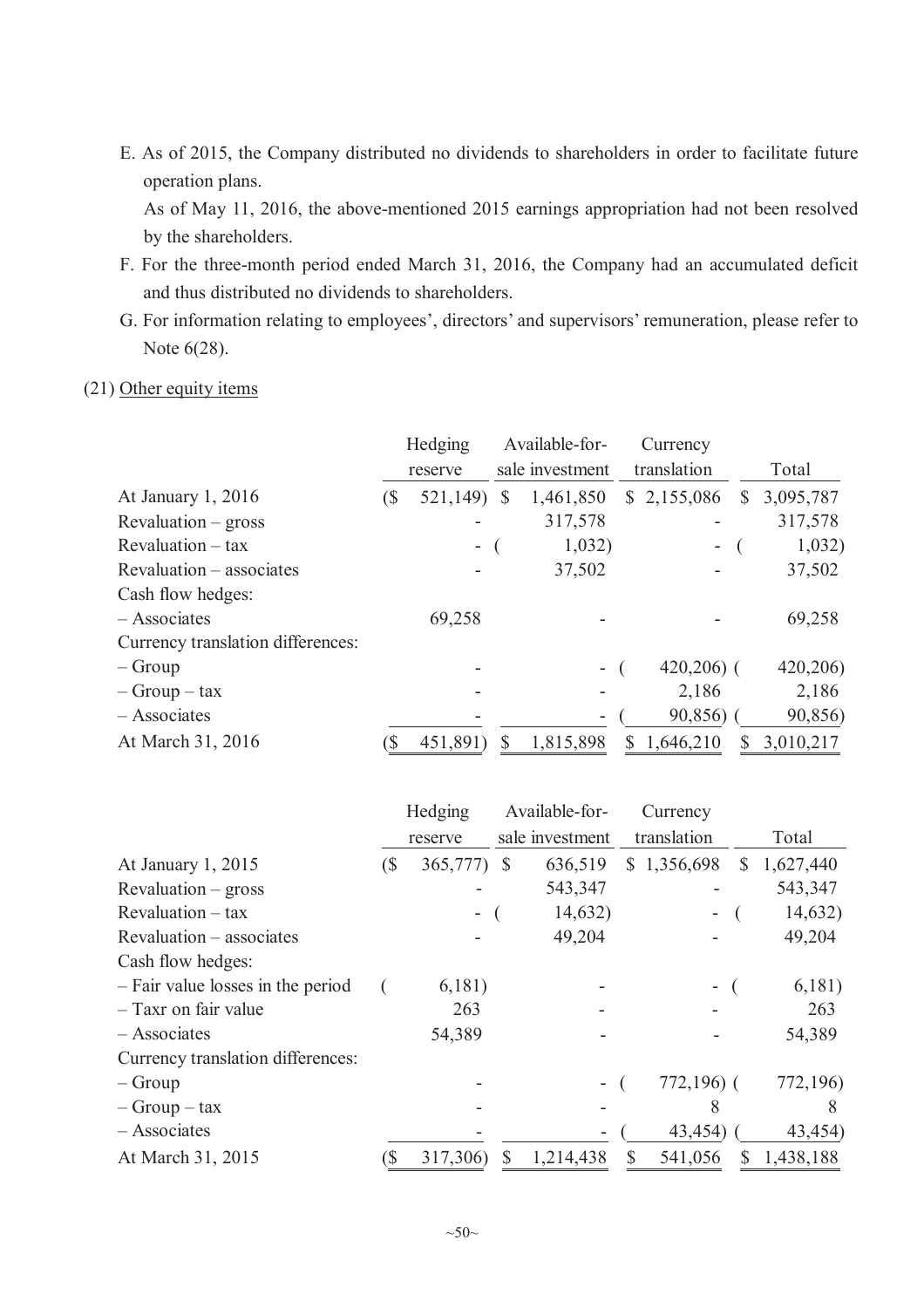## (22) Operating revenue

|                                                                                                                    |    | Three-month period ended |               | Three-month period ended |
|--------------------------------------------------------------------------------------------------------------------|----|--------------------------|---------------|--------------------------|
|                                                                                                                    |    | March 31, 2016           |               | March 31, 2015           |
| Marine freight income                                                                                              | \$ | 25,812,149               | $\mathcal{S}$ | 32,326,883               |
| Container manufacturing income                                                                                     |    | 222,912                  |               | 679,917                  |
| Ship rental and slottage income                                                                                    |    | 213,031                  |               | 551,999                  |
| Commission income and agency<br>service income                                                                     |    | 309,699                  |               | 382,759                  |
| Container income and others                                                                                        |    | 2,046,415                |               | 1,362,442                |
|                                                                                                                    | \$ | 28,604,206               | \$            | 35,304,000               |
| (23) Other gains, net                                                                                              |    |                          |               |                          |
|                                                                                                                    |    | Three-month period ended |               | Three-month period ended |
|                                                                                                                    |    | March 31, 2016           |               | March 31, 2015           |
| Gains on disposal of property, plant<br>and equipment                                                              | \$ | 11,705                   | \$            | 46,382                   |
| (24) Other income                                                                                                  |    |                          |               |                          |
|                                                                                                                    |    | Three-month period ended |               | Three-month period ended |
|                                                                                                                    |    | March 31, 2016           |               | March 31, 2015           |
| Rental revenue                                                                                                     | \$ | 28,426                   | $\mathbb{S}$  | 27,592                   |
| Dividend income                                                                                                    |    | 37,637                   |               | 38,822                   |
| Interest income:                                                                                                   |    |                          |               |                          |
| Interest income from bank deposits<br>Interest income from financial assets<br>other than financial assets at fair |    | 57,978                   |               | 57,124                   |
| value through profit or loss                                                                                       |    | 2,720                    |               | 2,546                    |
| Other income - other                                                                                               |    | 59,507                   |               | 24,559                   |
|                                                                                                                    | \$ | 186,268                  | \$            | 150,643                  |
| (25) Other gains and losses                                                                                        |    |                          |               |                          |
|                                                                                                                    |    | Three-month period ended |               | Three-month period ended |
|                                                                                                                    |    | March 31, 2016           |               | March 31, 2015           |
| Net gains on financial assets<br>at fair value through profit or loss                                              | \$ | 167                      | $\mathcal{S}$ | 692                      |
| Net currency exchange (losses) gains<br>Gains (losses) on disposal of                                              |    | 25,211)                  |               | 204,480                  |
| investments                                                                                                        |    | 1,401                    |               | 6,836)                   |
| Other non-operating expenses                                                                                       |    | 14,498)                  |               | 18,497)                  |
|                                                                                                                    | (  | 38,141)                  | $\mathcal{S}$ | 179,839                  |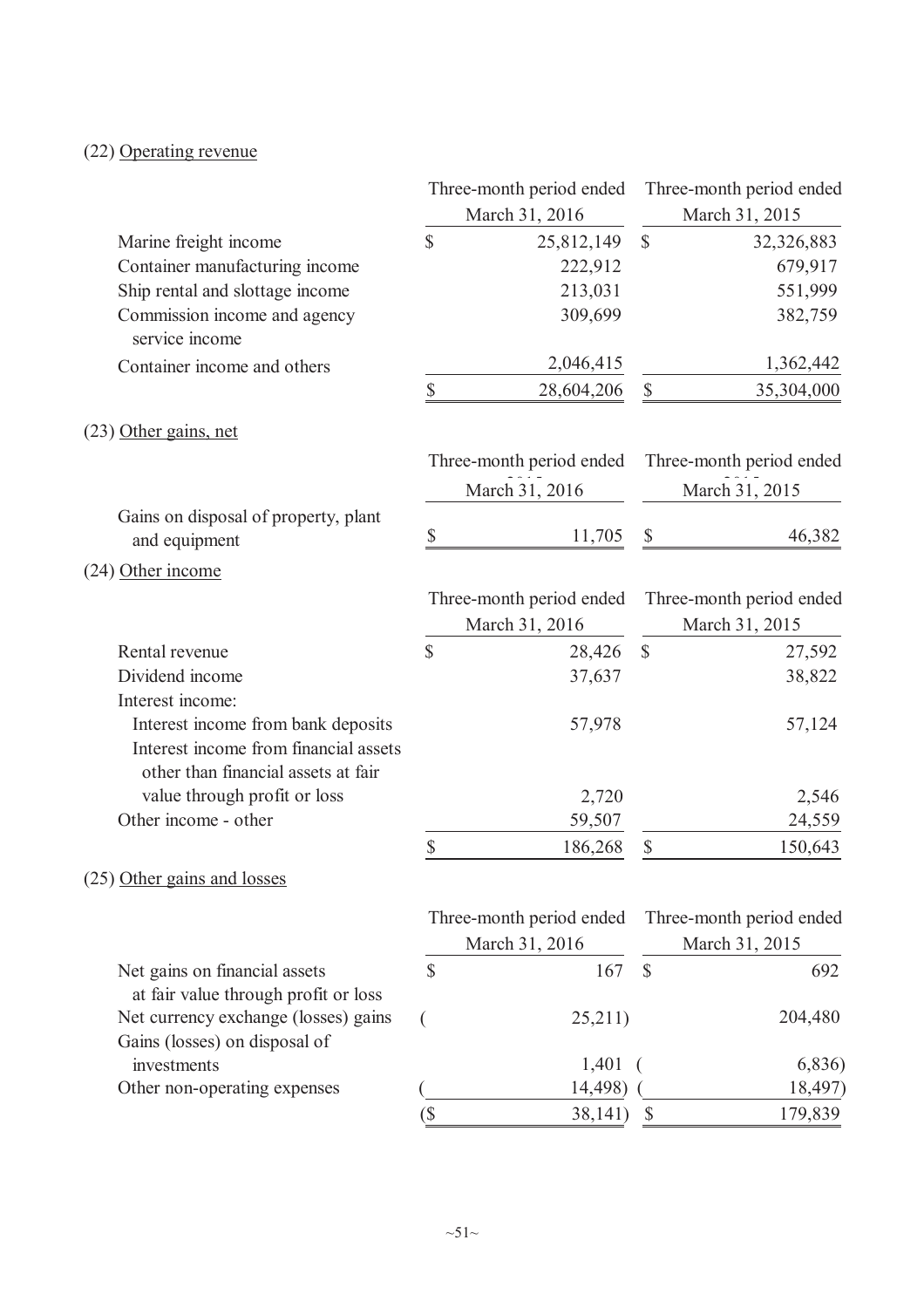#### (26) Finance costs

|                                           | Three-month period ended<br>March 31, 2016 |                          | Three-month period ended<br>March 31, 2015 |                          |
|-------------------------------------------|--------------------------------------------|--------------------------|--------------------------------------------|--------------------------|
| Interest expense:                         |                                            |                          |                                            |                          |
| <b>Bank</b> loans                         | \$                                         | 294,492                  | $\mathbb{S}$                               | 217,127                  |
| Corporate bonds                           |                                            | 9,574                    |                                            | 9,468                    |
|                                           |                                            | 304,066                  |                                            | 226,595                  |
| Less: capitalisation of qualifying assets |                                            | 9,107)                   |                                            | 9,123)                   |
| Finance costs                             | \$                                         | 294,959                  | $\mathbb{S}$                               | 217,472                  |
| (27) Expenses by nature                   |                                            |                          |                                            |                          |
|                                           |                                            | Three-month period ended |                                            | Three-month period ended |
|                                           |                                            | March 31, 2016           |                                            | March 31, 2015           |
| Employee benefit expense                  | $\overline{\mathbb{S}}$                    | 1,643,209                | $\mathcal{S}$                              | 1,600,920                |
| Depreciation on property, plant           |                                            |                          |                                            |                          |
| and equipment                             |                                            | 2,148,955                |                                            | 1,999,379                |
| Amortisation on intangible assets         |                                            | 4,881                    |                                            | 3,863                    |
| Other operating costs and expenses        |                                            | 28,939,895               |                                            | 29,907,400               |
|                                           | \$                                         | 32,736,940               | $\mathbb{S}$                               | 33,511,562               |
| (28) Employee benefit expense             |                                            |                          |                                            |                          |
|                                           |                                            | Three-month period ended |                                            | Three-month period ended |
|                                           |                                            | March 31, 2016           |                                            | March 31, 2015           |
| Wages and salaries                        | $\sqrt{\frac{2}{\pi}}$                     | 1,367,625                | $\mathbb{S}$                               | 1,341,611                |
| Labor and health insurance fees           |                                            | 96,494                   |                                            | 81,807                   |
| Pension costs                             |                                            | 98,099                   |                                            | 95,517                   |
| Other personnel expenses                  |                                            | 80,991                   |                                            | 81,985                   |
|                                           | \$                                         | 1,643,209                | \$                                         | 1,600,920                |

A. According to the Articles of Incorporation of the Company, when distributing earnings, the Company shall distribute bonus to the employees that account for no less than 0.5% and pay remuneration to the directors and supervisors that account for no more than 5% of the total distributed amount.

However, in accordance with the Company Act amended on May 20, 2015, a company shall distribute employee remuneration, based on the current year's profit condition, in a fixed amount or a proportion of profits. If a company has accumulated deficit, earnings should be channelled to cover losses. A company may, by a resolution adopted by half of participating members vote at a meeting of board of directors attended by two-thirds of the total number of directors, have the profit distributable as employees' remuneration distributed in the form of shares or in cash; and in addition to a report of such distribution shall be submitted to the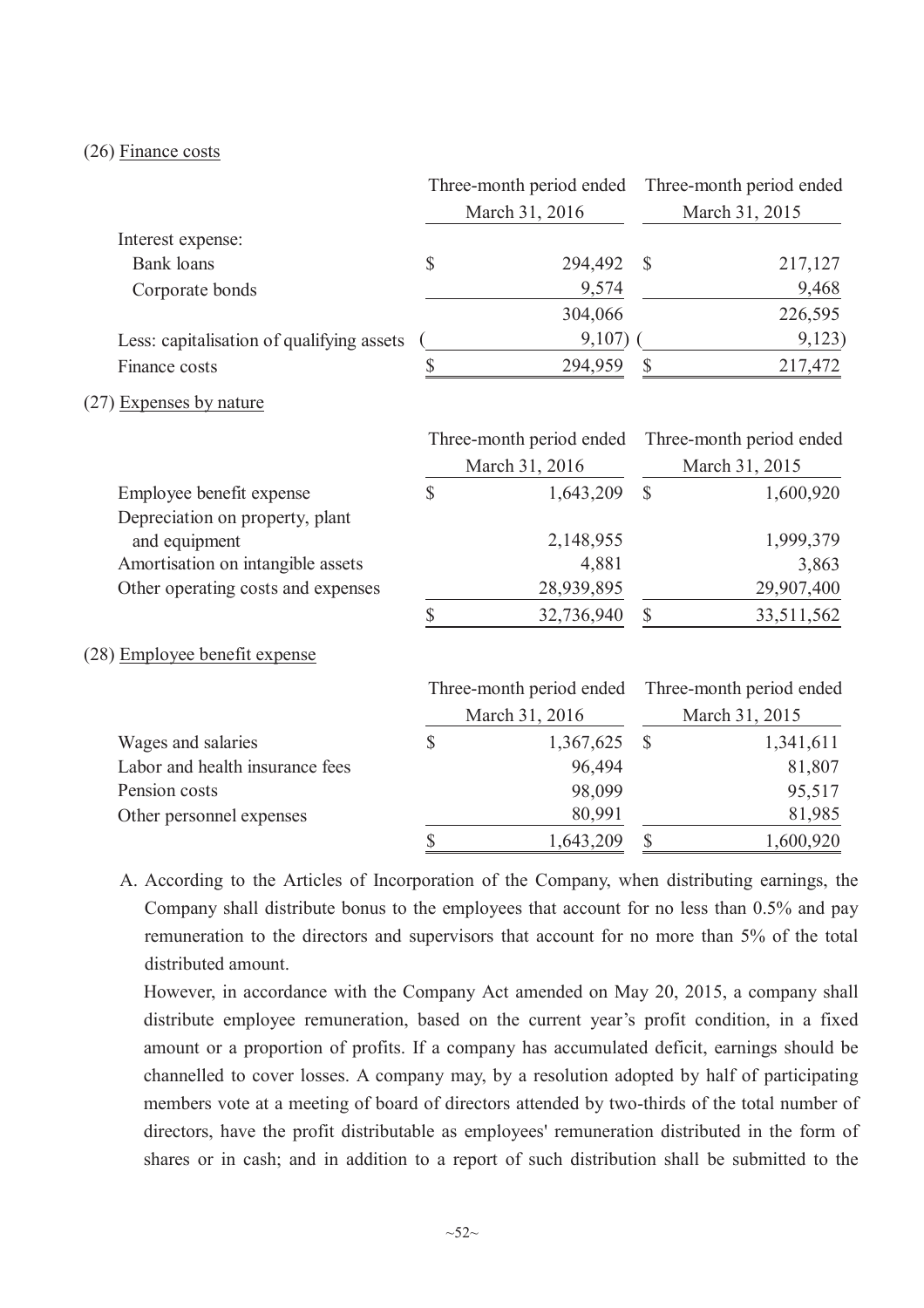shareholders' meeting. Qualification requirements of employees, including the employees of subsidiaries of the company meeting certain specific requirements, entitled to receive aforementioned stock or cash may be specified in the Articles of Incorporation. The Board of Directors of the Company has approved the amended Articles of Incorporation of the Company on March 29, 2016. According to the amended articles, a ratio of distributable profit of the current year, after covering accumulated losses, shall be distributed as employees', directors' and supervisors' remuneration. The ratio shall not be lower than 0.5% for employees' remuneration and shall not be higher than 5% for directors' and supervisors' remuneration. The amended articles will be resolved in the shareholders' meeting in 2016.

B. For the three-month period ended March 31, 2016, the Company generated loss and thus did not accrue employees' and supervisors' remuneration.

Employees', directors' and supervisors' remuneration of 2015 as resolved by the Board of Directors were in agreement with those amounts recognised in the 2015 financial statements.

Information about the appropriation of employees', directors' and supervisors' remuneration by the Company as proposed by the Board of Directors and resolved by the stockholders will be posted in the "Market Observation Post System" at the website of the Taiwan Stock Exchange.

### (29) Income tax

A. Income tax (benefit) expense

(a)Components of income tax (benefit) expense:

|                                       | Three-month period   |                      | Three-month period |  |
|---------------------------------------|----------------------|----------------------|--------------------|--|
|                                       | ended March 31, 2016 | ended March 31, 2015 |                    |  |
| Current tax:                          |                      |                      |                    |  |
| Current tax on profits for the period | \$<br>49,835         |                      | 225,334            |  |
| Adjustments in respect of prior years | 249                  |                      | 11)                |  |
| Total current tax                     | 50,084               |                      | 225,323            |  |
| Deferred tax:                         |                      |                      |                    |  |
| Origination and reversal of           |                      |                      |                    |  |
| temporary differences                 | 233,457)             |                      | 8,625              |  |
| Total deferred tax                    | 233,457)             |                      | 8,625              |  |
| Income tax (benefit) expense          | 183,373              |                      | 233,948            |  |

(b)The income tax (charge)/credit relating to components of other comprehensive income is as follows: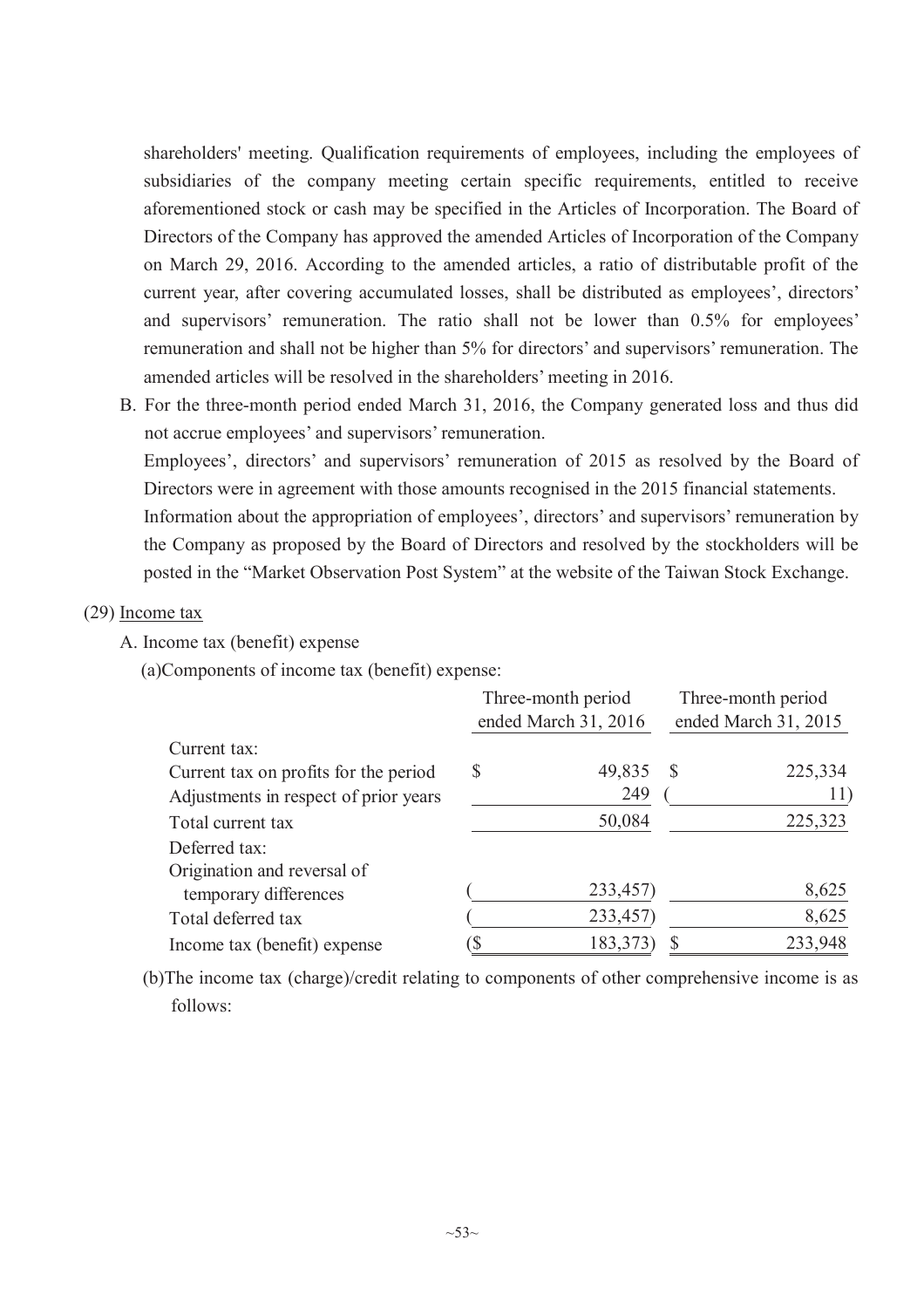|                                                                            | Three-month period<br>ended March 31, 2016 |  | Three-month period<br>ended March 31, 2015 |  |  |
|----------------------------------------------------------------------------|--------------------------------------------|--|--------------------------------------------|--|--|
| Fair value gains/losses on available-<br>for-sale financial assets         | \$<br>1,032                                |  | 14,632                                     |  |  |
| Exchange differences on translating<br>the financial statements of foreign |                                            |  |                                            |  |  |
| operations                                                                 | $2,186$ ) (                                |  | 8)                                         |  |  |
| Cash flow hedges                                                           | ۰                                          |  | 263)                                       |  |  |
|                                                                            |                                            |  | 14,361                                     |  |  |

(c) The income tax charged/(credited) to equity during the period is as follows:

|                                     | Three-month period   | Three-month period |                      |
|-------------------------------------|----------------------|--------------------|----------------------|
|                                     | ended March 31, 2016 |                    | ended March 31, 2015 |
| Reduction in capital surplus caused |                      |                    |                      |
| by recognition of foreign investees |                      |                    |                      |
| based on the shareholding ratio     |                      | דר                 |                      |

- B. As of March 31, 2016, the Company's income tax returns through 2013 have been assessed and approved by the Tax Authority.
- C. Unappropriated retained earnings:

|                                           |                | March 31, 2016 December 31, 2015 March 31, 2015 |           |
|-------------------------------------------|----------------|-------------------------------------------------|-----------|
| Earnings generated in and before 1997 (\$ | $1,278,299$ \$ | $1,643,560$ \$                                  | 1,673,273 |
| Earnings generated in and after 1998      | ۰              | 918,265                                         | 7,093,186 |
|                                           | 1,278,299) \$  | 2,561,825                                       | 8,766,459 |

D. As of March 31, 2016, December 31, 2015 and March 31, 2015, the balance of the imputation tax credit account was \$2,544,529, \$2,544,529 and \$1,616,279, respectively. The creditable tax rate was 35.78% for the year ended December 31, 2014 and is estimated to be 48.15% for the year ended December 31, 2015.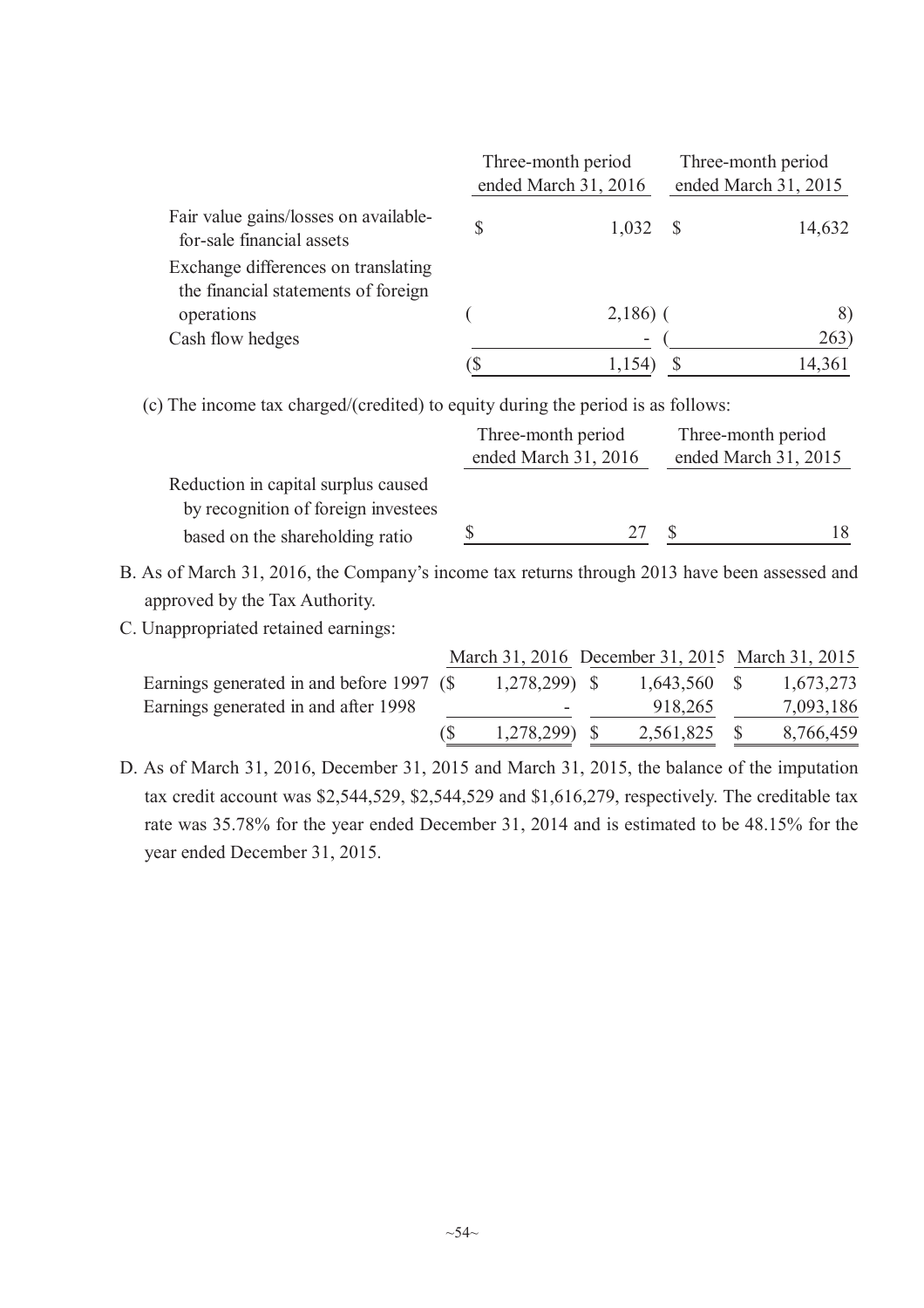## (30) (Loss) earnings per share

|                                                                                          | Three-month period ended March 31, 2016 |                  |                           |                                                              |                           |                    |  |
|------------------------------------------------------------------------------------------|-----------------------------------------|------------------|---------------------------|--------------------------------------------------------------|---------------------------|--------------------|--|
|                                                                                          |                                         |                  |                           | Weighted average<br>number of ordinary                       |                           |                    |  |
|                                                                                          |                                         |                  |                           | shares outstanding                                           |                           | Loss per share     |  |
|                                                                                          |                                         | Amount after tax |                           | (share in thousands)                                         |                           | (in dollars)       |  |
| Basic loss per share                                                                     |                                         |                  |                           |                                                              |                           |                    |  |
| Net loss attributable to<br>ordinary shareholders of the                                 |                                         |                  |                           |                                                              |                           |                    |  |
| parent                                                                                   | $(\$\)$                                 | 3,840,124)       |                           | 3,512,356 (\$)                                               |                           | 1.09)              |  |
| Diluted loss per share<br>Net loss attributable to<br>ordinary shareholders of the       |                                         |                  |                           |                                                              |                           |                    |  |
| parent                                                                                   | $\left(\frac{5}{2}\right)$              | $3,840,124$ \$   |                           | 3,512,356 (\$)                                               |                           | 1.09)              |  |
|                                                                                          |                                         |                  |                           | Three-month period ended March 31, 2015                      |                           |                    |  |
|                                                                                          |                                         |                  |                           | Weighted average<br>number of ordinary<br>shares outstanding |                           | Earnings per share |  |
|                                                                                          |                                         | Amount after tax |                           | (share in thousands)                                         |                           | (in dollars)       |  |
| Basic earnings per share                                                                 |                                         |                  |                           |                                                              |                           |                    |  |
| Net income attributable to<br>ordinary shareholders of                                   |                                         |                  |                           |                                                              |                           |                    |  |
| the parent                                                                               | \$                                      | 1,525,952        | $\mathbb{S}$              | 3,512,356                                                    | $\boldsymbol{\mathsf{S}}$ | 0.43               |  |
| Diluted earnings per share<br>Net income attributable to<br>ordinary shareholders of the |                                         |                  |                           |                                                              |                           |                    |  |
| parent                                                                                   | \$                                      | 1,525,952        | $\boldsymbol{\mathsf{S}}$ | 3,512,356                                                    | \$                        | 0.43               |  |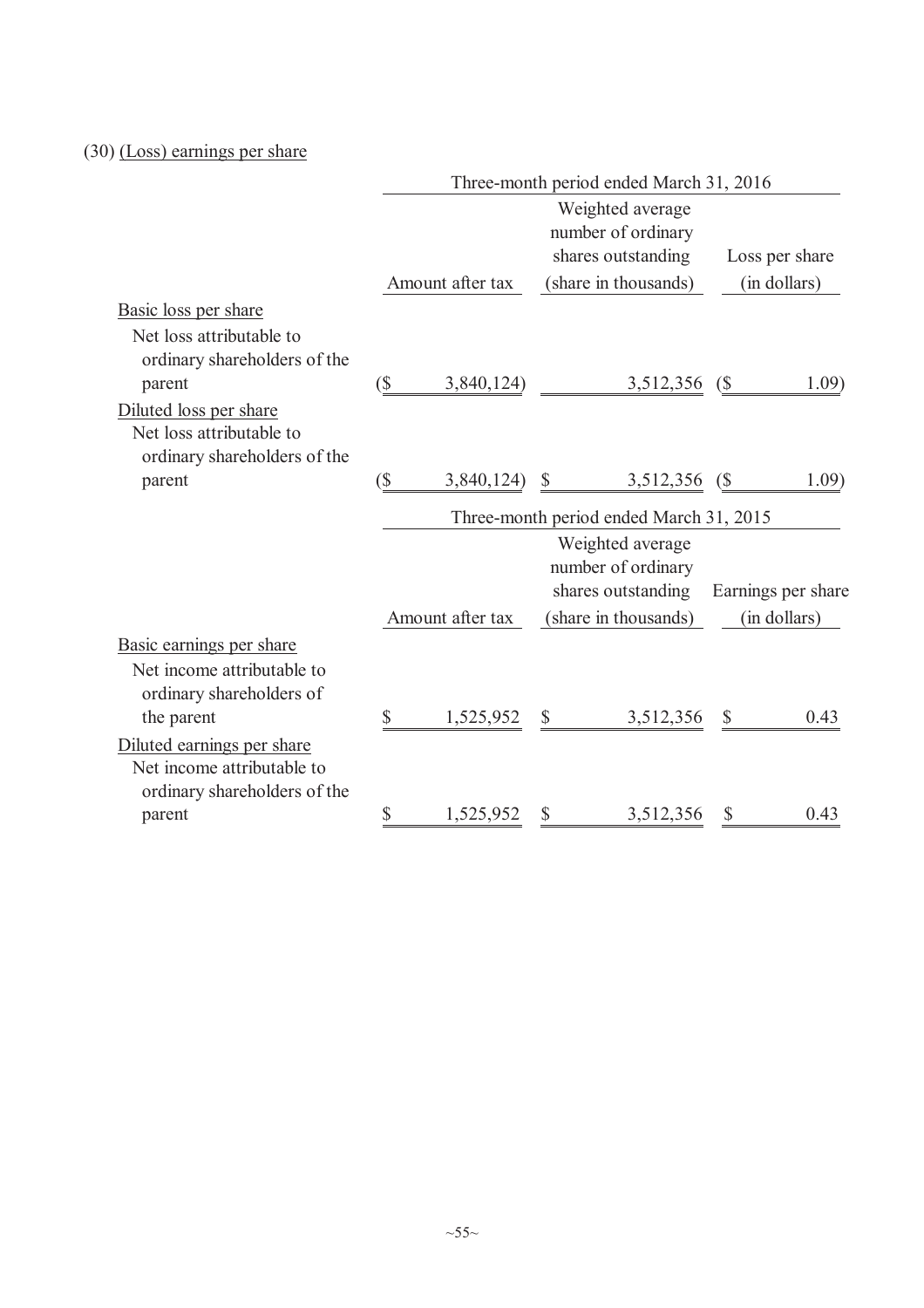## (31) Supplemental cash flow information

A. Investing activities with partial cash payments

(a)Property, plant and equipment

|                                                 | Three-month period<br>ended March 31, 2016 | Three-month period<br>ended March 31, 2015 |           |  |
|-------------------------------------------------|--------------------------------------------|--------------------------------------------|-----------|--|
| Purchase of property, plant and<br>equipment    | 358,486                                    |                                            | 1,284,886 |  |
| Add: opening balance of payable<br>on equipment | 10,360                                     |                                            | 1,556     |  |
| Less: ending balance of payable<br>on equipment | 45,094)                                    |                                            | 363,633)  |  |
| Cash paid during the period                     | 323,752                                    |                                            | 922,809   |  |

(b)Prepayments for equipment (recorded as other non-current assets)

|                                       | Three-month period |                      | Three-month period |                      |  |
|---------------------------------------|--------------------|----------------------|--------------------|----------------------|--|
|                                       |                    | ended March 31, 2016 |                    | ended March 31, 2015 |  |
| Purchase of prepayments for equipment | <sup>S</sup>       | 305,671              | S                  | 3,281,633            |  |
| Add: opening balance of payable       |                    |                      |                    |                      |  |
| on prepayments for equipment          |                    | 5,767                |                    | 277,413              |  |
| Less: ending balance of payable       |                    |                      |                    |                      |  |
| on prepayments for equipment          |                    | $39,188$ ) (         |                    | 64,312)              |  |
| capitalisation of qualifying          |                    |                      |                    |                      |  |
| assets                                |                    | 9,107                |                    | 9,123                |  |
| Cash paid during the period           |                    | 263,143              |                    | 3,485,611            |  |

## 7. RELATED PARTY TRANSACTIONS

### (1) Significant related party transactions and balances

A.Operating revenue:

|                    |                       | Three-month period |                      | Three-month period |                      |  |
|--------------------|-----------------------|--------------------|----------------------|--------------------|----------------------|--|
|                    |                       |                    | ended March 31, 2016 |                    | ended March 31, 2015 |  |
| Sales of services: |                       |                    |                      |                    |                      |  |
|                    | Associates            |                    | 672,312              |                    | 804,866              |  |
|                    | Other related parties |                    | 2,581,909            |                    | 2,748,750            |  |
|                    |                       |                    | 3,254,221            |                    | 3,553,616            |  |

The business terms on which the Group transacts with related parties are of no difference from those with non-related parties.

B.Purchases: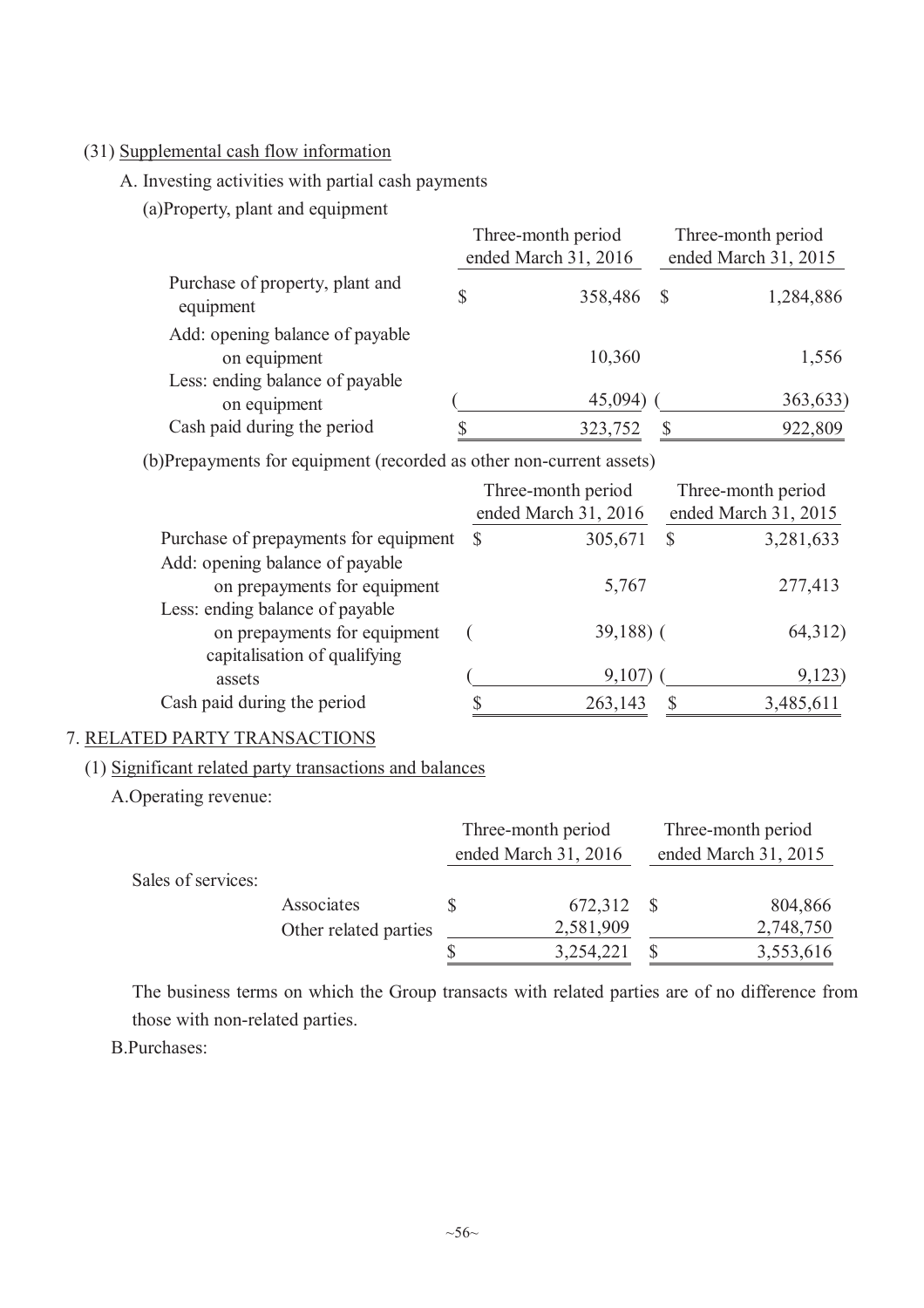|                        | Three-month period<br>ended March 31, 2016 | Three-month period<br>ended March 31, 2015 |           |  |
|------------------------|--------------------------------------------|--------------------------------------------|-----------|--|
| Purchases of services: |                                            |                                            |           |  |
| Associates             | \$<br>641,967                              | - \$                                       | 721,657   |  |
| Other related          |                                            |                                            |           |  |
| parties                | 1,516,202                                  |                                            | 1,515,045 |  |
|                        | \$<br>2,158,169                            |                                            | 2,236,702 |  |

Goods and services are purchased from associates and other related parties on normal commercial terms and conditions.

C. Receivables from related parties:

|                      |                             |               |         |               | March 31, 2016 December 31, 2015 March 31, 2015 |                           |           |
|----------------------|-----------------------------|---------------|---------|---------------|-------------------------------------------------|---------------------------|-----------|
| Accounts receivable: |                             |               |         |               |                                                 |                           |           |
|                      | Associates<br>Other related | \$            | 94,861  | $\mathbb{S}$  | 105,368                                         | $\mathcal{S}$             | 142,704   |
|                      | parties                     |               | 458,175 |               | 657,545                                         |                           | 720,258   |
|                      | Subtotal                    | $\mathbb{S}$  | 553,036 | S             | 762,913                                         | $\boldsymbol{\mathsf{S}}$ | 862,962   |
| Other receivables:   |                             |               |         |               |                                                 |                           |           |
|                      | Associates                  | \$            | 65,323  | $\mathcal{S}$ | 6,096                                           | $\mathcal{S}$             | 4,026     |
|                      | Other related               |               |         |               |                                                 |                           |           |
|                      | parties                     |               | 155,633 |               | 140,000                                         |                           | 154,905   |
|                      | Subtotal                    |               | 220,956 |               | 146,096                                         |                           | 158,931   |
|                      | Total                       | $\mathcal{S}$ | 773,992 | $\mathcal{S}$ | 909,009                                         | $\mathbb{S}$              | 1,021,893 |

The receivables from related parties arise mainly from sale transactions. The receivables are unsecured in nature and bear no interest. There are no provisions against receivables from related parties.

D.Payables to related parties:

|                   |                             |               |         |               | March 31, 2016 December 31, 2015 March 31, 2015 |               |         |
|-------------------|-----------------------------|---------------|---------|---------------|-------------------------------------------------|---------------|---------|
| Accounts payable: |                             |               |         |               |                                                 |               |         |
|                   | Associates<br>Other related | $\mathcal{S}$ | 77,685  | $\mathcal{S}$ | 39,624                                          | $\mathcal{S}$ | 113,752 |
|                   | parties                     |               | 262,539 |               | 152,938                                         |               | 542,732 |
|                   | Subtotal                    |               | 340,224 | \$            | 192,562                                         | $\mathbb{S}$  | 656,484 |
| Other payables:   |                             |               |         |               |                                                 |               |         |
|                   | Associates<br>Other related | $\mathbb{S}$  | 6,433   | $\mathcal{S}$ | 4,117                                           | $\mathcal{S}$ | 8,302   |
|                   | parties                     |               | 55,989  |               | 60,201                                          |               | 12,895  |
|                   | Subtotal                    |               | 62,422  |               | 64,318                                          |               | 21,197  |
|                   | Total                       | \$            | 402,646 |               | 256,880                                         | \$            | 677,681 |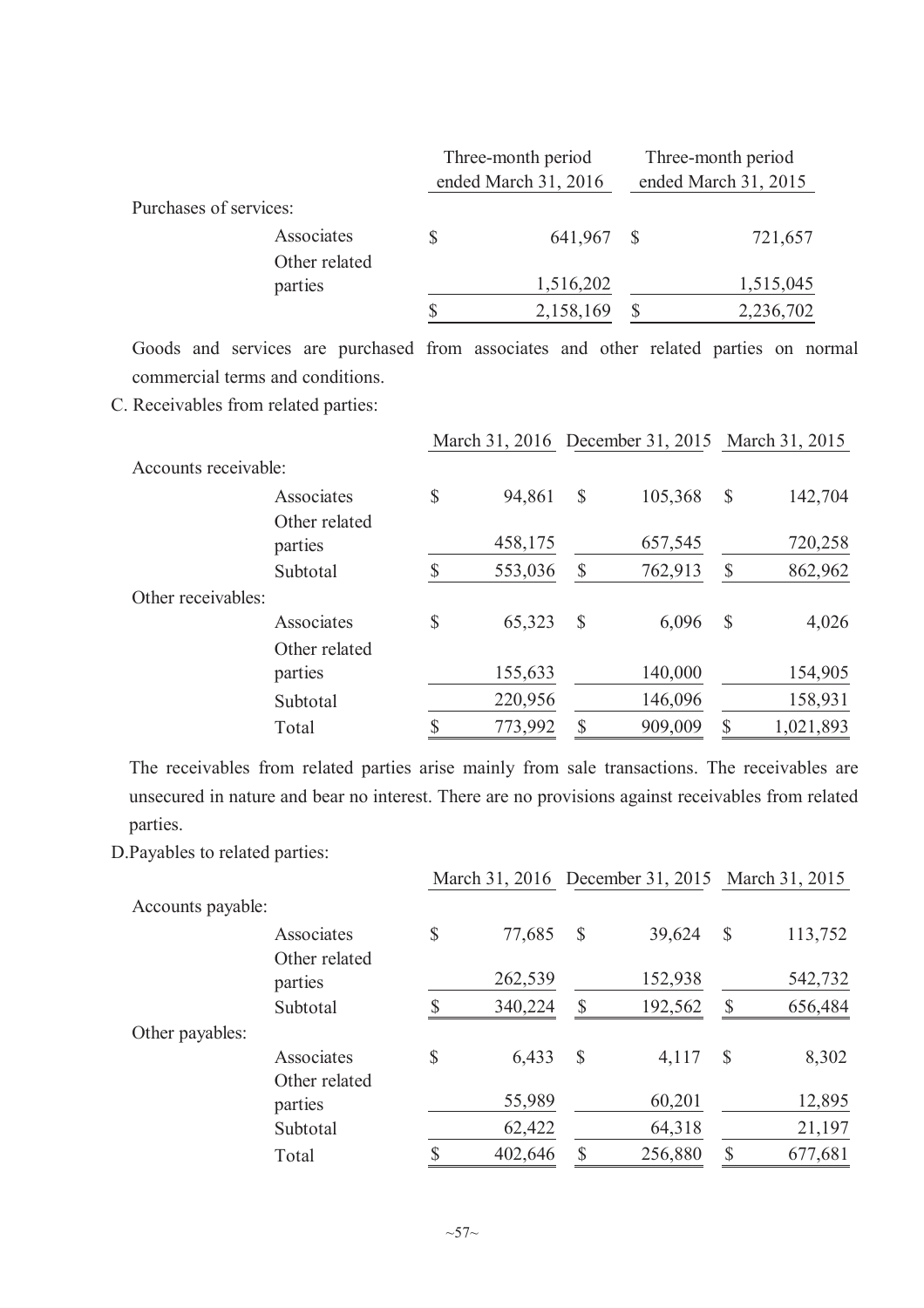The payables to related parties arise mainly from purchase transactions. The payables bear no interest.

E.Property transactions:

|                                                  |                                         | Three-month period<br>ended March 31, 2016 |                                                 |                            | Three-month period<br>ended March 31, 2015 |                             |                |
|--------------------------------------------------|-----------------------------------------|--------------------------------------------|-------------------------------------------------|----------------------------|--------------------------------------------|-----------------------------|----------------|
| Acquisition of property,<br>plant and equipment: |                                         |                                            |                                                 |                            |                                            |                             |                |
| Associates                                       |                                         | \$                                         |                                                 | 149                        | \$                                         |                             | 544            |
| F.Agency accounts:                               |                                         |                                            |                                                 |                            |                                            |                             |                |
|                                                  |                                         |                                            | March 31, 2016 December 31, 2015 March 31, 2015 |                            |                                            |                             |                |
| Debit balance of agency accounts:                |                                         |                                            |                                                 |                            |                                            |                             |                |
|                                                  | Associates                              | $\mathcal{S}$                              | 11,087                                          |                            | $s \qquad - \qquad s$                      |                             | 103,741        |
|                                                  |                                         |                                            | March 31, 2016 December 31, 2015 March 31, 2015 |                            |                                            |                             |                |
| Credit balance of agency accounts:               |                                         |                                            |                                                 |                            |                                            |                             |                |
|                                                  | Associates                              | $(\$\)$                                    | 49,127) $(S$                                    |                            | 75,146) \$                                 |                             |                |
|                                                  | Other related                           |                                            |                                                 |                            |                                            |                             |                |
|                                                  | parties                                 |                                            | $430,513$ (                                     |                            | 112,283                                    |                             | 2,850)         |
|                                                  |                                         | $(\$\)$                                    | 479,640) (\$                                    |                            | 187,429) (\$                               |                             | 2,850)         |
| G. Shipowner's accounts:                         |                                         |                                            |                                                 |                            |                                            |                             |                |
|                                                  |                                         |                                            | March 31, 2016 December 31, 2015 March 31, 2015 |                            |                                            |                             |                |
|                                                  | Debit balance of shipowner's accounts:  |                                            |                                                 |                            |                                            |                             |                |
|                                                  | Associates                              | $\mathbb{S}$                               | 349,864                                         | $\mathcal{S}$              | 83,275                                     | $\mathcal{S}$               | 312,232        |
|                                                  | Other related                           |                                            |                                                 |                            |                                            |                             |                |
|                                                  | parties                                 |                                            | 322,220                                         |                            | 25,139                                     |                             | 986,358        |
|                                                  |                                         | $\mathbb{S}$                               | 672,084                                         | $\mathcal{S}$              | 108,414                                    | $\mathbb{S}$                | 1,298,590      |
|                                                  |                                         |                                            | March 31, 2016 December 31, 2015 March 31, 2015 |                            |                                            |                             |                |
|                                                  | Credit balance of shipowner's accounts: |                                            |                                                 |                            |                                            |                             |                |
|                                                  | Other related                           |                                            |                                                 |                            |                                            |                             |                |
|                                                  | parties                                 | (\$                                        | 781,490)                                        | $\left( \text{\$} \right)$ | 657,808)                                   | $\left( \mathcal{S}\right)$ | 121,826)       |
| H. Loans to/from related parties:                |                                         |                                            |                                                 |                            |                                            |                             |                |
| (a) Loans to related parties:                    |                                         |                                            |                                                 |                            |                                            |                             |                |
| i.Outstanding balance:                           |                                         |                                            |                                                 |                            |                                            |                             |                |
|                                                  |                                         |                                            | March 31, 2016 December 31, 2015                |                            |                                            |                             | March 31, 2015 |
|                                                  | Associates                              | $\boldsymbol{\mathsf{S}}$                  | 319,312                                         | $\boldsymbol{\mathcal{S}}$ | 324,675                                    | $\boldsymbol{\mathsf{S}}$   | 309,647        |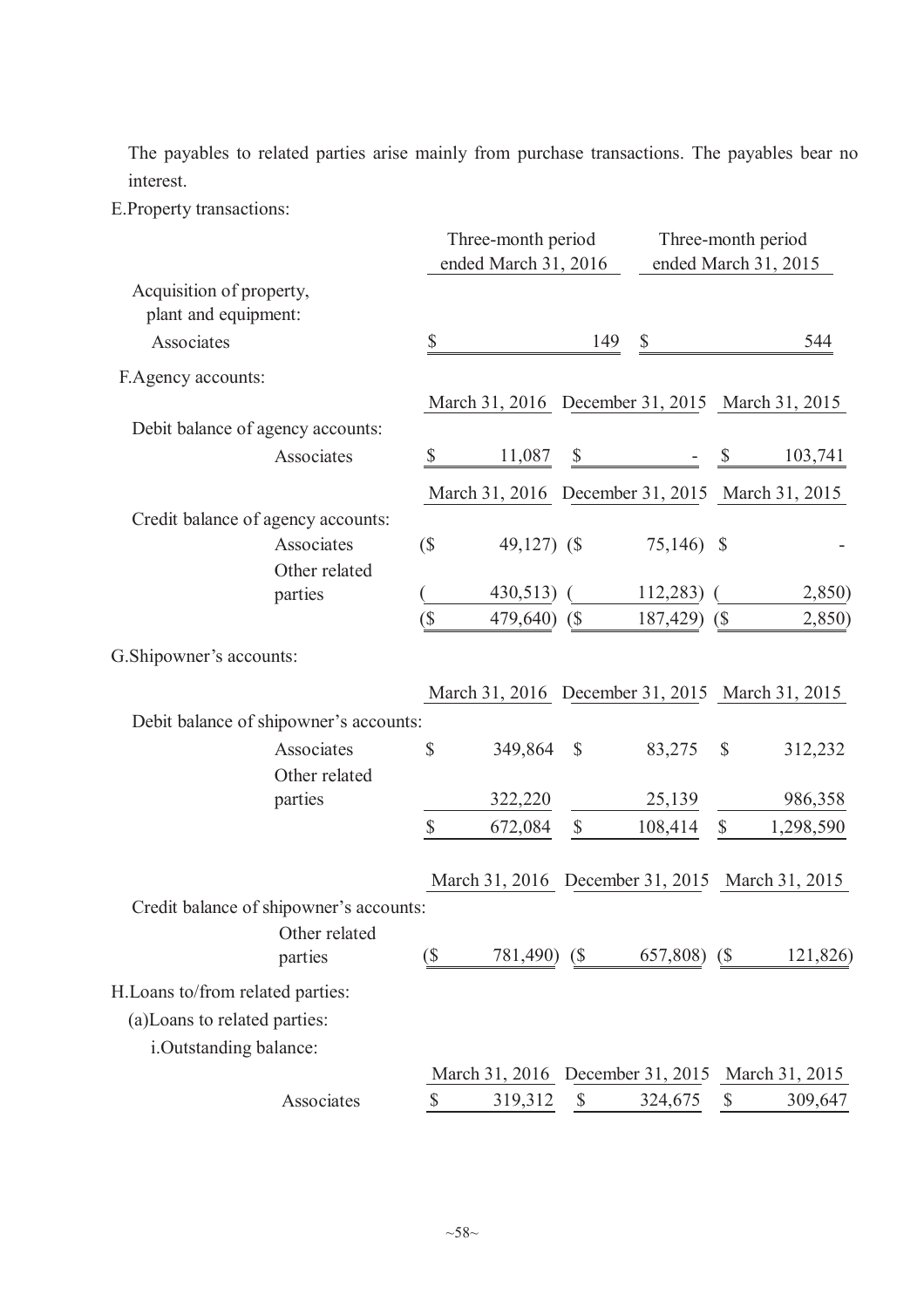ii.Interest income

|            | Three-month period     | Three-month period     |
|------------|------------------------|------------------------|
|            | ended March $31, 2016$ | ended March $31, 2015$ |
| Associates | 1,251                  | 982                    |

The loans to associates carry interest at floating rates for the three-month periods ended March 31, 2016 and 2015.

(b)Loans from related parties:

i.Outstanding balance:

|                      |                          | March 31, 2016 December 31, 2015 March 31, 2015 |               |        |               |                      |
|----------------------|--------------------------|-------------------------------------------------|---------------|--------|---------------|----------------------|
|                      | Associates               | \$<br>48,332                                    | $\mathcal{S}$ | 49,331 | $\mathcal{S}$ | 46,947               |
|                      | Other related<br>parties | 18,862                                          |               | 19,521 |               | 27,946               |
|                      |                          | 67,194                                          |               | 68,852 |               | 74,893               |
| ii.Interest expense: |                          |                                                 |               |        |               |                      |
|                      |                          | Three-month period                              |               |        |               | Three-month period   |
|                      |                          | ended March 31, 2016                            |               |        |               | ended March 31, 2015 |
|                      | Associates               | \$                                              | 202           |        |               | 154                  |

The loans from associates carry interest at floating rates for the three-month periods ended March 31, 2016 and 2015.

I.Endorsements and guarantees provided to related parties:

|                                 | March 31, 2016       |        | December 31, 2015 | March 31, 2015       |
|---------------------------------|----------------------|--------|-------------------|----------------------|
| Associates                      | 2,312,663            | \$     | 2,199,352         | 1,615,676            |
| (2) Key management compensation |                      |        |                   |                      |
|                                 | Three-month period   |        |                   | Three-month period   |
|                                 | ended March 31, 2016 |        |                   | ended March 31, 2015 |
| Salaries and other short-term   |                      |        |                   |                      |
| employee benefits               | \$                   | 43,754 | -S                | 39,880               |
| Post-employment benefits        |                      | 6,498  |                   | 793                  |
|                                 |                      | 50,252 |                   | 40,673               |
|                                 |                      |        |                   |                      |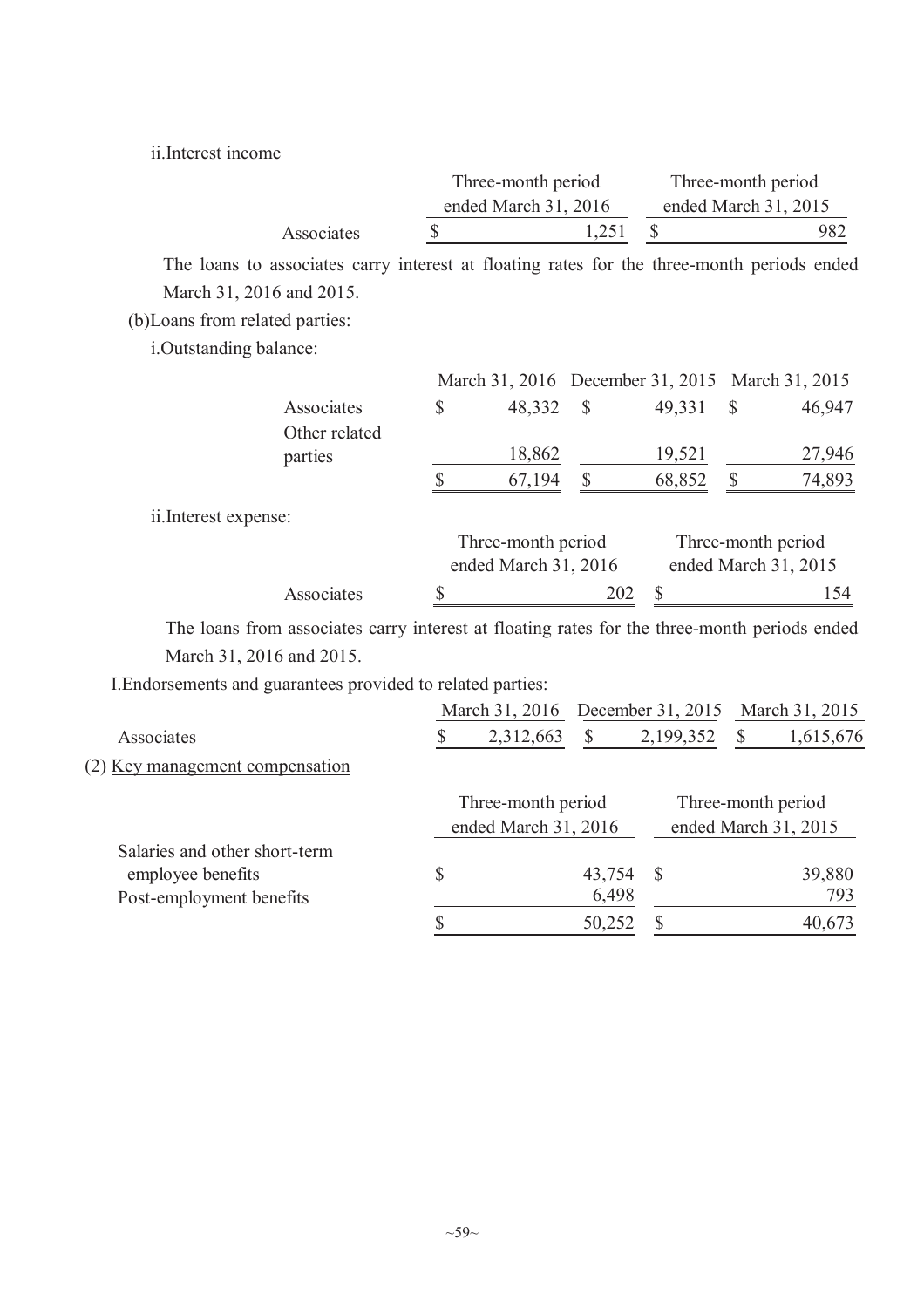### 8. PLEDGED ASSETS

The Group's assets pledged as collateral are as follows:

|                                     | Book value |              |               |            |                                                 |            |                   |  |
|-------------------------------------|------------|--------------|---------------|------------|-------------------------------------------------|------------|-------------------|--|
| Pledged assets                      |            |              |               |            | March 31, 2016 December 31, 2015 March 31, 2015 |            | Purpose           |  |
| Other financial assets              |            |              |               |            |                                                 |            | Performance       |  |
| - Pledged time deposits             | \$         | 569,596      | $\mathcal{S}$ | 774,273    | $\mathbb{S}$                                    | 212,877    | guarantee         |  |
| Refundable deposits                 |            |              |               |            |                                                 |            |                   |  |
| - Pledged time deposits             |            | 2,000        |               | 2,000      |                                                 | 2,000      | $^{\prime\prime}$ |  |
| Property, plant and equipment       |            |              |               |            |                                                 |            |                   |  |
| -Land                               |            | 514,312      |               | 514,312    |                                                 | 514,312    | Long-term loan    |  |
| -Buildings                          |            | 201,248      |               | 203,089    |                                                 | 208,611    | $\prime\prime$    |  |
| -Loading and unloading<br>equipment |            | 3,125,712    |               | 2,846,912  |                                                 | 2,608,837  | $^{\prime\prime}$ |  |
| -Ships                              |            | 63, 315, 906 |               | 64,718,531 |                                                 | 58,078,498 | $^{\prime\prime}$ |  |
| -Transportation equipment           |            | 915,555      |               | 974,871    |                                                 | 1,042,294  | $^{\prime\prime}$ |  |
| Investment property                 |            |              |               |            |                                                 |            |                   |  |
| -Land                               |            | 1,285,781    |               | 1,285,781  |                                                 | 1,285,781  | Long-term loan    |  |
| -Buildings                          |            | 503,121      |               | 507,722    |                                                 | 521,527    | n                 |  |
|                                     | \$         | 70,433,231   | \$            | 71,827,491 |                                                 | 64,474,737 |                   |  |

## 9. SIGNIFICANT CONTINGENT LIABILITIES AND UNRECOGNISED CONTRACT COMMITMENTS

(1) Contingencies

Certain property, plant and equipment of the indirect subsidiary - KTIL were damaged due to the Tianjin explosions on August 14, 2015. As of March 31, 2016, the amount of loss was estimated to be CNY 4,151 thousand and KTIL has already filed a property claim with its insurance company. Since the damaged property was fully insured, KTIL expects to be fully compensated and estimates a compensation income. The amount of compensation for the claim is under assessment by the management.

- (2) Commitments
	- A.As of March 31, 2016, the Company had delegated Mizuho Bank and ING Bank N.V. to issue Standby Letter of Credit amounting to USD 17,099 thousand.
	- B.A former stockholder of the Company sold some of its shares through issuance of global depository receipts (GDRs). The issuance of GDRs was approved by the SEC on June 19, 1996 as per Letter (85) Tai-Cai-Zheng (1) No. 35410. On August 2, 1996, the GDRs were approved by the UK governing authority to be listed on the London Stock Exchange and were issued in Asia, Europe and the US. The total amount of the issuance of GDRs was USD 115,000 thousand. The initial number of units issued was 5,449,592, representing 54,495,920 shares of the Company's common stock at \$50.50 (in dollars) per share, and the number of supplementary units issued was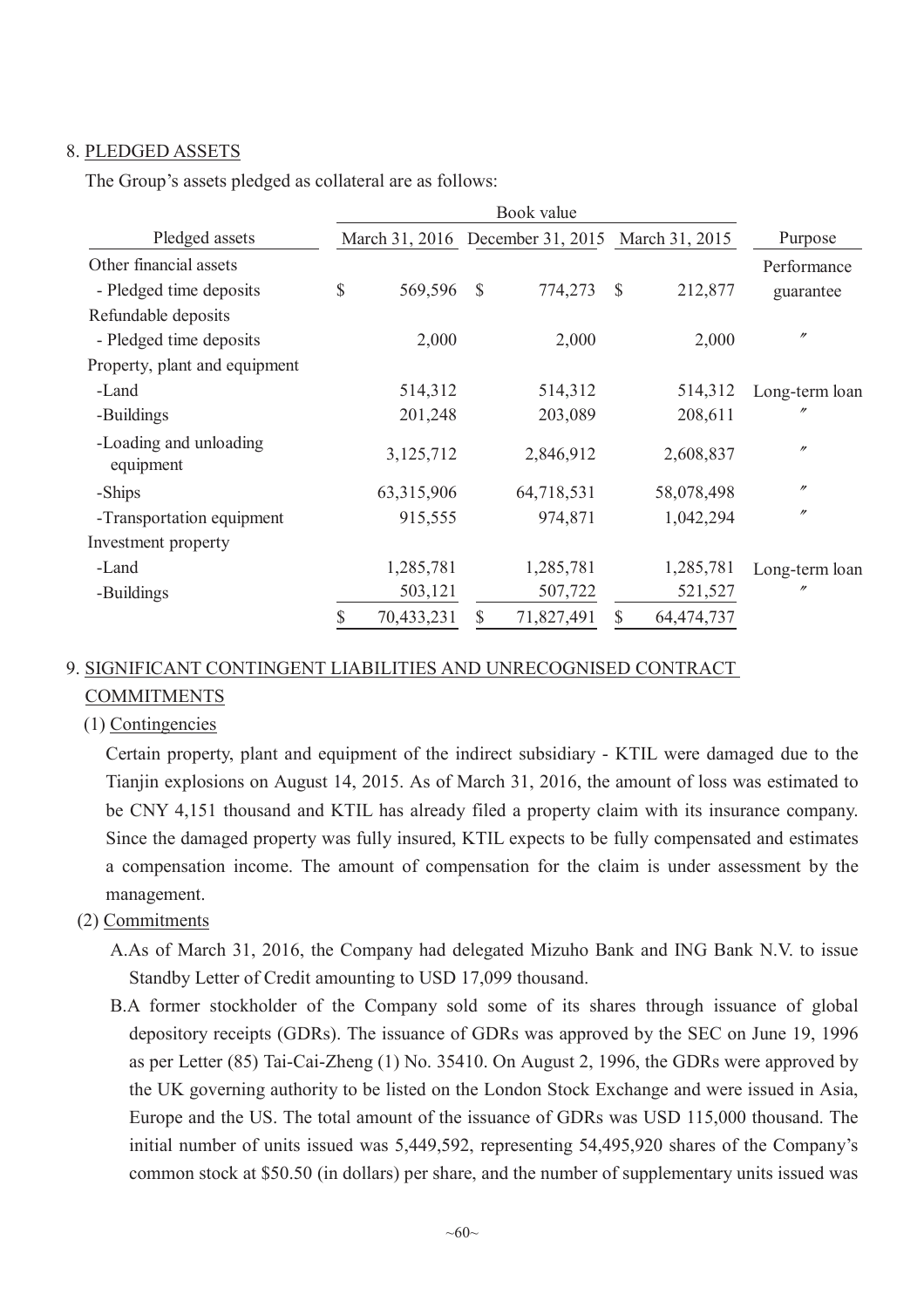817,438. In total, the number of units issued was 6,267,030, representing 62,670,300 shares of the Company's common stock at \$50.50 (in dollars) per share, and the GDRs issued amounted to USD 115,000 thousand. Another 2,089,061 units, representing 20,890,685 shares of the Company's common stock, were issued during the period from 1997 to March 31, 2016. As of March 31, 2016, 7,993,688 units were redeemed and 362,403 units were outstanding, representing 3,624,105 shares of the Company's common stock.

C.As of March 31, 2016, the long-term and medium-term loan facilities granted by the financial institutions with the resolution from the Board of Directors to finance the Group's purchase of new ships and general working capital requirement amounted to \$104,640,195 and the unutilised credits was \$11,614,659.

### D.Operating lease

The estimated amount of charter expense in the following years under long-term contracts is set forth as follows:

 $\frac{1}{2}$   $\frac{1}{2}$   $\frac{21}{201}$   $\frac{201}{201}$ 

|               |            | March 31, 2016 |
|---------------|------------|----------------|
| Within 1 year | <b>USD</b> | 286,284        |
| $1-5$ years   |            | 999,600        |
| Over 5 years  |            | 398,307        |
|               | <b>USD</b> | 1,684,191      |

- E.As of March 31, 2016, the amount of guaranteed notes issued by the Company for loans borrowed was \$66,934,899.
- F.To meet its operational needs, the Company signed the shipbuilding contracts with Taiwan Shipbuilding Co., Ltd. and Imabari Shipbuilding Co., Ltd. As of March 31, 2016, the total price of the contracts, wherein the vessels have not yet been delivered, amounted to USD 763,800 thousand, USD 687,420 thousand of which remain unpaid.

### 10. SIGNIFICANT DISASTER LOSS

None.

### 11. SIGNIFICANT EVENTS AFTER THE BALANCE SHEET DATE

- A. In response to market competition, and in order to strengthen global transportation network and provide optimized shipping service to customers, the Group announced to form an alliance with CMA CGM Group, Cosco Container Lines Co., Ltd. and Orient Overseas Container Line as the OCEAN Alliance on April 20, 2016.
- B. To activate the allocation of the Company's assets, the Board of Directors resolved the Company to sell 1,400 refrigerated containers to Klio Shipping Corporation on May 11, 2016. The trading amount was USD 22,470.
- C. The Board of Directors has resolved that the subsidiary Peony Investment S.A. participated in Balsam Investment (Netherlands) N.V.'s capital increase as the original shareholder, and the investment amount was USD 34,300 thousand as of May 10, 2016. The shareholding ratio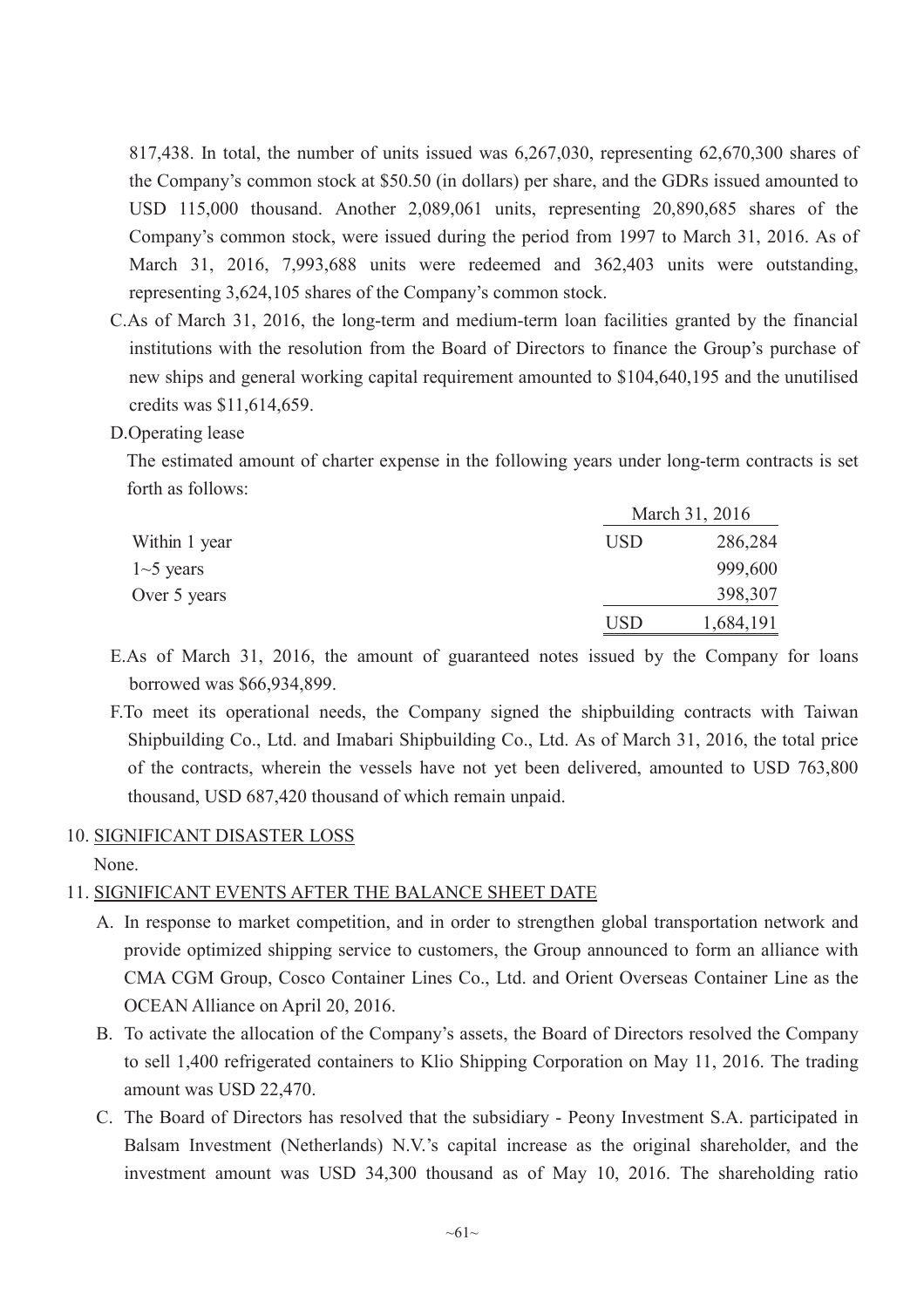remained at 49% after the capital increase and Balsam Investment (Netherlands) N.V. is accounted for using equity method.

### 12. OTHERS

(1) Capital management

The Group's objectives when managing capital are to safeguard the Group's ability to continue as a going concern in order to provide returns for shareholders and to maintain an optimal capital structure to reduce the cost of capital. In order to maintain or adjust the capital structure, the Group may adjust the amount of dividends paid to shareholders, return capital to shareholders and issue new shares to maintain an optimal capital.

### (2) Financial instruments

A.Fair value information of financial instruments

(a)Except for those listed in the table below, the book value of cash and cash equivalents and financial instruments measured at amortised cost (including notes receivable, accounts receivable, other receivables, other financial assets, refundable deposits, guarantee deposits received, held-to-maturity financial assets, short-term loans, accounts payable and other payables) are approximate to their fair values. The fair value information of financial instruments measured at fair value is provided in Note 12(3).

|                                             |               | March 31, 2016    |                           |             |
|---------------------------------------------|---------------|-------------------|---------------------------|-------------|
|                                             |               |                   |                           | Fair value  |
|                                             |               | Book value        |                           | Level 3     |
| Financial liabilities:                      |               |                   |                           |             |
| Bonds payable                               | $\mathsf S$   | 3,000,000         | $\mathcal{S}$             | 3,058,010   |
| Long-term loans (including current portion) |               | 92,990,704        |                           | 98,672,346  |
|                                             | $\mathsf S$   | 95,990,704        | $\mathbb{S}$              | 101,730,356 |
|                                             |               | December 31, 2015 |                           |             |
|                                             |               |                   |                           | Fair value  |
| Financial liabilities:                      |               | Book value        |                           | Level 3     |
| Bonds payable                               | $\mathbf S$   | 3,000,000         | $\mathcal{S}$             | 3,051,987   |
| Long-term loans (including current portion) |               | 87,997,176        |                           | 93,086,207  |
|                                             | \$            | 90,997,176        | $\boldsymbol{\mathsf{S}}$ | 96,138,194  |
|                                             |               | March 31, 2015    |                           |             |
|                                             |               |                   |                           | Fair value  |
| Financial liabilities:                      |               | Book value        |                           | Level 3     |
| Bonds payable                               | $\mathsf{\$}$ | 3,000,000         | $\mathbb{S}$              | 3,052,297   |
| Long-term loans (including current portion) |               | 75,574,879        |                           | 79,822,879  |
|                                             | \$            | 78,574,879        | \$                        | 82,875,176  |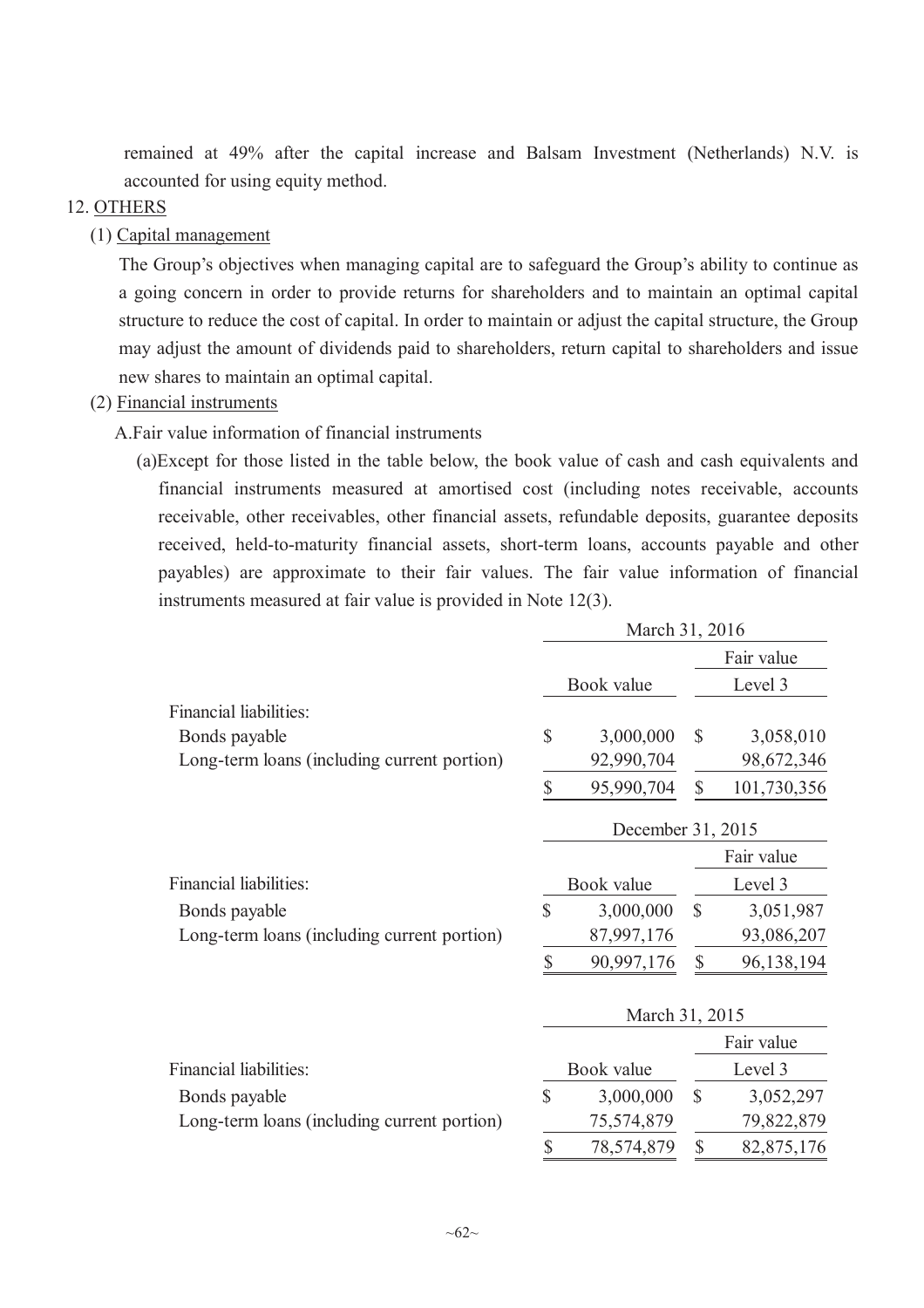- (b)The methods and assumptions of fair value measurement are as follows:
	- i.Bonds payable: With regards to corporate bonds issued by the Company, the coupon rate is approximate to the current market rate. This is due to the discounted value of the expected cash flows to estimate the fair value is equivalent with the carrying amount.
	- ii.Long-term loans: The Group estimates the fair value using the discounted value of the expected cash flows.
- B.Financial risk management policies
	- (a)The Group's activities expose it to a variety of financial risks: market risk (including foreign exchange risk, interest rate risk and price risk), credit risk and liquidity risk. The Group's overall risk management programme focuses on the unpredictability of financial markets and seeks to minimize potential adverse effects on the Group's financial position and financial performance.
	- (b)Risk management is carried out by the Group's Finance Department under policies approved by the Board of Directors. The Group's Finance Department identifies, evaluates and hedges financial risks in close co-operation with the Group's Operating Department. The Board of Directors provides written principles for overall risk management, as well as written policies covering specific areas and matters, such as foreign exchange risk, interest rate risk, credit risk, use of derivative financial instruments and non-derivative financial instruments, and investment of excess liquidity.
- C.Significant financial risks and degrees of financial risks
	- (a)Market risk

Foreign exchange risk

- i. The Group operates internationally and is exposed to foreign exchange risk arising from various currency exposures, primarily with respect to the USD, GBP and EUR. Foreign exchange risk arises from future commercial transactions, recognised assets and liabilities and net investment in foreign operations.
- ii. The Group's management has set up a policy to require group companies to manage their foreign exchange risk against their functional currency. The group companies are required to hedge their entire foreign exchange risk exposure with the Group's Finance Department. To manage their foreign exchange risk arising from future commercial transactions and recognised assets and liabilities, entities in the Group use forward foreign exchange contracts, transacted with Group's Finance Department. Foreign exchange risk arises when future commercial transactions or recognised assets or liabilities are denominated in a foreign currency that is not the entity's functional currency.
- iii. The Group's businesses involve some non-functional currency operations (the Company's and certain subsidiaries' functional currency: NTD; other certain subsidiaries' functional currency: USD, EUR and others). The information on assets and liabilities denominated in foreign currencies whose values would be materially affected by the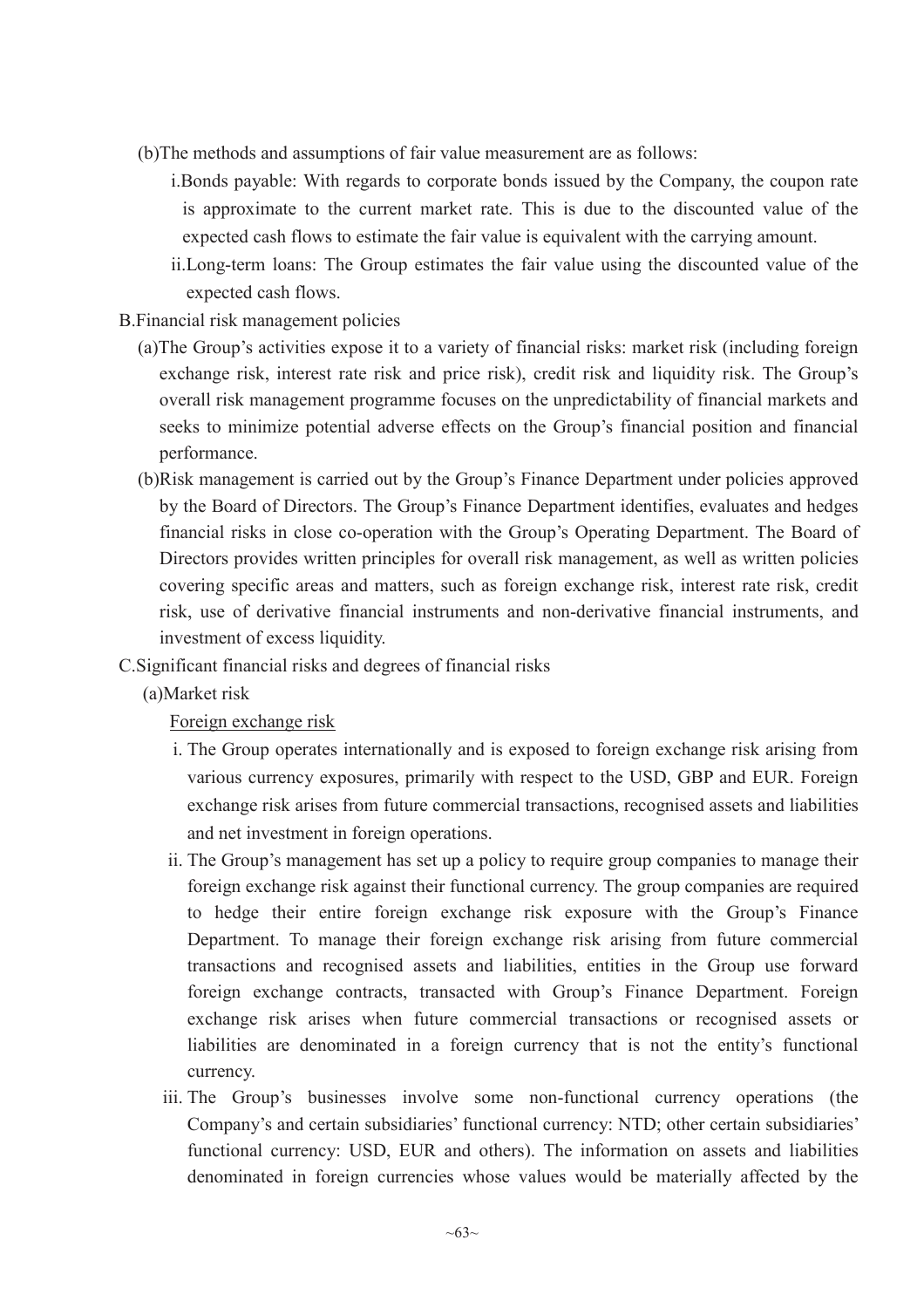exchange rate fluctuations is as follows:

|                                         | March 31, 2016    |          |                              |              |            |  |  |  |
|-----------------------------------------|-------------------|----------|------------------------------|--------------|------------|--|--|--|
|                                         |                   | Foreign  |                              |              |            |  |  |  |
|                                         | currency          |          |                              |              |            |  |  |  |
|                                         |                   | amount   |                              |              | Book value |  |  |  |
|                                         |                   |          | (In Thousands) Exchange rate |              | (NTD)      |  |  |  |
| (Foreign currency: functional currency) |                   |          |                              |              |            |  |  |  |
| <b>Financial assets</b>                 |                   |          |                              |              |            |  |  |  |
| Monetary items                          |                   |          |                              |              |            |  |  |  |
| <b>USD:NTD</b>                          | $\mathbb{S}$      | 739,059  | 32.2210                      | $\mathbb{S}$ | 23,813,220 |  |  |  |
| <b>Financial liabilities</b>            |                   |          |                              |              |            |  |  |  |
| Monetary items                          |                   |          |                              |              |            |  |  |  |
| <b>USD:NTD</b>                          | $\mathbb{S}$      | 587,541  | 32.2210                      | $\mathbb{S}$ | 18,931,159 |  |  |  |
| GBP:USD                                 |                   | 86,206   | 1.4364                       |              | 3,989,807  |  |  |  |
|                                         | December 31, 2015 |          |                              |              |            |  |  |  |
|                                         |                   | Foreign  |                              |              |            |  |  |  |
|                                         |                   | currency |                              |              |            |  |  |  |
|                                         |                   | amount   |                              |              | Book value |  |  |  |
|                                         |                   |          | (In Thousands) Exchange rate |              | (NTD)      |  |  |  |
| (Foreign currency: functional currency) |                   |          |                              |              |            |  |  |  |
| Financial assets                        |                   |          |                              |              |            |  |  |  |
| Monetary <i>items</i>                   |                   |          |                              |              |            |  |  |  |
| <b>USD:NTD</b>                          | $\mathbf S$       | 668,562  | 32.8875                      | $\mathbb{S}$ | 21,987,333 |  |  |  |
| <b>EUR:USD</b>                          |                   | 2,982    | 1.0887                       |              | 106,769    |  |  |  |
| <b>Financial liabilities</b>            |                   |          |                              |              |            |  |  |  |
| Monetary items                          |                   |          |                              |              |            |  |  |  |
| <b>USD:NTD</b>                          | $\mathbb{S}$      | 534,097  | 32.8875                      | $\mathbb{S}$ | 17,565,115 |  |  |  |
| GBP:USD                                 |                   | 87,197   | 1.4821                       |              | 4,250,205  |  |  |  |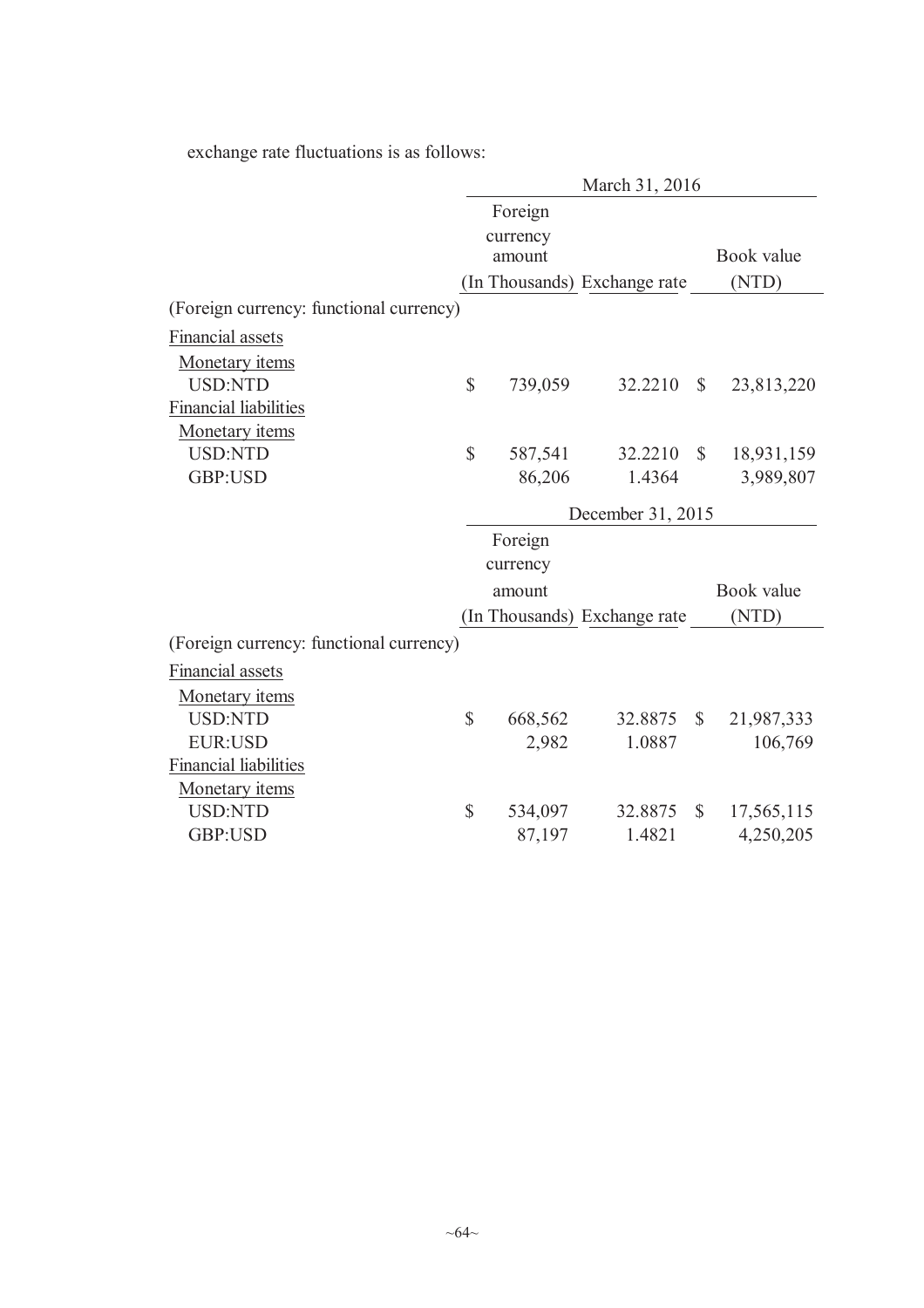|                                         | March 31, 2015 |         |                              |               |            |  |  |  |  |  |
|-----------------------------------------|----------------|---------|------------------------------|---------------|------------|--|--|--|--|--|
|                                         |                | Foreign |                              |               |            |  |  |  |  |  |
|                                         | currency       |         |                              |               |            |  |  |  |  |  |
|                                         |                | amount  |                              |               | Book value |  |  |  |  |  |
|                                         |                |         | (In Thousands) Exchange rate |               | (NTD)      |  |  |  |  |  |
| (Foreign currency: functional currency) |                |         |                              |               |            |  |  |  |  |  |
| Financial assets                        |                |         |                              |               |            |  |  |  |  |  |
| Monetary <i>items</i>                   |                |         |                              |               |            |  |  |  |  |  |
| <b>USD:NTD</b>                          | $\mathbb{S}$   | 938,862 | 31.2980                      | $\mathcal{S}$ | 29,384,503 |  |  |  |  |  |
| <b>EUR:NTD</b>                          |                | 1,655   | 33.6719                      |               | 55,727     |  |  |  |  |  |
| <b>EUR:USD</b>                          |                | 3,479   | 1.0758                       |               | 117,139    |  |  |  |  |  |
| <b>Financial liabilities</b>            |                |         |                              |               |            |  |  |  |  |  |
| Monetary <i>items</i>                   |                |         |                              |               |            |  |  |  |  |  |
| <b>USD:NTD</b>                          | $\mathbb{S}$   | 925,584 | 31.2980                      | $\mathbb{S}$  | 28,968,928 |  |  |  |  |  |
| GBP:USD                                 |                | 89,592  | 1.4795                       |               | 4,148,593  |  |  |  |  |  |
| <b>EUR:USD</b>                          |                | 3,717   | 1.0758                       |               | 125,153    |  |  |  |  |  |
| <b>RMB:USD</b>                          |                | 21,443  | 0.1611                       |               | 108,118    |  |  |  |  |  |

- iv. The total exchange gain (loss), including realised and unrealised arising from significant foreign exchange variation on the monetary items held by the Group for the three-month periods ended March 31, 2016 and 2015 amounted to (\$25,211) and \$204,480, respectively.
- v. Analysis of foreign currency market risk arising from significant foreign exchange variation:

|                                         | Three-month period ended March 31, 2016 |                |               |  |  |  |  |  |
|-----------------------------------------|-----------------------------------------|----------------|---------------|--|--|--|--|--|
|                                         | Sensitivity analysis                    |                |               |  |  |  |  |  |
|                                         | Effect on other                         |                |               |  |  |  |  |  |
|                                         | Degree of                               | Effect on      | comprehensive |  |  |  |  |  |
|                                         | variation                               | profit or loss | mcome         |  |  |  |  |  |
| (Foreign currency: functional currency) |                                         |                |               |  |  |  |  |  |
| Financial assets                        |                                         |                |               |  |  |  |  |  |
| Monetary <i>items</i>                   |                                         |                |               |  |  |  |  |  |
| <b>USD:NTD</b>                          | $1\%$                                   | 238,132<br>S   | <b>S</b>      |  |  |  |  |  |
| <b>Financial liabilities</b>            |                                         |                |               |  |  |  |  |  |
| Monetary <i>items</i>                   |                                         |                |               |  |  |  |  |  |
| <b>USD:NTD</b>                          | $1\%$                                   | 189,312<br>S   | - \$          |  |  |  |  |  |
| GBP:USD                                 | $1\%$                                   | 39,898         |               |  |  |  |  |  |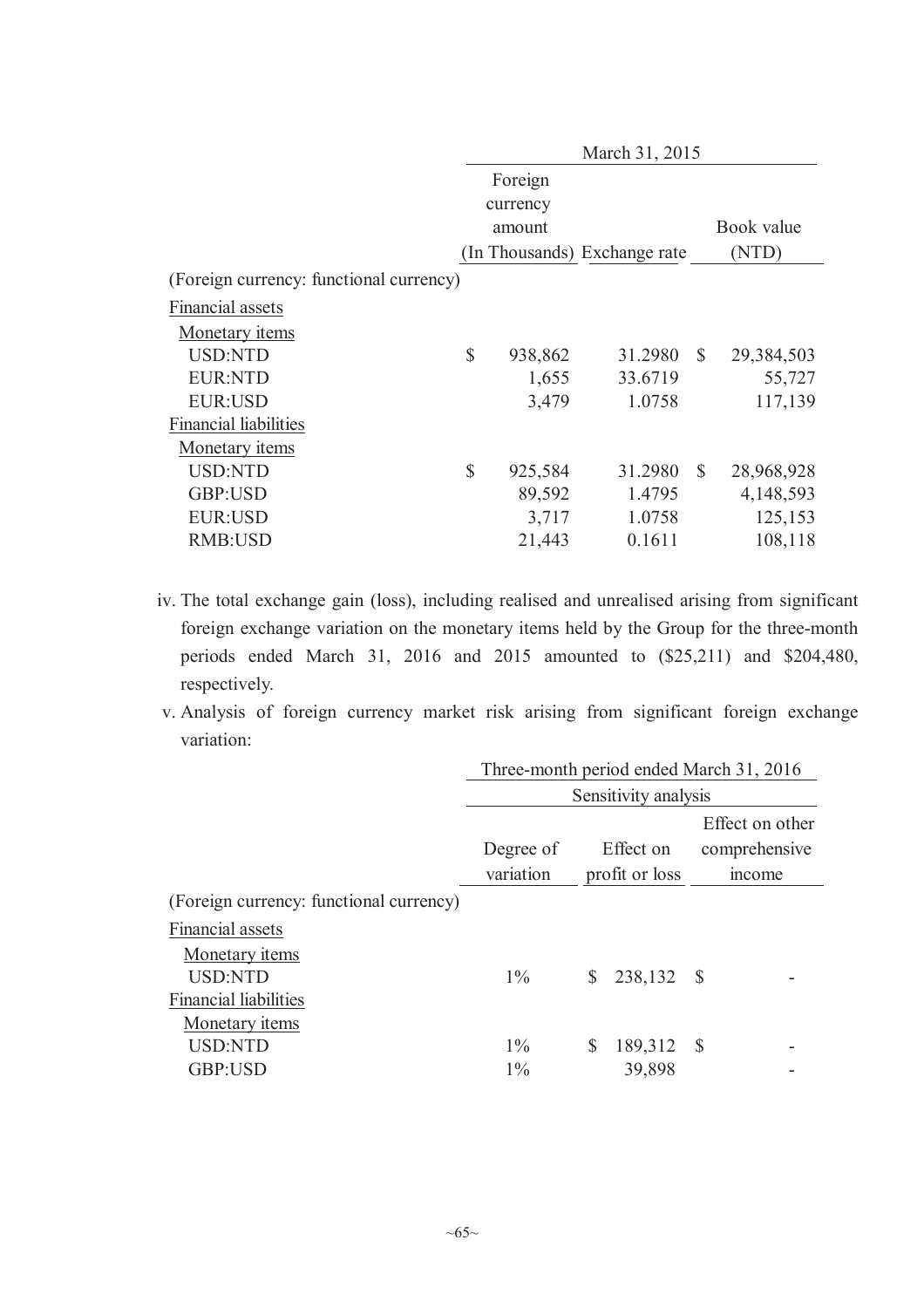|                                         | THE C-HORITH PCHOU CHUCU PHATCH JT, 2015 |                            |                 |  |  |  |
|-----------------------------------------|------------------------------------------|----------------------------|-----------------|--|--|--|
|                                         | Sensitivity analysis                     |                            |                 |  |  |  |
|                                         |                                          |                            | Effect on other |  |  |  |
|                                         | Degree of                                | Effect on                  | comprehensive   |  |  |  |
|                                         | variation                                | profit or loss             | income          |  |  |  |
| (Foreign currency: functional currency) |                                          |                            |                 |  |  |  |
| Financial assets                        |                                          |                            |                 |  |  |  |
| Monetary <i>items</i>                   |                                          |                            |                 |  |  |  |
| <b>USD:NTD</b>                          | $1\%$                                    | 293,845 \$<br>$\mathbb{S}$ |                 |  |  |  |
| <b>EUR:NTD</b>                          | $1\%$                                    | 557                        |                 |  |  |  |
| <b>EUR:USD</b>                          | $1\%$                                    | 1,171                      |                 |  |  |  |
| <b>Financial liabilities</b>            |                                          |                            |                 |  |  |  |
| Monetary <i>items</i>                   |                                          |                            |                 |  |  |  |
| <b>USD:NTD</b>                          | $1\%$                                    | 289,689 \$<br>\$           |                 |  |  |  |
| GBP:USD                                 | $1\%$                                    | 41,486                     |                 |  |  |  |
| EUR:USD                                 | $1\%$                                    | 1,252                      |                 |  |  |  |
| RMB:USD                                 | $1\%$                                    | 1,081                      |                 |  |  |  |
| n : 1                                   |                                          |                            |                 |  |  |  |

Three-month period ended March 31, 2015

- Price risk
- i. The Group is exposed to equity securities price risk because of investments held by the Group and classified on the consolidated balance sheet either as available-for-sale or at fair value through profit or loss. The Group is not exposed to commodity price risk. To manage its price risk arising from investments in equity securities, the Group diversifies its portfolio. Diversification of the portfolio is done in accordance with the limits set by the Group.
- ii. The Group's investments in equity securities comprise domestic listed and unlisted stocks. The prices of equity securities would change due to the change of the future value of investee companies. If the prices of these equity securities had increased/decreased by 1% with all other variables held constant, equity would have increased/decreased by \$28,142 and \$26,866 for the three-month periods ended March 31, 2016 and 2015, respectively, as a result of gains/losses on equity securities classified as available-for-sale. Interest rate risk
- i. The Group's interest rate risk arises from long-term borrowings. Borrowings issued at variable rates expose the Group to cash flow interest rate risk which is partially offset by cash and cash equivalents held at variable rates. Borrowings issued at fixed rates expose the Group to fair value interest rate risk. During the three-month periods ended March 31, 2016 and 2015, the Group's borrowings at variable rate were denominated in the NTD, USD and GBP.
- ii. At March 31, 2016 and 2015, if interest rates on borrowings had been 1% higher/lower with all other variables held constant, post-tax profit for the three-month periods ended March 31, 2016 and 2015 would have been \$799,677 and \$626,160 lower/higher,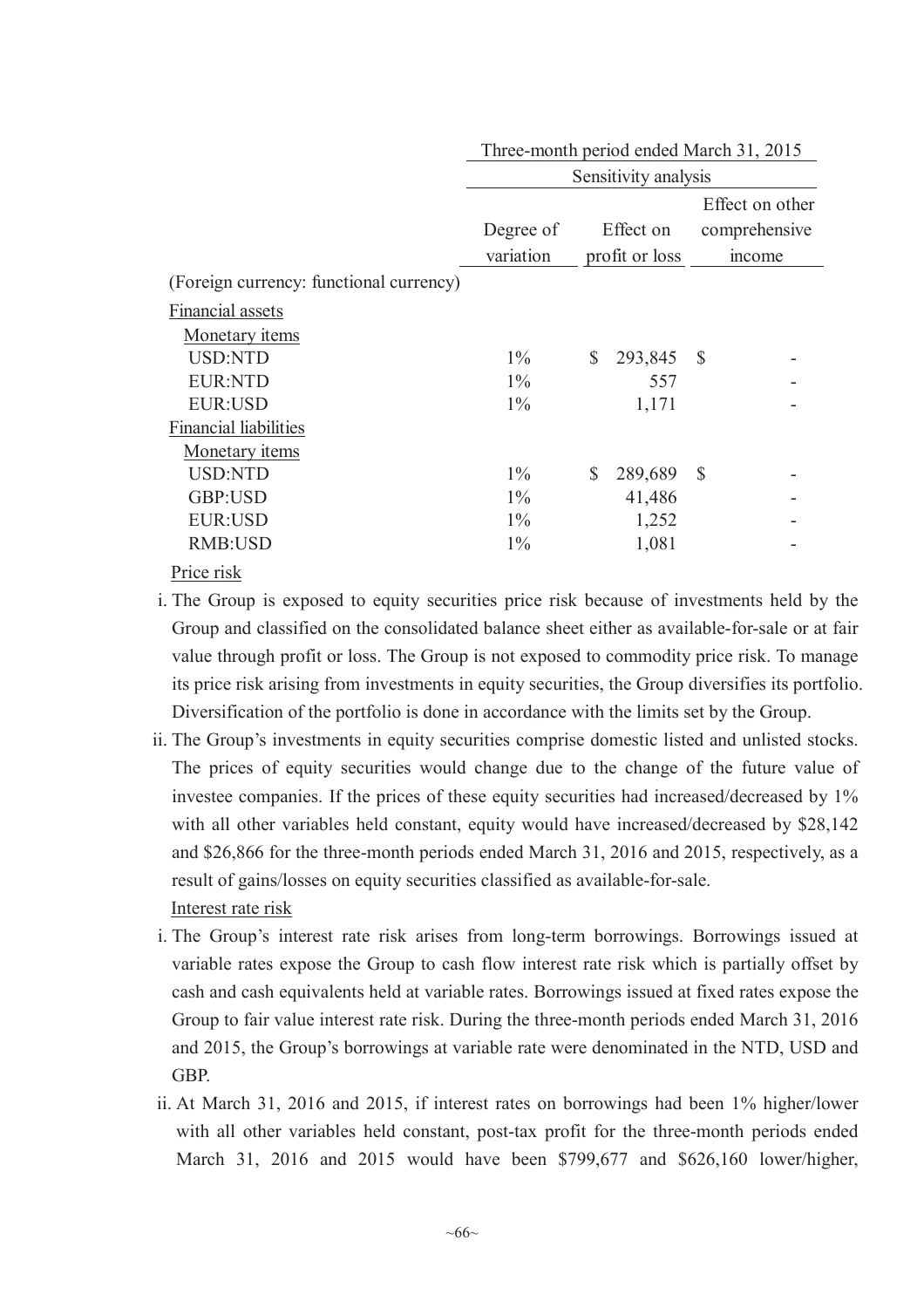respectively, mainly as a result of higher/lower interest expense on floating rate borrowings.

- (b)Credit risk
	- i. Credit risk refers to the risk of financial loss to the Group arising from default by the clients or counterparties of financial instruments on the contract obligations. According to the Group's credit policy, each local entity in the Group is responsible for managing and analysing the credit risk for each of their new clients before standard payment and delivery terms and conditions are offered. Internal risk control assesses the credit quality of the customers, taking into account their financial position, past experience and other factors. Individual risk limits are set based on internal or external ratings in accordance with limits set by the Board of Directors. The utilisation of credit limits is regularly monitored. Credit risk arises from cash and cash equivalents, derivative financial instruments and deposits with banks and financial institutions, as well as credit exposures to wholesale and retail customers, including outstanding receivables and committed transactions. For banks and financial institutions, only independently rated parties with high reputation are accepted.
	- ii. For the three-month periods ended March 31, 2016 and 2015, no credit limits were exceeded during the reporting periods, and management does not expect any significant losses from non-performance by these counterparties.
	- iii. For credit quality information of financial assets that are neither past due nor impaired, please refer to Note 6(5).
- (c)Liquidity risk
	- i. Cash flow forecasting is performed in the operating entities of the Group and aggregated by Group's Finance Department. Group's Finance Department monitors rolling forecasts of the Group's liquidity requirements to ensure it has sufficient cash to meet operational needs.
	- ii. The table below analyses the Group's non-derivative financial liabilities and net-settled or gross-settled derivative financial liabilities into relevant maturity groupings based on the remaining period at the balance sheet date to the contractual maturity date for non-derivative financial liabilities.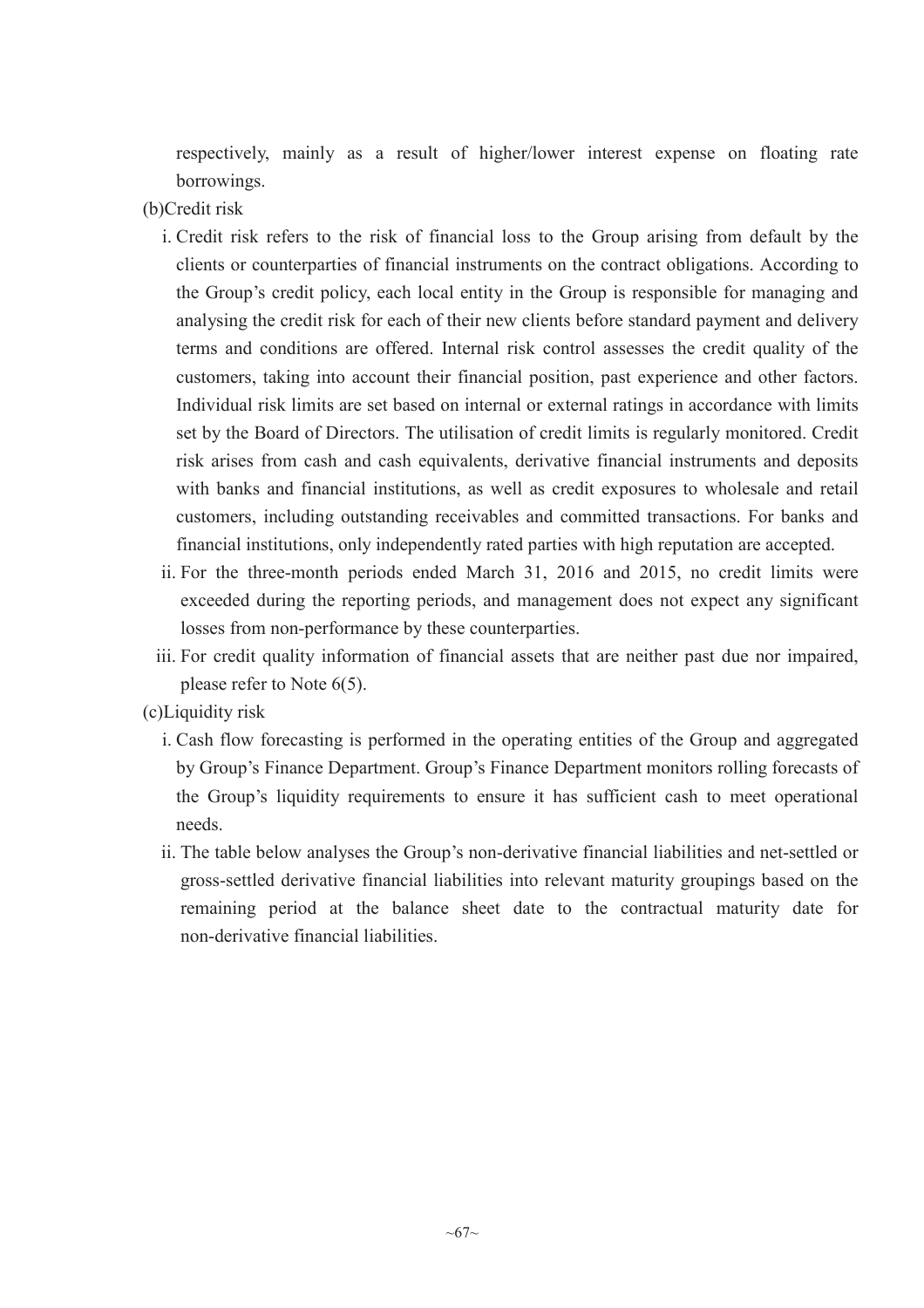## Non-derivative financial liabilities:

|                                                    |              | Between 3                |             |                                           |                                           |                  |
|----------------------------------------------------|--------------|--------------------------|-------------|-------------------------------------------|-------------------------------------------|------------------|
| March 31, 2016                                     | Less than 3  | months and               | Between 1   | Between 2                                 |                                           |                  |
|                                                    | months       | 1 year                   | and 2 years | and 5 years                               | Over 5 years                              | Total            |
| Accounts payable                                   | \$11,089,357 | 167,525<br><sup>\$</sup> | 20<br>S     | $\mathcal{S}$<br>$\overline{\phantom{a}}$ | <sup>\$</sup><br>$\overline{\phantom{a}}$ | 11,256,902<br>\$ |
| Accounts payable<br>- related parties              | 340,224      |                          |             |                                           |                                           | 340,224          |
| Other payables                                     | 1,134,621    | 322,193                  | 41,533      | $\overline{\phantom{a}}$                  | 1,319                                     | 1,499,666        |
| Other payables<br>- related parties                | 62,422       | 67,194                   |             |                                           |                                           | 129,616          |
| Bonds payable                                      | 38,400       | $\overline{\phantom{0}}$ | 3,038,400   |                                           |                                           | 3,076,800        |
| Long-term loans<br>(including current<br>portion)  | 4,449,468    | 11,174,381               | 15,950,248  | 40,763,208                                | 26,616,254                                | 98,953,559       |
| Long-term leases<br>(including current<br>portion) | 440,030      | 1,254,938                | 1,484,591   | 4,129,486                                 | 7,401,838                                 | 14,710,883       |
| Guarantee deposits<br>received                     | 267          | 6,115                    | 7,136       | 947                                       | 12,202                                    | 26,667           |

## Non-derivative financial liabilities:

|                                                     |              | Between 3     |             |             |                                |              |
|-----------------------------------------------------|--------------|---------------|-------------|-------------|--------------------------------|--------------|
| December 31, 2015                                   | Less than 3  | months and    | Between 1   | Between 2   | Over 5                         |              |
|                                                     | months       | 1 year        | and 2 years | and 5 years | vears                          | Total        |
| Accounts payable                                    | \$12,484,927 | 173,999<br>\$ | \$<br>23    | \$<br>-     | \$<br>$\overline{\phantom{0}}$ | \$12,658,949 |
| Accounts payable<br>- related parties               | 192,562      |               |             |             |                                | 192,562      |
| Other payables                                      | 1,359,402    | 456,786       | 8,819       |             | 1,318                          | 1,826,325    |
| Other payables<br>- related parties                 | 64,225       | 68,945        |             |             |                                | 133,170      |
| Bonds payable                                       |              | 38,400        | 3,038,400   |             |                                | 3,076,800    |
| Long-term loans<br>(including current<br>portion)   | 4,350,018    | 13,837,805    | 12,631,177  | 35,493,365  | 27,179,032                     | 93,491,397   |
| Long-term leases<br>(including current)<br>portion) | 759,230      | 1,189,749     | 1,509,305   | 4,287,325   | 8,028,802                      | 15,774,411   |
| Guarantee deposits<br>received                      | 324          | 6,784         | 11,357      | 1,016       | 12,286                         | 31,767       |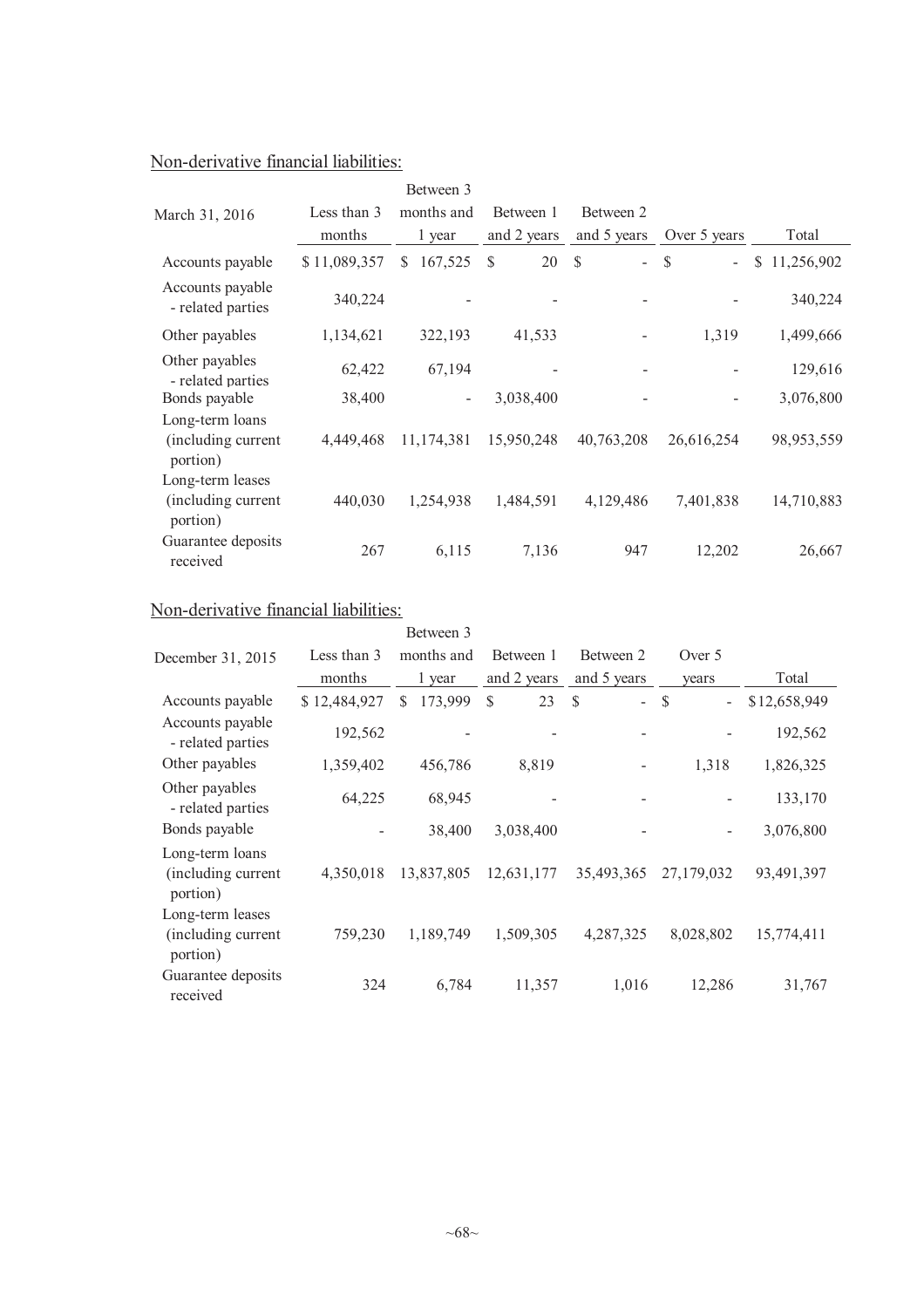|                                       |              | Between 3   |                                 |              |                                           |              |
|---------------------------------------|--------------|-------------|---------------------------------|--------------|-------------------------------------------|--------------|
| March 31, 2015                        | Less than 3  | months and  | Between 1                       | Between 2    | Over 5                                    |              |
|                                       | months       | 1 year      | and 2 years                     | and 5 years  | years                                     | Total        |
| Accounts payable                      | \$16,280,092 | 79,938<br>S | <sup>\$</sup><br>$\overline{a}$ | \$<br>$\sim$ | $\mathcal{S}$<br>$\overline{\phantom{a}}$ | \$16,360,030 |
| Accounts payable<br>- related parties | 656,484      |             |                                 |              |                                           | 656,484      |
| Other payables                        | 1,720,830    | 127,825     | 212,520                         | 1            | 1,254                                     | 2,062,430    |
| Other payables<br>- related parties   | 20,062       | 76,028      |                                 |              |                                           | 96,090       |
| Bonds payable<br>Long-term loans      | 38,400       |             | 38,400                          | 3,038,400    |                                           | 3,115,200    |
| (including current<br>portion)        | 5,608,170    | 10,682,143  | 15,182,293                      | 21,579,329   | 26,854,917                                | 79,906,852   |
| Long-term leases                      |              |             |                                 |              |                                           |              |
| (including current<br>portion)        | 379,768      | 1,826,622   | 1,646,414                       | 4,460,682    | 8,182,379                                 | 16,495,865   |
| Guarantee deposits<br>received        | 348          | 104         | 30,875                          | 894          | 9,413                                     | 41,634       |

The Group does not expect the timing of occurrence of the cash flows estimated through the maturity date analysis will be significantly earlier, nor expect the actual cash flow amount will be significantly different.

### (3) Fair value estimation

- A.Details of the fair value of the Group's financial assets and financial liabilities not measured at fair value are provided in Note 12(2)A. Details of the fair value of the Group's investment property measured at cost are provided in Note 6(10).
- B.The different levels that the inputs to valuation techniques are used to measure fair value of financial and non-financial instruments have been defined as follows:

Level 1: Inputs that are quoted prices (unadjusted) in active markets for identical assets or liabilities. A market is regarded as active if it meets all the following conditions: the items traded in the market are homogeneous; willing buyers and sellers can normally be found at any time; and prices are available to the public. The fair value of the Group's investment in listed stocks, beneficiary certificates and derivative instruments with quoted market prices is included in Level 1.

Level 2: Inputs other than quoted prices included within Level 1 that are observable for the asset or liability, either directly or indirectly.

Level 3: Inputs for the asset or liability that are not based on observable market data.

C.The related information of financial and non-financial instruments measured at fair value by level on the basis of the nature, characteristics and risks of the assets and liabilities at March 31, 2016, December 31, 2015 and March 31, 2015 is as follows: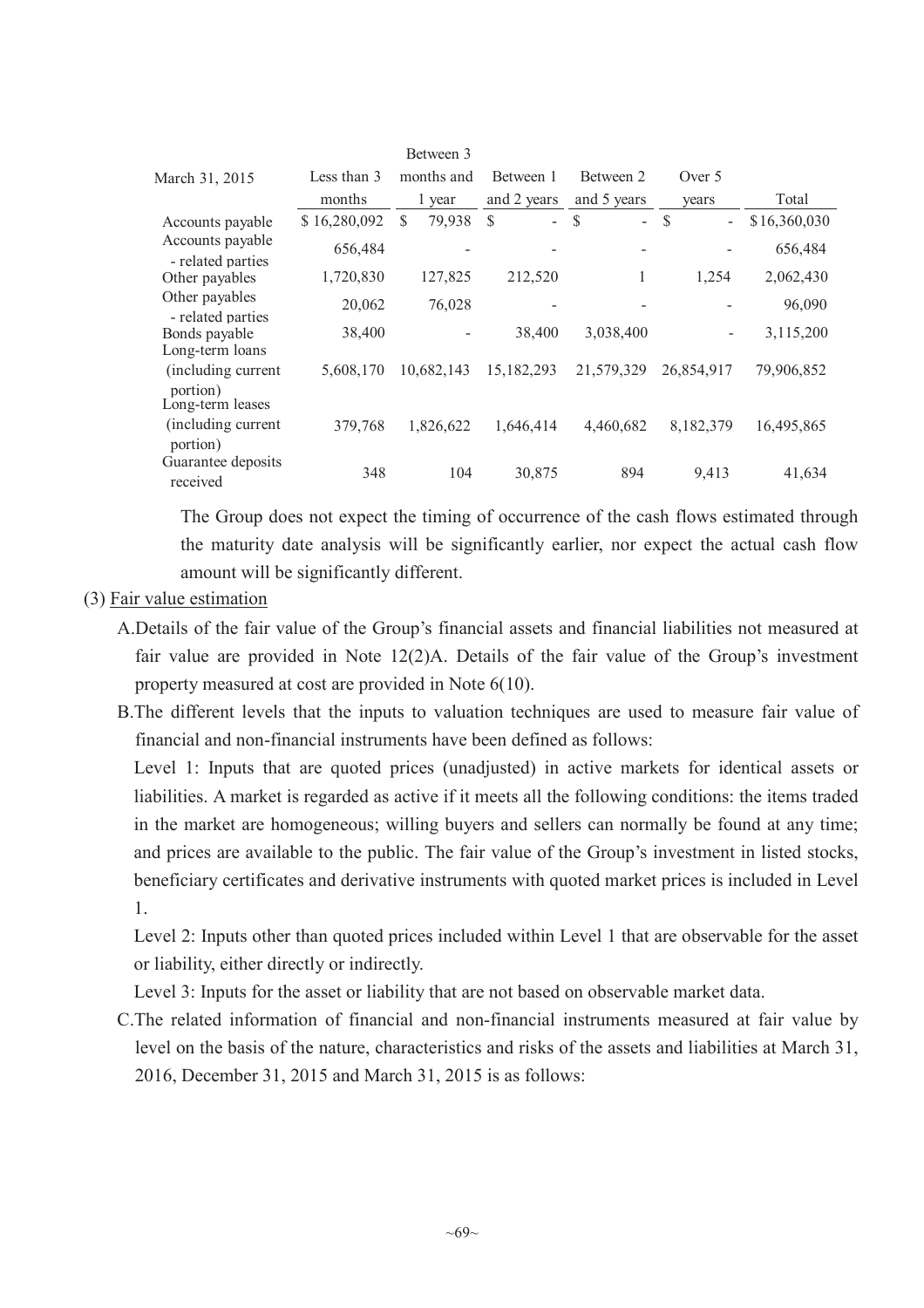| March 31, 2016                      | Level 1                  | Level 2       | Level 3                   | Total                   |
|-------------------------------------|--------------------------|---------------|---------------------------|-------------------------|
| <b>Assets:</b>                      |                          |               |                           |                         |
| Recurring fair value                |                          |               |                           |                         |
| measurements                        |                          |               |                           |                         |
| Financial assets at fair value      |                          |               |                           |                         |
| through profit or loss              |                          |               |                           |                         |
| Beneficiary certificates            | 700,552<br>$\mathcal{S}$ | $\mathcal{S}$ | $\mathbb{S}$              | 700,552<br>$\mathbb{S}$ |
| Available-for-sale financial assets |                          |               |                           |                         |
| <b>Equity securities</b>            | 1,514,331                |               |                           | 1,354,647 2,868,978     |
|                                     | \$2,214,883              | \$            | \$1,354,647               | \$3,569,530             |
| December 31, 2015                   | Level 1                  | Level 2       | Level 3                   | Total                   |
| <b>Assets:</b>                      |                          |               |                           |                         |
| Recurring fair value                |                          |               |                           |                         |
| measurements                        |                          |               |                           |                         |
| Available-for-sale financial assets |                          |               |                           |                         |
| Equity securities                   | \$1,231,965              | $\mathbb{S}$  | $$1,344,962$ $$2,576,927$ |                         |
| March 31, 2015                      | Level 1                  | Level 2       | Level 3                   | Total                   |
| <b>Assets:</b>                      |                          |               |                           |                         |
| Recurring fair value                |                          |               |                           |                         |
| measurements                        |                          |               |                           |                         |
| Financial assets at fair value      |                          |               |                           |                         |
| through profit or loss              |                          |               |                           |                         |
| Beneficiary certificates            | $\mathbb{S}$<br>531,065  | $\mathbb{S}$  | $\mathcal{S}$             | $\mathbb{S}$<br>531,065 |
| Available-for-sale financial assets |                          |               |                           |                         |
| Equity securities                   | 1,422,494                |               |                           | 1,319,419 2,741,913     |
|                                     | \$1,953,559              | \$            | $$1,319,419$ $$3,272,978$ |                         |

D. The methods and assumptions the Group used to measure fair value are as follows:

(a)The instruments the Group used market quoted prices as their fair values (that is, Level 1) are listed below by characteristics:

|                     | Listed shares |  |  |
|---------------------|---------------|--|--|
| Market quoted price | Closing price |  |  |

(b)Except for financial instruments with active markets, the fair value of other financial instruments is measured by using valuation techniques or by reference to counterparty quotes. The fair value of financial instruments measured by using valuation techniques can be referred to current fair value of instruments with similar terms and characteristics in substance, discounted cash flow method or other valuation methods, including calculated by applying model using market information available at the consolidated balance sheet date (i.e. yield curves on the Taipei Exchange, average commercial paper interest rates quoted from Reuters).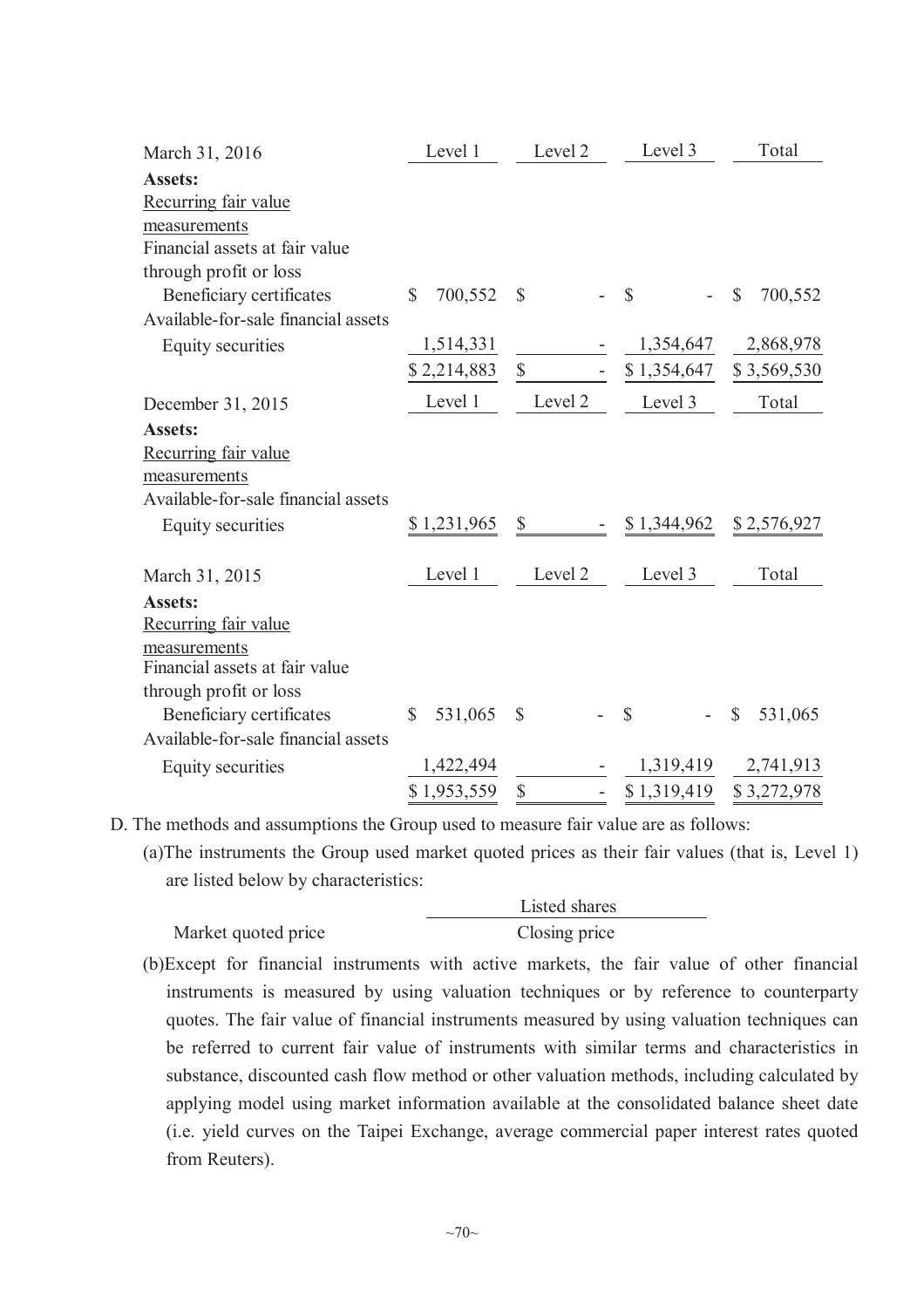- (c)When assessing non-standard and low-complexity financial instruments, the Group adopts valuation technique that is widely used by market participants. The inputs used in the valuation method to measure these financial instruments are normally observable in the market.
- (d)The valuation of derivative financial instruments is based on valuation model widely accepted by market participants, such as present value techniques and option pricing models. Forward exchange contracts are usually valued based on the current forward exchange rate. Structured interest derivative instruments are measured by using appropriate option pricing models (i.e. Black-Scholes model) or other valuation methods, such as Monte Carlo simulation.
- (e)The output of valuation model is an estimated value and the valuation technique may not be able to capture all relevant factors of the Group's financial and non-financial instruments. Therefore, the estimated value derived using valuation model is adjusted accordingly with additional inputs, for example, model risk or liquidity risk and etc. In accordance with the Group's management policies and relevant control procedures relating to the valuation models used for fair value measurement, management believes adjustment to valuation is necessary in order to reasonably represent the fair value of financial and non-financial instruments at the consolidated balance sheet. The inputs and pricing information used during valuation are carefully assessed and adjusted based on current market conditions.
- (f) The Group takes into account adjustments for credit risks to measure the fair value of financial and non-financial instruments to reflect credit risk of the counterparty and the Group's credit quality.
- E.For the three-month periods ended March 31, 2016 and 2015, there was no transfer between Level 1 and Level 2.
- F.The following chart is the movement of Level 3 for the three-month periods ended March 31, 2016 and 2015:

|                             | 2016         | 2015 |           |
|-----------------------------|--------------|------|-----------|
| At January 1                | 1,344,962 \$ |      | 944,879   |
| Gains and losses recognised |              |      |           |
| in other comprehensive      |              |      |           |
| income (Note 1)             | 9,685        |      | 374,540   |
| At March 31                 | 1,354,647    |      | 1,319,419 |

Note 1: Recorded as unrealised valuation gain or loss of available-for-sale financial assets.

G.For the three-month periods ended March 31, 2016 and 2015, there was no transfer into or out from Level 3.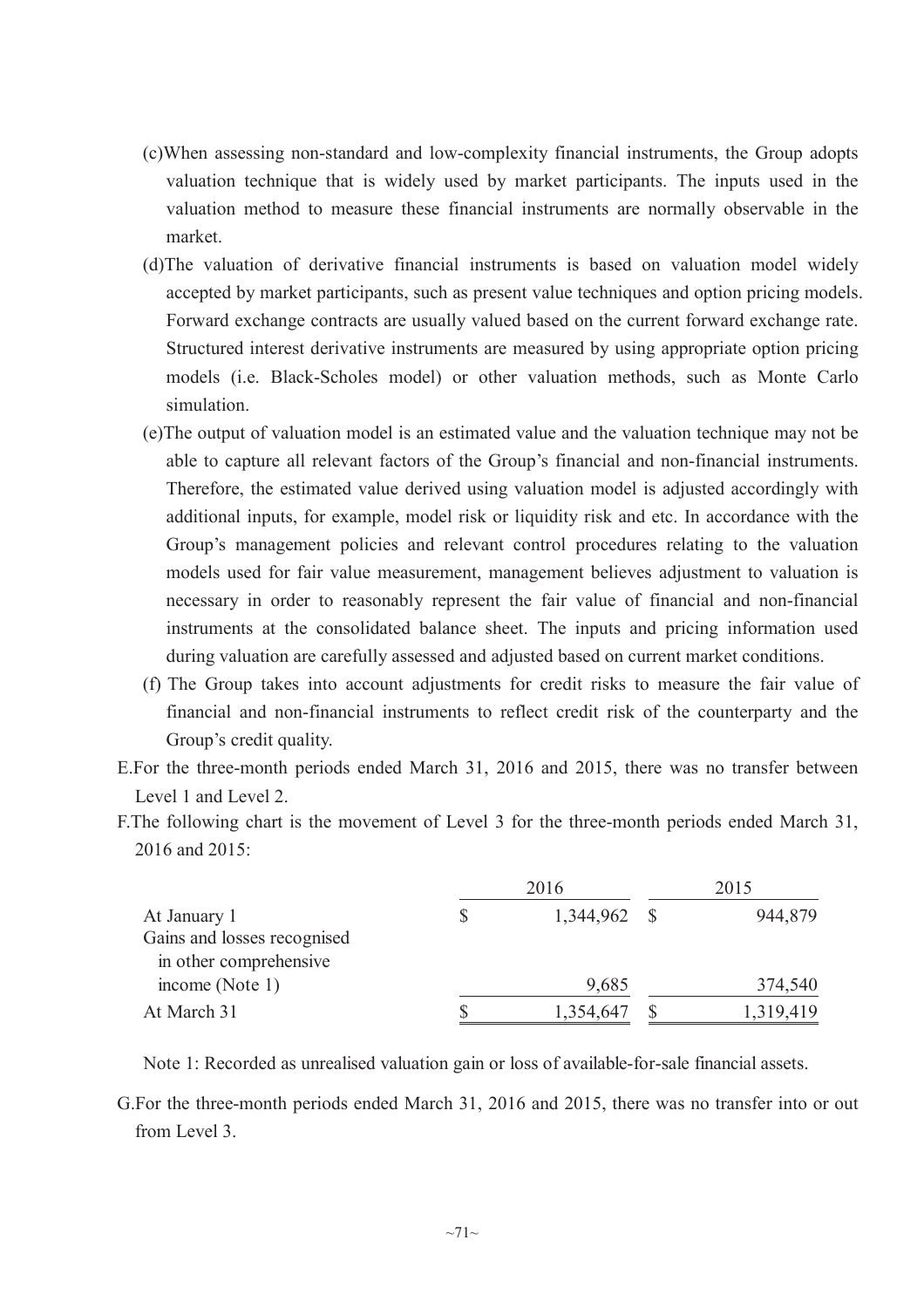- H.The Group is in charge of valuation procedures for fair value measurements being categorised within Level 3, which is to verify independent fair value of financial instruments. Such assessment is to ensure the valuation results are reasonable by applying independent information to make results close to current market conditions, confirming the resource of information is independent, reliable and in line with other resources and represented as the exercisable price, and frequently calibrating valuation model, performing back-testing, updating inputs used to the valuation model and making any other necessary adjustments to the fair value.
- I.The following is the qualitative information of significant unobservable inputs and sensitivity analysis of changes in significant unobservable inputs to valuation model used in Level 3 fair value measurement:

|                                                             | Fair value at   |                         | Significant                              | Range            |                                                                                                                         |
|-------------------------------------------------------------|-----------------|-------------------------|------------------------------------------|------------------|-------------------------------------------------------------------------------------------------------------------------|
|                                                             | March 31,       | Valuation               | unobservable                             | (weighted)       | Relationship of inputs to                                                                                               |
|                                                             | 2016            | technique               | input                                    | average)         | fair value                                                                                                              |
| Non-derivative equity<br>instrument:                        |                 |                         |                                          |                  |                                                                                                                         |
|                                                             |                 | Market                  | Price to                                 |                  | The higher the multiple                                                                                                 |
| Unlisted shares                                             | 1,344,478<br>\$ | comparable<br>companies | earnings ratio<br>multiple               | $14.73 - 40.85$  | and control premium, the<br>higher the fair value.                                                                      |
|                                                             |                 |                         | Price to book<br>ratio multiple          | $0.42 - 3.08$    | The higher the multiple<br>and control premium, the<br>higher the fair value.                                           |
|                                                             |                 |                         | Discount for<br>lack of<br>marketability | $20\% \sim 30\%$ | The higher the weighted<br>average cost of capital<br>and discount for lack of<br>control, the lower the<br>fair value. |
| Venture capital shares<br>Private equity fund<br>investment | 10,169          | Net asset<br>value      | Net asset<br>value                       |                  | The higher the net asset<br>value, the higher the fair<br>value.                                                        |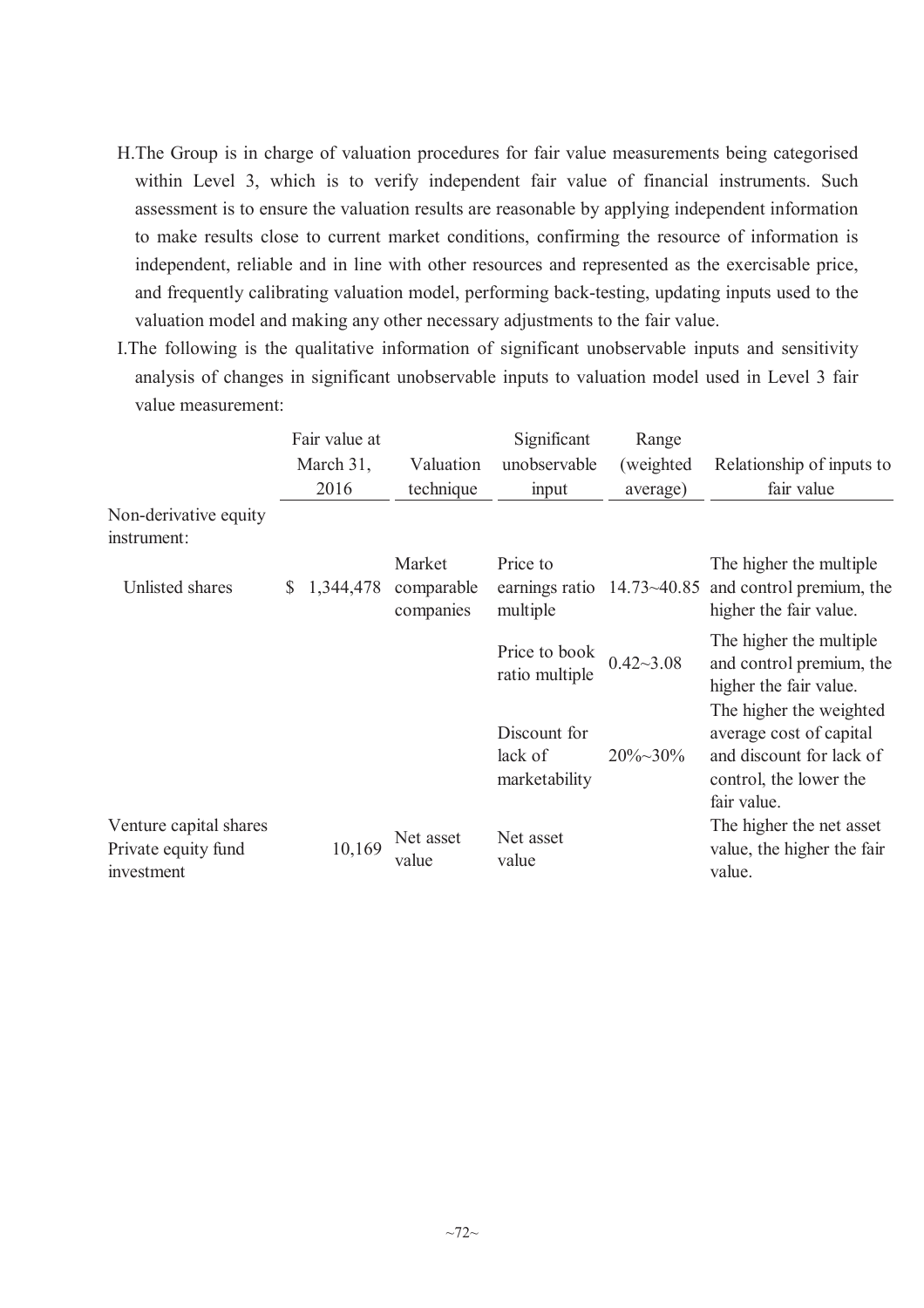|                                                             | Fair value at   |                                   | Significant                                                      | Range            |                                                                                                                         |
|-------------------------------------------------------------|-----------------|-----------------------------------|------------------------------------------------------------------|------------------|-------------------------------------------------------------------------------------------------------------------------|
|                                                             | December 31,    | Valuation                         | unobservable                                                     | (weighted        | Relationship of inputs to                                                                                               |
|                                                             | 2015            | technique                         | input                                                            | average)         | fair value                                                                                                              |
| Non-derivative equity<br>instrument:                        |                 |                                   |                                                                  |                  |                                                                                                                         |
| Unlisted shares                                             | 1,334,793<br>\$ | Market<br>comparable<br>companies | Price to<br>earnings ratio $13.09 \rightarrow 39.28$<br>multiple |                  | The higher the multiple<br>and control premium, the<br>higher the fair value.                                           |
|                                                             |                 |                                   | Price to book<br>ratio multiple                                  | $0.42 - 3.11$    | The higher the multiple<br>and control premium, the<br>higher the fair value.                                           |
|                                                             |                 |                                   | Discount for<br>lack of<br>marketability                         | 20%~30%          | The higher the weighted<br>average cost of capital<br>and discount for lack of<br>control, the lower the<br>fair value. |
| Venture capital shares<br>Private equity fund<br>investment | 10,169          | Net asset<br>value                | Net asset<br>value                                               |                  | The higher the net asset<br>value, the higher the fair<br>value.                                                        |
|                                                             | Fair value at   |                                   | Significant                                                      | Range            |                                                                                                                         |
|                                                             | March 31,       | Valuation                         | unobservable                                                     | (weighted)       | Relationship of inputs                                                                                                  |
|                                                             | 2015            | technique                         | input                                                            | average)         | to fair value                                                                                                           |
| Non-derivative equity<br>instrument:                        |                 |                                   |                                                                  |                  |                                                                                                                         |
| Unlisted shares                                             | \$1,309,250     | Market<br>comparable<br>companies | Price to<br>earnings ratio $8.45 \sim 37.16$<br>multiple         |                  | The higher the multiple<br>and control premium,<br>the higher the fair value.                                           |
|                                                             |                 |                                   | Price to book<br>ratio multiple                                  | $0.56 - 1.05$    | The higher the multiple<br>and control premium,<br>the higher the fair value.                                           |
|                                                             |                 |                                   | Discount for<br>lack of<br>marketability                         | $20\% \sim 30\%$ | The higher the weighted<br>average cost of capital<br>and discount for lack of<br>control, the lower the<br>fair value. |
| Venture capital shares<br>Private equity fund<br>investment | 10,169          | Net asset<br>value                | Net asset<br>value                                               |                  | The higher the net asset<br>value, the higher the fair<br>value.                                                        |

J. The Group has carefully assessed the valuation models and assumptions used to measure fair value; therefore, the fair value measurement is reasonable. However, use of different valuation models or assumptions may result in difference measurement. The following is the effect of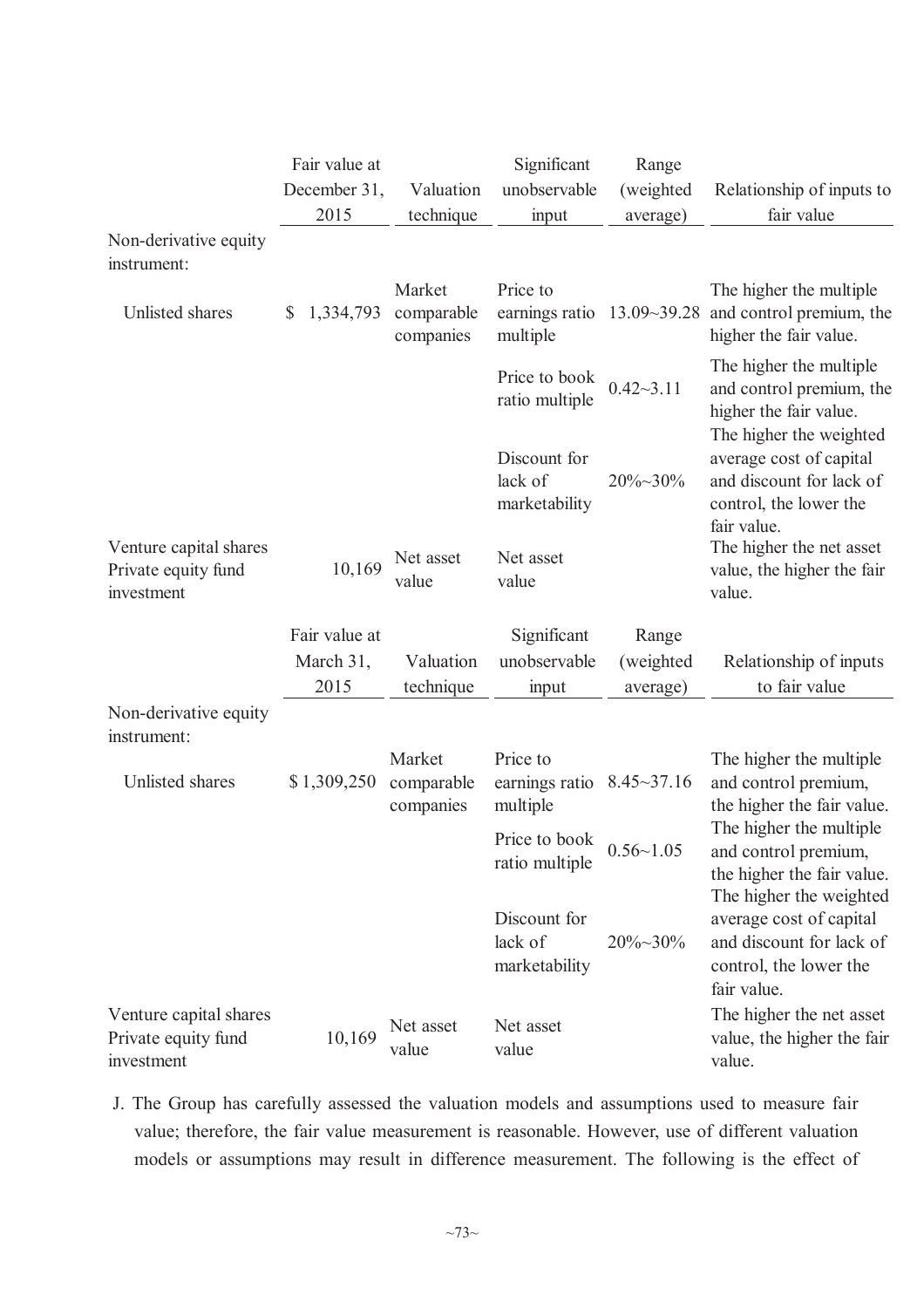Input Change Favourable Unfavourable Favourable Unfavourable change change change change Financial assets Equity instrument Price to earnings ratio/ price to book ratio/ discount for lack of marketability  $\pm 1\%$  \$ - \$ - \$ 13,445 \$ 13,445 Net asset value  $\pm 1\%$  - - 102 102 \$ - \$ - \$ 13,547 \$ 13,547 March 31, 2016 Recognised in profit or loss Recognised in other comprehensive income Input Change Favourable Unfavourable Favourable Unfavourable change change change change Financial assets Equity instrument Price to earnings ratio/ price to book ratio/ discount for lack of marketability  $\pm 1\%$  \$ - \$ - \$ 13,348 \$ 13,348 Net asset value  $\pm 1\%$  -  $\qquad -102$  102 102  $\frac{\$}{\$}$  -  $\frac{\$}{\$}$  -  $\frac{\$}{\$}$  13,450  $\$$  13,450 Input Change Favourable Unfavourable Favourable Unfavourable change change change change Financial assets Equity instrument Price to earnings ratio/ price to book ratio/ discount for lack of marketability  $\pm 1\%$  \$ - \$ - \$ 13,092 \$ 13,092 Net asset value  $\pm 1\%$  -  $\qquad -102$  102 102 \$ - \$ - \$ 13,194 \$ 13,194 December 31, 2015 Recognised in profit or loss Recognised in other comprehensive income March 31, 2015 Recognised in profit or loss Recognised in other comprehensive income

profit or loss or of other comprehensive income from financial assets and liabilities categorised within Level 3 if the inputs used to valuation models have changed: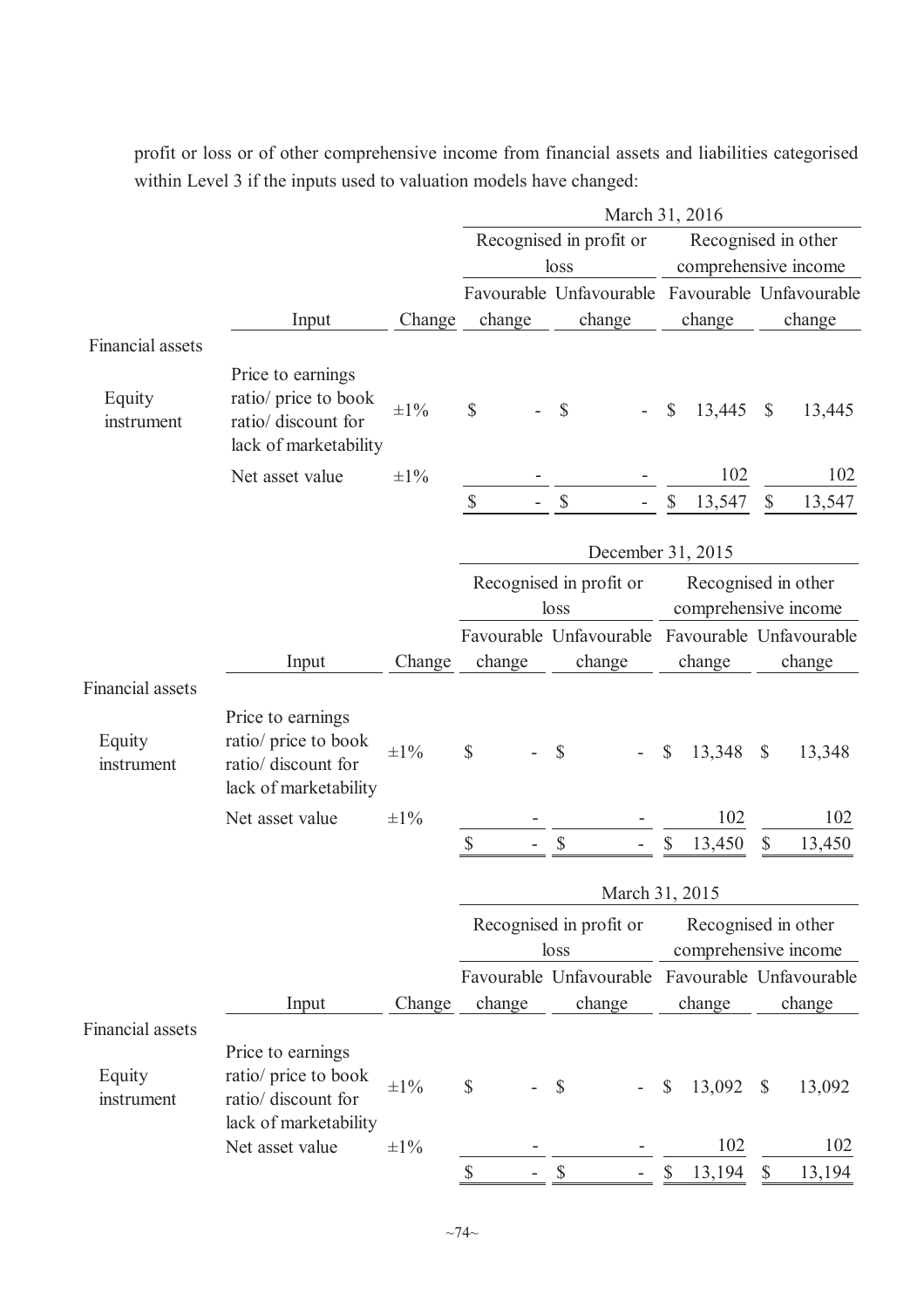# 13. SUPPLEMENTARY DISCLOSURES

- (1) Significant transactions information
	- A.Loans to others: Please refer to table 1.
	- B.Provision of endorsements and guarantees to others: Please refer to table 2.
	- C.Holding of marketable securities at the end of the period (not including subsidiaries, associates and joint ventures): Please refer to table 3.
	- D.Acquisition or sale of the same security with the accumulated cost exceeding \$300 million or 20% of the Company's paid-in capital: Please refer to table 4.
	- E. Acquisition of real estate reaching \$300 million or 20% of paid-in capital or more: None.
	- F. Disposal of real estate reaching \$300 million or 20% of paid-in capital or more: None.
	- G.Purchases or sales of goods from or to related parties reaching \$100 million or 20% of paid-in capital or more: Please refer to table 5.
	- H.Receivables from related parties reaching \$100 million or 20% of paid-in capital or more: Please refer to table 6.
	- I. Trading in derivative instruments undertaken during the reporting periods: None.
	- J. Significant inter-company transactions during the reporting periods: Please refer to table 7.
- (2) Information on investees (not including investees in Mainland China)

Names, locations and other information of investee companies (not including investees in Mainland China) : Please refer to table 8.

(3) Information on investments in Mainland China

A. Basic information: Please refer to table 9.

B. Significant transactions, either directly or indirectly through a third area, with investee companies in the Mainland Area: None.

## 14. SEGMENT INFORMATION

- (1) General information
	- A.Management has determined the operating segments based on the reports reviewed by the chief operating decision-maker that are used to make strategic decisions.
	- B.There is no material change in the basis for formation of entities and division of segments in the Group or in the measurement basis for segment information in this period.

## (2) Segment information

The segment information provided to the chief operating decision-maker for the reportable segments is as follows: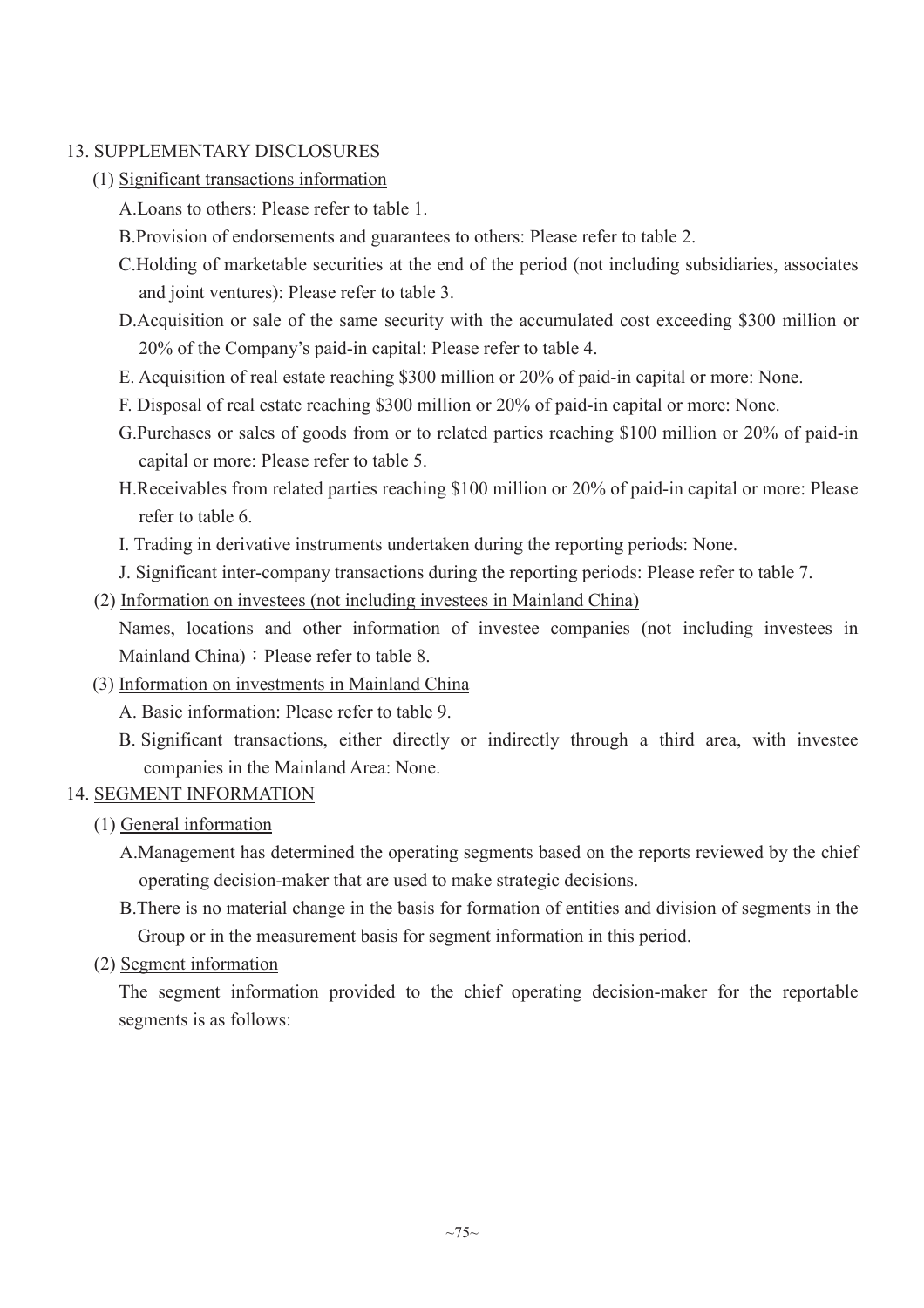|                                                   |        |                |            | Three-month period ended March 31, 2016 |               |             |    |                 |    |             |
|---------------------------------------------------|--------|----------------|------------|-----------------------------------------|---------------|-------------|----|-----------------|----|-------------|
|                                                   |        |                |            | Investing and                           |               |             |    |                 |    |             |
|                                                   |        | Transportation |            | holding                                 |               | Other       |    | Adjustments and |    |             |
|                                                   |        | Department     |            | Department                              |               | Departments |    | written-off     |    | Total       |
| Revenue from                                      |        |                |            |                                         |               |             |    |                 |    |             |
| external customers                                | \$     | 28,310,545     | \$         | 70,749                                  | \$            | 222,912     | \$ |                 | \$ | 28,604,206  |
| Revenue from                                      |        |                |            |                                         |               |             |    |                 |    |             |
| internal customers                                |        | 3,862,571      |            |                                         |               |             |    | 3,862,571)      |    |             |
| Segment revenue                                   | \$     | 32,173,116     | \$         | 70,749                                  | $\mathsf{\$}$ | 222,912     | (S | 3,862,571) \$   |    | 28,604,206  |
| Interest income                                   |        | 58,276         |            | 1,740                                   |               | 682         |    |                 |    | 60,698      |
| Interest expense                                  |        | 279,867) (     |            | 15,092)                                 |               |             |    |                 |    | 294,959)    |
| Depreciation                                      |        |                |            |                                         |               |             |    |                 |    |             |
| and amortisation                                  |        | $2,066,753$ (  |            | 85,528) (                               |               | 6,433)      |    |                 |    | 2,158,714)  |
| Share of income (loss) of<br>associates and joint |        |                |            |                                         |               |             |    |                 |    |             |
| ventures accounted for                            |        |                |            |                                         |               |             |    |                 |    |             |
| using equity method                               |        | 269,738        | $\sqrt{ }$ | 781,723)                                |               |             |    |                 |    | 511,985)    |
| Other items                                       |        | 30,185,565)    |            | 7,335                                   |               | 291,977)    |    |                 |    | 30,470,207) |
| Segment loss                                      | $($ \$ | $31,055$ ) (\$ |            | 802,519) (\$                            |               | 74,816)     | (S | 3,862,571)      | (S | 4,770,961)  |
| Recognizable assets                               | S      | 158,817,575    | \$         | 4,096,814                               | \$            | 1,695,332   | \$ |                 | S  | 164,609,721 |
| Investments accounted                             |        |                |            |                                         |               |             |    |                 |    |             |
| for using equity method                           |        | 18,426,287     |            | 6,241,555                               |               |             |    |                 |    | 24,667,842  |
| Segment assets                                    | \$     | 177,243,862    | \$         | 10,338,369                              | \$            | 1,695,332   | \$ |                 | S  | 189,277,563 |
| Segment liabilities                               | \$     | 130,501,168    | \$         | 1,961,343                               | \$            | 231,464     | \$ |                 | \$ | 132,693,975 |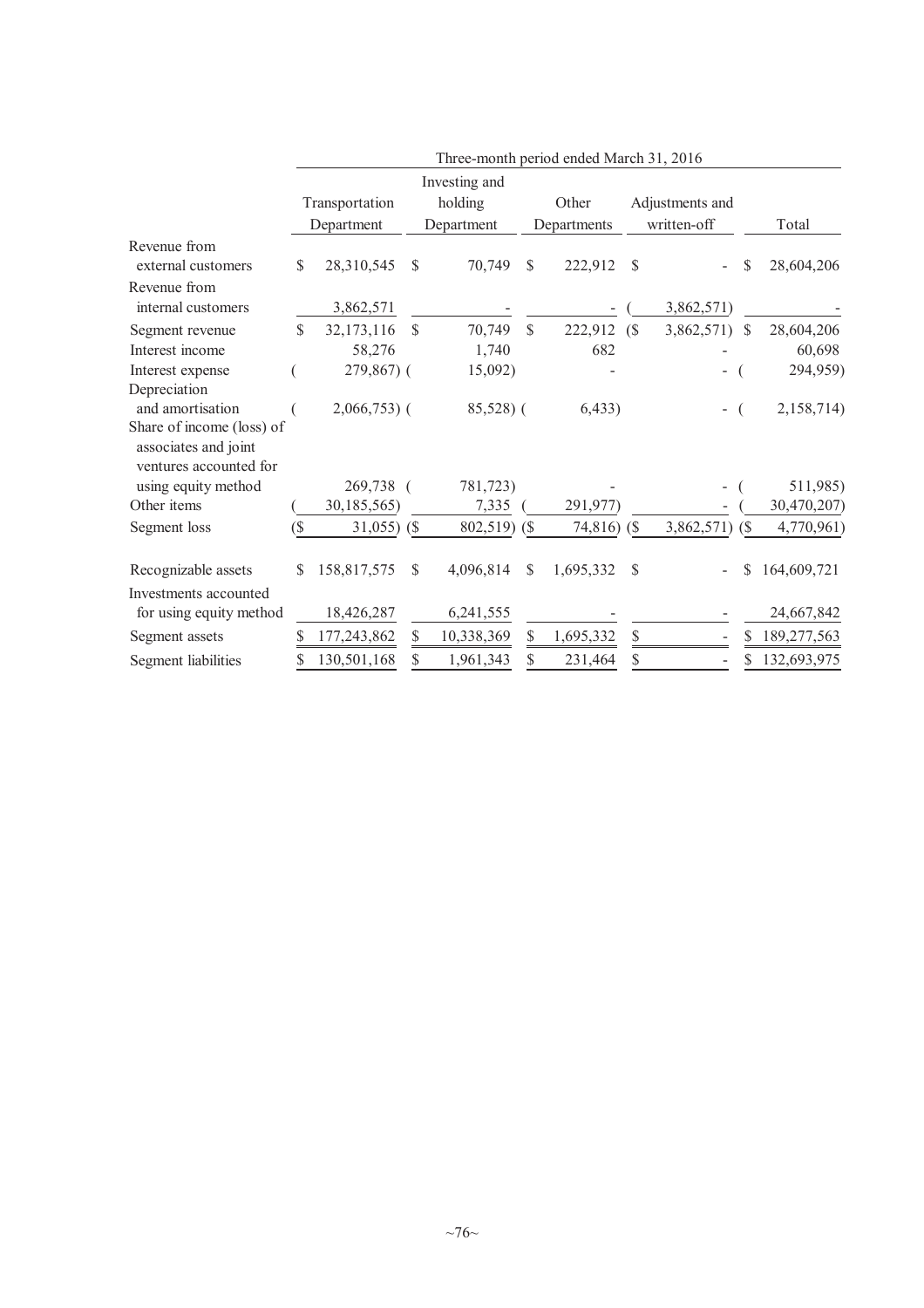|                                                                             | Transportation    |     | Other          |               | Adjustments and          |    |               |
|-----------------------------------------------------------------------------|-------------------|-----|----------------|---------------|--------------------------|----|---------------|
|                                                                             | Department        |     | Departments    |               | written-off              |    | Total         |
| Revenue from                                                                |                   |     |                |               |                          |    |               |
| external customers                                                          | \$<br>34,491,652  | -S  | 812,348        | $\mathcal{S}$ |                          | S  | 35,304,000    |
| Revenue from                                                                |                   |     |                |               |                          |    |               |
| internal customers                                                          | 2,924,679         |     |                |               | 2,924,679                |    |               |
| Segment revenue                                                             | 37,416,331        |     | 812,348 (      |               | 2,924,679)               |    | 35,304,000    |
| Interest income                                                             | 56,729            |     | 2,941          |               |                          |    | 59,670        |
| Interest expense                                                            | 217,472)          |     |                |               | $\overline{\phantom{0}}$ |    | 217,472)      |
| Depreciation                                                                |                   |     |                |               |                          |    |               |
| and amortisation                                                            | $1,912,893$ (     |     | 95,279)        |               | $\overline{a}$           |    | 2,008,172)    |
| Share of income (loss) of<br>associates and joint<br>ventures accounted for |                   |     |                |               |                          |    |               |
| using equity method                                                         | 431,657           |     | 277,351)       |               |                          |    | 154,306       |
| Other items                                                                 | 30,618,376)       |     | 583,446)       |               |                          |    | 31,201,822)   |
| Segment profit (loss)                                                       | \$<br>5,155,976   | (S) | $140,787$ (\$) |               | 2,924,679)               | \$ | 2,090,510     |
| Recognizable assets                                                         | \$<br>159,684,337 | S   | 7,083,742      | S             |                          |    | \$166,768,079 |
| Investments accounted                                                       |                   |     |                |               |                          |    |               |
| for using equity method                                                     | 17,602,302        |     | 6,638,132      |               |                          |    | 24,240,434    |
| Segment assets                                                              | \$<br>177,286,639 | \$  | 13,721,874     | \$            |                          |    | \$191,008,513 |
| Segment liabilities                                                         | 121,517,843       | \$  | 2,484,183      | \$            |                          |    | \$124,002,026 |

Three-month period ended March 31, 2015

## (3) Reconciliation for segment income (loss)

- A.Sales between segments are carried out at arm's length. The revenue from external parties reported to the chief operating decision-maker is measured in a manner consistent with that in the statement of comprehensive income.
- B.The amounts provided to the chief operating decision-maker with respect to total assets are measured in a manner consistent with that in the balance sheet.
- C.The amounts provided to the chief operating decision-maker with respect to total liabilities are measured in a manner consistent with that in the balance sheet.
- D.The amounts provided to the chief operating decision-maker with respect to segment profit (loss) are measured in a manner consistent with the income (loss) before tax from continuing operations.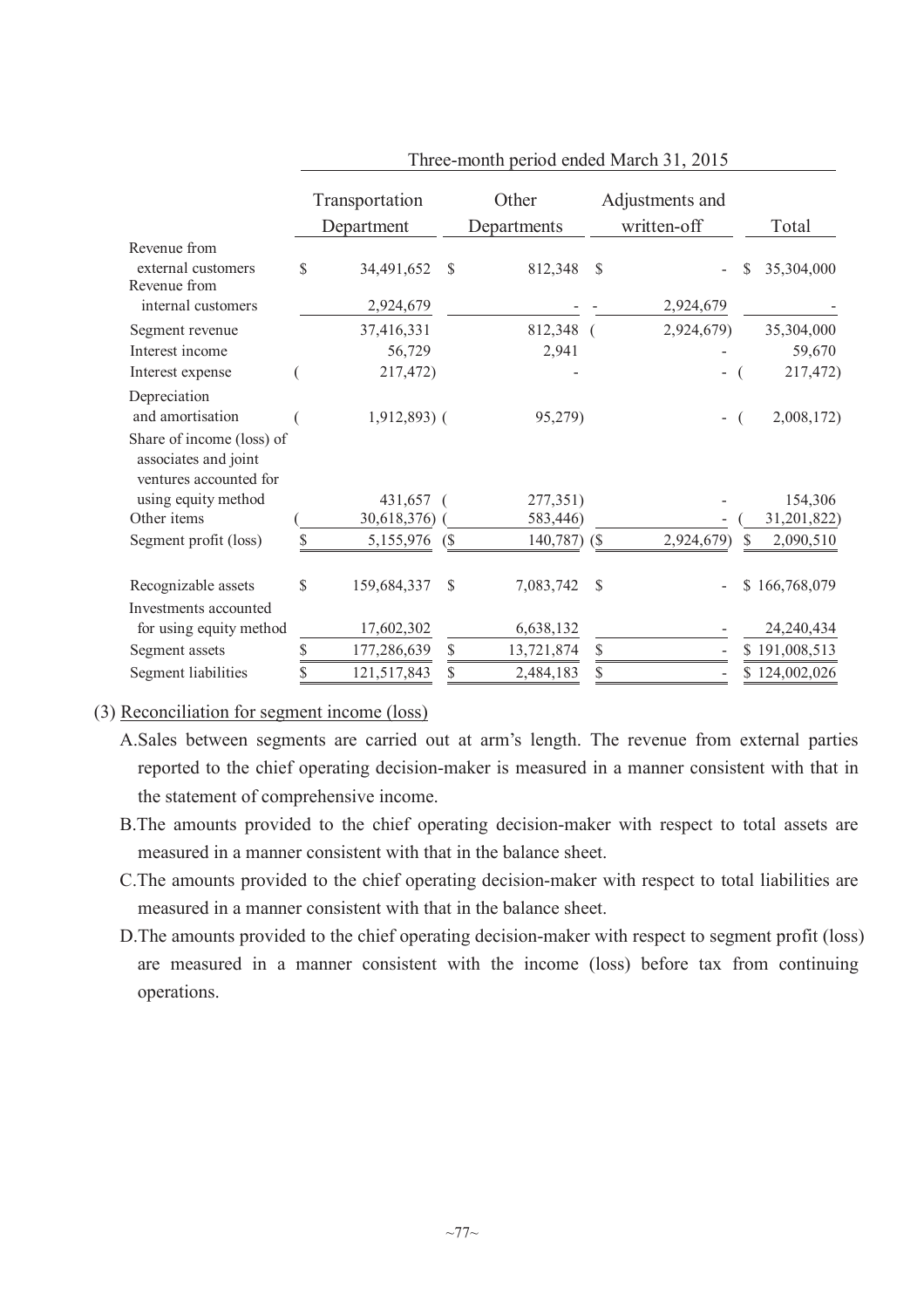Evergreen Marine Corporation (Taiwan) Ltd. Loans to others For the three-month period ended March 31, 2016

Table 1 Expressed in thousands of NTD

| Number<br>(Note 1) | Creditor                    | Borrower                                  | General ledger<br>account (Note 2)  | Is a<br>related<br>party | Maximum outstanding balance<br>during the three-month period<br>ended March 31, 2016 (Note 3) | Balance at March 31.<br>2016 (Note 8) | Actual amount<br>drawn down | Interest rate        | Nature of loan<br>(Note 4) | Amount of<br>transactions with<br>borrower (Note 5) | Reason for short-term<br>financing (Note 6) | Allowance for<br>doubtful<br>accounts | Collateral<br>Item | Value | Limit on loans granted to a<br>single party (Note 7) | Ceiling on total<br>loans granted<br>(Note 7) | Footnote |
|--------------------|-----------------------------|-------------------------------------------|-------------------------------------|--------------------------|-----------------------------------------------------------------------------------------------|---------------------------------------|-----------------------------|----------------------|----------------------------|-----------------------------------------------------|---------------------------------------------|---------------------------------------|--------------------|-------|------------------------------------------------------|-----------------------------------------------|----------|
|                    | Peony Investment<br>S.A.    | Luanta Investment<br>(Netherlands) N.V.   | Receivables from<br>related parties | Yes                      | 501,383                                                                                       | 483,315 \$                            | 316,211                     | $1.5301 -$<br>1.5321 |                            |                                                     | Working capital<br>requirement              |                                       | None               | $-1s$ | $6,266,170$ \$                                       | 15,665,426                                    |          |
|                    | Peony Investment<br>S.A.    | Clove Holding Ltd.                        | Receivables from<br>related parties | Yes                      | 367,681                                                                                       | 354.431                               | 338,321                     | $1.5338 -$<br>1.5329 |                            |                                                     | Working capital<br>requirement              |                                       | None               |       | 12,532,341                                           | 15,665,426                                    | (Note 9) |
|                    | Clove Holding Ltd.          | Whitney Equipment<br><b>LLC</b>           | Receivables from<br>related parties | Yes                      | 100,277                                                                                       | 96.663                                | 96.663                      | 1.6117               |                            |                                                     | Working capital<br>requirement              |                                       | None               |       | 1,131,001                                            | 1,413,752                                     | (Note 9) |
|                    | Greencompass<br>Marine S.A. | <b>Everport Terminal</b><br>Services Inc. | Receivables from<br>related parties | Yes                      | 1,002,765                                                                                     | 966,630                               |                             |                      |                            |                                                     | Working capital<br>requirement              |                                       | None               |       | 7,591,452                                            | 9,489,314                                     | (Note 9) |

Note 1: The numbers filled in for the loans provided by the Company or subsidiaries are as follows

(1)The Company is '0'<br>(2)The subsidiaries are numbered in order starting from '1'.<br>Note 2: Fill in the name of account in which the loans are recognised, such as receivables-related parties, current account with stockholde

Note 3: Fill in the maximum outstanding balance of loans to others during the three-month period ended March 31, 2016<br>Note 4: The column of Nature of loan'shall fill in Passiness transaction or Short-term financing'.<br>Note

Note 6: Fill in purpose of loan when nature of loan is for short-term financing, for example, repayment of loan, acquisition of equipment, working capital, etc.<br>Note 7: Fill in limit on loans granted to a single party and

the calculation for ceiling on total loans granted in the footnote.<br>1. According to the Company's credit policy, the total amount of loans granted to a single company should not exceed 20% of the net worth stated in the la

PEONY : USD 972,374\*32.221\*20%=6,266,170

The Company held 100% voting shares directly and indirectly in foreign company, that the total amount of loans granted to a single company should not exceed 40% of the net worth stated in the financial statements. The Com

PEONYǺUSD 972,374\*32.221\*40%=12,532,341 Clove Holding Ltd.烉USD 87,753\*32.221\*40%=1,131,001

Greencompass Marine S.A. : USD 589,014\*32.221\*40%=7,591,452<br>2. According to the Company's credit policy, the total amount of loans granted to a single company should not exceed 40% of the net worth stated in the financial

PEONY : USD 972 374\*32.221\*50%=15,665,426

Clove Holding Ltd. : USD 87,753\*32.221\*50%=1,413,752<br>Greencompass Marine S.A. : USD 589,014\*32.221\*50%=9,489,314

Note a mounts of indis to be band to observe what have been approved by the Boundary in Boundary in Boundary in a condition and the respectively. It is balance should exclude the loss requisitions from one subsequently to

Note 9: This transaction was written off when the consolidated financial statements were prepared.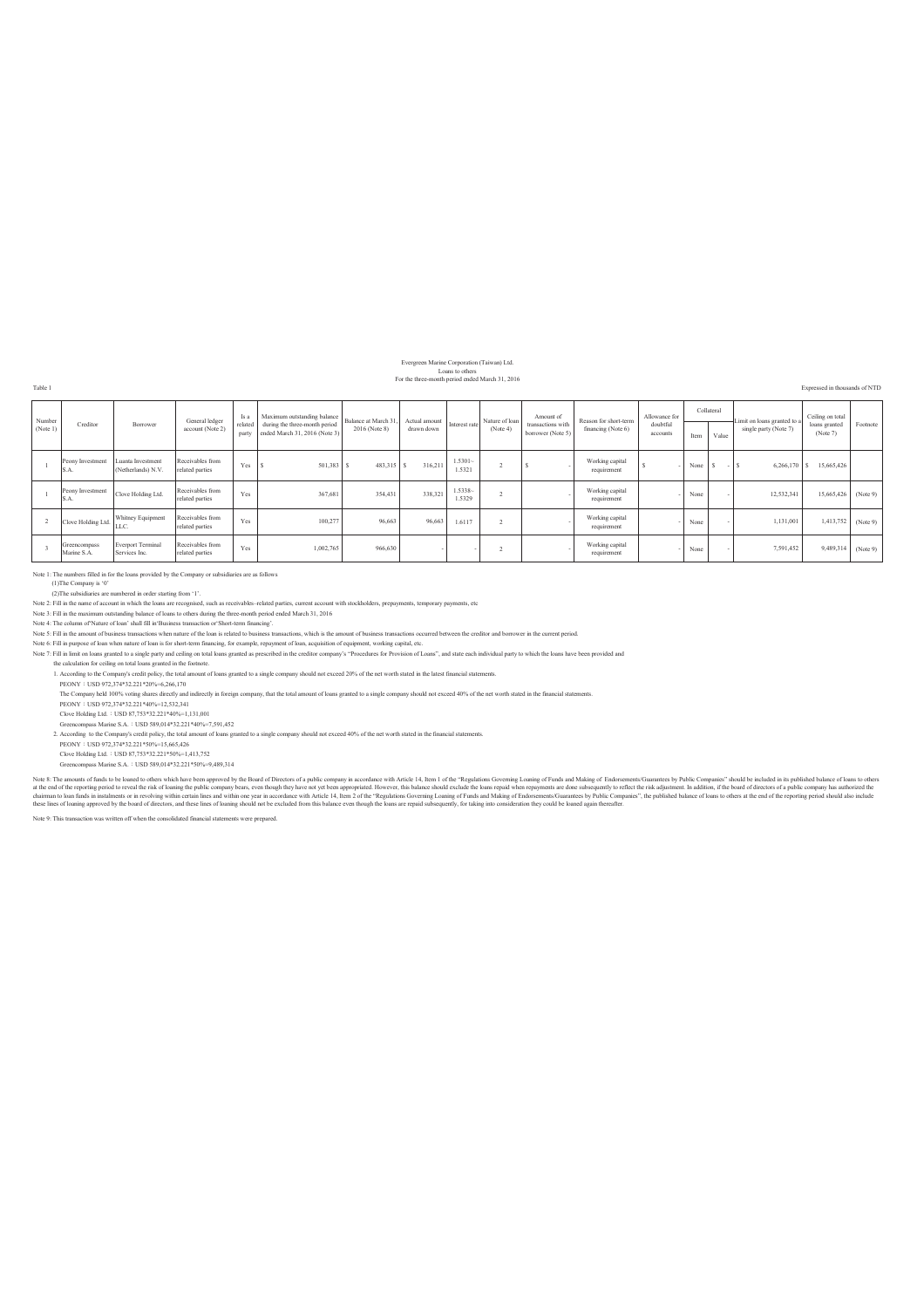# Evergreen Marine Corporation (Taiwan) Ltd.

Provision of endorsements and guarantees to others For the three-month period ended March 31, 2016

Table 2 Expressed in thousands of NTD

|                    |                                 | Party being endorsed/guaranteed         |                                                          |                                                                            | Maximum outstanding                                               | Outstanding                                                      |                                      | Amount of                                                | Ratio of<br>accumulated<br>endorsement/                                               |                                                                                | Provision of                                                               | Provision of                                                                | Provision of                                                                 |          |
|--------------------|---------------------------------|-----------------------------------------|----------------------------------------------------------|----------------------------------------------------------------------------|-------------------------------------------------------------------|------------------------------------------------------------------|--------------------------------------|----------------------------------------------------------|---------------------------------------------------------------------------------------|--------------------------------------------------------------------------------|----------------------------------------------------------------------------|-----------------------------------------------------------------------------|------------------------------------------------------------------------------|----------|
| Number<br>(Note 1) | Endorser/Guarantor              | Company name                            | Relationship with<br>the endorser/<br>guarantor (Note 2) | Limit on endorsements<br>guarntees provided for a<br>single party (Note 3) | endorsement/<br>guarantee amount as<br>March 31, 2016<br>(Note 4) | endorsement<br>guarantee amount<br>at March 31, 2016<br>(Note 5) | Actual amount drawn<br>down (Note 6) | endorsements<br>guarantees<br>secured with<br>collateral | guarantee<br>amount to net<br>asset value of<br>the endorser/<br>guarantor<br>company | Ceiling on total amount<br>of endorsements/<br>guarantees provided<br>(Note 3) | endorsements/<br>guarantees by parent<br>company to subsidiary<br>(Note 7) | endorsements<br>guarantees by<br>subsidiary to paren<br>company<br>(Note 7) | endorsements/<br>guarantees to the<br>party in Mainland<br>China<br>(Note 7) | Footnote |
| $\Omega$           | Evergreen Marine<br>Corporation | Greencompass Marine S.A.                |                                                          | 108,152,042 \$                                                             | 37,983,667                                                        | 37,983,667<br>-S                                                 | 20,430,080<br>s                      |                                                          | 70.24%                                                                                | 135,190,053                                                                    | Y                                                                          | N                                                                           | N                                                                            |          |
| $\Omega$           | Evergreen Marine<br>Corporation | Peony Investment S.A.                   |                                                          | 108,152,042                                                                | 494,697                                                           | 476,871                                                          | 315,766                              |                                                          | 0.88%                                                                                 | 135,190,053                                                                    | Y                                                                          | N                                                                           | N                                                                            |          |
| $\Omega$           | Evergreen Marine<br>Corporation | Evergreen Marine (UK) Limited           |                                                          | 108,152,042                                                                | 43,772,961                                                        | 43,772,961                                                       | 40,793,169                           |                                                          | 80.95%                                                                                | 135,190,053                                                                    | Y                                                                          | N                                                                           | N                                                                            |          |
| $\Omega$           | Evergreen Marine<br>Corporation | Whitney Equipment LLC.                  |                                                          | 108,152,042                                                                | 974,200                                                           | 939.094                                                          | 866,277                              |                                                          | 1.74%                                                                                 | 135,190,053                                                                    | Y                                                                          | N                                                                           | N                                                                            |          |
| $\Omega$           | Evergreen Marine<br>Corporation | Hemlock Equipment LLC.                  |                                                          | 108,152,042                                                                | 620,247                                                           | 597,896                                                          | 547,458                              |                                                          | 1.11%                                                                                 | 135.190.053                                                                    | Y                                                                          | N                                                                           | N                                                                            |          |
| $\Omega$           | Evergreen Marine<br>Corporation | Colon Container Terminal S.A.           | 6                                                        | 27,038,011                                                                 | 1,522,866                                                         | 1,467,989                                                        | 657,308                              |                                                          | 2.71%                                                                                 | 135,190,053                                                                    | N                                                                          | N                                                                           | N                                                                            |          |
| $\Omega$           | Evergreen Marine<br>Corporation | Balsam Investment (Netherlands)<br>N.V. | -6                                                       | 27.038.011                                                                 | 844.674                                                           | 844.674                                                          | 828.885                              |                                                          | 1.56%                                                                                 | 135.190.053                                                                    | $_{\rm N}$                                                                 | N                                                                           | N                                                                            |          |
| $\Omega$           | Evergreen Marine<br>Corporation | Everport Terminal Services Inc.         | $\overline{2}$                                           | 108.152.042                                                                | 1.637.850                                                         | 1.578.829                                                        | 1,578,829                            |                                                          | 2.92%                                                                                 | 135.190.053                                                                    | Y                                                                          | N                                                                           | N                                                                            |          |

Note 1: The numbers filled in for the endorsements/guarantees provided by the Company or subsidiaries are as follows:

(1)The Company is '0'.

(2)The subsidiaries are numbered in order starting from '1'.

Note 2: Relationship between the endorser/guarantor and the party being endorsed/guaranteed is classified into the following six categories; fill in the number of category each case belongs to:

(1) Having business relationship.

(2) The endorser/guarantor parent company owns directly more than 50% voting shares of the endorsed/guaranteed subsidiary.

(3) The endorser/guarantor parent company and its subsidiaries jointly own more than 50% voting shares of the endorsed/guaranteed company.

(4) The endorsed/guaranteed parent company directly or indirectly owns more than 50% voting shares of the endorser/guarantor subsidiary.

(5) Mutual guarantee of the trade as required by the construction contract.

(6) Due to joint venture, each shareholder provides endorsements/guarantees to the endorsed/guaranteed company in proportion to its ownership.

Note 3: Fill in limit on endorsements/guarantees provided for a single party and ceiling on total amount of endorsements/guarantees provided as prescribed in the endorser/guarantor company's "Procedures for Provision of En

Guarantees", and state each individual party to which the endorsements/guarantees have been provided and the calculation for ceiling on total amount of endorsements/guarantees provided in the footnote.

The calculation is as follows:

The Company: 54,076,021\*250% = 135,190,053

Limit on endorsement or guarantees provided by the Company for a single entity is \$27,038,011 (amounting to 50% of its net worth).

When the Company owns more than 50% voting shares of the endorsed/guaranteed company, the limit on endorsement or guarantee provided by the Company should not exceed 200% of its net worth, which equals to \$108,152,042.

Note 4: Fill in the year-to-date maximum outstanding balance of endorsements/guarantees provided as of the reporting period.<br>Note 5: Once endorsement/guarantee contracts or promissory notes are signed/issued by the endorse and guarantees.

Note 6: Fill in the actual amount of endorsements/guarantees used by the endorsed guaranteed company.<br>Note 7: Fill in 'Y' for those cases of provision of endorsements/guarantees by listed parent company by subsidiary and p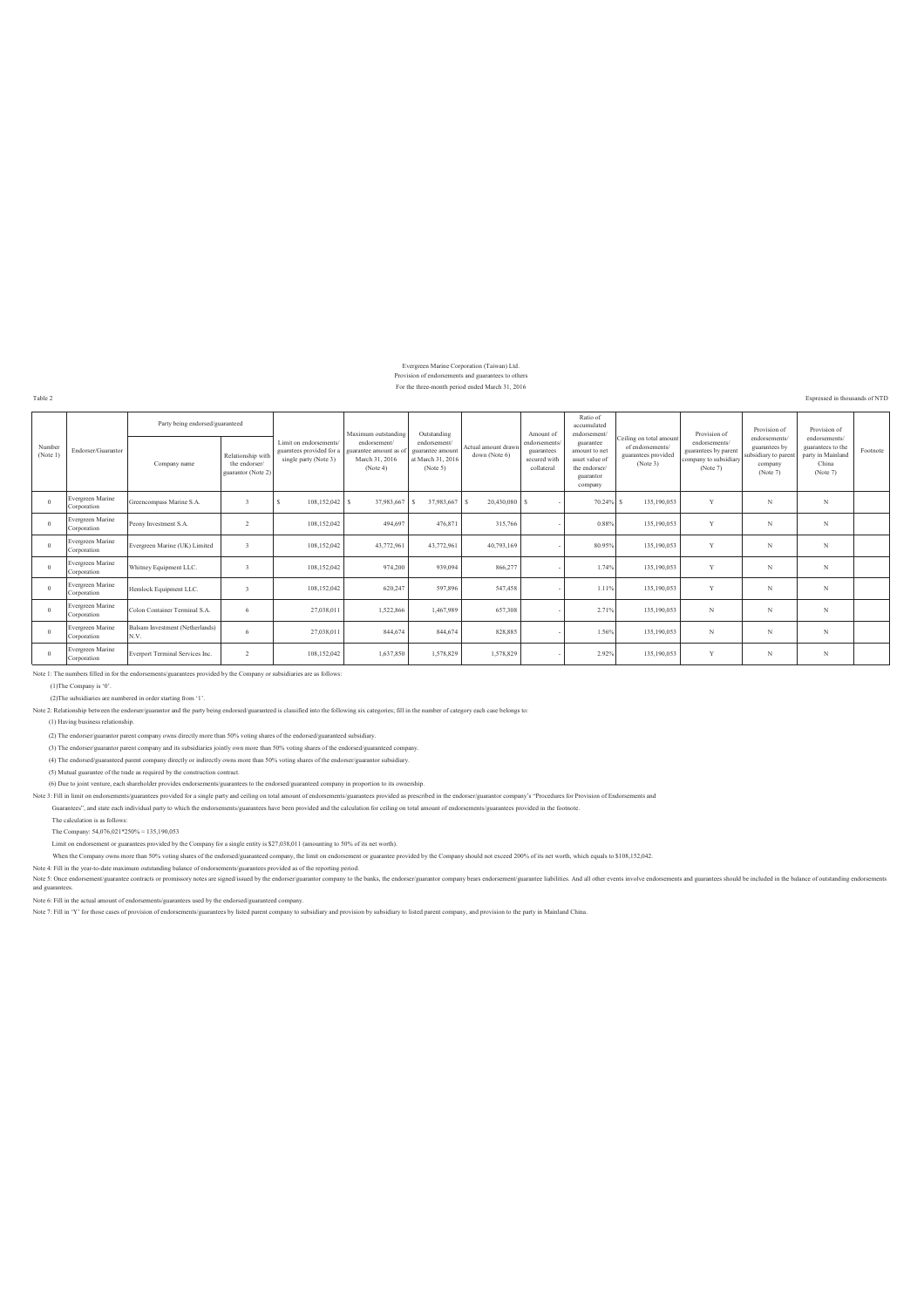# Evergreen Marine Corporation (Taiwan) Ltd. Holding of marketable securities at the end of the period (not including subsidiaries, associates and joint ventures) March 31, 2016

| Table 3                                                  |                                                                                         |                            |                                                                    |                  |                      |               |                      | Expressed in thousands of shares/thousands |
|----------------------------------------------------------|-----------------------------------------------------------------------------------------|----------------------------|--------------------------------------------------------------------|------------------|----------------------|---------------|----------------------|--------------------------------------------|
| Securities held by                                       | Marketable securities (Note 1)                                                          | Relationship with the      | Genearl ledger account                                             |                  | As of March 31, 2016 |               |                      | Footnote (Note 4)                          |
|                                                          |                                                                                         | securities issuer (Note 2) |                                                                    | Number of shares | Book value (Note 3)  | Ownership (%) | Fair value           |                                            |
| vergreen Marine Corporation                              | Stock:                                                                                  |                            |                                                                    |                  |                      |               |                      |                                            |
|                                                          | Power World Fund Inc.                                                                   |                            | Available-for-sale financial asset - non-current                   | 1,017            | 10,169               | 5.68%         | 10,169<br>×.         |                                            |
|                                                          | Taiwan HSR Consortium                                                                   |                            | $\sigma$                                                           | 50,694           | 809,076              | 0.90%         | 809,076              |                                            |
|                                                          | Linden Technologies, Inc.                                                               |                            | $\sigma$                                                           | 50               | 7,385                | 1.44%         | 7,385                |                                            |
|                                                          | TopLogis, Inc.                                                                          |                            | $\boldsymbol{\sigma}$                                              | 2,464            | 7,355                | 17.48%        | 7,355                |                                            |
|                                                          | Ever Accord Construction Corp.                                                          |                            | $\boldsymbol{\sigma}$                                              | 9,317            | 100,522              | 17.50%        | 100,522              |                                            |
|                                                          | Central Reinsurance Corp.                                                               |                            | $\boldsymbol{\sigma}$                                              | 47,492           | 705,255              | 8.45%         | 705,255              |                                            |
|                                                          | Beneficiary certificates:                                                               |                            |                                                                    |                  |                      |               |                      |                                            |
|                                                          | Prudential Financial Money Market Fund                                                  |                            | Financial assets at fair value through profit or<br>loss - current | 6.400            | 100.014              |               | 100.014              |                                            |
|                                                          | Allianz Glbl Investors Taiwan Money Market Fund                                         |                            | $\boldsymbol{\sigma}$                                              | 40.387           | 500.065              |               | 500.065              |                                            |
|                                                          | Yuanta De-Li Money Market Fund                                                          |                            | $\sigma$                                                           | 6,234            | 100,473              |               | 100,473              |                                            |
|                                                          | Financial bonds:                                                                        |                            |                                                                    |                  |                      |               |                      |                                            |
|                                                          | Bank of Taichung Unsecured Subordinated Financial Debentures                            |                            | Held-to-maturity financial asset - current                         |                  | 200.000              |               | 200,000              |                                            |
|                                                          | Bank of Taichung Unsecured Subordinated Financial Debentures                            |                            | Held-to-maturity financial asset - non-current                     |                  | 20.000               |               | 20,000               |                                            |
|                                                          | Ta Chong Commercial Bank 1st Unsecured Subordinate Financial Debentures-B Issue in 2009 |                            | $\sigma$                                                           |                  | 100,000              |               | 100,000              |                                            |
|                                                          | Sunny Bank 1st Subordinate Financial Debentures-B Issue in 2010                         |                            | $\alpha$                                                           |                  | 50,000               |               | 50,000               |                                            |
|                                                          | Sunny Bank 2nd Subordinate Financial Debentures-B Issue in 2015                         |                            | $\sigma$                                                           |                  | 50,000               |               | 50,000               |                                            |
| Peony Investment S.A.                                    | Dongbu Pusan Container Terminal Co., Ltd.                                               |                            | Available-for-sale financial asset - non-current                   | 300              | <b>USD</b><br>5,921  | 15.00         | <b>USD</b><br>5,921  |                                            |
|                                                          | Hutchison Inland Container Depots Ltd.                                                  |                            | $\sigma$                                                           | 0.75             | 225<br><b>USD</b>    | 4.60          | <b>USD</b><br>225    |                                            |
|                                                          | South Asia Gateway Terminals (Private) Ltd.                                             |                            | $\sigma$                                                           | 18,942           | <b>USD</b><br>31,927 | 5.00          | 31,927<br><b>USD</b> |                                            |
| Evergreen Shipping Agency (Singapore) Pte.<br>Ltd.       | RTW Air Services (S) Pte Ltd.                                                           |                            | $\sigma$                                                           | 30               | SGD<br>44            | 2.00          | SGD<br>$-44$         |                                            |
| Evergreen Shipping Agency (Thailand) Co.,<br>Ltd.        | Green Siam Air Service Co., Ltd.                                                        |                            | $\sigma$                                                           |                  | THB<br>1.160         | 2.00          | THB<br>1,160         |                                            |
| Evergreen Shipping Agency (Deutschland)<br>$\mbox{GmbH}$ | Zoll Pool Hafen Hamburg AG                                                              |                            | $\sigma$                                                           | 10               | <b>EUR</b><br>10     | 2.86          | <b>EUR</b><br>10     |                                            |

Note 1: Markatable securities in the table of the ostock, boads, boads(charging order relations) and incredible scurities and other relations and incredible scurities into a more of the state of more charging incredible se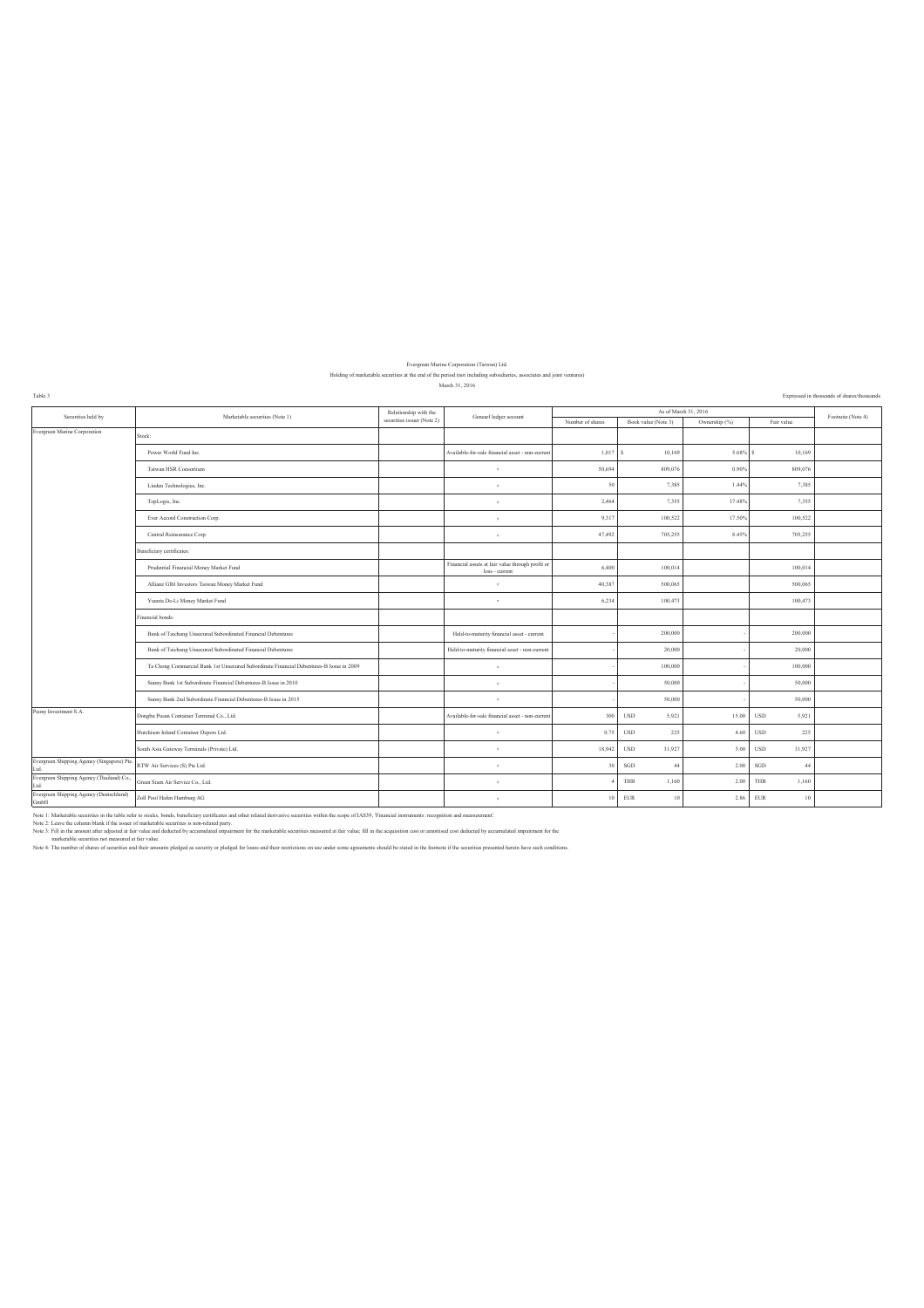Evergreen Marine Corporation (Taiwan) Ltd.

Acquisition or sale of the same security with the accumulated cost exceeding \$300 million or 20% of the Company's paid-in capital

For the three-month period ended March 31, 2016

Expressed in thousands of shares/thousands of NTD

| Investor                           | Marketable securities                              | General ledger                                                        | Counterparty | Relationship with the | Balance as at January 1,<br>2016 |        | Addition (Note 3)   |                         |                          | Disposal (Note 3) |                          |                            | Balance as at March 31,<br>2016 |         |
|------------------------------------|----------------------------------------------------|-----------------------------------------------------------------------|--------------|-----------------------|----------------------------------|--------|---------------------|-------------------------|--------------------------|-------------------|--------------------------|----------------------------|---------------------------------|---------|
|                                    | (Note 1)                                           | account                                                               | (Note 2)     | investor (Note 2)     | Number of<br>shares              | Amount | Number of<br>shares | Amount                  | Number of<br>shares      | Selling price     | Book value               | Gain (loss)<br>on disposal | Number of<br>shares             | Amount  |
| Evergreen<br>Marine<br>Corporation | Beneficiary Certificates:                          |                                                                       |              |                       |                                  |        |                     |                         |                          |                   |                          |                            |                                 |         |
|                                    | <b>TCB Taiwan Money Market</b><br>Fund             | Financial assets at fair<br>value through profit or<br>loss - current |              |                       |                                  |        | 49,830              | <sup>S</sup><br>500,000 | $49,830$ \$              | 500,269           | 500,000<br>ΙS            | 269<br>S                   | - 1                             |         |
|                                    | Taishin 1699 Money Market<br>Fund                  | $^{\prime}$                                                           |              |                       |                                  |        | 37,403              | 500,000                 | 37,403                   | 500,060           | 500,000                  | 60                         |                                 |         |
|                                    | Capital Money Market Fund                          | $^{\prime\prime}$                                                     |              |                       |                                  |        | 72,148              | 1,150,000               | 72,148                   | 1,150,688         | 1,150,000                | 688                        |                                 |         |
|                                    | Allianz Glbl Investors<br>Taiwan Money Market Fund |                                                                       |              |                       |                                  |        | 40,387              | 500,000                 | $\overline{\phantom{a}}$ |                   | $\overline{\phantom{a}}$ |                            | 40,387                          | 500,000 |
|                                    | Yuanta De-Bao Money<br>Market Fund                 | $^{\prime\prime}$                                                     |              |                       |                                  |        | 37,262              | 600,000                 | 31,028                   | 500,000           | 499,616                  | 384                        | 6,234                           | 100,384 |

Note 1: Marketable securities in the table refer to stocks, bonds, beneficiary certificates and other related derivative securities.

Note 2: Fill in the columns the counterparty and relationship if securities are accounted for under the equity method; otherwise leave the columns blank.

Note 3: Aggregate purchases and sales amounts should be calculated separately at their market values to verify whether they individually reach NT\$300 million or 20% of paid-in capital or more.

Note 4: Paid-in capital referred to herein is the paid-in capital of parent company.

Table 4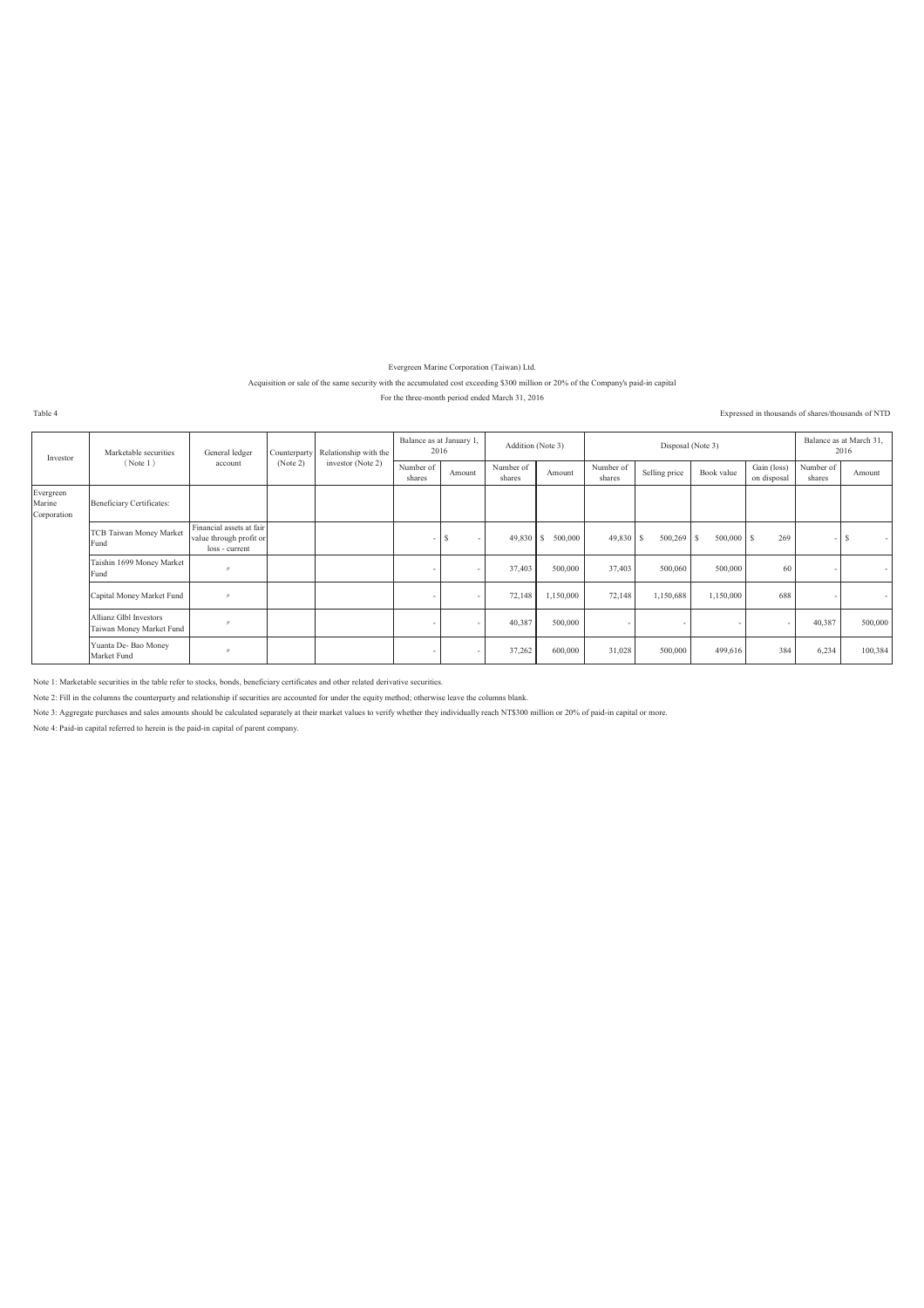#### Evergreen Marine Corporation (Taiwan) Ltd.

#### Purchases or sales of goods from or to related parties reaching NT\$100 million or 20% of paid-in capital or more

#### For the three-month period ended March 31, 2016

Table 5

Expressed in thousands

| Purchaser/Seller                         | Counterparty                                           | Relationship with the<br>counterparty                   |                     |               | Transaction                                |                |            | Differences in transaction<br>terms compared to third<br>party transactions<br>(Note 1) |                       | Notes/accounts receivable (payable)                           | Footnote (Note 2) |
|------------------------------------------|--------------------------------------------------------|---------------------------------------------------------|---------------------|---------------|--------------------------------------------|----------------|------------|-----------------------------------------------------------------------------------------|-----------------------|---------------------------------------------------------------|-------------------|
|                                          |                                                        |                                                         | Purchases/<br>sales | Amount        | Percentage of<br>total purchases/<br>sales | Credit term    | Unit price | Credit term                                                                             | Balance               | Percentage of total<br>notes/accounts<br>receivable (payable) |                   |
| Evergreen Marine Corporation             | Taiwan Terminal Services Co., Ltd.                     | Subsidiary                                              | Purchases           | Ś<br>209,093  | 4%                                         | $30 - 60$ days | s          |                                                                                         | 70,800)<br>$\sqrt{S}$ | 3%                                                            | (Note)            |
|                                          | Evergreen International Corp.                          | Investee of the Company's<br>major shareholder          | Sales               | 378,236       | 7%                                         | $30 - 60$ days |            |                                                                                         | 72,445                | 3%                                                            |                   |
|                                          | Evergreen International Storage and<br>Transport Corp. | Investee accounted for using<br>equity method           | Purchases           | 106,705       | 2%                                         | $30 - 60$ days |            |                                                                                         | 7,791)                | $\sim$                                                        |                   |
|                                          | Greencompass Marine S.A.                               | Indirect subsidiary of the                              | <b>Sales</b>        | 310,493       | 6%                                         | $30 - 60$ days |            |                                                                                         | 13,688                | 1%                                                            | (Note)            |
|                                          |                                                        | Company                                                 | Purchases           | 280,564       | 5%                                         | $30 - 60$ days |            |                                                                                         |                       | $\sim$                                                        | (Note)            |
|                                          | Evergreen Marine (UK) Limited                          | Indirect subsidiary of the<br>Company                   | <b>Sales</b>        | 381,931       | 7%                                         | $30 - 60$ days |            |                                                                                         | 194,533               | 9%                                                            | (Note)            |
|                                          | Everport Terminal Services Inc.                        | Subsidiary                                              | Purchases           | 117,733       | 2%                                         | 30 days        |            |                                                                                         | 2,321)                | ٠                                                             | (Note)            |
|                                          | Italia Marittima S.p.A.                                | Investee of Balsam                                      | Sales               | 134,874       | 2%                                         | $30 - 60$ days |            |                                                                                         | 20,191                | $1\%$                                                         |                   |
|                                          | Gaining Enterprise S.A.                                | Subsidiary of EITC accounted<br>for using equity method | Purchases           | 429,181       | 8%                                         | $30 - 60$ days |            |                                                                                         |                       | $\sim$                                                        |                   |
|                                          | Evergreen Marine (Singapore) Pte. Ltd                  | Investee of the Company's<br>major shareholder          | Sales               | 279,628       | 5%                                         | $30 - 60$ days |            |                                                                                         | 13,780                | $1\%$                                                         |                   |
| <b>Taiwan Terminal Services</b><br>CoLtd | Evergreen Marine Corp.                                 | The parent                                              | Sales               | 209,093       | 100%                                       | $30 - 60$ days |            |                                                                                         | 70,800                | 99%                                                           | (Note)            |
| Everport Terminal Services Inc.          | Evergreen Marine Corp.                                 | The parent                                              | Sales               | USD<br>3,555  | 6%                                         | 30 days        |            |                                                                                         | <b>USD</b><br>72      | $1\%$                                                         | (Note)            |
|                                          | Evergreen Marine (Singapore) Pte. Ltd.                 | Investee of the Parent<br>Company's major shareholder   | Sales               | USD<br>27,305 | 44%                                        | 30 days        |            |                                                                                         | <b>USD</b><br>862     | 12%                                                           |                   |
|                                          | Evergreen Marine (UK) Limited                          | Indirect subsidiary of the<br>Parent Company            | Sales               | USD<br>22,229 | 36%                                        | 30 days        |            |                                                                                         | <b>USD</b><br>1,246   | 17%                                                           | (Note)            |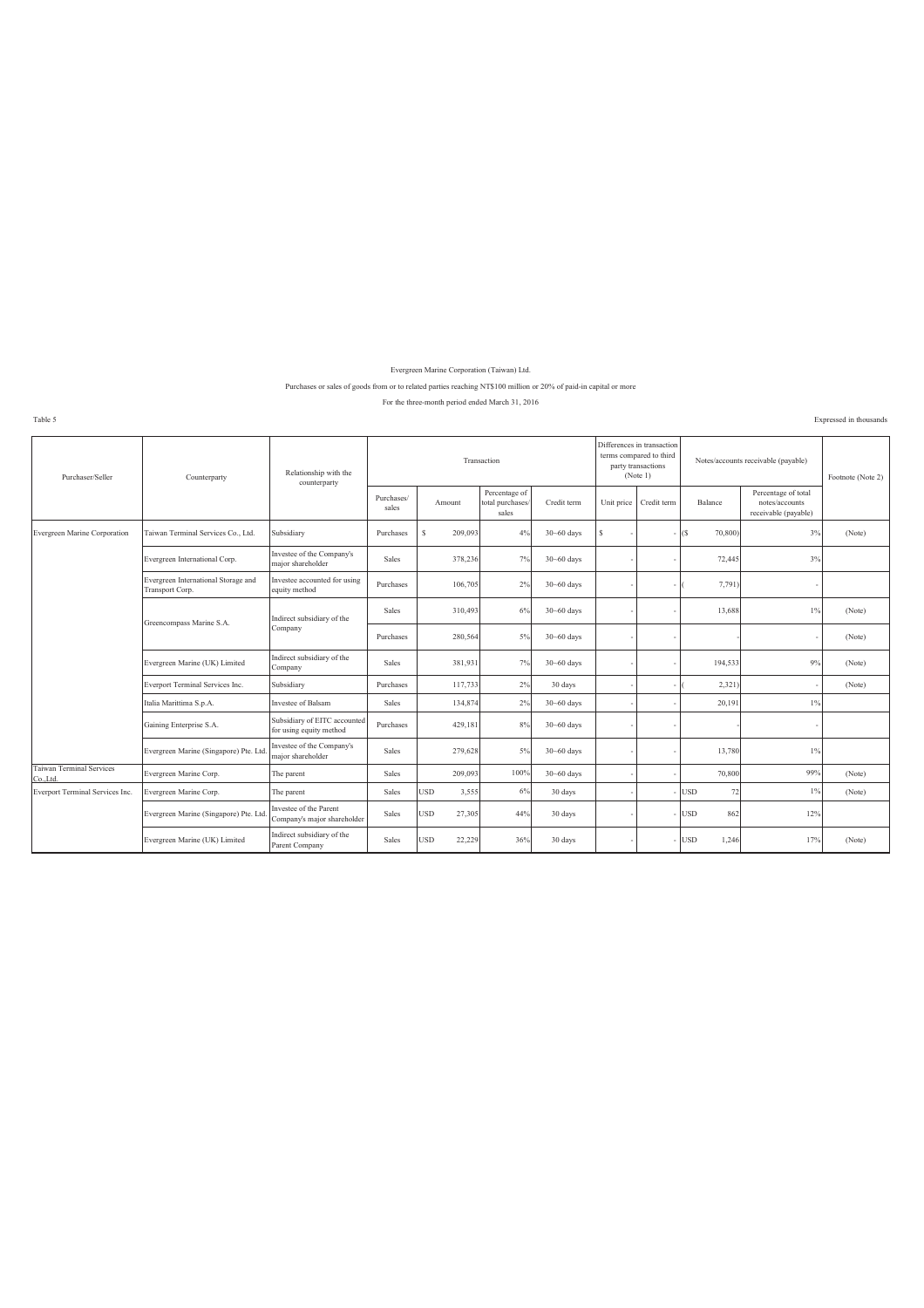| Purchaser/Seller                                     | Counterparty                          | Relationship with the<br>counterparty                 |                     |                      | Transaction                                |                |            | Differences in transaction<br>terms compared to third<br>party transactions<br>(Note 1) |            |        | Notes/accounts receivable (payable)                           | Footnote (Note 2) |
|------------------------------------------------------|---------------------------------------|-------------------------------------------------------|---------------------|----------------------|--------------------------------------------|----------------|------------|-----------------------------------------------------------------------------------------|------------|--------|---------------------------------------------------------------|-------------------|
|                                                      |                                       |                                                       | Purchases/<br>sales | Amount               | Percentage of<br>total purchases/<br>sales | Credit term    | Unit price | Credit term                                                                             | Balance    |        | Percentage of total<br>notes/accounts<br>receivable (payable) |                   |
| Greencompass Marine S.A.                             | Evergreen Marine (UK) Limited         | Indirect subsidiary of the                            | <b>Sales</b>        | JSD<br>9,727         | 3%                                         | $30 - 60$ days |            |                                                                                         | <b>USD</b> | 135    |                                                               | (Note)            |
|                                                      |                                       | Parent Company                                        | Purchases           | <b>USD</b><br>4,326  | $1\%$                                      | $30 - 60$ days |            |                                                                                         |            |        |                                                               | (Note)            |
|                                                      | Evergreen Marine Corp.                | The parent                                            | Sales               | USD<br>8,472         | 2%                                         | $30 - 60$ days |            |                                                                                         |            |        |                                                               | (Note)            |
|                                                      |                                       |                                                       | Purchases           | USD<br>9,376         | 2%                                         | $30 - 60$ days |            |                                                                                         | (USD)      | 424)   |                                                               | (Note)            |
|                                                      | Evergreen Marine (Singapore) Pte. Ltd | Investee of the Parent                                | Sales               | USD<br>14,330        | 4%                                         | $30 - 60$ days |            |                                                                                         | USD        | 1,090  | $1\%$                                                         |                   |
|                                                      |                                       | Company's major shareholder                           | Purchases           | USD<br>4,736         | $1\%$                                      | $30 - 60$ days |            |                                                                                         |            |        |                                                               |                   |
|                                                      | Italia Marittima S.p.A.               | Investee of Balsam                                    | Sales               | USD<br>6,772         | 2%                                         | $30 - 60$ days |            |                                                                                         |            |        |                                                               |                   |
|                                                      |                                       |                                                       | Purchases           | USD<br>5,400         | $1\%$                                      | $30 - 60$ days |            |                                                                                         |            |        |                                                               |                   |
|                                                      | Evergreen Marine (Hong Kong) Ltd.     | Investee of the Parent<br>Company's major shareholder | Purchases           | <b>USD</b><br>6,665  | 2%                                         | $30 - 60$ days |            |                                                                                         |            |        |                                                               |                   |
| Evergreen Marine (UK) Limited                        | Greencompass Marine S.A.              | Indirect subsidiary of the                            | <b>Sales</b>        | <b>USD</b><br>4,326  | 1%                                         | $30 - 60$ days |            |                                                                                         |            |        |                                                               | (Note)            |
|                                                      |                                       | Parent Company                                        | Purchases           | <b>USD</b><br>9,727  | 3%                                         | $30 - 60$ days |            |                                                                                         | (USD)      | 135)   |                                                               | (Note)            |
|                                                      | Evergreen Marine Corp.                | The Parent                                            | Purchases           | USD<br>11,533        | 3%                                         | $30 - 60$ days |            |                                                                                         | (USD)      | 6,037  | 4%                                                            | (Note)            |
|                                                      | Everport Terminal Services Inc.       | Subsidiary of the Parent<br>Company                   | Purchases           | <b>USD</b><br>22,229 | 6%                                         | 30 days        |            |                                                                                         | (USD       | 1,246  | $1\%$                                                         | (Note)            |
|                                                      | Italia Marittima S.p.A.               | Investee of Balsam                                    | Sales               | USD<br>3,541         | $1\%$                                      | $30 - 60$ days |            |                                                                                         |            |        |                                                               |                   |
|                                                      |                                       |                                                       | Purchases           | USD<br>5,001         | $1\%$                                      | $30 - 60$ days |            |                                                                                         | (USD)      | 5)     |                                                               |                   |
|                                                      | Evergreen Marine (Singapore) Pte. Ltd | Investee of the Parent                                | Sales               | USD<br>4,082         | 1%                                         | $30 - 60$ days |            |                                                                                         | <b>USD</b> | 630    | $1\%$                                                         |                   |
|                                                      |                                       | Company's major shareholder                           | Purchases           | USD<br>6,187         | 2%                                         | $30 - 60$ days |            |                                                                                         | (USD)      | 2,795  | 2%                                                            |                   |
| Evergreen Heavy Industrial<br>Corp.(Malaysia) Berhad | Gaining Enterprise S.A.               | Investee of EITC                                      | <b>Sales</b>        | MYR<br>28,245        | 100%                                       | 45 days        |            |                                                                                         | MYR        | 27,395 | 100%                                                          |                   |

Note: This transaction was written off when the consolidated financial statements were prepared.

Note 1: If terms of related-party transactions are different from third-party transactions, explain the differences and reasons in the 'Unit price' and 'Credit term' columns.

Note 2: In case related-party transaction terms involve advance receipts (prepayments) transactions, explain in the footnote the reasons, contractual provisions, related amounts, and differences in types of transactions co transactions.

Note 3: Paid-in capital referred to herein is the paid-in capital of parent company.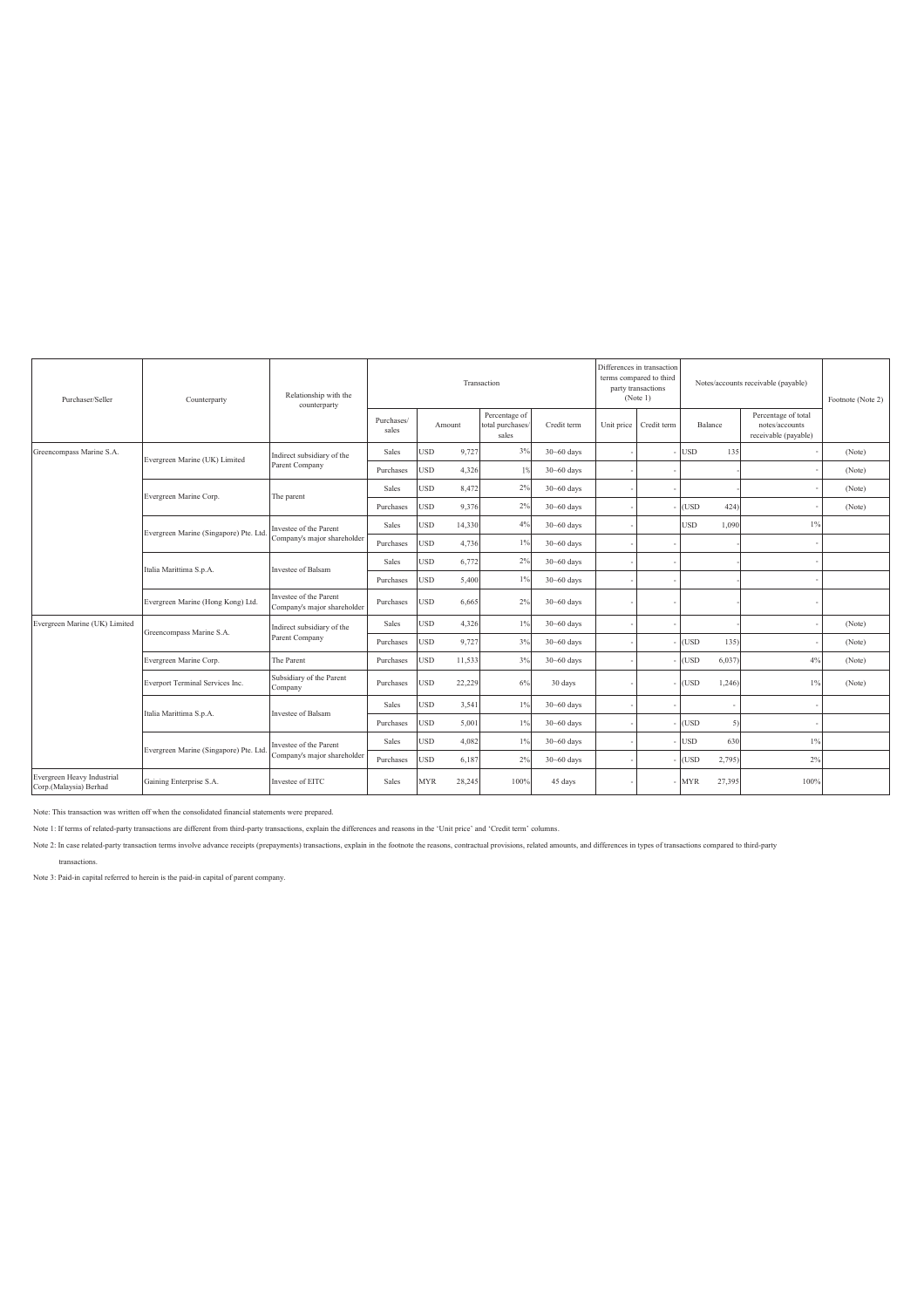# Evergreen Marine Corporation (Taiwan) Ltd.<br>Receivables from related parties reaching NT\$100 million or 20% of paid-in capital or more<br>March 31, 2016

Table 6 Expressed in thousands

|                                                       |                                      | Relationship with the                                    | Balance as at March  |               |        | Overdue receivables | Amount collected                        | Allowance for     |
|-------------------------------------------------------|--------------------------------------|----------------------------------------------------------|----------------------|---------------|--------|---------------------|-----------------------------------------|-------------------|
| Creditor                                              | Counterparty                         | counterparty                                             | 31, 2016<br>(Note 1) | Turnover rate | Amount | Action taken        | subsequent to the<br>balance sheet date | doubtful accounts |
| Evergreen Marine Corp.                                | Evergreen International Corporation  | Investee of the<br>Company's major<br>shareholder        | 224,290<br>S         |               | -8     |                     | 200,666                                 | -S<br>$\sim$      |
|                                                       | Evergreen Marine (UK) Limited (Note) | Indirect subsidiary of<br>the Company                    | 198,740              |               |        |                     | 198,740                                 |                   |
| Peony Investment S.A.                                 | Clove Holding Ltd. (Note)            | Subsidiary                                               | 10,541<br><b>USD</b> |               |        |                     |                                         |                   |
|                                                       | Luanta Investment (Netherlands) N.V. | Peony's investee<br>accounted for using<br>equity method | 9,910<br><b>USD</b>  |               |        |                     |                                         | $\sim$            |
| Evergreen Heavy Industrial Corp.<br>(Malaysia) Berhad | Gaining Enterprise S.A.              | Investee of EITC                                         | <b>MYR</b><br>27,395 |               |        |                     |                                         |                   |

Note: This transaction was written off when the consolidated financial statements were prepared.<br>Note 1: Fill in separately the balances of accounts receivable–related parties, notes receivable–related parti<br>Note 2: Paid-i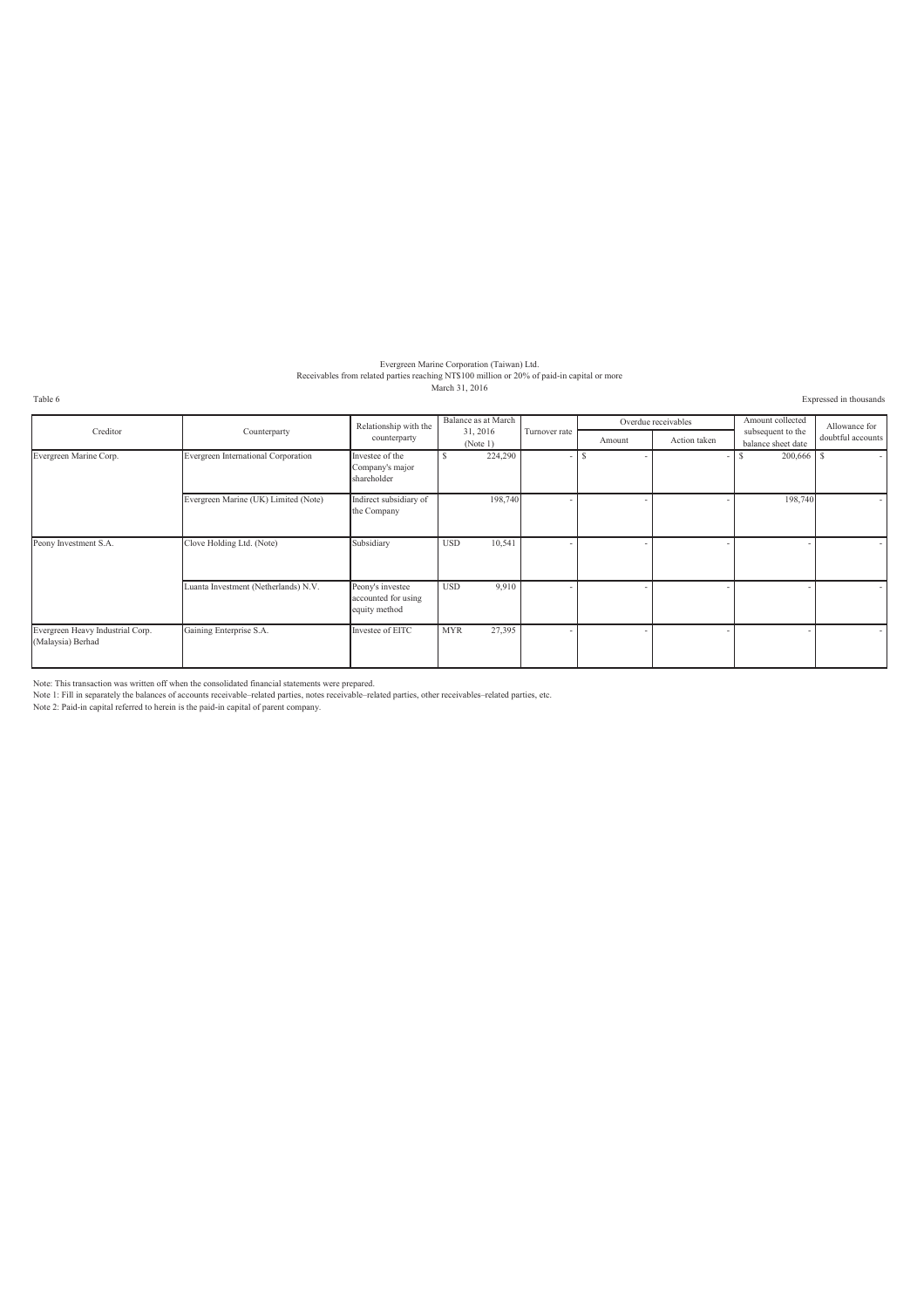#### Evergreen Marine Corporation (Taiwan) Ltd. Significant inter-company transactions during the reporting periods For the three-month period ended March 31, 2016

Expressed in thousands of NTD

Table 7

|                    |                               |                                    |                       |                              | Transaction |                   |                                                                                    |
|--------------------|-------------------------------|------------------------------------|-----------------------|------------------------------|-------------|-------------------|------------------------------------------------------------------------------------|
| Number<br>(Note 1) | Company name                  | Counterparty                       | Relationship (Note 2) | General ledger account       | Amount      | Transaction terms | Percentage of consolidated total<br>operating<br>revenues or total assets (Note 3) |
|                    | Evergreen Marine Corporation  | Taiwan Terminal Services Co., Ltd. |                       | Operating cost               | 209,093     | Note 4            | 0.73                                                                               |
| $\mathbf{0}$       | Evergreen Marine Corporation  | Greencompass Marine S.A.           |                       | Shipowner's account - credit | 186,310     |                   | 0.10                                                                               |
|                    | Evergreen Marine Corporation  | Greencompass Marine S.A.           |                       | Operating revenue            | 310,493     | - 11              | 1.09                                                                               |
| $\mathbf{0}$       | Evergreen Marine Corporation  | Greencompass Marine S.A.           |                       | Operating cost               | 280,564     |                   | 0.98                                                                               |
|                    | Evergreen Marine Corporation  | Evergreen Marine (UK) Limited      |                       | Accounts receivables         | 194,533     |                   | 0.10                                                                               |
| $\mathbf{0}$       | Evergreen Marine Corporation  | Evergreen Marine (UK) Limited      |                       | Shipowner's account - credit | 307,324     |                   | 0.16                                                                               |
| $\Omega$           | Evergreen Marine Corporation  | Evergreen Marine (UK) Limited      |                       | Operating revenue            | 381,931     |                   | 1.34                                                                               |
| $\mathbf{0}$       | Evergreen Marine Corporation  | Everport Terminal Services Inc.    |                       | Operating cost               | 117,733     |                   | 0.41                                                                               |
|                    | Greencompass Marine S.A.      | Evergreen Marine (UK) Limited      |                       | Operating revenue            | 322,107     |                   | 1.13                                                                               |
|                    | Greencompass Marine S.A.      | Evergreen Marine (UK) Limited      |                       | Operating cost               | 143,262     |                   | 0.50                                                                               |
| $\mathcal{L}$      | Evergreen Marine (UK) Limited | Everport Terminal Services Inc.    |                       | Operating cost               | 736,116     |                   | 2.57                                                                               |
|                    | Peony Investment S.A.         | Clove Holding Ltd.                 |                       | Other receivables            | 339,648     | $\mathbf{u}$      | 0.18                                                                               |

Note 1: The numbers filled in for the transaction company in respect of inter-company transactions are as follows:

(1) Parent company is '0'.

(2) The subsidiaries are numbered in order starting from '1'.

Note 2: Relationship between transaction company and counterparty is classified into the following three categories; fill in the number of category each case belongs to (If transactions between parent company and subsidiar subsidiaries refer to the same transaction, it is not required to disclose twice. For example, if the parent company has already disclosed its transaction with a subsidiary, then the subsidiary is not required to disclose for transactions between two subsidiaries, if one of the subsidiaries has disclosed the transaction, then the other is not required to disclose the transaction.):

(1) Parent company to subsidiary.

(2) Subsidiary to parent company

(3) Subsidiary to subsidiary

Note 3: Regarding percentage of transaction amount to consolidated total operating revenues or total assets, it is computed based on period-end balance of transaction to consolidated total assets for balance sheet accounts accumulated transaction amount for the period to consolidated total operating revenues for income statement accounts.

Note 4: Terms are approximately the same as for general transactions.

Note 5:The Company may decide to disclose or not to disclose transaction details in this table based on the Materiality Principle.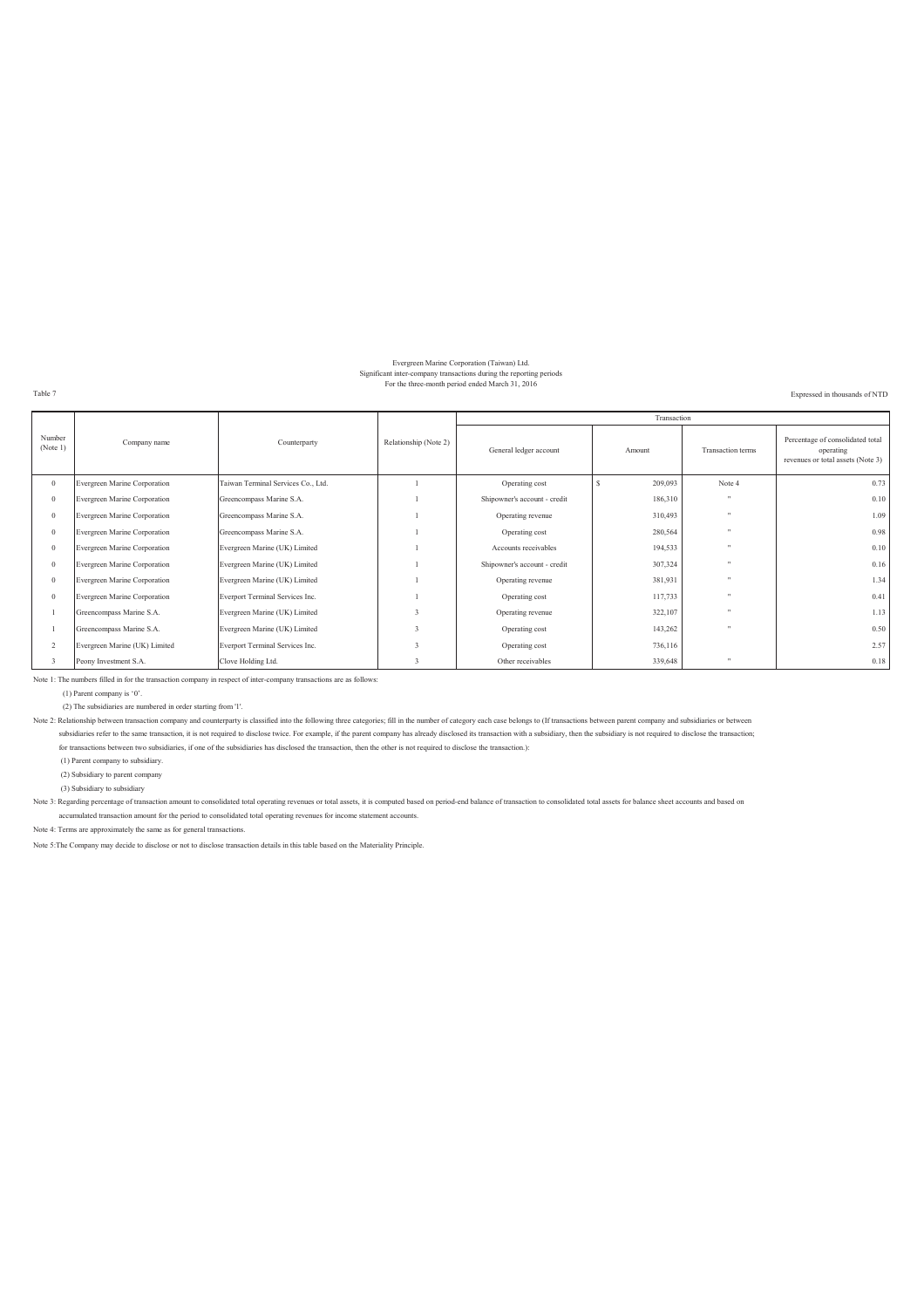#### Information on investees For the three-month period ended March 31, 2016 Evergreen Marine Corporation (Taiwan) Ltd.

Expressed in thousands of shares/thousands of NTD

Table 8

|                        | Investee (Notes 1 and 2)                                            | Location                         | Main business activities                                             | Initial investment amount       |                                    | Shares held as of March 31, 2016 |                  |                    | Net profit (loss) of the investee                                | Investment income (loss)                                                                      |                                                 |
|------------------------|---------------------------------------------------------------------|----------------------------------|----------------------------------------------------------------------|---------------------------------|------------------------------------|----------------------------------|------------------|--------------------|------------------------------------------------------------------|-----------------------------------------------------------------------------------------------|-------------------------------------------------|
| Investor               |                                                                     |                                  |                                                                      | Balance as of March<br>31, 2016 | Balance as of<br>December 31, 2015 | Number of<br>shares              | Ownership<br>(%) | Book value         | For the three-month period<br>ended March 31, 2016 (Note<br>2(2) | recognised by the Company<br>For the three-month period<br>ended March 31, 2016 (Note<br>2(3) | Footnote                                        |
| Evergreen Marine Corp. | Peony Investment S.A.                                               | Republic of<br>Panama            | Investment activities                                                | $\mathbf{S}$<br>15,353,307      | $\mathbb S$<br>15.353.307          | 4,765                            | 100.00           | $S$ 31,177,282 (S) | 3,765,704) (\$                                                   | 3,753,773                                                                                     | Subsidiary of the<br>Company (Note)             |
|                        | Taiwan Terminal Services Co., Ltd.                                  | Taiwan                           | oading and discharging operations of<br>container yards              | 55,000                          | 55,000                             | 5,500                            | 55.00            | 43,871             | 5.900                                                            | 3.245                                                                                         | $\prime\prime$ (Note)                           |
|                        | Everport Terminal Services Inc.                                     | U.S.A                            | Terminal services                                                    | 3,222                           | 3,222                              |                                  | 100.00           | 169,211)           | 235,808                                                          | 235,808                                                                                       | $\pi$ (Note)                                    |
|                        | Charng Yang Development Co., Ltd.                                   | Taiwan                           | Development, rental, sale of<br>residential and commercial buildings | 320,000                         | 320,000                            | 58,542                           | 40.00            | 539,607            | 44,932                                                           | 17,973                                                                                        | Investee accounted for<br>using equity method   |
|                        | Evergreen International Storage and<br><b>Transport Corporation</b> | Taiwan                           | Container transportation and gas<br>stations                         | 4,753,514                       | 4,753,514                          | 424,062                          | 39.74            | 8,387,477          | 196,970                                                          | 78,985                                                                                        |                                                 |
|                        | <b>Evergreen Security Corporation</b>                               | Taiwan                           | General security guards services                                     | 25,000                          | 25,000                             | 6,336                            | 31.25            | 85,544             | 13,369                                                           | 4,178                                                                                         | $\theta$                                        |
|                        | <b>EVA Airways Corporation</b>                                      | Taiwan                           | International passengers and cargo<br>transportation                 | 10,767,879                      | 10,767,879                         | 629,483                          | 16.31            | 8,255,577          | 1,067,326                                                        | 174,105                                                                                       | $\theta$                                        |
|                        | Taipei Port Container Terminal<br>Corporation                       | Taiwan                           | Container distribution and cargo<br>stevedoring                      | 1,094,073                       | 1,094,073                          | 109,378                          | 21.03            | 974,812            | 25,672)                                                          | 5,400                                                                                         | $\theta$                                        |
|                        | Evergreen Marine (Latin America),<br>S.A.                           | Republic of<br>Panama            | Management consultancy                                               | 3,383                           | 3,383                              | 105                              | 17.50            | 4,247              | 386                                                              | 68                                                                                            | $\prime$                                        |
|                        | VIP Greenport Joint Stock Company                                   | Vietnam                          | Terminal services                                                    | 175,000                         |                                    | 12,500                           | 21.74            | 175,018            | 3,042                                                            | 234)                                                                                          | $\theta$                                        |
| Peony Investment S.A.  | Clove Holding Ltd.                                                  | <b>British Virgin</b><br>Islands | Investment holding company                                           | 1,693,190                       | 1,693,190                          | 10                               | 100.00           | 2,827,504          | 6,566)                                                           | 6,566)                                                                                        | Indirect subsidiary of<br>the Company<br>(Note) |
|                        | <b>Evergreen Shipping Agency</b><br>(Deutschland) GmbH              | Germany                          | Shipping agency                                                      | 267,950                         | 267,950                            |                                  | 100.00           | 240,213            | 2,664                                                            | 2,664                                                                                         | $\pi$ (Note)                                    |
|                        | Evergreen Shipping Agency (Ireland)<br>Ltd.                         | Ireland                          | Shipping agency                                                      | 3,061                           | 3.061                              | 0.1                              | 100.00           | 5.094              | 244                                                              | 244                                                                                           | $\pi$ (Note)                                    |
|                        | Evergreen Shipping Agency (Korea)<br>Corporation                    | South Korea                      | Shipping agency                                                      | 78,168                          | 78,168                             | 121                              | 100.00           | 38,415             | 5,021                                                            | 5,021                                                                                         | $\pi$ (Note)                                    |
|                        | Evergreen Shipping Agency<br>Netherlands) B.V.                      | Netherlands                      | Shipping agency                                                      | 128,143                         | 128,143                            | 0.047                            | 100.00           | 83,194             | 1,724                                                            | 1,724                                                                                         | $\pi$ (Note)                                    |
|                        | Evergreen Shipping Agency (Poland)<br>SP. ZO. O                     | Poland                           | Shipping agency                                                      | 21,330                          | 21,330                             | $\overline{2}$                   | 100.00           | 11,277             | 190                                                              | 190                                                                                           | $\pi$ (Note)                                    |
|                        | Greencompass Marine S.A.                                            | Republic of<br>Panama            | Marine transportation                                                | 11,390,124                      | 11,390,124                         | 3,535                            | 100.00           | 18,978,629         | 2,213,018)                                                       | 2,213,018)                                                                                    | $\pi$ (Note)                                    |
|                        | Evergreen Shipping Agency (India) Pvt.<br>ht                        | India                            | Shipping agency                                                      | 37,917                          | 37,917                             | 100                              | 99.99            | 99,052             | 3,917                                                            | 3,917                                                                                         | $\pi$ (Note)                                    |
|                        | Evergreen Argentina S.A.                                            | Argentina                        | Leasing                                                              | 4,511                           | 4,511                              | 150                              | 95.00            | 923                | 2,084                                                            | 1,980)                                                                                        | $\pi$ (Note)                                    |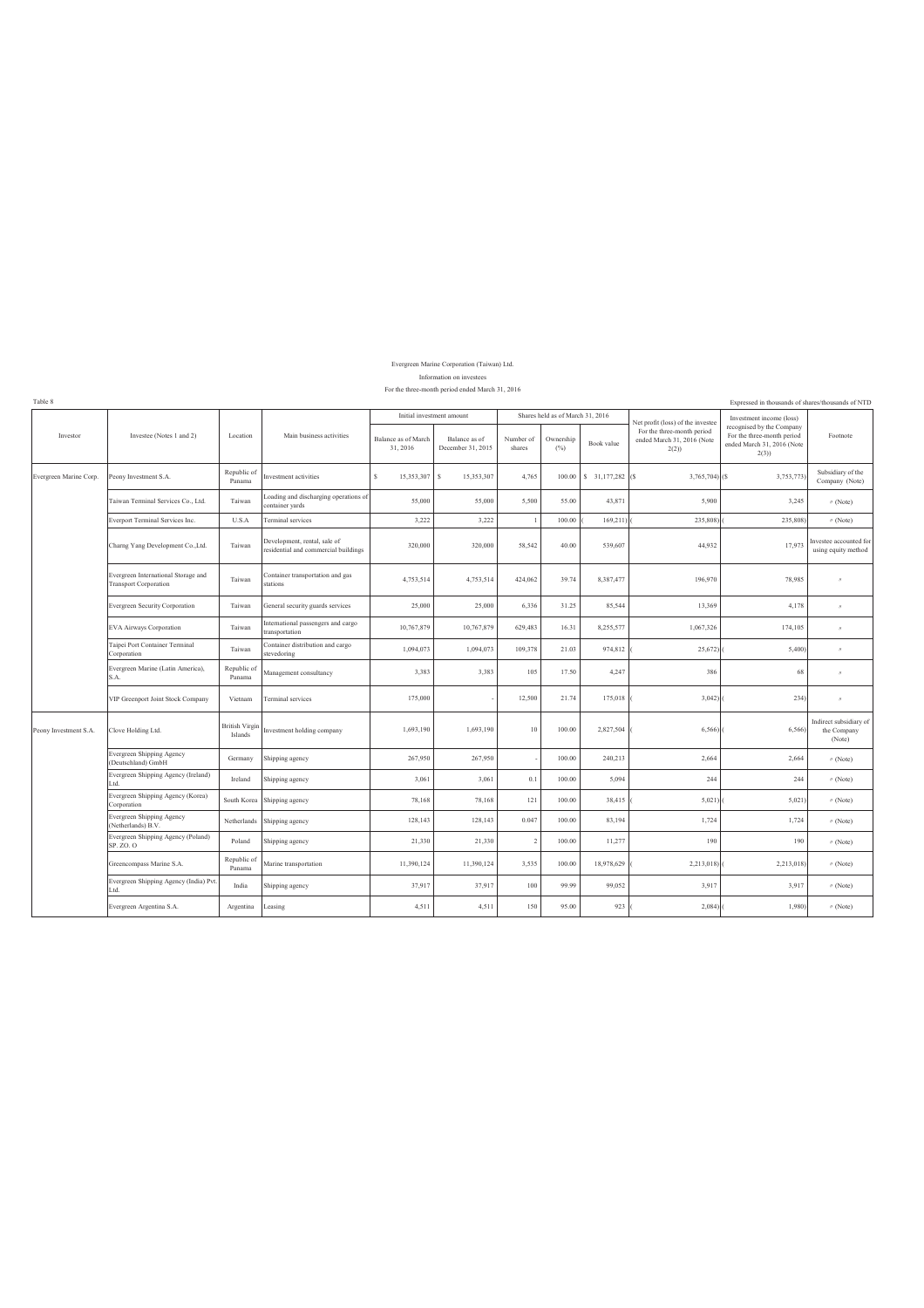|                       | Investee (Notes 1 and 2)                                                                                            | Location                       |                                                                                       | Initial investment amount       |                                    | Shares held as of March 31, 2016 |                  |             | Net profit (loss) of the investee                                | Investment income (loss)                                                                      |                                                                   |
|-----------------------|---------------------------------------------------------------------------------------------------------------------|--------------------------------|---------------------------------------------------------------------------------------|---------------------------------|------------------------------------|----------------------------------|------------------|-------------|------------------------------------------------------------------|-----------------------------------------------------------------------------------------------|-------------------------------------------------------------------|
| Investor              |                                                                                                                     |                                | Main business activities                                                              | Balance as of March<br>31, 2016 | Balance as of<br>December 31, 2015 | Number of<br>shares              | Ownership<br>(%) | Book value  | For the three-month period<br>ended March 31, 2016 (Note<br>2(2) | recognised by the Company<br>For the three-month period<br>ended March 31, 2016 (Note<br>2(3) | Footnote                                                          |
| Peony Investment S.A. | Evergreen Shipping Agency (France)<br>S.A.S.                                                                        | France                         | Shipping agency                                                                       | s<br>29.224                     | 29.224<br>s                        | 5                                | 100.00           | 66.473<br>s | s<br>3.321                                                       | 3,321<br>s                                                                                    | Indirect subsidiary of<br>the Company<br>(Note)                   |
|                       | PT. Multi Bina Pura International                                                                                   | Indonesia                      | Loading and discharging operations of<br>container yards and island<br>transportation | 252,643                         | 252,643                            | 17                               | 95.03            | 438.936     | 14.909                                                           | 14,168                                                                                        | $\pi$ (Note)                                                      |
|                       | PT. Multi Bina Transport                                                                                            | Indonesia                      | Container repair, cleaning and island<br>distribution                                 | 25,915                          | 25,915                             | $\mathcal{I}$                    | 17.39            | 15.504      | 939                                                              | 163                                                                                           | $\pi$ (Note)                                                      |
|                       | Evergreen Heavy Industrial Corp.<br>Malaysia<br>(Malaysia) Berhad<br>Armand Investment (Netherlands) N.V<br>Curacao |                                | Container manufacturing                                                               | 879.467                         | 879.467                            | 42.120                           | 84.44            | 1.236.508   | 55,201)                                                          | 46.612                                                                                        | $\pi$ (Note)                                                      |
|                       |                                                                                                                     |                                | Investment holding company                                                            | 370,945                         | 370.945                            | 4                                | 70.00            | 312,212     | 3,155                                                            | 2,208                                                                                         | $n$ (Note)                                                        |
|                       | Evergreen Shipping (Spain) S.L.                                                                                     | Spain                          | Shipping agency                                                                       | 124.695                         | 124.695                            | $\overline{\mathbf{3}}$          | 55.00            | 111.357     | 14.155                                                           | 7,785                                                                                         | $\pi$ (Note)                                                      |
|                       | Evergreen Shipping Agency (Italy)<br>S.p.A.                                                                         | Italy                          | Shipping agency                                                                       | 75,784                          | 75,784                             | 0.55                             | 55.00            | 58,445      | 5,415                                                            | 2,978)                                                                                        | $n$ (Note)                                                        |
|                       | Evergreen Marine (UK) Limited                                                                                       | U.K                            | Marine transportation                                                                 | 1,034,379                       | 1,034,379                          | 765                              | 51.00            | 1,181,418   | 1,561,186)                                                       | 796,205)                                                                                      | $\prime\prime$ (Note)                                             |
|                       | Evergreen Shipping Agency (Australia)<br>Pty. Ltd.                                                                  | Australia                      | Shipping agency                                                                       | 7,961                           | 7,961                              | 0.675                            | 67.50            | 28,208      | 947                                                              | 639                                                                                           | $n$ (Note)                                                        |
|                       | Evergreen Shipping Agency (Russia)<br>bt.                                                                           | Russia                         | Shipping agency                                                                       | 27,323                          | 27,323                             |                                  | 51.00            | 5,450       | 7,395                                                            | 3,771                                                                                         | $\pi$ (Note)                                                      |
|                       | Evergreen Shipping Agency(Singapore)<br>Pte. Ltd.                                                                   | Singapore                      | Shipping agency                                                                       | 69,501                          | 69,501                             | 765                              | 51.00            | 163.602     | 8.370                                                            | 4,269                                                                                         | $n$ (Note)                                                        |
|                       | Evergreen Shipping Agency (Thailand)<br>Co., Ltd.                                                                   | Thailand                       | Shipping agency                                                                       | 47,494                          | 47,494                             | 408                              | 51.00            | 32,722      | 9,695                                                            | 4,944                                                                                         | $\pi$ (Note)                                                      |
|                       | Evergreen Agency (South Africa) (Pty)<br>Ltd.                                                                       | South Africa                   | Shipping agency                                                                       | 18,713                          | 18,713                             | 5.500                            | 55.00            | 124.792     | 15.934                                                           | 8,764                                                                                         | $n$ (Note)                                                        |
|                       | PT. Evergreen Shipping Agency<br>Indonesia                                                                          | Indonesia                      | Shipping agency                                                                       | 31,351                          | 31,351                             | 0.441                            | 49.00            | 118.246     | 14.143                                                           | 6,930                                                                                         | Investee company of<br>Peony accounted for<br>using equity method |
|                       | Evergreen Shipping Agency (Vietnam)<br>Corp.                                                                        | Vietnam                        | Shipping agency                                                                       | 14,628                          | 14,628                             |                                  | 49.00            | 148.810     | 12.031                                                           | 5,895                                                                                         | $\theta$                                                          |
|                       | Luanta Investment (Netherlands) N.V.                                                                                | Curaçao                        | Investment holding company                                                            | 1,523,328                       | 1,523,328                          | 460                              | 50.00            | 1,994,713   | 53                                                               | 27                                                                                            | $\theta$                                                          |
|                       | Balsam Investment (Netherlands) N.V                                                                                 | Curaçao                        | Investment holding company                                                            | 10,269,040                      | 9,716,449                          | 0.451                            | 49.00            | 5,730)      | 1,692,727)                                                       | 829,436)                                                                                      | $\theta$                                                          |
|                       | Green Peninsula Agencies SDN. BHD.                                                                                  | Malaysia                       | Investment holding company                                                            | 233,763                         | 233,763                            | 1,500                            | 30.00            | 267,811     | 40,116                                                           | 12,034                                                                                        | $\theta$                                                          |
|                       | Evergreen Shipping Agency Co.<br>(U.A.E.) LLC                                                                       | <b>United Arab</b><br>Emirates | Shipping agency                                                                       | 67,084                          | 67,084                             |                                  | 49.00            | 48,858      | 22,847                                                           | 11,195                                                                                        | $\theta$                                                          |
|                       | Greenpen Properties Sdn. Bhd.                                                                                       | Malaysia                       | Renting estate and storehouse<br>company                                              | 13,728                          | 13,728                             | 1,500                            | 30.00            | 48,643      | 3,874                                                            | 1,162                                                                                         | $\theta$                                                          |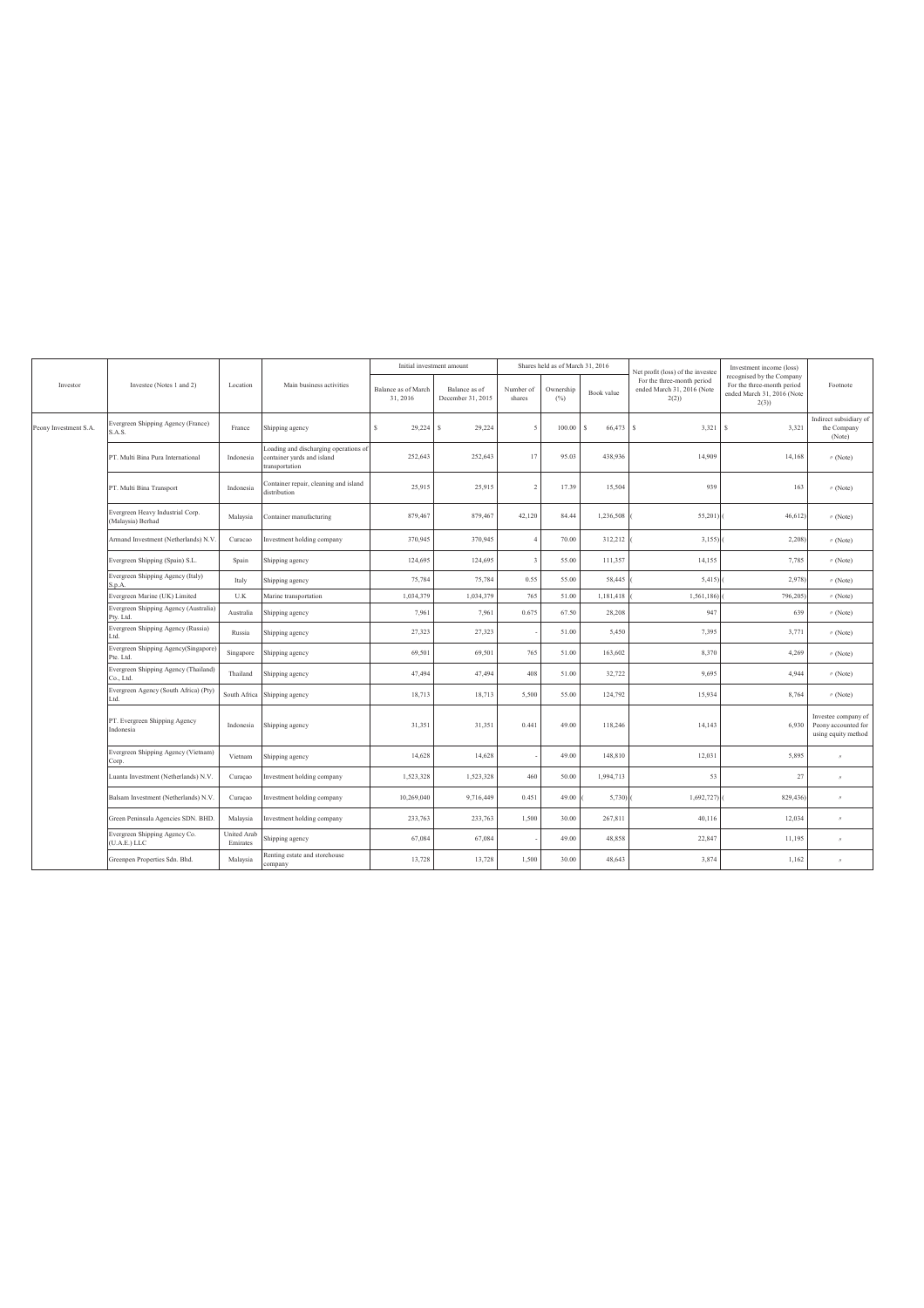|                                                           |                                                        |                       |                                                        | Initial investment amount      |                                    | Shares held as of March 31, 2016 |                  | Net profit (loss) of the investee | Investment income (loss)                                         |                                                                                                   |                                                                                                 |
|-----------------------------------------------------------|--------------------------------------------------------|-----------------------|--------------------------------------------------------|--------------------------------|------------------------------------|----------------------------------|------------------|-----------------------------------|------------------------------------------------------------------|---------------------------------------------------------------------------------------------------|-------------------------------------------------------------------------------------------------|
| Investor                                                  | Investee (Notes 1 and 2)                               | Location              | Main business activities                               | Balance as of March<br>31.2016 | Balance as of<br>December 31, 2015 | Number of<br>shares              | Ownership<br>(%) | Book value                        | For the three-month period<br>ended March 31, 2016 (Note<br>2(2) | recognised by the Company<br>For the three-month period<br>ended March 31, 2016 (Note<br>$2(3)$ ) | Footnote                                                                                        |
| <b>Armand Investment</b><br>(Netherlands) N.V.            | Armand Estate B.V.                                     | Netherlands           | Investment holding company                             | 545,693<br>s                   | 545,693<br>s                       | 0.045                            | 100.00           | 447.909 (S)<br>s                  | $2,980$ (\$)                                                     | 2,980)                                                                                            | Indirect subsidiary of<br>the Company<br>(Note)                                                 |
| Armand Estate B.V.                                        | Taipei Port Container Terminal<br>Corporation          | Taiwan                | Container distribution and cargo<br>stevedoring        | 506,019                        | 506,019                            | 50,602                           | 9.73             | 450,212                           | 25,672)                                                          | 2,498)                                                                                            | Investee company of<br>Armand Estate B.V.<br>accounted for using<br>equity method               |
| Clove Holding Ltd.                                        | Colon Container Terminal, S.A.                         | Republic of<br>Panama | Inland container storage and loading                   | 736,572                        | 736,572                            | 22,860                           | 40.00            | 2,783,380                         | 25,231                                                           | 10,093                                                                                            | Investee company of<br>Clove Holding Ltd.<br>accounted for using<br>equity method               |
|                                                           | Island Equipment LLC.                                  | U.S.A                 | Investment holding company                             | 4,640                          | 4,640                              |                                  | 36.00            | 155,424                           | 13,024                                                           | 4,689                                                                                             | Indirect subsidiary of<br>the Company<br>(Note)                                                 |
| Island Equipment LLC                                      | Whitney Equipment LLC.                                 | U.S.A                 | Equipment leasing company                              | 6,444                          | 6,444                              |                                  | 100.00           | 147,256                           | 9,009                                                            | 9,009                                                                                             | $\pi$ (Note)                                                                                    |
|                                                           | Hemlock Equipment LLC.                                 | U.S.A                 | Equipment leasing company                              | 6,444                          | 6,444                              |                                  | 100.00           | 292,447                           | 10,221                                                           | 10,221                                                                                            | $\prime\prime$ (Note)                                                                           |
| Evergreen Marine (UK)<br>Limited                          | sland Equipment LLC.                                   | U.S.A                 | Investment holding company                             | 1,933                          | 1,933                              |                                  | 15.00            | 64,760                            | 13,024                                                           | 1,954                                                                                             | $\pi$ (Note)                                                                                    |
|                                                           | Evergreen Shipping Agency (UK)<br>Limited              | U.K                   | Shipping agency                                        | 0.06                           | 0.06                               |                                  | 100.00           | 43,913                            | 2,976                                                            | 2,976                                                                                             | $\prime\prime$ (Note)                                                                           |
|                                                           | Evergreen Marine (Latin America),<br>S.A.              | Republic of<br>Panama | Management consultancy                                 | 3,190                          | 3,190                              | 99                               | 16.50            | 4,004                             | 386                                                              | 64                                                                                                | Investee company of<br>Evergreen Marine<br>(UK) Limited<br>accounted for using<br>equity method |
| PT. Multi Bina Pura<br>International                      | PT. Multi Bina Transport                               | Indonesia             | Container repair cleaning and inland<br>transportation | 106.375                        | 106,375                            | $\mathbf{g}$                     | 72.95            | 65.039                            | 939                                                              | 685                                                                                               | Indirect subsidiary of<br>the Company<br>(Note)                                                 |
| <b>Evergreen Shipping</b><br>Agency (Deutschland)<br>GmbH | Evergreen Shipping Agency (Austria)<br>GmbH            | Austria               | Shipping agency                                        | 666                            | 666                                |                                  | 100.00           | 7,580                             | 96                                                               | 96                                                                                                | $\prime\prime$ (Note)                                                                           |
|                                                           | <b>Evergreen Shipping Agency</b><br>(Switzerland) S.A. | Switzerland           | Shipping agency                                        | 2,526                          | 2,526                              | 0.1                              | 100.00           | 10,463                            | 471                                                              | 471                                                                                               | $\prime\prime$ (Note)                                                                           |

Note: This transaction was written off when the consolidated financial statements were prepared.

Note 1: If a public company is equipped with an overseas holding company and takes consolidated financial report as the main financial report according to the local law rules, it can only disclose the information of the ov

(3) The Investment income (loss) recognised by the Company For the three-month period ended March 31, 2016' column should fill in the Company (public company) recognised investment income (loss) of its direct subsidiary an